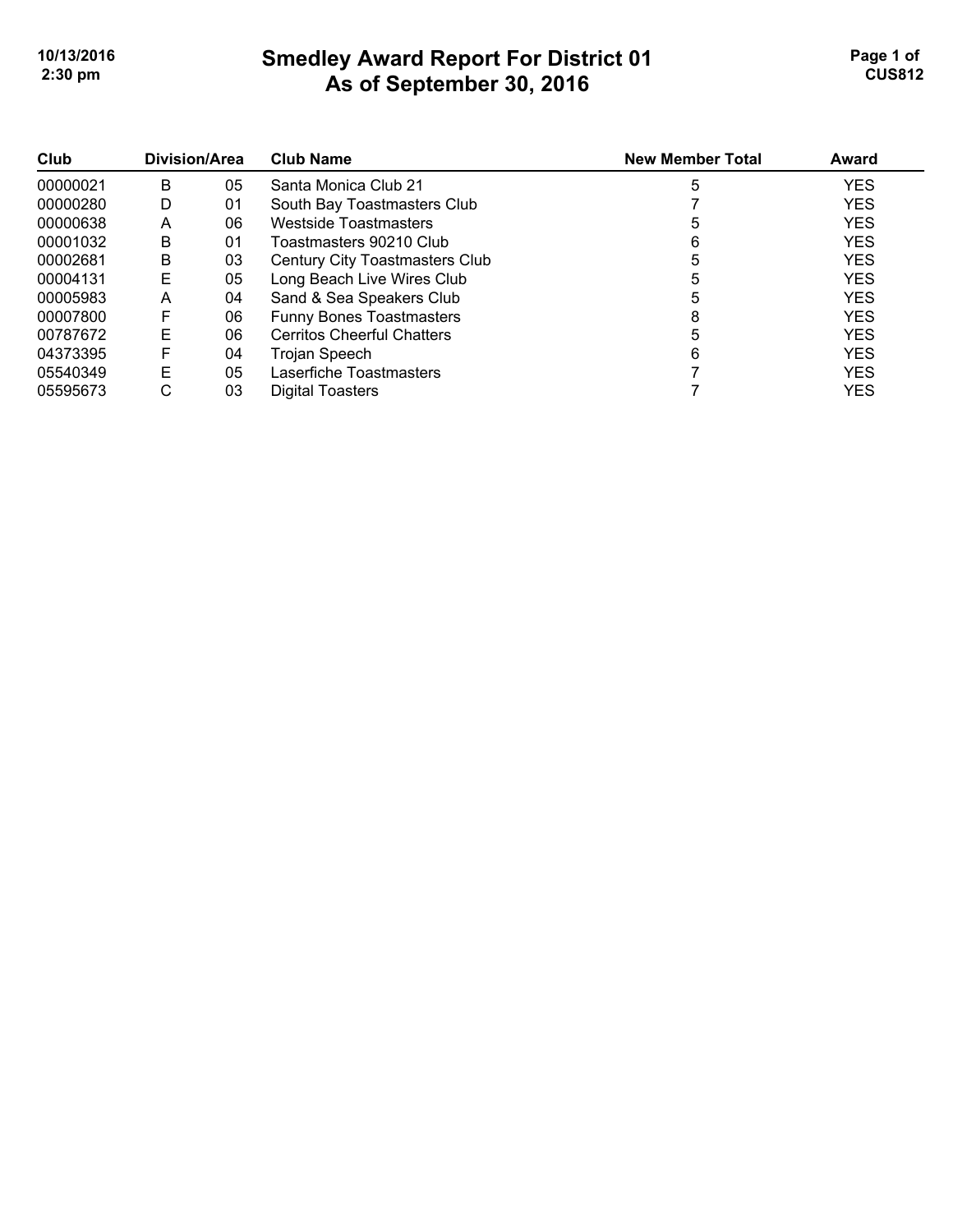# **Smedley Award Report For District 02 As of September 30, 2016 10/13/2016 Page 1 of Smedley Award Report For District 02 Page 1 of Page 1 of 2:30 pm CUS812**

| Club     | <b>Division/Area</b> |    | <b>Club Name</b>                     | <b>New Member Total</b> | Award      |
|----------|----------------------|----|--------------------------------------|-------------------------|------------|
| 00000822 | E                    | 53 | Kirkland Eclectics Toastmasters Club | 6                       | <b>YES</b> |
| 00004470 | А                    | 11 | Bellingham Evening Toastmasters Club |                         | <b>YES</b> |
| 00007137 | Е                    | 56 | A Touch of Class Toastmasters Club   |                         | <b>YES</b> |
| 00710634 | G                    | 71 | Cosmos Toastmasters Club             | 6                       | <b>YES</b> |
| 00714760 | F                    | 62 | Eastgate Expounders Club             |                         | <b>YES</b> |
| 00849176 | Е                    | 52 | Microsoft Early Birds Club           |                         | <b>YES</b> |
| 00935462 | G                    | 74 | Amazon Toastmasters Club             |                         | <b>YES</b> |
| 01231280 |                      | 61 | Issaquah Highlands Toastmasters Club |                         | <b>YES</b> |
| 02967790 |                      | 65 | Downtown Bellevue Toastmasters       |                         | <b>YES</b> |
| 03119281 | Α                    | 15 | Confidence Builders                  |                         | <b>YES</b> |
| 05316072 | F                    | 52 | Tachi Toasters                       |                         | <b>YES</b> |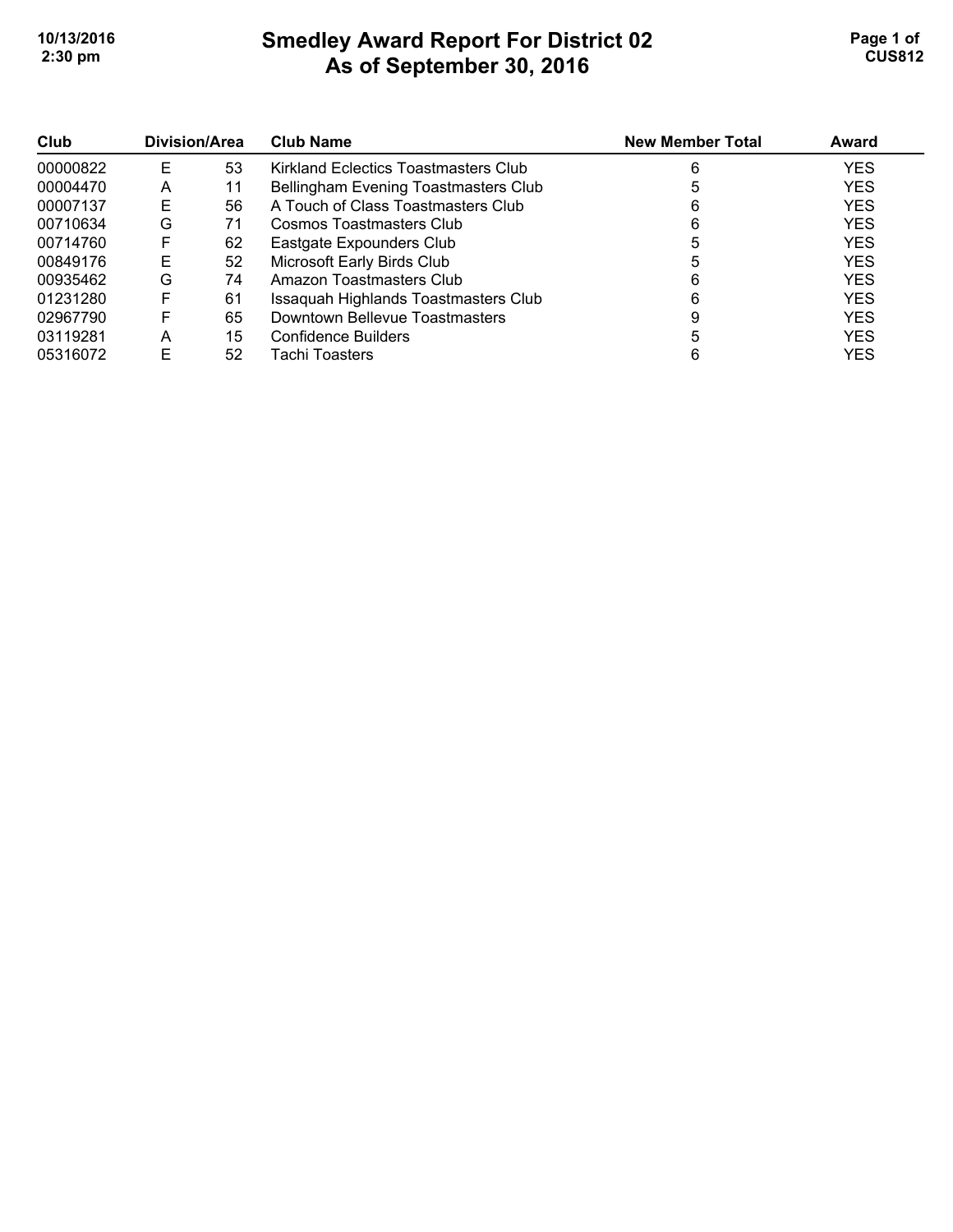# **Smedley Award Report For District 03 As of September 30, 2016 10/13/2016 Page 1 of Smedley Award Report For District 03 Page 1 of Page 1 of 2:30 pm CUS812**

| Club     | Division/Area |    | <b>Club Name</b>                           | <b>New Member Total</b> | Award      |
|----------|---------------|----|--------------------------------------------|-------------------------|------------|
| 00000499 | S             | 04 | Gilbert Toastmasters Club                  |                         | <b>YES</b> |
| 00001576 | N             | 04 | Risk Takers Toastmasters Club              |                         | <b>YES</b> |
| 00004873 |               | 03 | In Ahwatukee Toastmasters Club             | 5                       | <b>YES</b> |
| 00005059 | V             | 02 | <b>USAA Eagles Toastmasters Club</b>       | 6                       | <b>YES</b> |
| 00006350 | S             | 06 | New Horizons Toastmasters Club             | 5                       | <b>YES</b> |
| 00007744 | S             | 06 | Valued Voices Club                         | 5                       | <b>YES</b> |
| 00613567 | V             | 03 | AZ You Like It Toastmasters Club           | 8                       | <b>YES</b> |
| 01034190 | м             | 01 | Havasu Toastmasters                        | 5                       | <b>YES</b> |
| 01109501 | A             | 03 | WeMAR-kable Speakers                       | 6                       | <b>YES</b> |
| 01445011 | S             | 03 | San Tan Toastmasters                       | 5                       | <b>YES</b> |
| 02410696 | P             | 02 | Cosmopolitan Toastmasters                  | 5                       | <b>YES</b> |
| 03723670 | S             | 03 | Spice It Up Toastmasters                   | 5                       | <b>YES</b> |
| 04368430 | V             | 04 | UHC Phoenix Toastmasters                   | 6                       | <b>YES</b> |
| 04593021 |               | 05 | Progressive Valley of the Sun Toastmasters | 6                       | <b>YES</b> |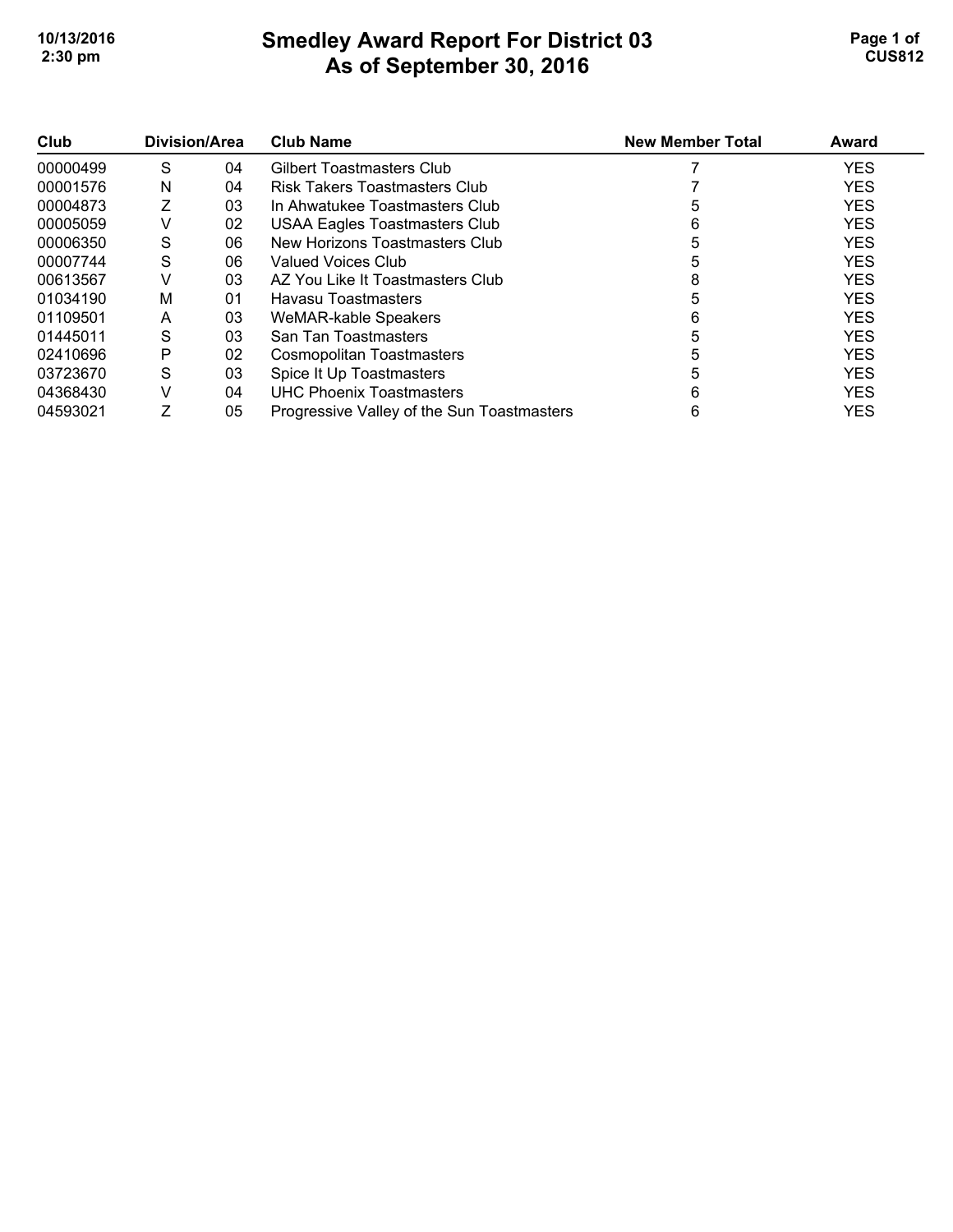## **Smedley Award Report For District 04 As of September 30, 2016 10/13/2016 Page 1 of Smedley Award Report For District 04 Page 1 of Page 1 of 2:30 pm CUS812**

| Club     | Division/Area |    | <b>Club Name</b>                         | <b>New Member Total</b> | Award      |
|----------|---------------|----|------------------------------------------|-------------------------|------------|
| 00000033 | A             | 03 | Lee Emerson Bassett Club                 | 8                       | <b>YES</b> |
| 00000056 | Е             | 02 | Golden Gate Toastmasters Club            | 6                       | <b>YES</b> |
| 00000191 | В             | 04 | San Mateo Toastmasters Club 191          | 5                       | <b>YES</b> |
| 00004014 | B             | 02 | <b>Foster City Toastmasters Club</b>     |                         | <b>YES</b> |
| 00007025 | D             | 04 | SF Japanese-English Toastmasters (JETs)  | 6                       | <b>YES</b> |
| 00008218 | A             | 03 | Palo Alto Toastmsters                    | 6                       | <b>YES</b> |
| 00009825 | C             | 04 | San Francisco Renaissance Toastmasters ( |                         | <b>YES</b> |
| 01488183 | B             | 02 | GToast                                   |                         | <b>YES</b> |
| 02590625 | A             | 04 | <b>Wellness Toastmasters</b>             |                         | <b>YES</b> |
| 02626176 | B             | 01 | <b>Guidewire Premium Presenters</b>      |                         | <b>YES</b> |
| 02823223 | A             | 02 | <b>TIB Toasters</b>                      | 6                       | <b>YES</b> |
| 03461760 | B             | 03 | San Mateo Storytellers                   | 6                       | <b>YES</b> |
| 03710811 | C             | 01 | <b>OpenDNS</b>                           | 24                      | <b>YES</b> |
| 05444011 | B             | 06 | <b>Actelion Toastmasters</b>             | 10                      | <b>YES</b> |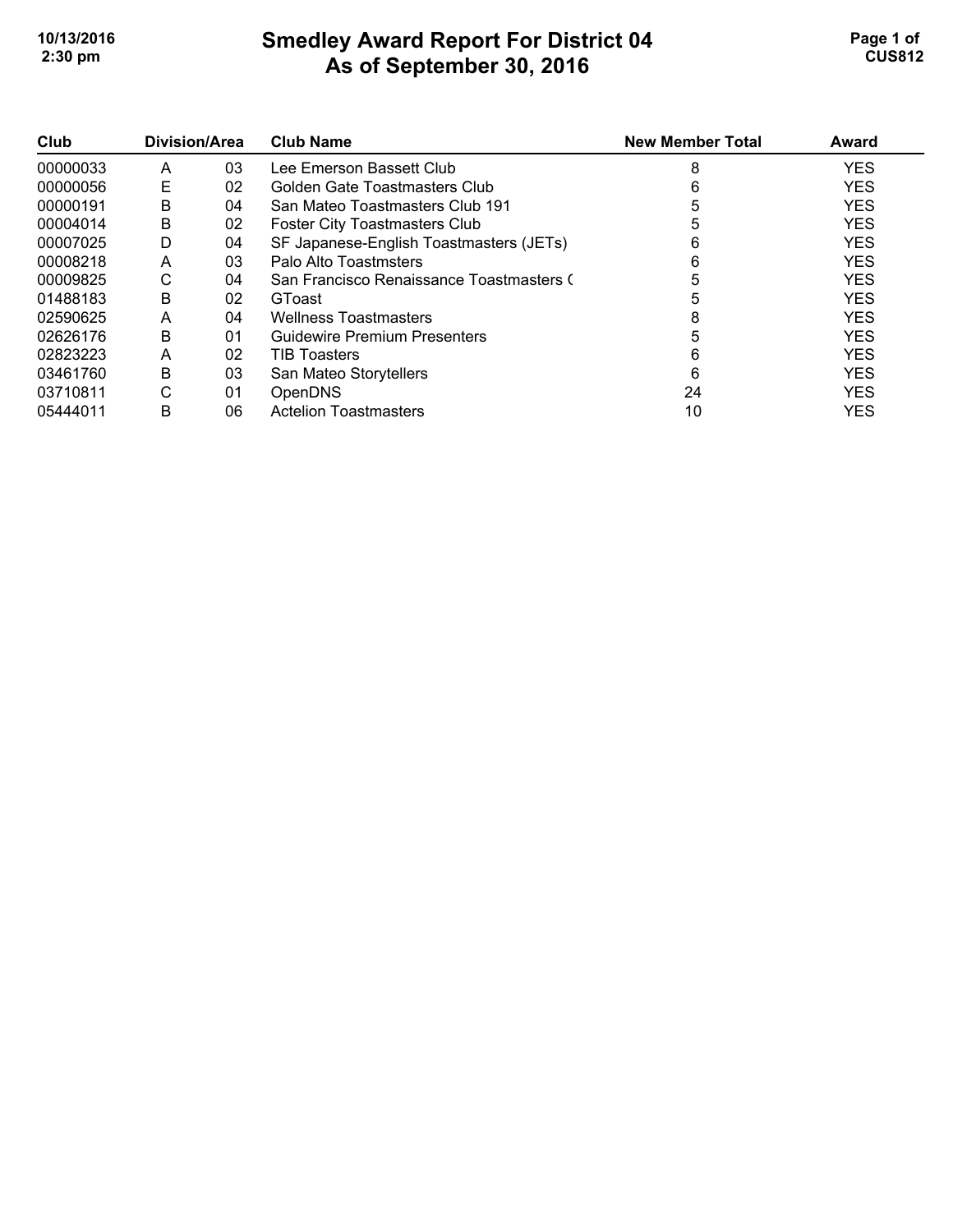# **Smedley Award Report For District 05 As of September 30, 2016 10/13/2016 Page 1 of Smedley Award Report For District 05 <b>Page 1 of** Page 1 of **2:30 pm CUS812**

| Club     | Division/Area |    | Club Name                               | <b>New Member Total</b> | Award      |
|----------|---------------|----|-----------------------------------------|-------------------------|------------|
| 00000895 | w             | 08 | Toastmasters Of La Jolla Club           |                         | <b>YES</b> |
| 00002012 | W             | 08 | Toastmasters of the Cove Club           |                         | <b>YES</b> |
| 00002504 | N             | 23 | San Marcos Toastmasters                 |                         | <b>YES</b> |
| 00002955 |               | 25 | Poway-Black Mountain Club               |                         | <b>YES</b> |
| 00007129 | N             | 18 | Palomar Airport Club 7129               |                         | <b>YES</b> |
| 00008424 | N             | 28 | Watkins Manufacturing Toastmasters Club |                         | <b>YES</b> |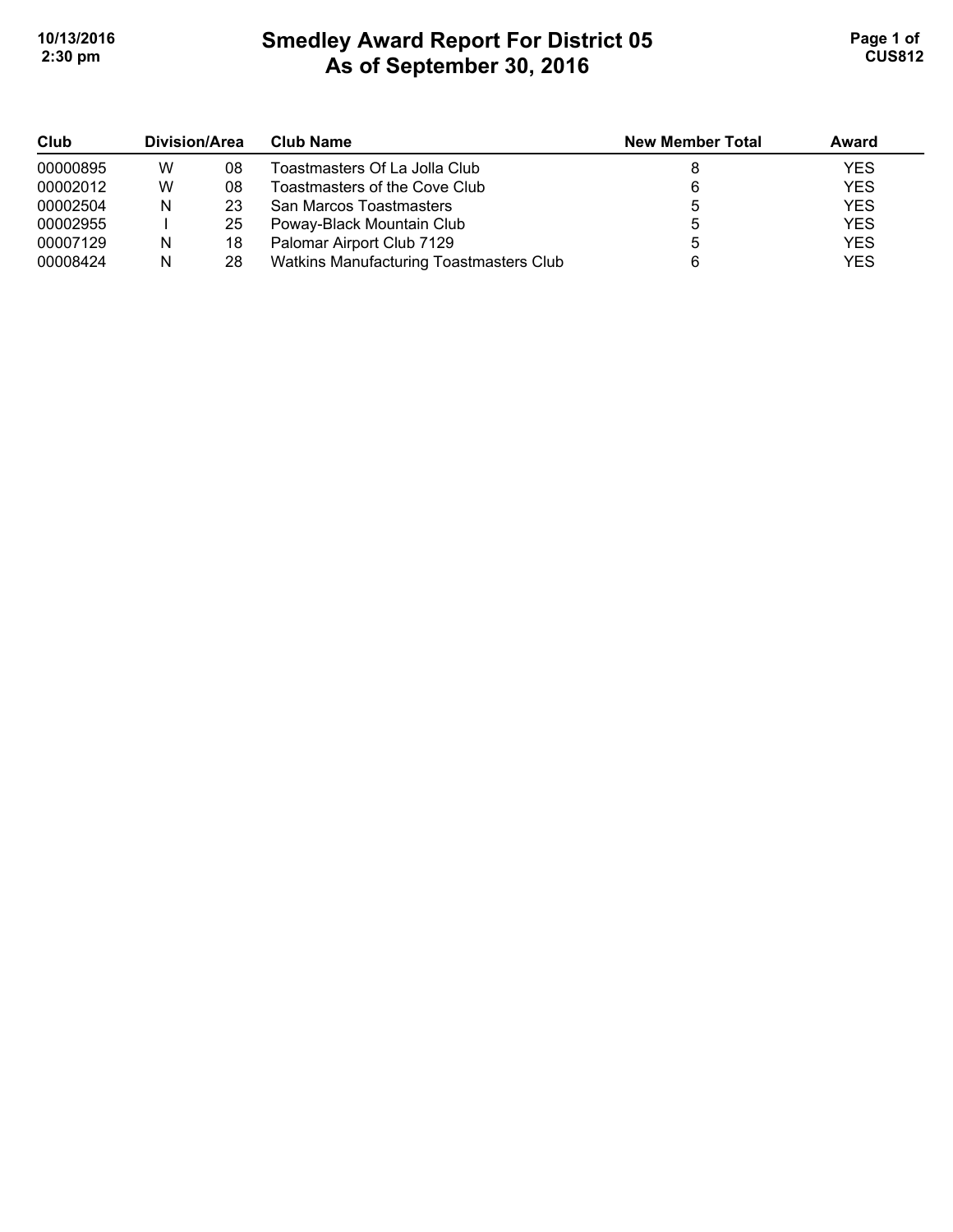# **Smedley Award Report For District 06 As of September 30, 2016 10/13/2016 Page 1 of Smedley Award Report For District 06 <b>Page 1 of** Page 1 of **2:30 pm CUS812**

| Club     | Division/Area |    | <b>Club Name</b>                         | <b>New Member Total</b> | Award      |
|----------|---------------|----|------------------------------------------|-------------------------|------------|
| 00001276 |               | 37 | <b>Fairmont Toastmasters Club</b>        |                         | <b>YES</b> |
| 00001428 |               | 26 | Pacemasters Club                         |                         | <b>YES</b> |
| 00004805 |               | 25 | Shock, Rhythm And Talk Toastmasters Clut |                         | <b>YES</b> |
| 01286458 |               | 96 | <b>Tech Masters-Twin Cities</b>          |                         | <b>YES</b> |
| 01640675 | G             | 61 | Golden Toastmasters                      |                         | <b>YES</b> |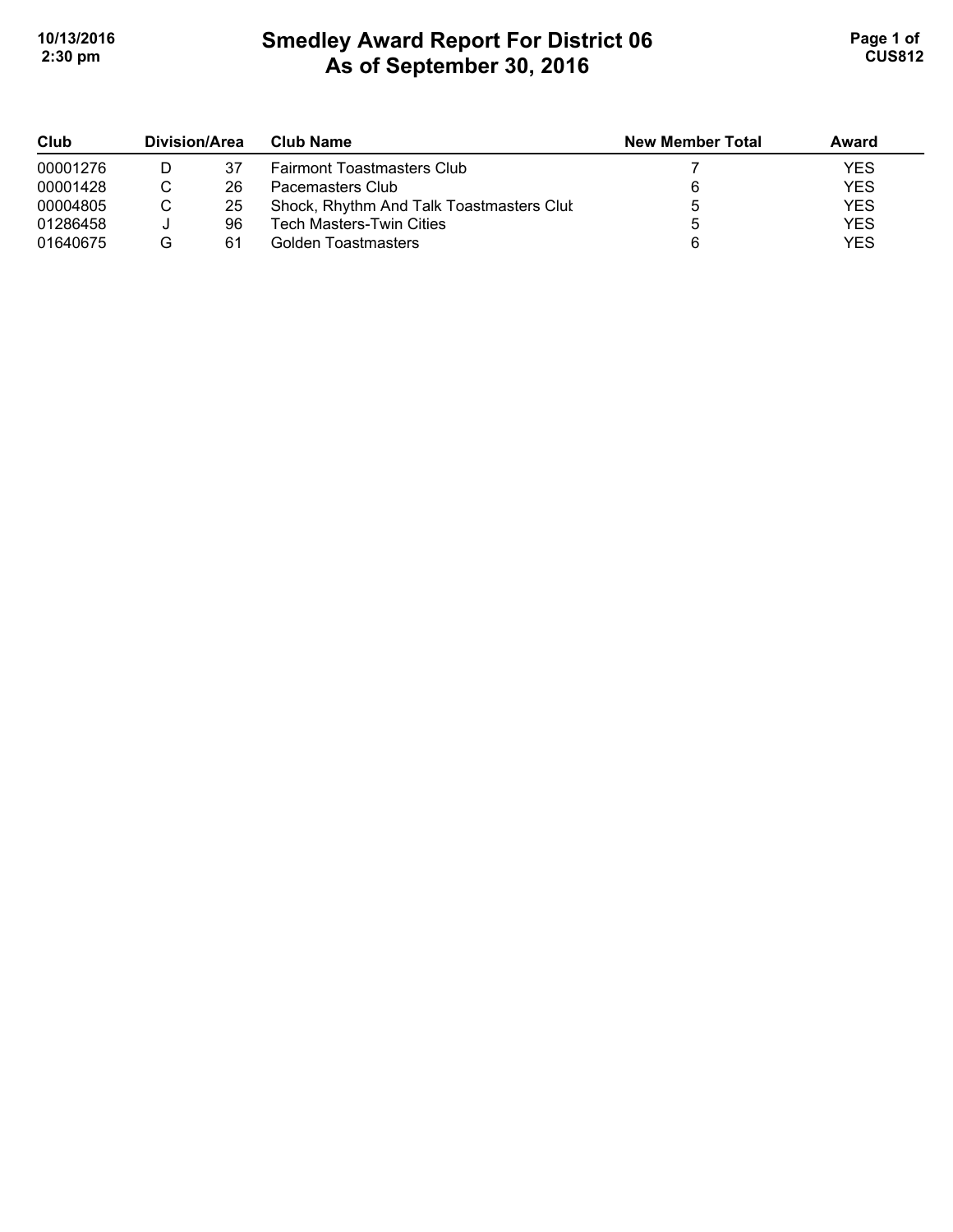# **Smedley Award Report For District 07 As of September 30, 2016 10/13/2016 Page 1 of Smedley Award Report For District 07 <b>Page 1 of** Page 1 of **2:30 pm CUS812**

| Club     | Division/Area |    | <b>Club Name</b>               | <b>New Member Total</b> | Award      |
|----------|---------------|----|--------------------------------|-------------------------|------------|
| 00001360 |               | 65 | New Horizons Toastmasters Club |                         | <b>YES</b> |
| 00002265 |               | 73 | Essayons Club                  |                         | <b>YES</b> |
| 00002397 |               | 42 | <b>Bootstrappers Club</b>      |                         | <b>YES</b> |
| 01588493 |               | 64 | <b>Milwaukie Talkies</b>       |                         | <b>YES</b> |
| 05249117 |               | 32 | <b>MIME Speaks</b>             |                         | <b>YES</b> |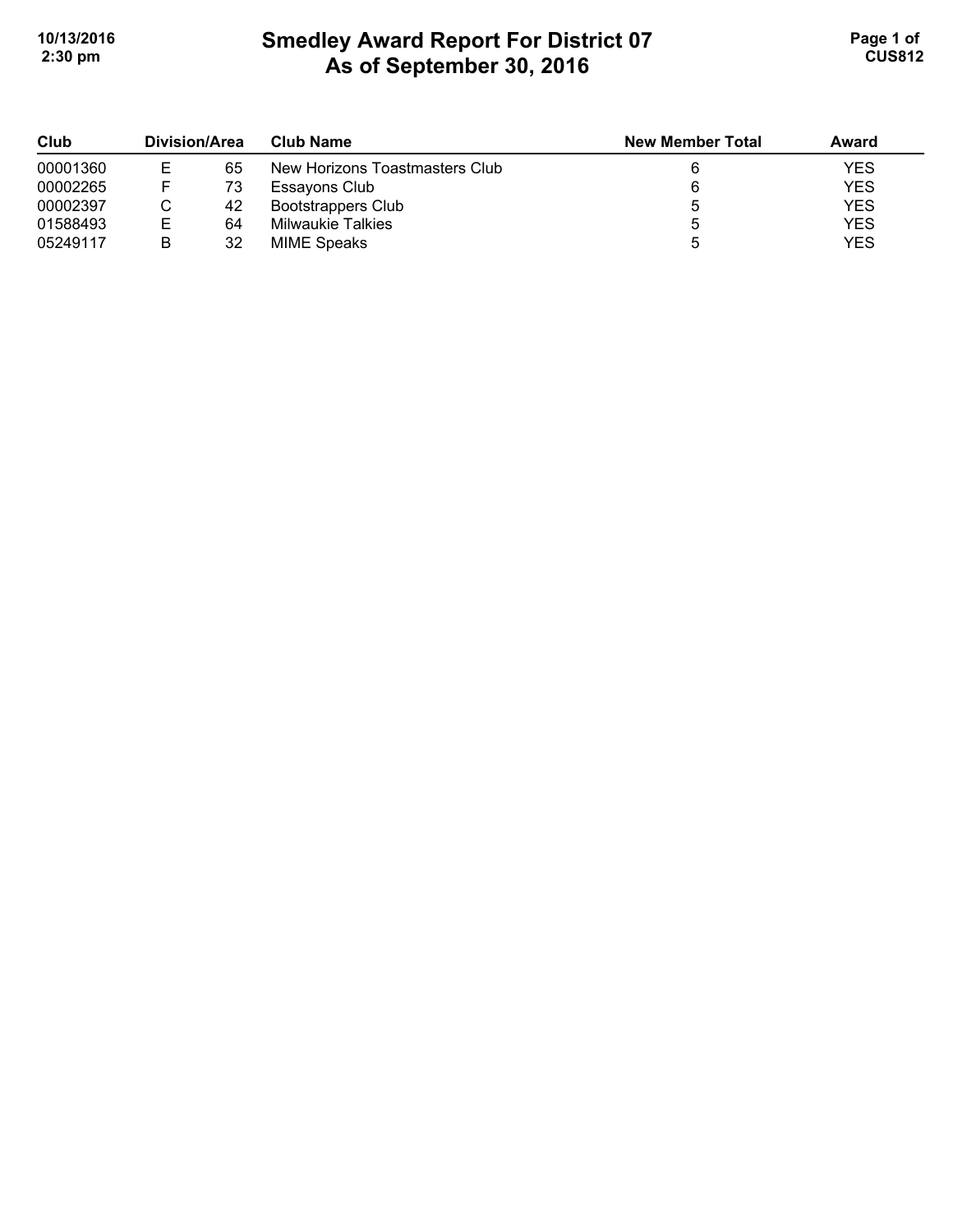# **Smedley Award Report For District 08 As of September 30, 2016 10/13/2016 Page 1 of Smedley Award Report For District 08 <b>Page 1 of** Page 1 of **2:30 pm CUS812**

| Club     | Division/Area |    | <b>Club Name</b>             |   |            | <b>New Member Total</b> | Award |
|----------|---------------|----|------------------------------|---|------------|-------------------------|-------|
| 00000051 |               | 01 | McBrian Lincoln-Douglas Club |   | <b>YES</b> |                         |       |
| 00004431 | A             | 02 | Mastertoasters Club          |   | <b>YES</b> |                         |       |
| 00004492 | E             | 07 | Columbia Toastmasters        |   | <b>YES</b> |                         |       |
| 02587777 |               | 16 | <b>DSAGSL WORD Masters</b>   |   | <b>YES</b> |                         |       |
| 03483811 |               | 03 | WWT-HQ Toastmasters          | 6 | <b>YES</b> |                         |       |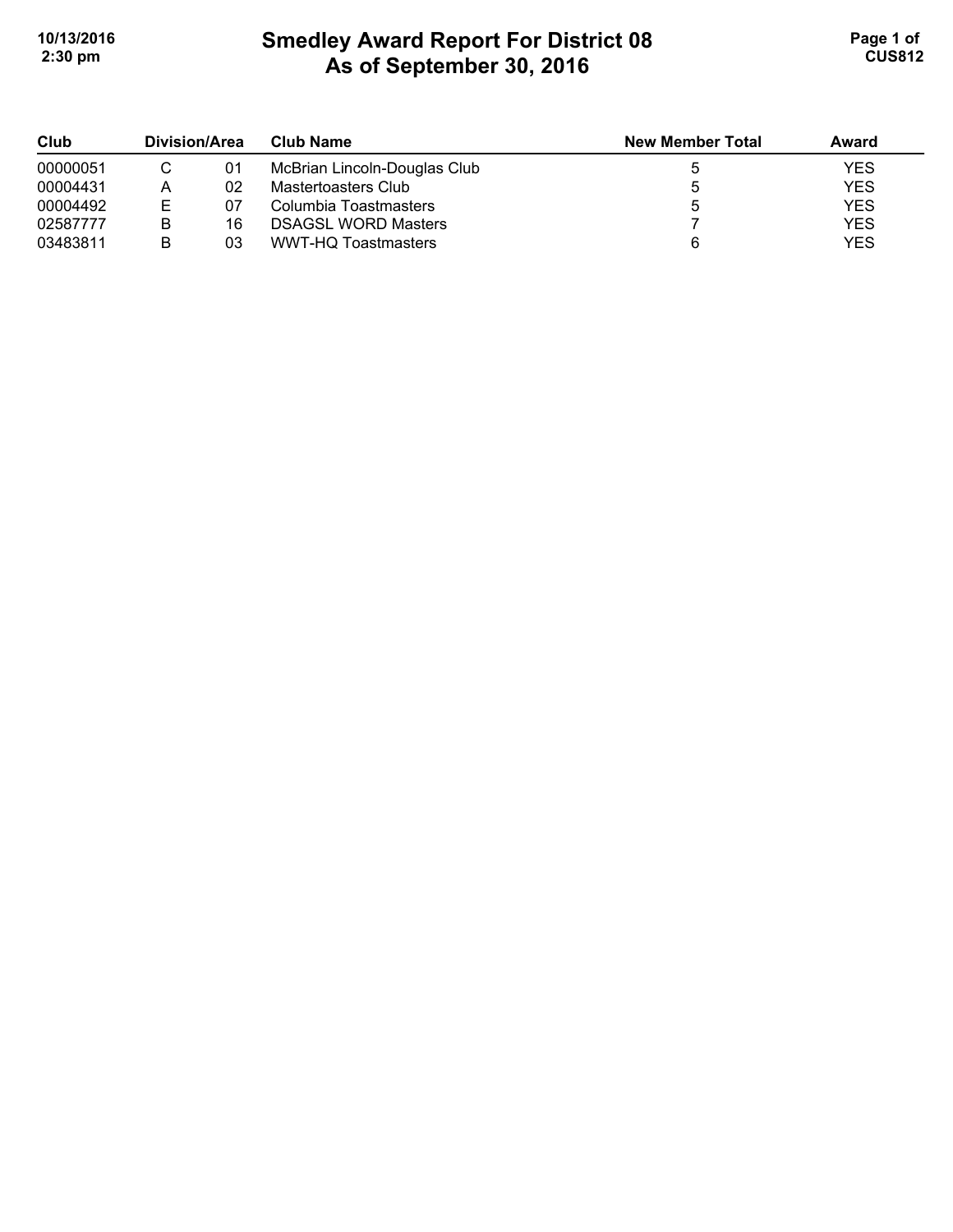## **Smedley Award Report For District 09 As of September 30, 2016 10/13/2016 Page 1 of Smedley Award Report For District 09 <b>Page 1 of** Page 1 of **2:30 pm CUS812**

| Club     | Division/Area |    | <b>Club Name</b> | <b>New Member Total</b> | Award |
|----------|---------------|----|------------------|-------------------------|-------|
| 01010891 |               | 04 | Insiders         |                         |       |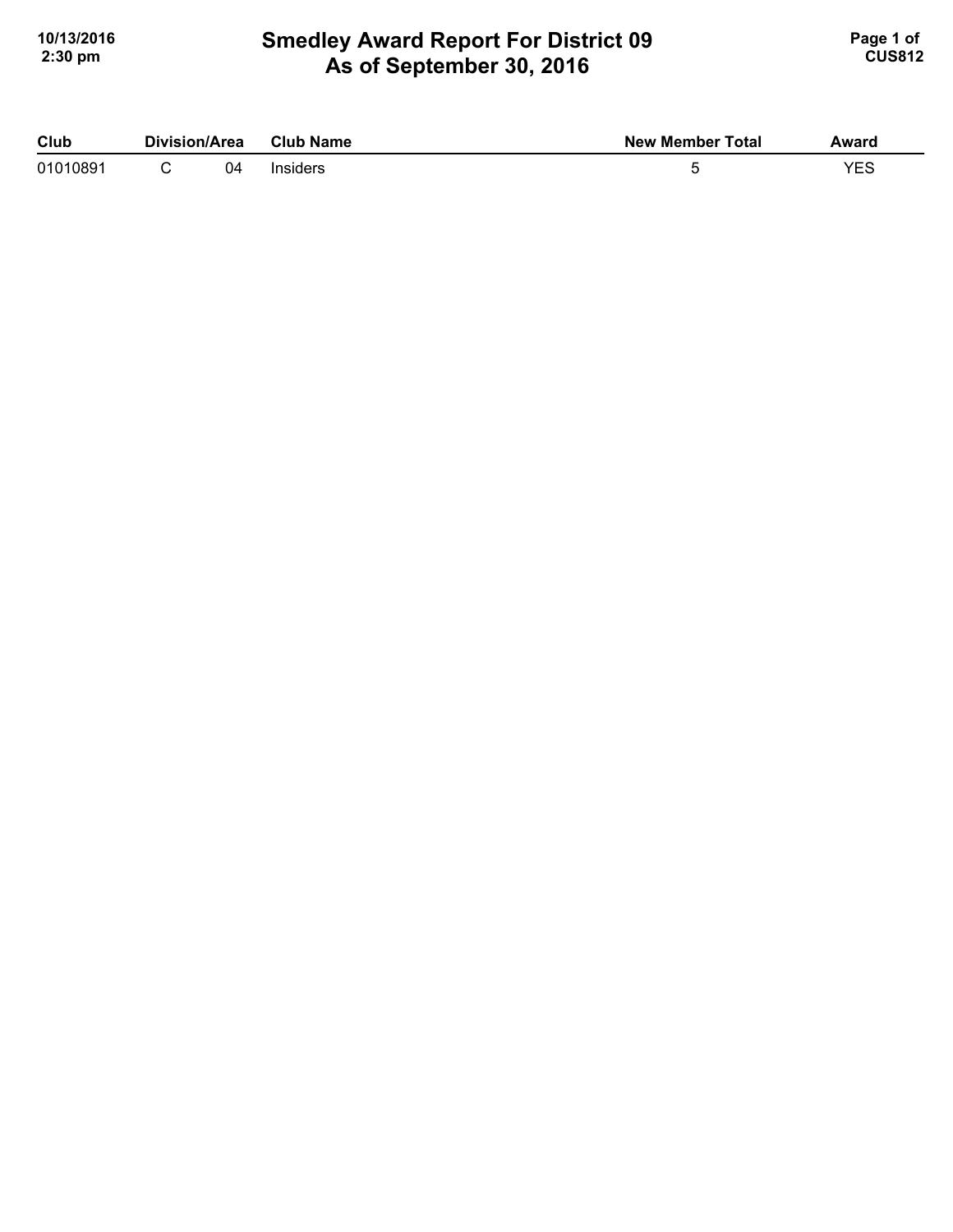# **Smedley Award Report For District 10 As of September 30, 2016**  10/13/2016 **Page 1 of Smedley Award Report For District 10 Page 1 of Page 1 of 2:30 pm CUS812**

| Club     | Division/Area |    | Club Name                            | <b>New Member Total</b> | Award      |
|----------|---------------|----|--------------------------------------|-------------------------|------------|
| 00006785 |               | 10 | Hudson Club                          |                         | YES        |
| 00009347 |               | 33 | <b>Boldmasters Toastmasters Club</b> |                         | <b>YES</b> |
| 04161135 |               | 31 | Marathon ORD Toastmasters Club       |                         | <b>YES</b> |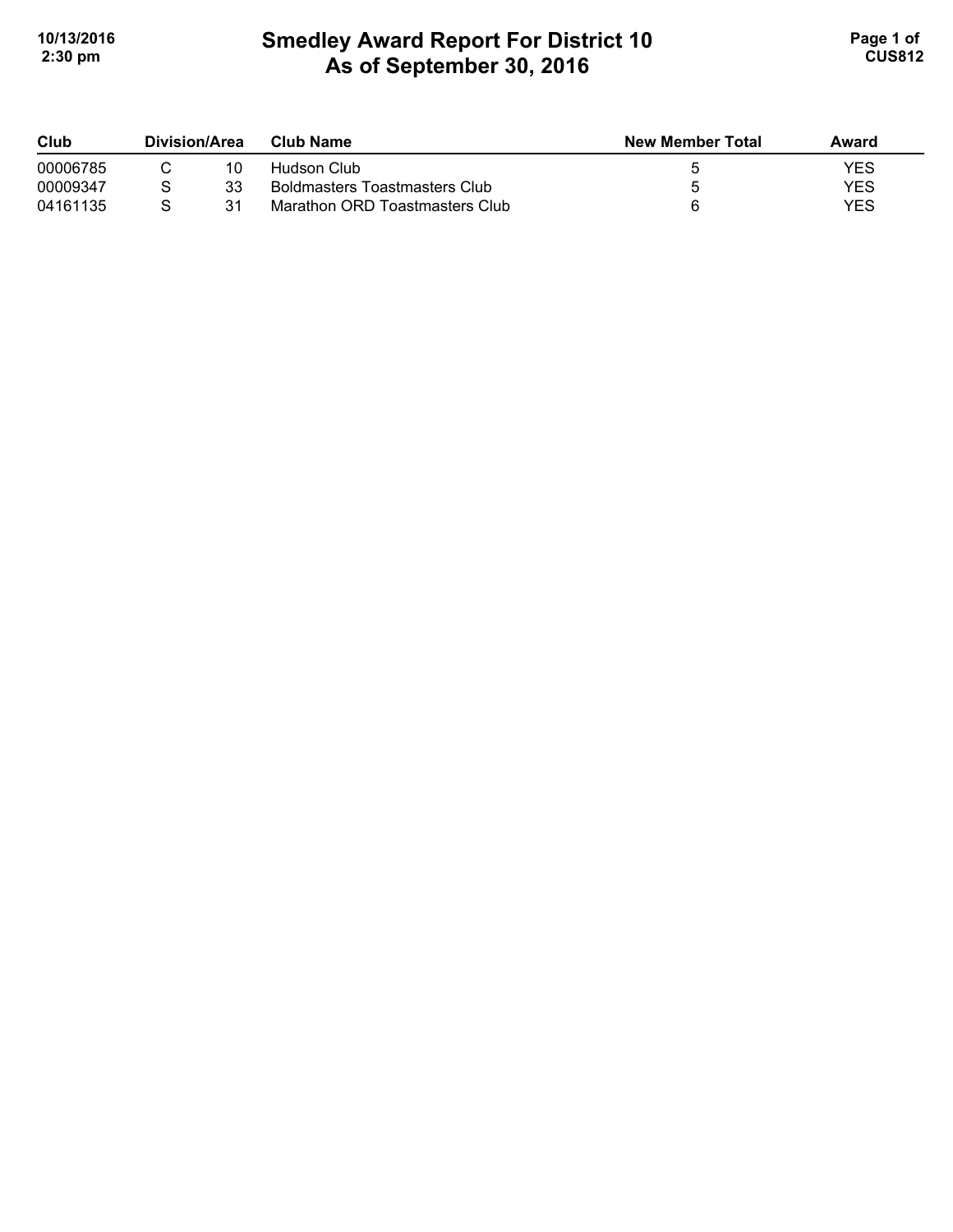# **Smedley Award Report For District 101 As of September 30, 2016**  10/13/2016 **Page 1 of Smedley Award Report For District 101 Page 1 of Page 1 of 2:30 pm CUS812**

| Club     | Division/Area |    | <b>Club Name</b>                         | <b>New Member Total</b> | Award      |
|----------|---------------|----|------------------------------------------|-------------------------|------------|
| 00000934 | A             | 02 | Monterey Peninsula Toastmasters Club 934 | 5                       | <b>YES</b> |
| 00004306 | D             | 04 | Toastmasters Insiders Club               | 6                       | <b>YES</b> |
| 00004608 | E             | 01 | Cupertino Toastmasters                   |                         | <b>YES</b> |
| 00006274 | B             | 05 | Adobe Fontificators Club                 |                         | <b>YES</b> |
| 00007528 | Е             | 02 | Fair Oaks Club                           | 6                       | <b>YES</b> |
| 00007922 | С             | 03 | Cadence AHgorithms Club                  |                         | <b>YES</b> |
| 00586504 | С             | 02 | Altera Innovators Club                   | 14                      | <b>YES</b> |
| 00607909 | G             | 03 | I'm Feeling Chatty Toastmasters Club     | 18                      | <b>YES</b> |
| 00668615 | B             | 05 | True Talking Toastmasters (TTT)          | 6                       | <b>YES</b> |
| 01463124 | G             | 02 | <b>Wharton QuakeMasters</b>              |                         | <b>YES</b> |
| 02410520 | С             | 03 | Mandarin English Toastmasters San Jose   |                         | <b>YES</b> |
| 04528013 | G             | 01 | <b>Mountain View Toastmasters</b>        |                         | <b>YES</b> |
| 05560506 | С             | 01 | Jade Global. Inc.                        |                         | <b>YES</b> |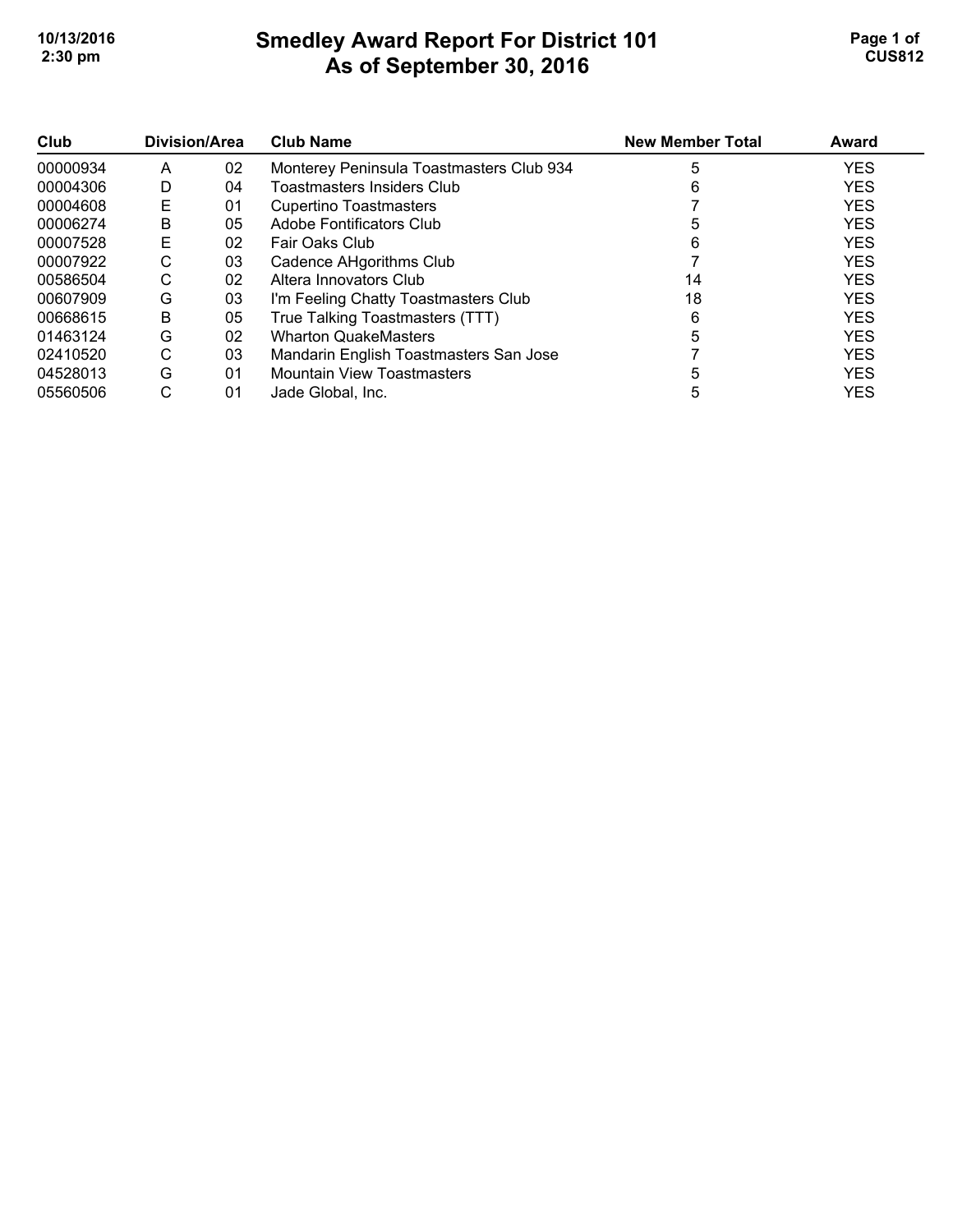# **Smedley Award Report For District 102 As of September 30, 2016**  10/13/2016 **Page 1 of Smedley Award Report For District 102 Page 1 of Page 1 of 2:30 pm CUS812**

| Club     | Division/Area |    | <b>Club Name</b>                         | <b>New Member Total</b> | Award      |
|----------|---------------|----|------------------------------------------|-------------------------|------------|
| 00001538 | м             | 04 | Johor Bahru Mandarin Toastmasters Club   | 11                      | YES        |
| 00007315 | A             | 01 | Malacca Toastmasters Club                | 5                       | <b>YES</b> |
| 00007564 | B             | 01 | D'Utama Advanced Toastmasters Club       | 5                       | <b>YES</b> |
| 00007798 | м             | 03 | <b>Historical City Toastmasters Club</b> | 13                      | <b>YES</b> |
| 00798899 | G             | 02 | CIMA Johor Toastmasters                  |                         | <b>YES</b> |
| 01222700 | A             | 04 | Alam Toastmasters Club                   | 8                       | <b>YES</b> |
| 01285147 | D             | 03 | <b>PJ Toastmasters Club</b>              |                         | <b>YES</b> |
| 01329493 | G             | 03 | UTM Toastmasters Club                    | 8                       | <b>YES</b> |
| 02845164 | D             | 03 | Taylor's College Toastmasters Club       | 15                      | <b>YES</b> |
| 03298795 | м             | 04 | Johor Bahru Mandarin Advanced TMC        |                         | <b>YES</b> |
| 03904933 | С             | 01 | Unipac Toastmasters Club                 | 5                       | <b>YES</b> |
| 04486526 | A             | 01 | <b>AET Eagles Toastmasters Club</b>      | 25                      | <b>YES</b> |
| 04521275 | A             | 04 | MISC Seven Seas Toastmasters Club        |                         | <b>YES</b> |
| 04521356 | A             | 03 | MISC Hawks Toastmasters Club             | 15                      | <b>YES</b> |
| 04535817 | A             | 02 | <b>MISC Falcons Toastmasters Club</b>    | 15                      | <b>YES</b> |
| 04719638 | Е             | 02 | Master Jaya Toastmasters Club            | 5                       | YES.       |
| 05163258 | G             | 04 | <b>MMMC Toastmasters Club</b>            | 5                       | YES        |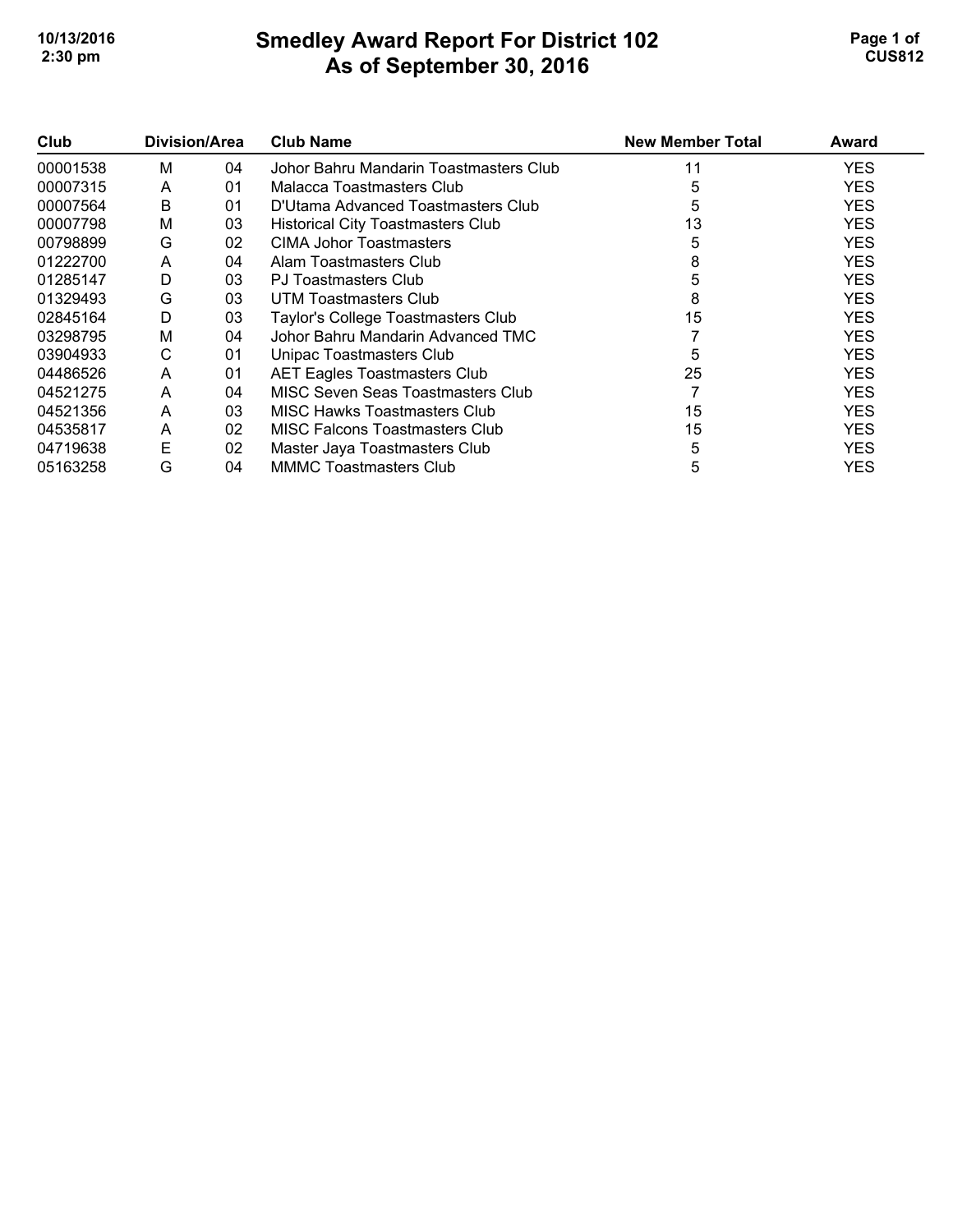# **Smedley Award Report For District 11 As of September 30, 2016**  10/13/2016 **Page 1 of Smedley Award Report For District 11 Page 1 of 1 2:30 pm CUS812**

| Club     | <b>Division/Area</b> |    | <b>Club Name</b>                           | <b>New Member Total</b> | Award      |
|----------|----------------------|----|--------------------------------------------|-------------------------|------------|
| 00002334 | E                    | 52 | Toastmasters Club At Kelley School of Busi |                         | <b>YES</b> |
| 00004742 | А                    | 11 | The Great Communicators of Northwest Ind   |                         | <b>YES</b> |
| 01109991 | Е                    | 51 | Vineyard Toastmasters                      |                         | <b>YES</b> |
| 02410414 | F                    | 62 | <b>GE Appliance Park Toastmasters</b>      |                         | <b>YES</b> |
| 04863053 | F.                   | 64 | Norton Healthcare Competent Communicate    |                         | <b>YES</b> |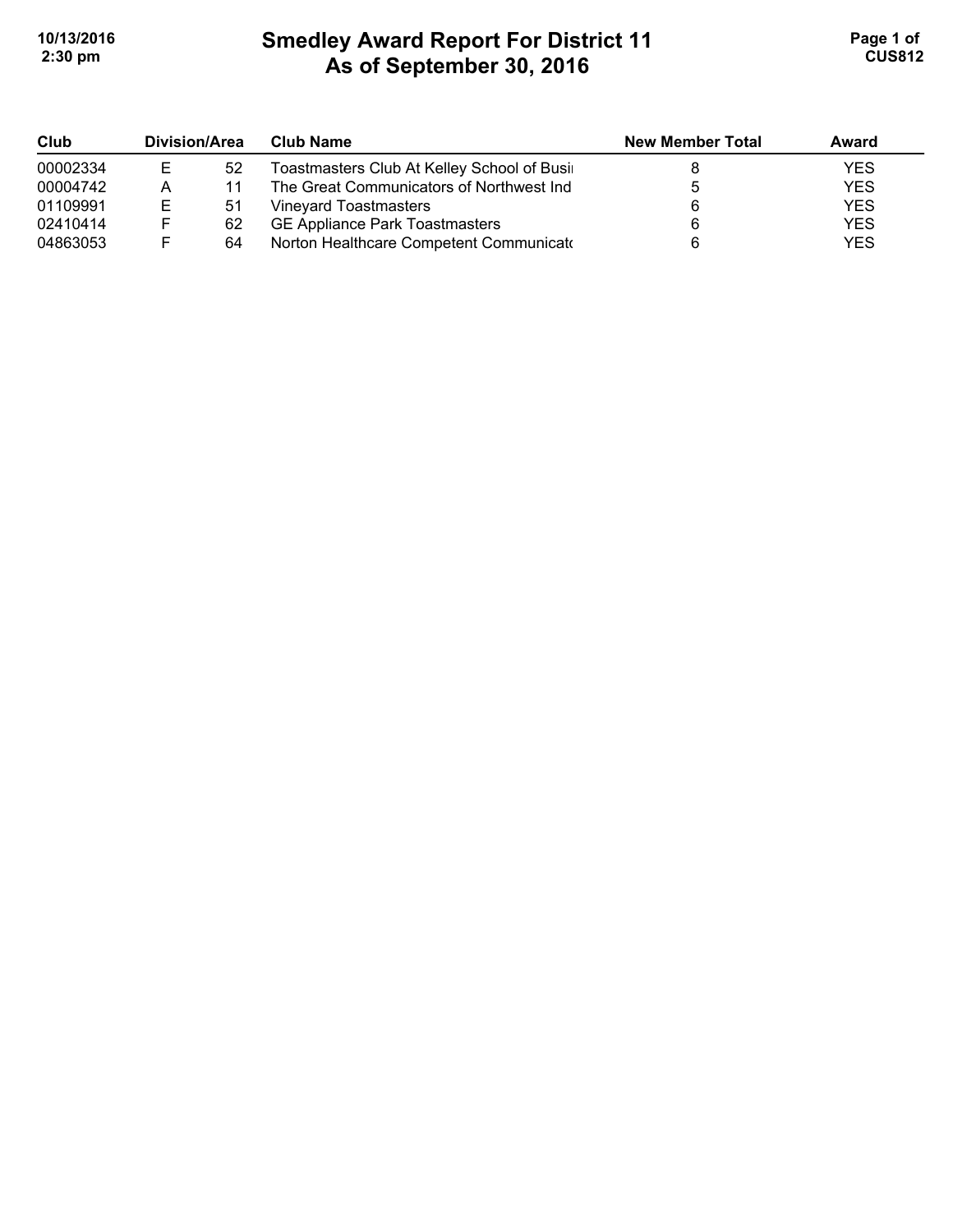# **Smedley Award Report For District 12 As of September 30, 2016**  10/13/2016 **Page 1 of Smedley Award Report For District 12 Page 1 of Page 1 of 2:30 pm CUS812**

| Club     | Division/Area |    | <b>Club Name</b>                         | <b>New Member Total</b> | Award      |
|----------|---------------|----|------------------------------------------|-------------------------|------------|
| 00002169 |               | 03 | Dawn Busters Club                        |                         | YES        |
| 00005247 | Α             | 01 | Rancho Cucamonga Toastmasters            |                         | <b>YES</b> |
| 04846432 |               | 06 | <b>Optimal Speakers</b>                  |                         | <b>YES</b> |
| 04957510 |               | 06 | University of La Verne Toastmasters Club |                         | <b>YES</b> |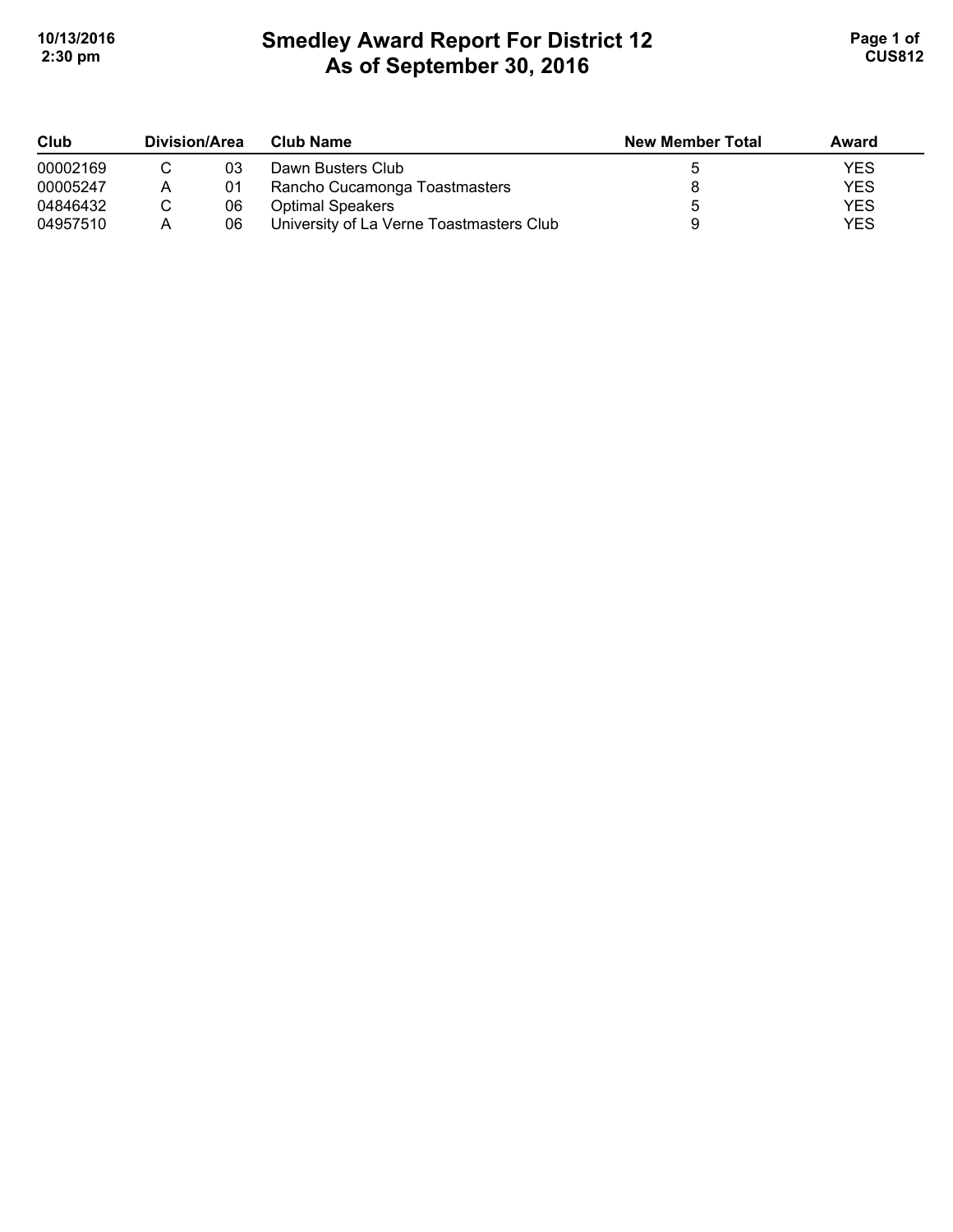## **Smedley Award Report For District 13 As of September 30, 2016**  10/13/2016 **Page 1 of Smedley Award Report For District 13 Page 1 of Page 1 of 2:30 pm CUS812**

| Club     | Division/Area |    | Club Name               | <b>New Member Total</b> | Award |
|----------|---------------|----|-------------------------|-------------------------|-------|
| 01014683 |               | 02 | Bayer Toastmasters Club |                         |       |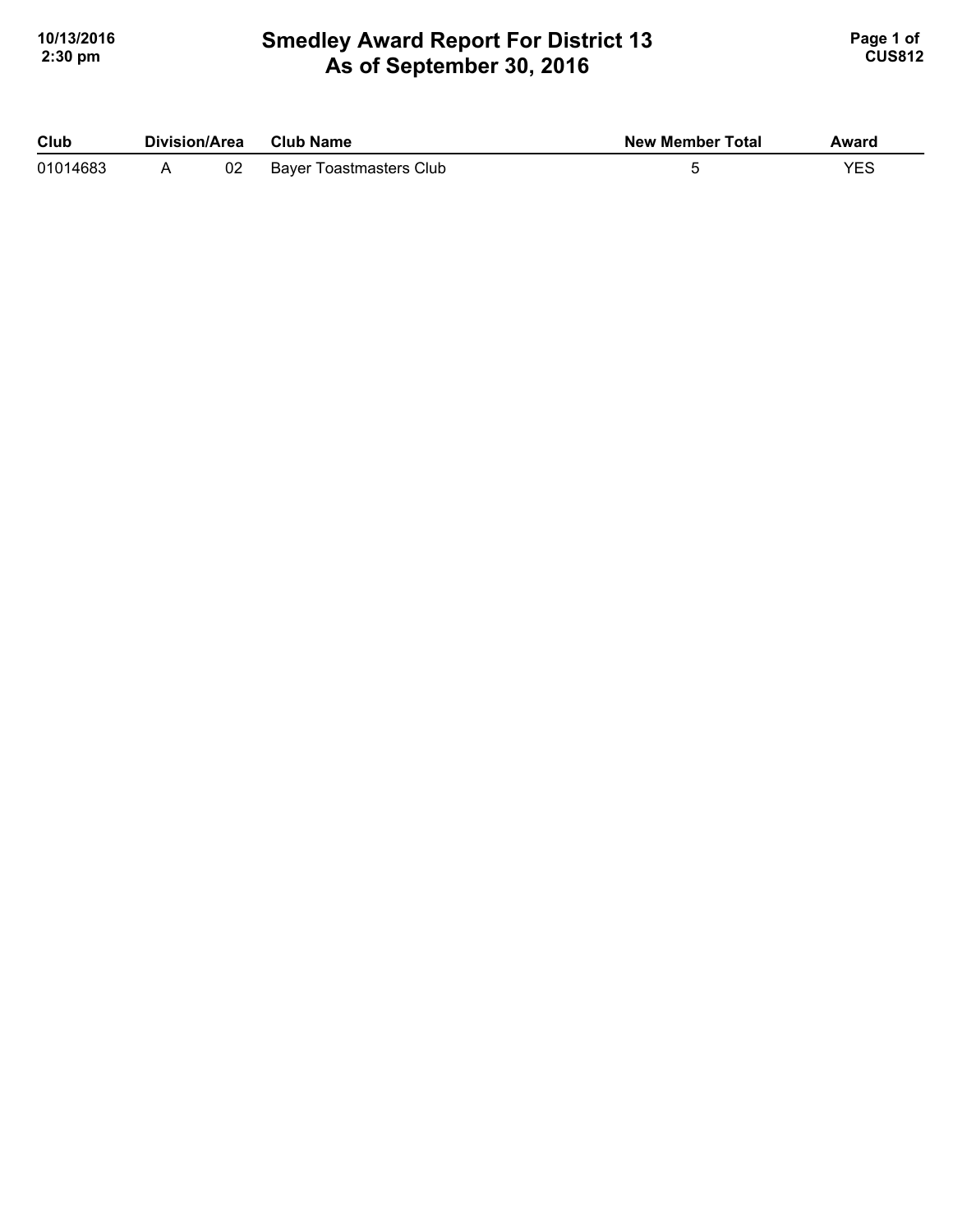# **Smedley Award Report For District 14 As of September 30, 2016 10/13/2016 Page 1 of Smedley Award Report For District 14 Page 1 of Page 1 of 2:30 pm CUS812**

| Club<br>00008009 | Division/Area |    | <b>Club Name</b>                        | <b>New Member Total</b> | Award      |
|------------------|---------------|----|-----------------------------------------|-------------------------|------------|
|                  |               | 42 | Delta Premier Toastmasters              |                         | <b>YES</b> |
| 01009828         | G             | 74 | Valdosta Toasts                         |                         | <b>YES</b> |
| 01260477         | В             | 22 | NS Toasters On Track - Atlanta          |                         | <b>YES</b> |
| 04011416         | C             | 33 | <b>CDC Roybal Toastmasters</b>          |                         | <b>YES</b> |
| 04512689         | В             | 24 | <b>Your Small Business Toastmasters</b> |                         | <b>YES</b> |
| 04527536         |               | 42 | Aviator's                               |                         | <b>YES</b> |
| 04909817         |               | 15 | Student Toastmasters At UGA             |                         | <b>YES</b> |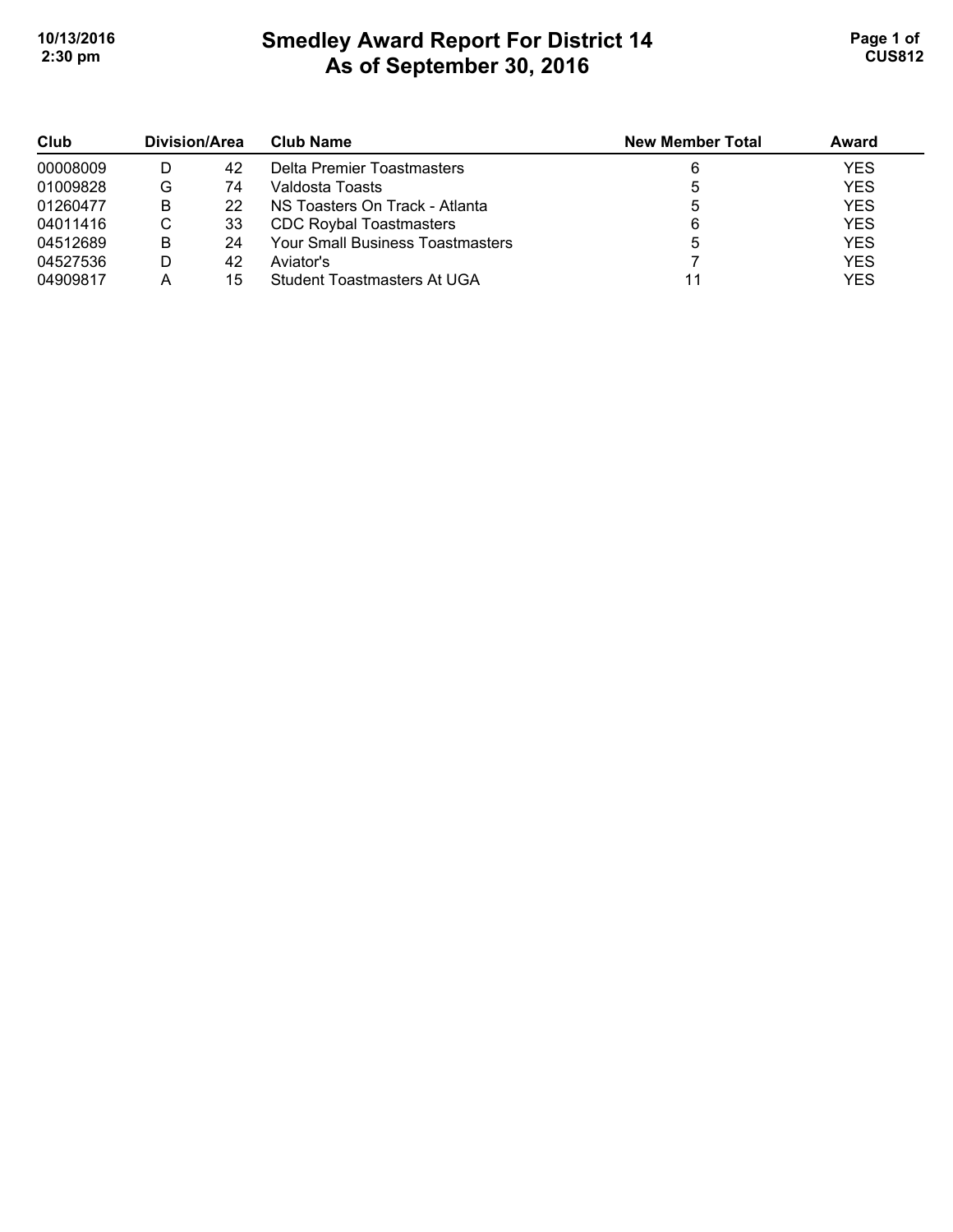## **Smedley Award Report For District 15 As of September 30, 2016 10/13/2016 Page 1 of Smedley Award Report For District 15 Page 1 of Page 1 of 2:30 pm CUS812**

| Club     | Division/Area |    | <b>Club Name</b>      | <b>New Member Total</b> | Award |
|----------|---------------|----|-----------------------|-------------------------|-------|
| 01982709 |               | 03 | Parkway Pontificators |                         | YES   |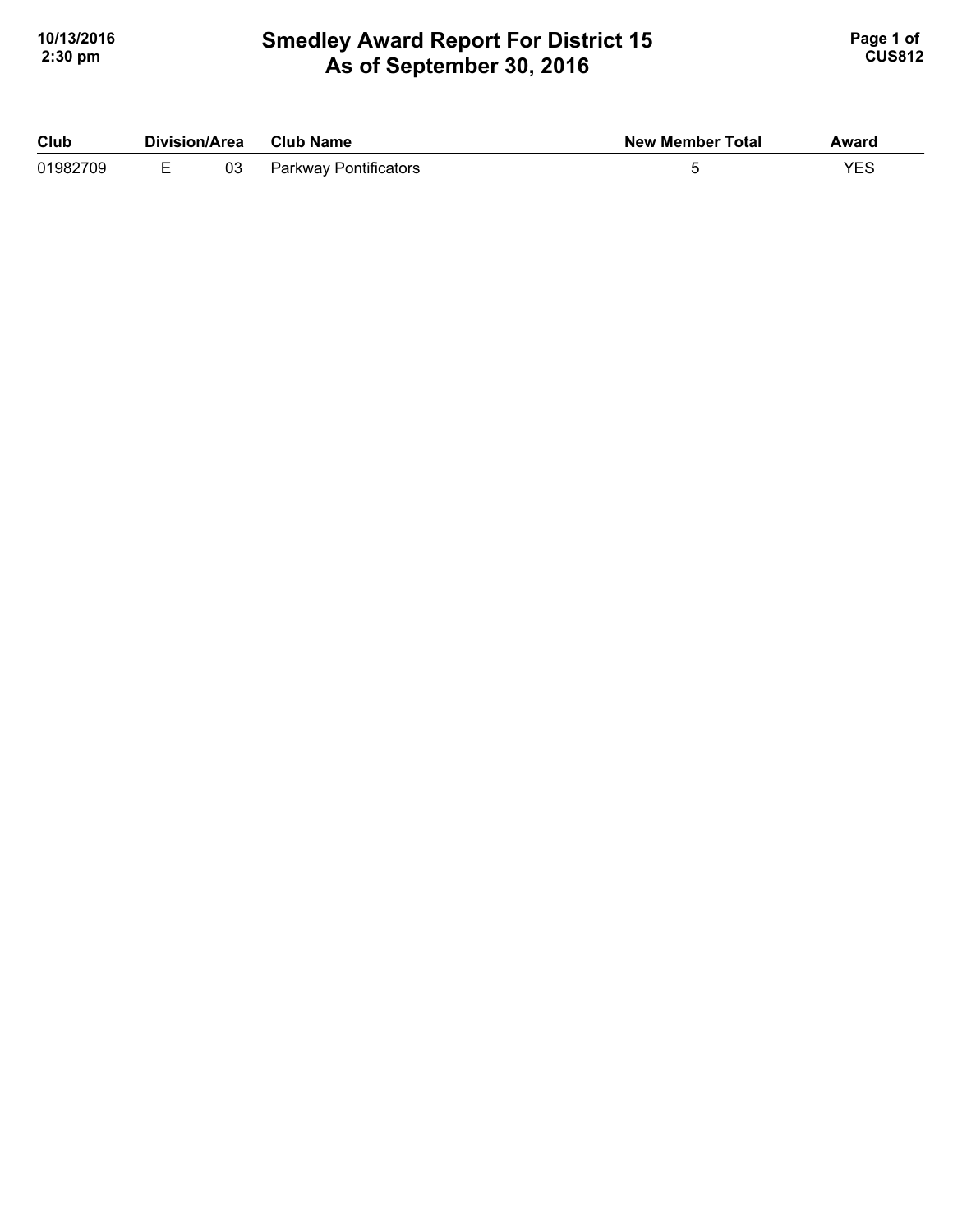## **Smedley Award Report For District 16 As of September 30, 2016 10/13/2016 Page 1 of Smedley Award Report For District 16 <b>Page 1 of** Page 1 of **2:30 pm CUS812**

| Club     | Division/Area | Club Name                           | <b>New Member Total</b> | Award |
|----------|---------------|-------------------------------------|-------------------------|-------|
| 00000576 |               | <b>Stillwater Toastmasters Club</b> |                         |       |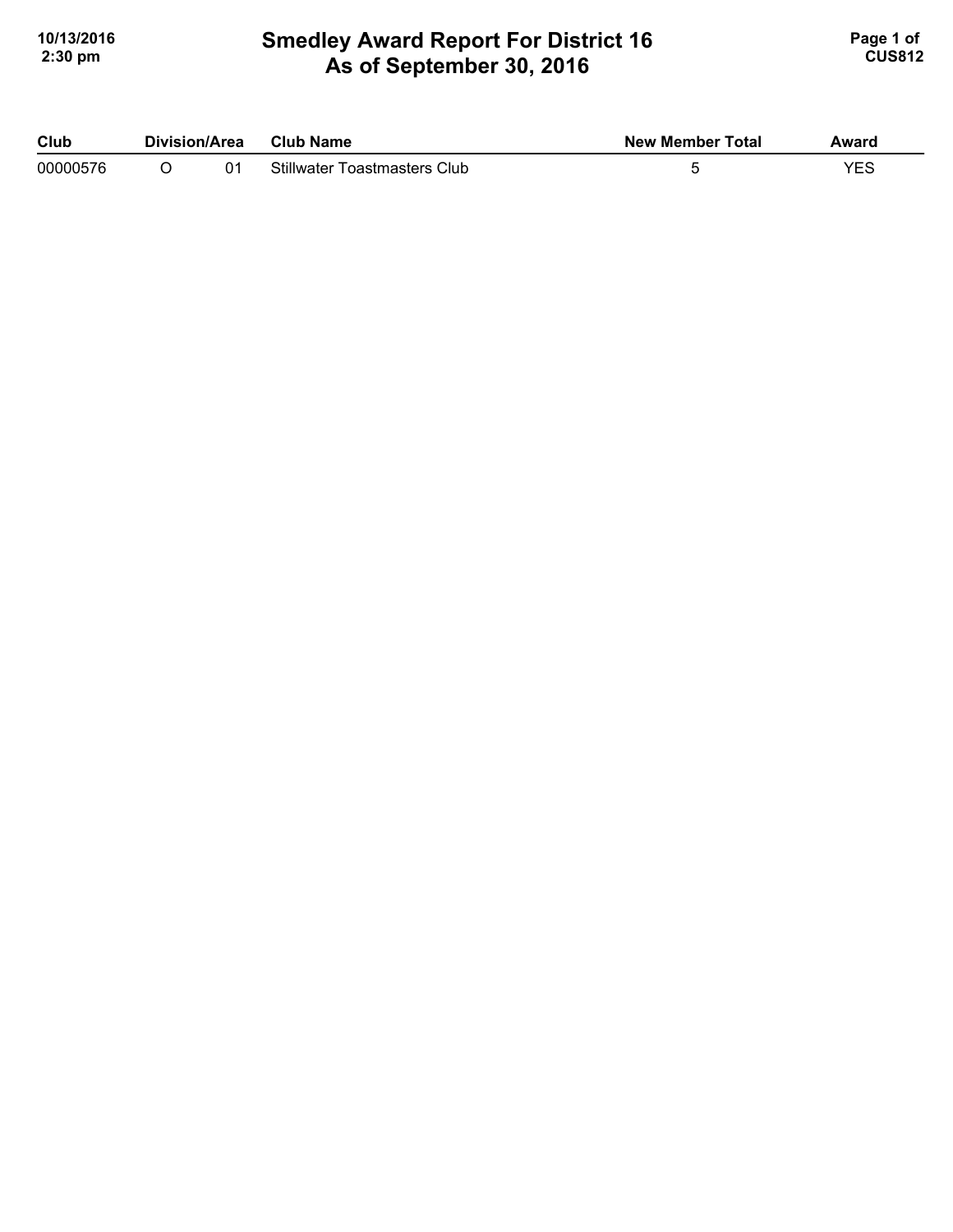# **Smedley Award Report For District 17 As of September 30, 2016 10/13/2016 Page 1 of Smedley Award Report For District 17 Page 1 of 1 2:30 pm CUS812**

| Club     | <b>Division/Area</b> |    | <b>Club Name</b>                     | <b>New Member Total</b> | Award      |
|----------|----------------------|----|--------------------------------------|-------------------------|------------|
| 00003065 |                      | 34 | <b>Bunbury Club</b>                  |                         | <b>YES</b> |
| 00875582 | Е                    | 11 | <b>Terrace Speakers Toastmasters</b> | 16                      | <b>YES</b> |
| 00995774 | N                    | 25 | Young Guns                           |                         | <b>YES</b> |
| 01133609 | S                    | 31 | <b>Canning Vale Toastmasters</b>     |                         | <b>YES</b> |
| 03022546 |                      | 33 | <b>Willetton Toastmasters</b>        |                         | <b>YES</b> |
| 03903611 |                      | 14 | WA School of Mines - Kalgoorlie      |                         | <b>YES</b> |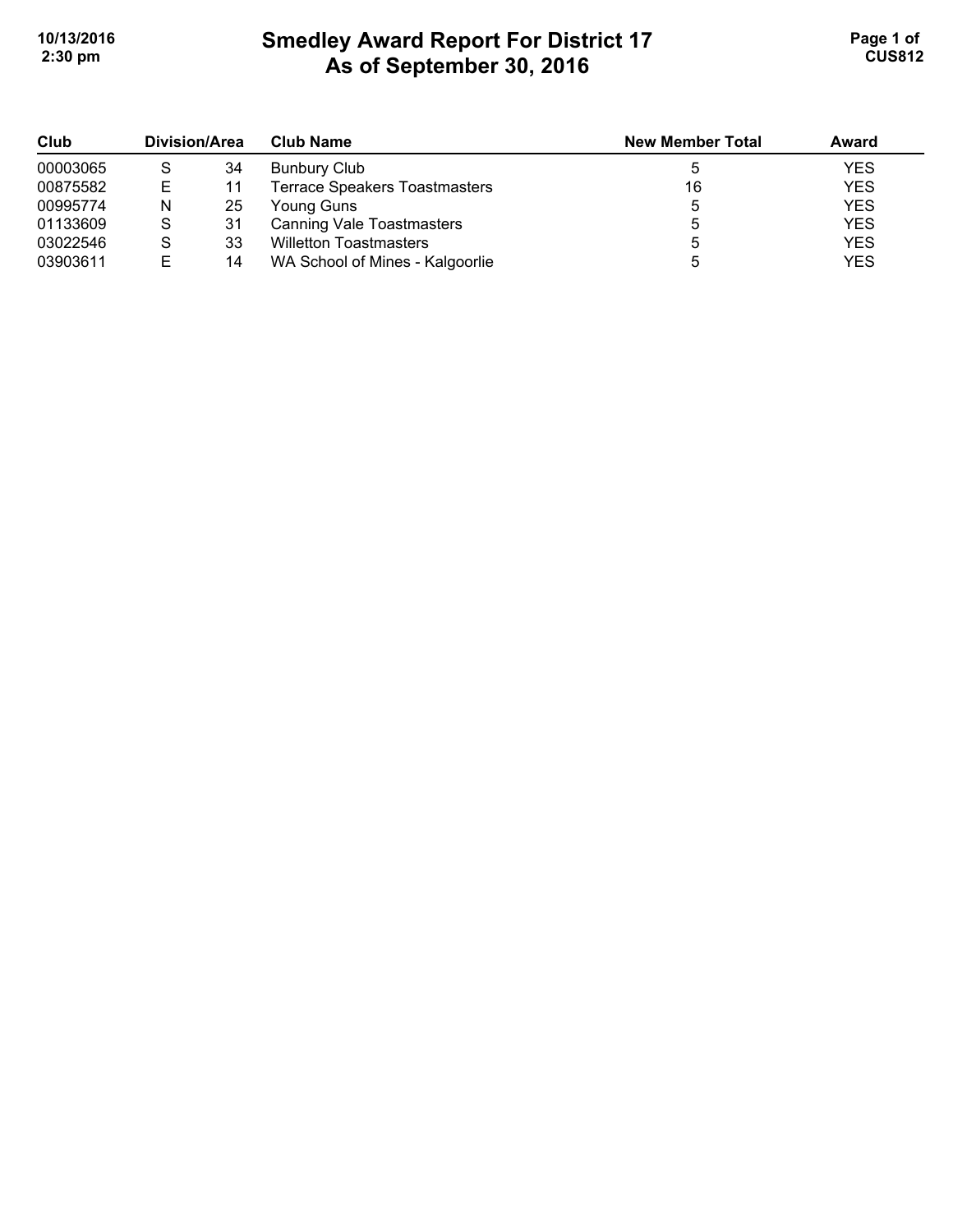# **Smedley Award Report For District 18 As of September 30, 2016**  10/13/2016 **Page 1 of Smedley Award Report For District 18 Page 1 of Page 1 of 2:30 pm CUS812**

| Club     | Division/Area |    | Club Name                       | <b>New Member Total</b> | Award      |
|----------|---------------|----|---------------------------------|-------------------------|------------|
| 00008470 | F.            | 54 | <b>CMS</b> Toastmasters         |                         | YES        |
| 01188909 |               | 43 | <b>Frederick Stagecoachers</b>  |                         | <b>YES</b> |
| 01982149 |               | 16 | Sallie Mae- Newark Toastmasters |                         | YES        |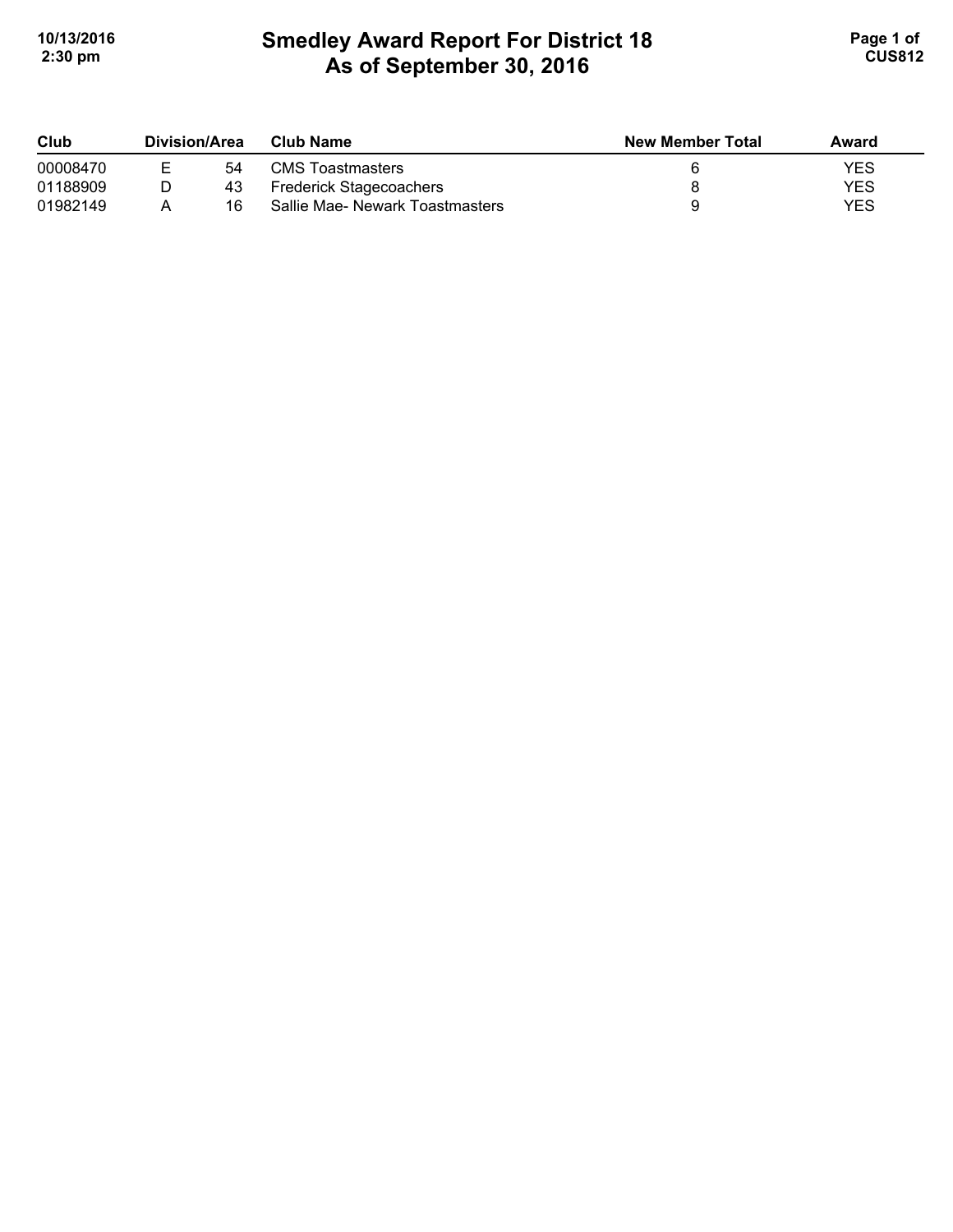# **Smedley Award Report For District 19 As of September 30, 2016**  10/13/2016 **Page 1 of Smedley Award Report For District 19 Page 1 of Page 1 of 2:30 pm CUS812**

| Club     | Division/Area | Club Name           | <b>New Member Total</b> | Award |
|----------|---------------|---------------------|-------------------------|-------|
| 00008826 |               | Stagecoach Speakers |                         | YES   |
| 04105982 |               | Changing Winds      |                         | YES   |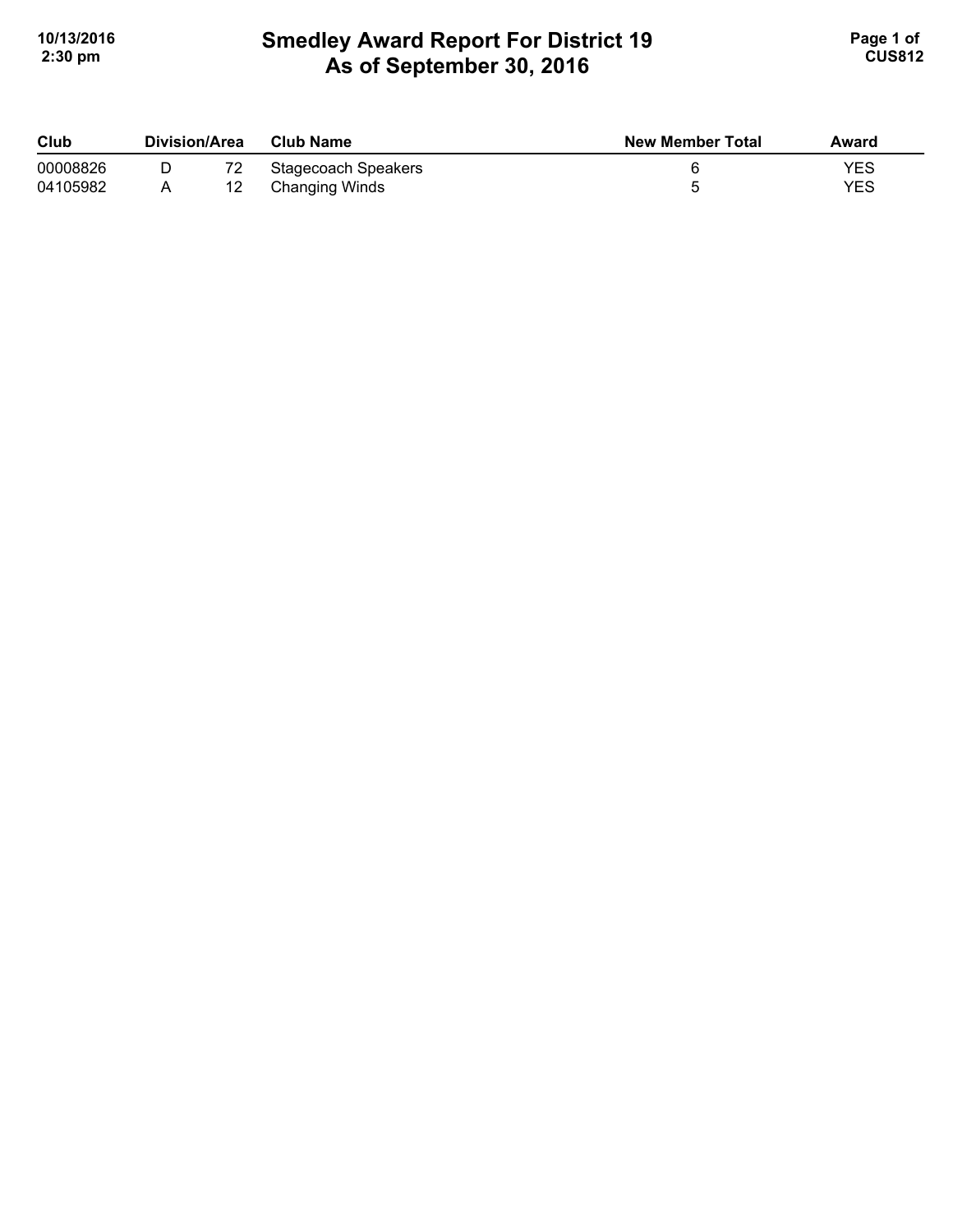# **Smedley Award Report For District 20 As of September 30, 2016**  10/13/2016 **Page 1 of Smedley Award Report For District 20 Page 1 of Page 1 of 2:30 pm CUS812**

| <b>YES</b><br>00001599<br>M<br><b>Pakistan Community Toastmasters</b><br>47<br>5<br>6<br>00002109<br>Κ<br><b>YES</b><br>15<br><b>Bahrain Toastmasters</b><br>5<br><b>YES</b><br>62<br><b>Active Minds Toast Masters</b><br>00002446<br>L<br>5<br>$\mathsf C$<br><b>YES</b><br>45<br>00002888<br>Karnataka Club Toastmasters<br>5<br>Q<br><b>YES</b><br>00002910<br>18<br><b>Qatar Toastmasters Club</b><br>9<br>U<br><b>YES</b><br>00004066<br>09<br>NMC Corporate Chapter Club<br>Τ<br>5<br><b>YES</b><br>00004549<br>42<br><b>Talking Matters Toastmasters Club</b><br>5<br>J<br><b>YES</b><br>30<br>00006392<br>Lagoon Club<br>5<br><b>YES</b><br>27<br><b>KCA Toastmasters Club</b><br>00006404<br>M<br>5<br><b>YES</b><br>H<br>23<br>00006664<br>Millennium Toastmasters Club<br>$\overline{7}$<br>E<br><b>YES</b><br>28<br>00007148<br><b>DOHA Club</b><br>B<br>6<br><b>YES</b><br>07<br>00007492<br>Dubai Toastmasters Club<br>5<br><b>YES</b><br>Q<br>12<br><b>Filcom International Toastmasters Club</b><br>00007847<br>E<br>6<br><b>YES</b><br>00007850<br>69<br>Al Khor Toastmasters Club<br>5<br><b>YES</b><br>00007980<br>I<br>14<br>Kuwait<br>5<br><b>YES</b><br>J<br>00008403<br>08<br>Sharjah Club<br>5<br>$\mathsf D$<br><b>YES</b><br>22<br>00009028<br>PDO Toastmasters Club<br>5<br>27<br><b>YES</b><br>00009128<br>M<br><b>Falcon Toastmasters Club</b><br>5<br><b>YES</b><br>16<br>00009342<br>N<br>International Toastmasters Club of Jordan<br>Τ<br>6<br><b>YES</b><br><b>ICC-ONE TOASMASTERS CLUB</b><br>00009379<br>43<br>5<br>U<br><b>YES</b><br>00584495<br>80<br>Al Ain Toastmasters Club<br>5<br><b>YES</b><br>${\sf N}$<br>00596103<br>16<br><b>Rainbow Toastmasters Club</b><br>5<br><b>YES</b><br>Н<br>00606239<br>11<br><b>Basharia Toastmasters Club</b><br>23<br><b>YES</b><br>G<br>13<br>00629603<br>Al-Soor<br>G<br>6<br><b>YES</b><br>00629717<br>61<br>Al-Liwan<br>5<br><b>YES</b><br>N<br>00640930<br>79<br>Speakers & Leaders<br>5<br><b>YES</b><br>36<br><b>Desert Pioneers</b><br>00649467<br>L<br>5<br><b>YES</b><br>00687361<br>В<br>25<br><b>BURJ Toastmasters Club</b><br>8<br>S<br><b>YES</b><br>00727851<br>88<br>Indian Club Toastmasters<br>8<br>U<br><b>YES</b><br>00748095<br>26<br>Abjad Toastmasters Club<br>5<br>$\boldsymbol{\mathsf{H}}$<br><b>YES</b><br>55<br>00788926<br><b>NMC Community Chapter</b><br>5<br><b>YES</b><br>В<br>72<br>00804519<br>TGIS Toastmasters Club, Dubai, UAE<br>S<br>5<br><b>YES</b><br>52<br>00820149<br>Konkan Club<br>5<br><b>YES</b><br>00824350<br>76<br>A<br><b>ICABToastmasters Club</b><br>5<br>00858460<br>M<br><b>YES</b><br>34<br>Angels Toastmasters Club<br>5<br><b>YES</b><br>00876565<br>Н<br>23<br>Abu Dhabi ICAI Toastmasters Club<br>U<br>12<br>00882137<br>26<br>Intilaaqah Abu Dhabi Club<br><b>YES</b><br>F<br>8<br><b>ICAT Toastmasters Dubai</b><br><b>YES</b><br>00889574<br>66<br>7<br><b>YES</b><br>56<br>00904980<br>N<br>New Horizons Toastmasters Club<br>6<br><b>YES</b><br>F<br>05<br>00909218<br>Dubai Internet City Toastmasters Club<br>5<br><b>YES</b><br>57<br>Dunes Toastmasters Club<br>00919010<br>J<br>5<br><b>YES</b><br>Η<br>55<br>00925620<br>Inner Universe Toastmasters Club<br>5<br><b>YES</b><br>55<br>00930087<br>Н<br><b>Kera Toastmasters</b><br>5<br><b>YES</b><br>00941340<br>J<br>08<br><b>Oasis Achievers Club</b><br>F<br>6<br><b>YES</b><br>00946137<br>66<br>Friends of Yoga Toastmasters Club<br>6<br><b>YES</b><br><b>Bahrain Society of Engineers Club</b><br>00946373<br>48<br>A<br>5<br><b>YES</b><br>$\circ$<br>00951706<br>38<br>South Kuwait Toastmasters Club<br>5<br><b>YES</b><br>$\circ$<br>17<br>00982008<br><b>Capitol Speakers</b><br><b>YES</b><br>G<br>61<br>14<br>01036655<br>Riyada<br>G<br>5<br><b>YES</b><br>13<br><b>AOU</b><br>01045418<br>5<br><b>YES</b><br>D<br>65<br>Morison Muscat Toastmasters Club<br>01078342<br>10<br><b>YES</b><br>$\mathsf R$<br>06<br><b>NTI Toastmasters</b><br>01079197<br><b>YES</b><br>01125063<br>B<br>5<br>01<br><b>Dreams Toastmasters Club</b><br>5<br><b>YES</b><br>G<br>01150558<br>32<br>Al-Rayah<br>T<br><b>YES</b><br>5<br>01154953<br><b>CA Toastmasters Club</b><br>44 | Club | <b>Division/Area</b> | <b>Club Name</b> | <b>New Member Total</b> | Award |
|------------------------------------------------------------------------------------------------------------------------------------------------------------------------------------------------------------------------------------------------------------------------------------------------------------------------------------------------------------------------------------------------------------------------------------------------------------------------------------------------------------------------------------------------------------------------------------------------------------------------------------------------------------------------------------------------------------------------------------------------------------------------------------------------------------------------------------------------------------------------------------------------------------------------------------------------------------------------------------------------------------------------------------------------------------------------------------------------------------------------------------------------------------------------------------------------------------------------------------------------------------------------------------------------------------------------------------------------------------------------------------------------------------------------------------------------------------------------------------------------------------------------------------------------------------------------------------------------------------------------------------------------------------------------------------------------------------------------------------------------------------------------------------------------------------------------------------------------------------------------------------------------------------------------------------------------------------------------------------------------------------------------------------------------------------------------------------------------------------------------------------------------------------------------------------------------------------------------------------------------------------------------------------------------------------------------------------------------------------------------------------------------------------------------------------------------------------------------------------------------------------------------------------------------------------------------------------------------------------------------------------------------------------------------------------------------------------------------------------------------------------------------------------------------------------------------------------------------------------------------------------------------------------------------------------------------------------------------------------------------------------------------------------------------------------------------------------------------------------------------------------------------------------------------------------------------------------------------------------------------------------------------------------------------------------------------------------------------------------------------------------------------------------------------------------------------------------------------------------------------------------------------------------------------------------------------------------------------------------------------------------------------------------------------------------------------------------------------------------------------------------------------------------------------------------------------------------------------------------------------------------------------------------------------------------------------------------------------------------------------------------------------------------------------------------------------------------------------------------------------------------------------------------------------------------------|------|----------------------|------------------|-------------------------|-------|
|                                                                                                                                                                                                                                                                                                                                                                                                                                                                                                                                                                                                                                                                                                                                                                                                                                                                                                                                                                                                                                                                                                                                                                                                                                                                                                                                                                                                                                                                                                                                                                                                                                                                                                                                                                                                                                                                                                                                                                                                                                                                                                                                                                                                                                                                                                                                                                                                                                                                                                                                                                                                                                                                                                                                                                                                                                                                                                                                                                                                                                                                                                                                                                                                                                                                                                                                                                                                                                                                                                                                                                                                                                                                                                                                                                                                                                                                                                                                                                                                                                                                                                                                                                                          |      |                      |                  |                         |       |
|                                                                                                                                                                                                                                                                                                                                                                                                                                                                                                                                                                                                                                                                                                                                                                                                                                                                                                                                                                                                                                                                                                                                                                                                                                                                                                                                                                                                                                                                                                                                                                                                                                                                                                                                                                                                                                                                                                                                                                                                                                                                                                                                                                                                                                                                                                                                                                                                                                                                                                                                                                                                                                                                                                                                                                                                                                                                                                                                                                                                                                                                                                                                                                                                                                                                                                                                                                                                                                                                                                                                                                                                                                                                                                                                                                                                                                                                                                                                                                                                                                                                                                                                                                                          |      |                      |                  |                         |       |
|                                                                                                                                                                                                                                                                                                                                                                                                                                                                                                                                                                                                                                                                                                                                                                                                                                                                                                                                                                                                                                                                                                                                                                                                                                                                                                                                                                                                                                                                                                                                                                                                                                                                                                                                                                                                                                                                                                                                                                                                                                                                                                                                                                                                                                                                                                                                                                                                                                                                                                                                                                                                                                                                                                                                                                                                                                                                                                                                                                                                                                                                                                                                                                                                                                                                                                                                                                                                                                                                                                                                                                                                                                                                                                                                                                                                                                                                                                                                                                                                                                                                                                                                                                                          |      |                      |                  |                         |       |
|                                                                                                                                                                                                                                                                                                                                                                                                                                                                                                                                                                                                                                                                                                                                                                                                                                                                                                                                                                                                                                                                                                                                                                                                                                                                                                                                                                                                                                                                                                                                                                                                                                                                                                                                                                                                                                                                                                                                                                                                                                                                                                                                                                                                                                                                                                                                                                                                                                                                                                                                                                                                                                                                                                                                                                                                                                                                                                                                                                                                                                                                                                                                                                                                                                                                                                                                                                                                                                                                                                                                                                                                                                                                                                                                                                                                                                                                                                                                                                                                                                                                                                                                                                                          |      |                      |                  |                         |       |
|                                                                                                                                                                                                                                                                                                                                                                                                                                                                                                                                                                                                                                                                                                                                                                                                                                                                                                                                                                                                                                                                                                                                                                                                                                                                                                                                                                                                                                                                                                                                                                                                                                                                                                                                                                                                                                                                                                                                                                                                                                                                                                                                                                                                                                                                                                                                                                                                                                                                                                                                                                                                                                                                                                                                                                                                                                                                                                                                                                                                                                                                                                                                                                                                                                                                                                                                                                                                                                                                                                                                                                                                                                                                                                                                                                                                                                                                                                                                                                                                                                                                                                                                                                                          |      |                      |                  |                         |       |
|                                                                                                                                                                                                                                                                                                                                                                                                                                                                                                                                                                                                                                                                                                                                                                                                                                                                                                                                                                                                                                                                                                                                                                                                                                                                                                                                                                                                                                                                                                                                                                                                                                                                                                                                                                                                                                                                                                                                                                                                                                                                                                                                                                                                                                                                                                                                                                                                                                                                                                                                                                                                                                                                                                                                                                                                                                                                                                                                                                                                                                                                                                                                                                                                                                                                                                                                                                                                                                                                                                                                                                                                                                                                                                                                                                                                                                                                                                                                                                                                                                                                                                                                                                                          |      |                      |                  |                         |       |
|                                                                                                                                                                                                                                                                                                                                                                                                                                                                                                                                                                                                                                                                                                                                                                                                                                                                                                                                                                                                                                                                                                                                                                                                                                                                                                                                                                                                                                                                                                                                                                                                                                                                                                                                                                                                                                                                                                                                                                                                                                                                                                                                                                                                                                                                                                                                                                                                                                                                                                                                                                                                                                                                                                                                                                                                                                                                                                                                                                                                                                                                                                                                                                                                                                                                                                                                                                                                                                                                                                                                                                                                                                                                                                                                                                                                                                                                                                                                                                                                                                                                                                                                                                                          |      |                      |                  |                         |       |
|                                                                                                                                                                                                                                                                                                                                                                                                                                                                                                                                                                                                                                                                                                                                                                                                                                                                                                                                                                                                                                                                                                                                                                                                                                                                                                                                                                                                                                                                                                                                                                                                                                                                                                                                                                                                                                                                                                                                                                                                                                                                                                                                                                                                                                                                                                                                                                                                                                                                                                                                                                                                                                                                                                                                                                                                                                                                                                                                                                                                                                                                                                                                                                                                                                                                                                                                                                                                                                                                                                                                                                                                                                                                                                                                                                                                                                                                                                                                                                                                                                                                                                                                                                                          |      |                      |                  |                         |       |
|                                                                                                                                                                                                                                                                                                                                                                                                                                                                                                                                                                                                                                                                                                                                                                                                                                                                                                                                                                                                                                                                                                                                                                                                                                                                                                                                                                                                                                                                                                                                                                                                                                                                                                                                                                                                                                                                                                                                                                                                                                                                                                                                                                                                                                                                                                                                                                                                                                                                                                                                                                                                                                                                                                                                                                                                                                                                                                                                                                                                                                                                                                                                                                                                                                                                                                                                                                                                                                                                                                                                                                                                                                                                                                                                                                                                                                                                                                                                                                                                                                                                                                                                                                                          |      |                      |                  |                         |       |
|                                                                                                                                                                                                                                                                                                                                                                                                                                                                                                                                                                                                                                                                                                                                                                                                                                                                                                                                                                                                                                                                                                                                                                                                                                                                                                                                                                                                                                                                                                                                                                                                                                                                                                                                                                                                                                                                                                                                                                                                                                                                                                                                                                                                                                                                                                                                                                                                                                                                                                                                                                                                                                                                                                                                                                                                                                                                                                                                                                                                                                                                                                                                                                                                                                                                                                                                                                                                                                                                                                                                                                                                                                                                                                                                                                                                                                                                                                                                                                                                                                                                                                                                                                                          |      |                      |                  |                         |       |
|                                                                                                                                                                                                                                                                                                                                                                                                                                                                                                                                                                                                                                                                                                                                                                                                                                                                                                                                                                                                                                                                                                                                                                                                                                                                                                                                                                                                                                                                                                                                                                                                                                                                                                                                                                                                                                                                                                                                                                                                                                                                                                                                                                                                                                                                                                                                                                                                                                                                                                                                                                                                                                                                                                                                                                                                                                                                                                                                                                                                                                                                                                                                                                                                                                                                                                                                                                                                                                                                                                                                                                                                                                                                                                                                                                                                                                                                                                                                                                                                                                                                                                                                                                                          |      |                      |                  |                         |       |
|                                                                                                                                                                                                                                                                                                                                                                                                                                                                                                                                                                                                                                                                                                                                                                                                                                                                                                                                                                                                                                                                                                                                                                                                                                                                                                                                                                                                                                                                                                                                                                                                                                                                                                                                                                                                                                                                                                                                                                                                                                                                                                                                                                                                                                                                                                                                                                                                                                                                                                                                                                                                                                                                                                                                                                                                                                                                                                                                                                                                                                                                                                                                                                                                                                                                                                                                                                                                                                                                                                                                                                                                                                                                                                                                                                                                                                                                                                                                                                                                                                                                                                                                                                                          |      |                      |                  |                         |       |
|                                                                                                                                                                                                                                                                                                                                                                                                                                                                                                                                                                                                                                                                                                                                                                                                                                                                                                                                                                                                                                                                                                                                                                                                                                                                                                                                                                                                                                                                                                                                                                                                                                                                                                                                                                                                                                                                                                                                                                                                                                                                                                                                                                                                                                                                                                                                                                                                                                                                                                                                                                                                                                                                                                                                                                                                                                                                                                                                                                                                                                                                                                                                                                                                                                                                                                                                                                                                                                                                                                                                                                                                                                                                                                                                                                                                                                                                                                                                                                                                                                                                                                                                                                                          |      |                      |                  |                         |       |
|                                                                                                                                                                                                                                                                                                                                                                                                                                                                                                                                                                                                                                                                                                                                                                                                                                                                                                                                                                                                                                                                                                                                                                                                                                                                                                                                                                                                                                                                                                                                                                                                                                                                                                                                                                                                                                                                                                                                                                                                                                                                                                                                                                                                                                                                                                                                                                                                                                                                                                                                                                                                                                                                                                                                                                                                                                                                                                                                                                                                                                                                                                                                                                                                                                                                                                                                                                                                                                                                                                                                                                                                                                                                                                                                                                                                                                                                                                                                                                                                                                                                                                                                                                                          |      |                      |                  |                         |       |
|                                                                                                                                                                                                                                                                                                                                                                                                                                                                                                                                                                                                                                                                                                                                                                                                                                                                                                                                                                                                                                                                                                                                                                                                                                                                                                                                                                                                                                                                                                                                                                                                                                                                                                                                                                                                                                                                                                                                                                                                                                                                                                                                                                                                                                                                                                                                                                                                                                                                                                                                                                                                                                                                                                                                                                                                                                                                                                                                                                                                                                                                                                                                                                                                                                                                                                                                                                                                                                                                                                                                                                                                                                                                                                                                                                                                                                                                                                                                                                                                                                                                                                                                                                                          |      |                      |                  |                         |       |
|                                                                                                                                                                                                                                                                                                                                                                                                                                                                                                                                                                                                                                                                                                                                                                                                                                                                                                                                                                                                                                                                                                                                                                                                                                                                                                                                                                                                                                                                                                                                                                                                                                                                                                                                                                                                                                                                                                                                                                                                                                                                                                                                                                                                                                                                                                                                                                                                                                                                                                                                                                                                                                                                                                                                                                                                                                                                                                                                                                                                                                                                                                                                                                                                                                                                                                                                                                                                                                                                                                                                                                                                                                                                                                                                                                                                                                                                                                                                                                                                                                                                                                                                                                                          |      |                      |                  |                         |       |
|                                                                                                                                                                                                                                                                                                                                                                                                                                                                                                                                                                                                                                                                                                                                                                                                                                                                                                                                                                                                                                                                                                                                                                                                                                                                                                                                                                                                                                                                                                                                                                                                                                                                                                                                                                                                                                                                                                                                                                                                                                                                                                                                                                                                                                                                                                                                                                                                                                                                                                                                                                                                                                                                                                                                                                                                                                                                                                                                                                                                                                                                                                                                                                                                                                                                                                                                                                                                                                                                                                                                                                                                                                                                                                                                                                                                                                                                                                                                                                                                                                                                                                                                                                                          |      |                      |                  |                         |       |
|                                                                                                                                                                                                                                                                                                                                                                                                                                                                                                                                                                                                                                                                                                                                                                                                                                                                                                                                                                                                                                                                                                                                                                                                                                                                                                                                                                                                                                                                                                                                                                                                                                                                                                                                                                                                                                                                                                                                                                                                                                                                                                                                                                                                                                                                                                                                                                                                                                                                                                                                                                                                                                                                                                                                                                                                                                                                                                                                                                                                                                                                                                                                                                                                                                                                                                                                                                                                                                                                                                                                                                                                                                                                                                                                                                                                                                                                                                                                                                                                                                                                                                                                                                                          |      |                      |                  |                         |       |
|                                                                                                                                                                                                                                                                                                                                                                                                                                                                                                                                                                                                                                                                                                                                                                                                                                                                                                                                                                                                                                                                                                                                                                                                                                                                                                                                                                                                                                                                                                                                                                                                                                                                                                                                                                                                                                                                                                                                                                                                                                                                                                                                                                                                                                                                                                                                                                                                                                                                                                                                                                                                                                                                                                                                                                                                                                                                                                                                                                                                                                                                                                                                                                                                                                                                                                                                                                                                                                                                                                                                                                                                                                                                                                                                                                                                                                                                                                                                                                                                                                                                                                                                                                                          |      |                      |                  |                         |       |
|                                                                                                                                                                                                                                                                                                                                                                                                                                                                                                                                                                                                                                                                                                                                                                                                                                                                                                                                                                                                                                                                                                                                                                                                                                                                                                                                                                                                                                                                                                                                                                                                                                                                                                                                                                                                                                                                                                                                                                                                                                                                                                                                                                                                                                                                                                                                                                                                                                                                                                                                                                                                                                                                                                                                                                                                                                                                                                                                                                                                                                                                                                                                                                                                                                                                                                                                                                                                                                                                                                                                                                                                                                                                                                                                                                                                                                                                                                                                                                                                                                                                                                                                                                                          |      |                      |                  |                         |       |
|                                                                                                                                                                                                                                                                                                                                                                                                                                                                                                                                                                                                                                                                                                                                                                                                                                                                                                                                                                                                                                                                                                                                                                                                                                                                                                                                                                                                                                                                                                                                                                                                                                                                                                                                                                                                                                                                                                                                                                                                                                                                                                                                                                                                                                                                                                                                                                                                                                                                                                                                                                                                                                                                                                                                                                                                                                                                                                                                                                                                                                                                                                                                                                                                                                                                                                                                                                                                                                                                                                                                                                                                                                                                                                                                                                                                                                                                                                                                                                                                                                                                                                                                                                                          |      |                      |                  |                         |       |
|                                                                                                                                                                                                                                                                                                                                                                                                                                                                                                                                                                                                                                                                                                                                                                                                                                                                                                                                                                                                                                                                                                                                                                                                                                                                                                                                                                                                                                                                                                                                                                                                                                                                                                                                                                                                                                                                                                                                                                                                                                                                                                                                                                                                                                                                                                                                                                                                                                                                                                                                                                                                                                                                                                                                                                                                                                                                                                                                                                                                                                                                                                                                                                                                                                                                                                                                                                                                                                                                                                                                                                                                                                                                                                                                                                                                                                                                                                                                                                                                                                                                                                                                                                                          |      |                      |                  |                         |       |
|                                                                                                                                                                                                                                                                                                                                                                                                                                                                                                                                                                                                                                                                                                                                                                                                                                                                                                                                                                                                                                                                                                                                                                                                                                                                                                                                                                                                                                                                                                                                                                                                                                                                                                                                                                                                                                                                                                                                                                                                                                                                                                                                                                                                                                                                                                                                                                                                                                                                                                                                                                                                                                                                                                                                                                                                                                                                                                                                                                                                                                                                                                                                                                                                                                                                                                                                                                                                                                                                                                                                                                                                                                                                                                                                                                                                                                                                                                                                                                                                                                                                                                                                                                                          |      |                      |                  |                         |       |
|                                                                                                                                                                                                                                                                                                                                                                                                                                                                                                                                                                                                                                                                                                                                                                                                                                                                                                                                                                                                                                                                                                                                                                                                                                                                                                                                                                                                                                                                                                                                                                                                                                                                                                                                                                                                                                                                                                                                                                                                                                                                                                                                                                                                                                                                                                                                                                                                                                                                                                                                                                                                                                                                                                                                                                                                                                                                                                                                                                                                                                                                                                                                                                                                                                                                                                                                                                                                                                                                                                                                                                                                                                                                                                                                                                                                                                                                                                                                                                                                                                                                                                                                                                                          |      |                      |                  |                         |       |
|                                                                                                                                                                                                                                                                                                                                                                                                                                                                                                                                                                                                                                                                                                                                                                                                                                                                                                                                                                                                                                                                                                                                                                                                                                                                                                                                                                                                                                                                                                                                                                                                                                                                                                                                                                                                                                                                                                                                                                                                                                                                                                                                                                                                                                                                                                                                                                                                                                                                                                                                                                                                                                                                                                                                                                                                                                                                                                                                                                                                                                                                                                                                                                                                                                                                                                                                                                                                                                                                                                                                                                                                                                                                                                                                                                                                                                                                                                                                                                                                                                                                                                                                                                                          |      |                      |                  |                         |       |
|                                                                                                                                                                                                                                                                                                                                                                                                                                                                                                                                                                                                                                                                                                                                                                                                                                                                                                                                                                                                                                                                                                                                                                                                                                                                                                                                                                                                                                                                                                                                                                                                                                                                                                                                                                                                                                                                                                                                                                                                                                                                                                                                                                                                                                                                                                                                                                                                                                                                                                                                                                                                                                                                                                                                                                                                                                                                                                                                                                                                                                                                                                                                                                                                                                                                                                                                                                                                                                                                                                                                                                                                                                                                                                                                                                                                                                                                                                                                                                                                                                                                                                                                                                                          |      |                      |                  |                         |       |
|                                                                                                                                                                                                                                                                                                                                                                                                                                                                                                                                                                                                                                                                                                                                                                                                                                                                                                                                                                                                                                                                                                                                                                                                                                                                                                                                                                                                                                                                                                                                                                                                                                                                                                                                                                                                                                                                                                                                                                                                                                                                                                                                                                                                                                                                                                                                                                                                                                                                                                                                                                                                                                                                                                                                                                                                                                                                                                                                                                                                                                                                                                                                                                                                                                                                                                                                                                                                                                                                                                                                                                                                                                                                                                                                                                                                                                                                                                                                                                                                                                                                                                                                                                                          |      |                      |                  |                         |       |
|                                                                                                                                                                                                                                                                                                                                                                                                                                                                                                                                                                                                                                                                                                                                                                                                                                                                                                                                                                                                                                                                                                                                                                                                                                                                                                                                                                                                                                                                                                                                                                                                                                                                                                                                                                                                                                                                                                                                                                                                                                                                                                                                                                                                                                                                                                                                                                                                                                                                                                                                                                                                                                                                                                                                                                                                                                                                                                                                                                                                                                                                                                                                                                                                                                                                                                                                                                                                                                                                                                                                                                                                                                                                                                                                                                                                                                                                                                                                                                                                                                                                                                                                                                                          |      |                      |                  |                         |       |
|                                                                                                                                                                                                                                                                                                                                                                                                                                                                                                                                                                                                                                                                                                                                                                                                                                                                                                                                                                                                                                                                                                                                                                                                                                                                                                                                                                                                                                                                                                                                                                                                                                                                                                                                                                                                                                                                                                                                                                                                                                                                                                                                                                                                                                                                                                                                                                                                                                                                                                                                                                                                                                                                                                                                                                                                                                                                                                                                                                                                                                                                                                                                                                                                                                                                                                                                                                                                                                                                                                                                                                                                                                                                                                                                                                                                                                                                                                                                                                                                                                                                                                                                                                                          |      |                      |                  |                         |       |
|                                                                                                                                                                                                                                                                                                                                                                                                                                                                                                                                                                                                                                                                                                                                                                                                                                                                                                                                                                                                                                                                                                                                                                                                                                                                                                                                                                                                                                                                                                                                                                                                                                                                                                                                                                                                                                                                                                                                                                                                                                                                                                                                                                                                                                                                                                                                                                                                                                                                                                                                                                                                                                                                                                                                                                                                                                                                                                                                                                                                                                                                                                                                                                                                                                                                                                                                                                                                                                                                                                                                                                                                                                                                                                                                                                                                                                                                                                                                                                                                                                                                                                                                                                                          |      |                      |                  |                         |       |
|                                                                                                                                                                                                                                                                                                                                                                                                                                                                                                                                                                                                                                                                                                                                                                                                                                                                                                                                                                                                                                                                                                                                                                                                                                                                                                                                                                                                                                                                                                                                                                                                                                                                                                                                                                                                                                                                                                                                                                                                                                                                                                                                                                                                                                                                                                                                                                                                                                                                                                                                                                                                                                                                                                                                                                                                                                                                                                                                                                                                                                                                                                                                                                                                                                                                                                                                                                                                                                                                                                                                                                                                                                                                                                                                                                                                                                                                                                                                                                                                                                                                                                                                                                                          |      |                      |                  |                         |       |
|                                                                                                                                                                                                                                                                                                                                                                                                                                                                                                                                                                                                                                                                                                                                                                                                                                                                                                                                                                                                                                                                                                                                                                                                                                                                                                                                                                                                                                                                                                                                                                                                                                                                                                                                                                                                                                                                                                                                                                                                                                                                                                                                                                                                                                                                                                                                                                                                                                                                                                                                                                                                                                                                                                                                                                                                                                                                                                                                                                                                                                                                                                                                                                                                                                                                                                                                                                                                                                                                                                                                                                                                                                                                                                                                                                                                                                                                                                                                                                                                                                                                                                                                                                                          |      |                      |                  |                         |       |
|                                                                                                                                                                                                                                                                                                                                                                                                                                                                                                                                                                                                                                                                                                                                                                                                                                                                                                                                                                                                                                                                                                                                                                                                                                                                                                                                                                                                                                                                                                                                                                                                                                                                                                                                                                                                                                                                                                                                                                                                                                                                                                                                                                                                                                                                                                                                                                                                                                                                                                                                                                                                                                                                                                                                                                                                                                                                                                                                                                                                                                                                                                                                                                                                                                                                                                                                                                                                                                                                                                                                                                                                                                                                                                                                                                                                                                                                                                                                                                                                                                                                                                                                                                                          |      |                      |                  |                         |       |
|                                                                                                                                                                                                                                                                                                                                                                                                                                                                                                                                                                                                                                                                                                                                                                                                                                                                                                                                                                                                                                                                                                                                                                                                                                                                                                                                                                                                                                                                                                                                                                                                                                                                                                                                                                                                                                                                                                                                                                                                                                                                                                                                                                                                                                                                                                                                                                                                                                                                                                                                                                                                                                                                                                                                                                                                                                                                                                                                                                                                                                                                                                                                                                                                                                                                                                                                                                                                                                                                                                                                                                                                                                                                                                                                                                                                                                                                                                                                                                                                                                                                                                                                                                                          |      |                      |                  |                         |       |
|                                                                                                                                                                                                                                                                                                                                                                                                                                                                                                                                                                                                                                                                                                                                                                                                                                                                                                                                                                                                                                                                                                                                                                                                                                                                                                                                                                                                                                                                                                                                                                                                                                                                                                                                                                                                                                                                                                                                                                                                                                                                                                                                                                                                                                                                                                                                                                                                                                                                                                                                                                                                                                                                                                                                                                                                                                                                                                                                                                                                                                                                                                                                                                                                                                                                                                                                                                                                                                                                                                                                                                                                                                                                                                                                                                                                                                                                                                                                                                                                                                                                                                                                                                                          |      |                      |                  |                         |       |
|                                                                                                                                                                                                                                                                                                                                                                                                                                                                                                                                                                                                                                                                                                                                                                                                                                                                                                                                                                                                                                                                                                                                                                                                                                                                                                                                                                                                                                                                                                                                                                                                                                                                                                                                                                                                                                                                                                                                                                                                                                                                                                                                                                                                                                                                                                                                                                                                                                                                                                                                                                                                                                                                                                                                                                                                                                                                                                                                                                                                                                                                                                                                                                                                                                                                                                                                                                                                                                                                                                                                                                                                                                                                                                                                                                                                                                                                                                                                                                                                                                                                                                                                                                                          |      |                      |                  |                         |       |
|                                                                                                                                                                                                                                                                                                                                                                                                                                                                                                                                                                                                                                                                                                                                                                                                                                                                                                                                                                                                                                                                                                                                                                                                                                                                                                                                                                                                                                                                                                                                                                                                                                                                                                                                                                                                                                                                                                                                                                                                                                                                                                                                                                                                                                                                                                                                                                                                                                                                                                                                                                                                                                                                                                                                                                                                                                                                                                                                                                                                                                                                                                                                                                                                                                                                                                                                                                                                                                                                                                                                                                                                                                                                                                                                                                                                                                                                                                                                                                                                                                                                                                                                                                                          |      |                      |                  |                         |       |
|                                                                                                                                                                                                                                                                                                                                                                                                                                                                                                                                                                                                                                                                                                                                                                                                                                                                                                                                                                                                                                                                                                                                                                                                                                                                                                                                                                                                                                                                                                                                                                                                                                                                                                                                                                                                                                                                                                                                                                                                                                                                                                                                                                                                                                                                                                                                                                                                                                                                                                                                                                                                                                                                                                                                                                                                                                                                                                                                                                                                                                                                                                                                                                                                                                                                                                                                                                                                                                                                                                                                                                                                                                                                                                                                                                                                                                                                                                                                                                                                                                                                                                                                                                                          |      |                      |                  |                         |       |
|                                                                                                                                                                                                                                                                                                                                                                                                                                                                                                                                                                                                                                                                                                                                                                                                                                                                                                                                                                                                                                                                                                                                                                                                                                                                                                                                                                                                                                                                                                                                                                                                                                                                                                                                                                                                                                                                                                                                                                                                                                                                                                                                                                                                                                                                                                                                                                                                                                                                                                                                                                                                                                                                                                                                                                                                                                                                                                                                                                                                                                                                                                                                                                                                                                                                                                                                                                                                                                                                                                                                                                                                                                                                                                                                                                                                                                                                                                                                                                                                                                                                                                                                                                                          |      |                      |                  |                         |       |
|                                                                                                                                                                                                                                                                                                                                                                                                                                                                                                                                                                                                                                                                                                                                                                                                                                                                                                                                                                                                                                                                                                                                                                                                                                                                                                                                                                                                                                                                                                                                                                                                                                                                                                                                                                                                                                                                                                                                                                                                                                                                                                                                                                                                                                                                                                                                                                                                                                                                                                                                                                                                                                                                                                                                                                                                                                                                                                                                                                                                                                                                                                                                                                                                                                                                                                                                                                                                                                                                                                                                                                                                                                                                                                                                                                                                                                                                                                                                                                                                                                                                                                                                                                                          |      |                      |                  |                         |       |
|                                                                                                                                                                                                                                                                                                                                                                                                                                                                                                                                                                                                                                                                                                                                                                                                                                                                                                                                                                                                                                                                                                                                                                                                                                                                                                                                                                                                                                                                                                                                                                                                                                                                                                                                                                                                                                                                                                                                                                                                                                                                                                                                                                                                                                                                                                                                                                                                                                                                                                                                                                                                                                                                                                                                                                                                                                                                                                                                                                                                                                                                                                                                                                                                                                                                                                                                                                                                                                                                                                                                                                                                                                                                                                                                                                                                                                                                                                                                                                                                                                                                                                                                                                                          |      |                      |                  |                         |       |
|                                                                                                                                                                                                                                                                                                                                                                                                                                                                                                                                                                                                                                                                                                                                                                                                                                                                                                                                                                                                                                                                                                                                                                                                                                                                                                                                                                                                                                                                                                                                                                                                                                                                                                                                                                                                                                                                                                                                                                                                                                                                                                                                                                                                                                                                                                                                                                                                                                                                                                                                                                                                                                                                                                                                                                                                                                                                                                                                                                                                                                                                                                                                                                                                                                                                                                                                                                                                                                                                                                                                                                                                                                                                                                                                                                                                                                                                                                                                                                                                                                                                                                                                                                                          |      |                      |                  |                         |       |
|                                                                                                                                                                                                                                                                                                                                                                                                                                                                                                                                                                                                                                                                                                                                                                                                                                                                                                                                                                                                                                                                                                                                                                                                                                                                                                                                                                                                                                                                                                                                                                                                                                                                                                                                                                                                                                                                                                                                                                                                                                                                                                                                                                                                                                                                                                                                                                                                                                                                                                                                                                                                                                                                                                                                                                                                                                                                                                                                                                                                                                                                                                                                                                                                                                                                                                                                                                                                                                                                                                                                                                                                                                                                                                                                                                                                                                                                                                                                                                                                                                                                                                                                                                                          |      |                      |                  |                         |       |
|                                                                                                                                                                                                                                                                                                                                                                                                                                                                                                                                                                                                                                                                                                                                                                                                                                                                                                                                                                                                                                                                                                                                                                                                                                                                                                                                                                                                                                                                                                                                                                                                                                                                                                                                                                                                                                                                                                                                                                                                                                                                                                                                                                                                                                                                                                                                                                                                                                                                                                                                                                                                                                                                                                                                                                                                                                                                                                                                                                                                                                                                                                                                                                                                                                                                                                                                                                                                                                                                                                                                                                                                                                                                                                                                                                                                                                                                                                                                                                                                                                                                                                                                                                                          |      |                      |                  |                         |       |
|                                                                                                                                                                                                                                                                                                                                                                                                                                                                                                                                                                                                                                                                                                                                                                                                                                                                                                                                                                                                                                                                                                                                                                                                                                                                                                                                                                                                                                                                                                                                                                                                                                                                                                                                                                                                                                                                                                                                                                                                                                                                                                                                                                                                                                                                                                                                                                                                                                                                                                                                                                                                                                                                                                                                                                                                                                                                                                                                                                                                                                                                                                                                                                                                                                                                                                                                                                                                                                                                                                                                                                                                                                                                                                                                                                                                                                                                                                                                                                                                                                                                                                                                                                                          |      |                      |                  |                         |       |
|                                                                                                                                                                                                                                                                                                                                                                                                                                                                                                                                                                                                                                                                                                                                                                                                                                                                                                                                                                                                                                                                                                                                                                                                                                                                                                                                                                                                                                                                                                                                                                                                                                                                                                                                                                                                                                                                                                                                                                                                                                                                                                                                                                                                                                                                                                                                                                                                                                                                                                                                                                                                                                                                                                                                                                                                                                                                                                                                                                                                                                                                                                                                                                                                                                                                                                                                                                                                                                                                                                                                                                                                                                                                                                                                                                                                                                                                                                                                                                                                                                                                                                                                                                                          |      |                      |                  |                         |       |
|                                                                                                                                                                                                                                                                                                                                                                                                                                                                                                                                                                                                                                                                                                                                                                                                                                                                                                                                                                                                                                                                                                                                                                                                                                                                                                                                                                                                                                                                                                                                                                                                                                                                                                                                                                                                                                                                                                                                                                                                                                                                                                                                                                                                                                                                                                                                                                                                                                                                                                                                                                                                                                                                                                                                                                                                                                                                                                                                                                                                                                                                                                                                                                                                                                                                                                                                                                                                                                                                                                                                                                                                                                                                                                                                                                                                                                                                                                                                                                                                                                                                                                                                                                                          |      |                      |                  |                         |       |
|                                                                                                                                                                                                                                                                                                                                                                                                                                                                                                                                                                                                                                                                                                                                                                                                                                                                                                                                                                                                                                                                                                                                                                                                                                                                                                                                                                                                                                                                                                                                                                                                                                                                                                                                                                                                                                                                                                                                                                                                                                                                                                                                                                                                                                                                                                                                                                                                                                                                                                                                                                                                                                                                                                                                                                                                                                                                                                                                                                                                                                                                                                                                                                                                                                                                                                                                                                                                                                                                                                                                                                                                                                                                                                                                                                                                                                                                                                                                                                                                                                                                                                                                                                                          |      |                      |                  |                         |       |
|                                                                                                                                                                                                                                                                                                                                                                                                                                                                                                                                                                                                                                                                                                                                                                                                                                                                                                                                                                                                                                                                                                                                                                                                                                                                                                                                                                                                                                                                                                                                                                                                                                                                                                                                                                                                                                                                                                                                                                                                                                                                                                                                                                                                                                                                                                                                                                                                                                                                                                                                                                                                                                                                                                                                                                                                                                                                                                                                                                                                                                                                                                                                                                                                                                                                                                                                                                                                                                                                                                                                                                                                                                                                                                                                                                                                                                                                                                                                                                                                                                                                                                                                                                                          |      |                      |                  |                         |       |
|                                                                                                                                                                                                                                                                                                                                                                                                                                                                                                                                                                                                                                                                                                                                                                                                                                                                                                                                                                                                                                                                                                                                                                                                                                                                                                                                                                                                                                                                                                                                                                                                                                                                                                                                                                                                                                                                                                                                                                                                                                                                                                                                                                                                                                                                                                                                                                                                                                                                                                                                                                                                                                                                                                                                                                                                                                                                                                                                                                                                                                                                                                                                                                                                                                                                                                                                                                                                                                                                                                                                                                                                                                                                                                                                                                                                                                                                                                                                                                                                                                                                                                                                                                                          |      |                      |                  |                         |       |
|                                                                                                                                                                                                                                                                                                                                                                                                                                                                                                                                                                                                                                                                                                                                                                                                                                                                                                                                                                                                                                                                                                                                                                                                                                                                                                                                                                                                                                                                                                                                                                                                                                                                                                                                                                                                                                                                                                                                                                                                                                                                                                                                                                                                                                                                                                                                                                                                                                                                                                                                                                                                                                                                                                                                                                                                                                                                                                                                                                                                                                                                                                                                                                                                                                                                                                                                                                                                                                                                                                                                                                                                                                                                                                                                                                                                                                                                                                                                                                                                                                                                                                                                                                                          |      |                      |                  |                         |       |
|                                                                                                                                                                                                                                                                                                                                                                                                                                                                                                                                                                                                                                                                                                                                                                                                                                                                                                                                                                                                                                                                                                                                                                                                                                                                                                                                                                                                                                                                                                                                                                                                                                                                                                                                                                                                                                                                                                                                                                                                                                                                                                                                                                                                                                                                                                                                                                                                                                                                                                                                                                                                                                                                                                                                                                                                                                                                                                                                                                                                                                                                                                                                                                                                                                                                                                                                                                                                                                                                                                                                                                                                                                                                                                                                                                                                                                                                                                                                                                                                                                                                                                                                                                                          |      |                      |                  |                         |       |
|                                                                                                                                                                                                                                                                                                                                                                                                                                                                                                                                                                                                                                                                                                                                                                                                                                                                                                                                                                                                                                                                                                                                                                                                                                                                                                                                                                                                                                                                                                                                                                                                                                                                                                                                                                                                                                                                                                                                                                                                                                                                                                                                                                                                                                                                                                                                                                                                                                                                                                                                                                                                                                                                                                                                                                                                                                                                                                                                                                                                                                                                                                                                                                                                                                                                                                                                                                                                                                                                                                                                                                                                                                                                                                                                                                                                                                                                                                                                                                                                                                                                                                                                                                                          |      |                      |                  |                         |       |
|                                                                                                                                                                                                                                                                                                                                                                                                                                                                                                                                                                                                                                                                                                                                                                                                                                                                                                                                                                                                                                                                                                                                                                                                                                                                                                                                                                                                                                                                                                                                                                                                                                                                                                                                                                                                                                                                                                                                                                                                                                                                                                                                                                                                                                                                                                                                                                                                                                                                                                                                                                                                                                                                                                                                                                                                                                                                                                                                                                                                                                                                                                                                                                                                                                                                                                                                                                                                                                                                                                                                                                                                                                                                                                                                                                                                                                                                                                                                                                                                                                                                                                                                                                                          |      |                      |                  |                         |       |
|                                                                                                                                                                                                                                                                                                                                                                                                                                                                                                                                                                                                                                                                                                                                                                                                                                                                                                                                                                                                                                                                                                                                                                                                                                                                                                                                                                                                                                                                                                                                                                                                                                                                                                                                                                                                                                                                                                                                                                                                                                                                                                                                                                                                                                                                                                                                                                                                                                                                                                                                                                                                                                                                                                                                                                                                                                                                                                                                                                                                                                                                                                                                                                                                                                                                                                                                                                                                                                                                                                                                                                                                                                                                                                                                                                                                                                                                                                                                                                                                                                                                                                                                                                                          |      |                      |                  |                         |       |
|                                                                                                                                                                                                                                                                                                                                                                                                                                                                                                                                                                                                                                                                                                                                                                                                                                                                                                                                                                                                                                                                                                                                                                                                                                                                                                                                                                                                                                                                                                                                                                                                                                                                                                                                                                                                                                                                                                                                                                                                                                                                                                                                                                                                                                                                                                                                                                                                                                                                                                                                                                                                                                                                                                                                                                                                                                                                                                                                                                                                                                                                                                                                                                                                                                                                                                                                                                                                                                                                                                                                                                                                                                                                                                                                                                                                                                                                                                                                                                                                                                                                                                                                                                                          |      |                      |                  |                         |       |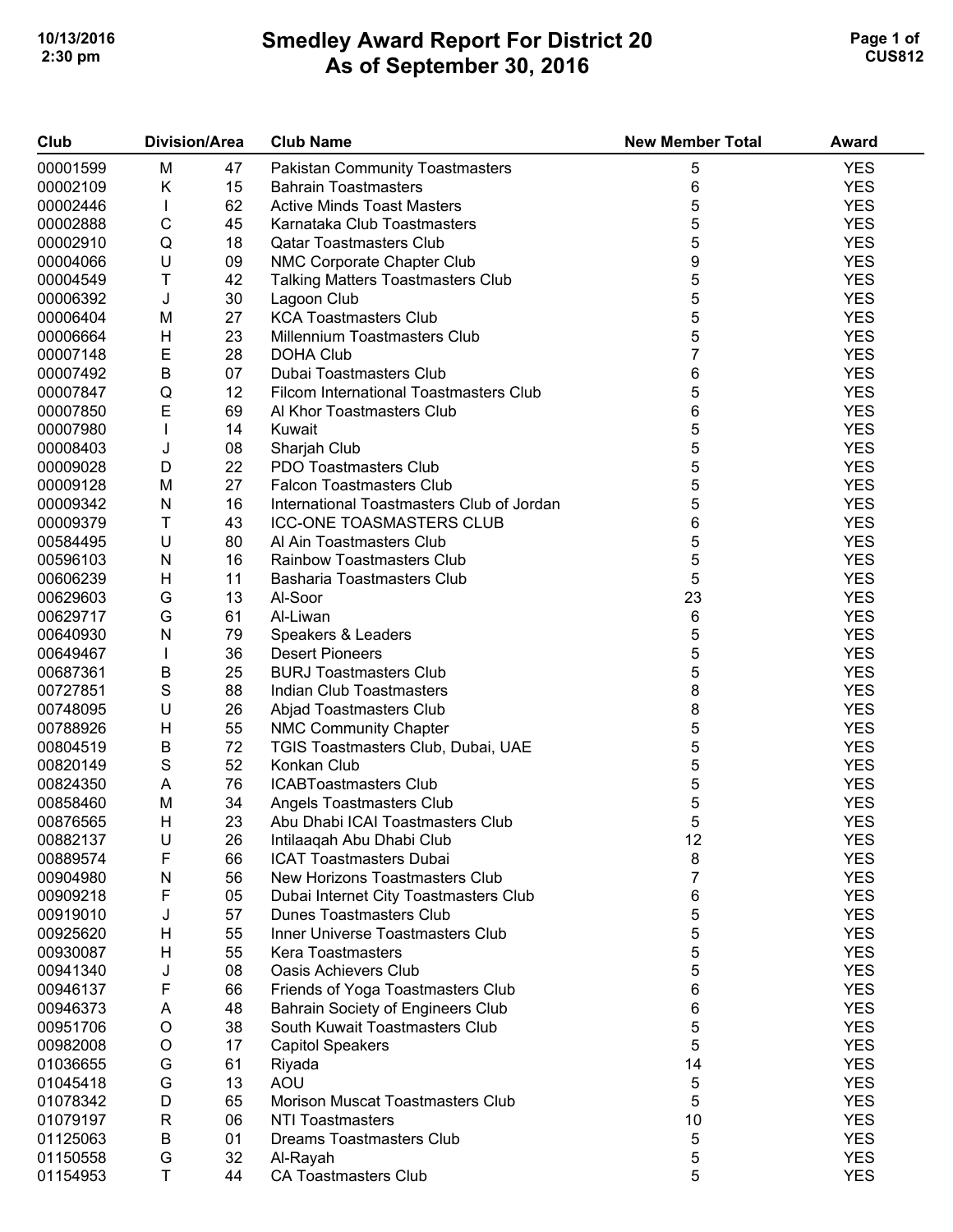# **Smedley Award Report For District 20 As of September 30, 2016 10/13/2016 Page 2 of 3 2:30 pm CUS812**

| Club     |             | <b>Division/Area</b> | <b>Club Name</b>                             | <b>New Member Total</b> | <b>Award</b> |
|----------|-------------|----------------------|----------------------------------------------|-------------------------|--------------|
| 01171968 | K           | 10                   | <b>TASCA Toastmasters</b>                    | 5                       | <b>YES</b>   |
| 01184433 | ${\sf N}$   | 16                   | <b>Creative Toastmasters Club</b>            | 5                       | <b>YES</b>   |
| 01188044 | ${\sf N}$   | 16                   | <b>Stars Toastmasters Club</b>               | 5                       | <b>YES</b>   |
| 01200816 | N           | 86                   | Al-Bayan Toastmasters Club                   | 7                       | <b>YES</b>   |
| 01267238 | Α           | 75                   | <b>PICPA Bahrain Toastmasters</b>            | 5                       | <b>YES</b>   |
| 01325058 | A           | 75                   | <b>Awal Gulf Toastmasters</b>                | 5                       | <b>YES</b>   |
| 01334189 | H           | 11                   | <b>ISC Toastmasters Club</b>                 | 5                       | <b>YES</b>   |
| 01334658 | $\mathbf S$ | 68                   | <b>ICC-Eves Toastmasters Club</b>            | 5                       | <b>YES</b>   |
| 01341999 | Κ           | 15                   | <b>MJS Toastmasters Club</b>                 | 10                      | <b>YES</b>   |
|          |             |                      |                                              |                         |              |
| 01347513 | F           | 20                   | <b>ECC Toastmasters Club</b>                 | 5                       | <b>YES</b>   |
| 01351954 | A           | 77                   | Voice of Islam                               | 5                       | <b>YES</b>   |
| 01353103 | $\vee$      | 67                   | <b>ABC Toastmasters Club</b>                 | 5                       | <b>YES</b>   |
| 01353726 | G           | 29                   | <b>SERAYE</b>                                | 7                       | <b>YES</b>   |
| 01406515 | $\mathsf C$ | 45                   | <b>TKS Toastmasters</b>                      | 5                       | <b>YES</b>   |
| 01426405 | $\vee$      | 67                   | <b>Muscat Friends</b>                        | 7                       | <b>YES</b>   |
| 01436618 | N           | 79                   | Pro-Toast Club                               | 5                       | <b>YES</b>   |
| 01509979 | Т           | 44                   | <b>IIEE-SQC Toastmasters</b>                 | 5                       | <b>YES</b>   |
| 01594550 | ${\sf P}$   | 54                   | AL NAHDA TOASTMASTERS CLUB                   | 5                       | <b>YES</b>   |
| 01602963 | Κ           | 10                   | <b>Palakkad Toastmasters</b>                 | 5                       | <b>YES</b>   |
| 01670793 | J           | 57                   | Digerati Toastmasters Club                   | 5                       | <b>YES</b>   |
| 01671090 | P           | 58                   | Arabian Dreams Toastmasters Club             | 5                       | <b>YES</b>   |
| 01811210 | ${\sf P}$   | 54                   | <b>Petrofac Toastmasters</b>                 | 6                       | <b>YES</b>   |
| 01901915 | U           | 81                   | <b>Mussafah Toastmasters</b>                 | 5                       | <b>YES</b>   |
| 01968105 | M           | 47                   | Noor Albahrain Toastmasters Club             | 5                       | <b>YES</b>   |
| 01989858 | J           | 33                   | HSBC Corporate Toastmasters Club "A"         | 9                       | <b>YES</b>   |
| 02044089 | H           | 23                   | Humoroids Advanced Toastmasters Club         | 5                       | <b>YES</b>   |
| 02046498 | Τ           | 43                   | <b>Smedley Toastmasters Club</b>             | 5                       | <b>YES</b>   |
| 02087647 | T           | 41                   | <b>EF Toastmasters Club</b>                  | 5                       | <b>YES</b>   |
| 02254635 | J           | 57                   | <b>TRISTAR Toastmasters Club</b>             | 8                       | <b>YES</b>   |
| 02259542 | L           | 87                   | Aim High Toastmasters Club                   | 7                       | <b>YES</b>   |
| 02298659 | J           | 74                   | <b>Scholars Toastmaster Club</b>             | 5                       | <b>YES</b>   |
| 02532218 | J           | 30                   | <b>Business Excellence Toastmasters Club</b> | 5                       | <b>YES</b>   |
| 02685568 | Q           | 51                   | <b>Excel Toastmasters Club</b>               | 5                       | <b>YES</b>   |
| 02741533 | J           | 08                   | <b>Bowlers Toastmasters Club</b>             | 6                       | <b>YES</b>   |
| 02771828 | G           | 49                   | iSpeak                                       | 8                       | <b>YES</b>   |
| 02771854 | G           | 37                   | <b>KFD</b>                                   | 5                       | <b>YES</b>   |
| 02771902 | S           | 53                   | <b>BC Toastmasters Club</b>                  |                         | <b>YES</b>   |
| 02811537 | M           | 34                   | <b>BKS Malayalam Toastmasters Club</b>       | 5<br>5                  | <b>YES</b>   |
|          |             |                      | <b>Bhavan's Toastmasters</b>                 |                         | <b>YES</b>   |
| 02861678 | O           | 38                   |                                              | 6                       |              |
| 02870250 | V           | 70                   | <b>Excel Oman Toastmasters</b>               | 5                       | <b>YES</b>   |
| 02924441 | A           | 77                   | Pilipino sa Bansang Bahrain Toastmasters (   | 5                       | <b>YES</b>   |
| 02941253 | N           | 56                   | Pharmacy 1                                   | 12                      | <b>YES</b>   |
| 02980001 | D           | 22                   | <b>Sohar Toastmasters</b>                    | 5                       | <b>YES</b>   |
| 02991308 | F           | 05                   | Discovery Gardens Toastmasters Club          | 5                       | <b>YES</b>   |
| 03041786 | G           | 29                   | Rawasi                                       | 6                       | <b>YES</b>   |
| 03134985 | Ρ           | 54                   | Muhaisnah Toastmasters Club                  | 5                       | <b>YES</b>   |
| 03201199 | J           | 82                   | Victoria Toastmasters Club                   | 5                       | <b>YES</b>   |
| 03204022 | B           | 01                   | St. Mary's Toastmasters Club                 | 5                       | <b>YES</b>   |
| 03216640 | D           | 22                   | PDO 2 Toastmasters                           | 5                       | <b>YES</b>   |
| 03217319 | G           | 32                   | Al-Qanoon                                    | 8                       | <b>YES</b>   |
| 03220372 | G           | 49                   | Kayan                                        | 6                       | <b>YES</b>   |
| 03220387 | G           | 13                   | <b>Stars</b>                                 | 5                       | <b>YES</b>   |
| 03234183 | B           | 07                   | <b>Blue Ocean Academy Toastmasters</b>       | 6                       | <b>YES</b>   |
| 03256429 | B           | 40                   | Apples Toastmasters Club                     | 5                       | <b>YES</b>   |
| 03264327 | O           | 38                   | Kuwait Leaders Toastmasters Club             | 5                       | <b>YES</b>   |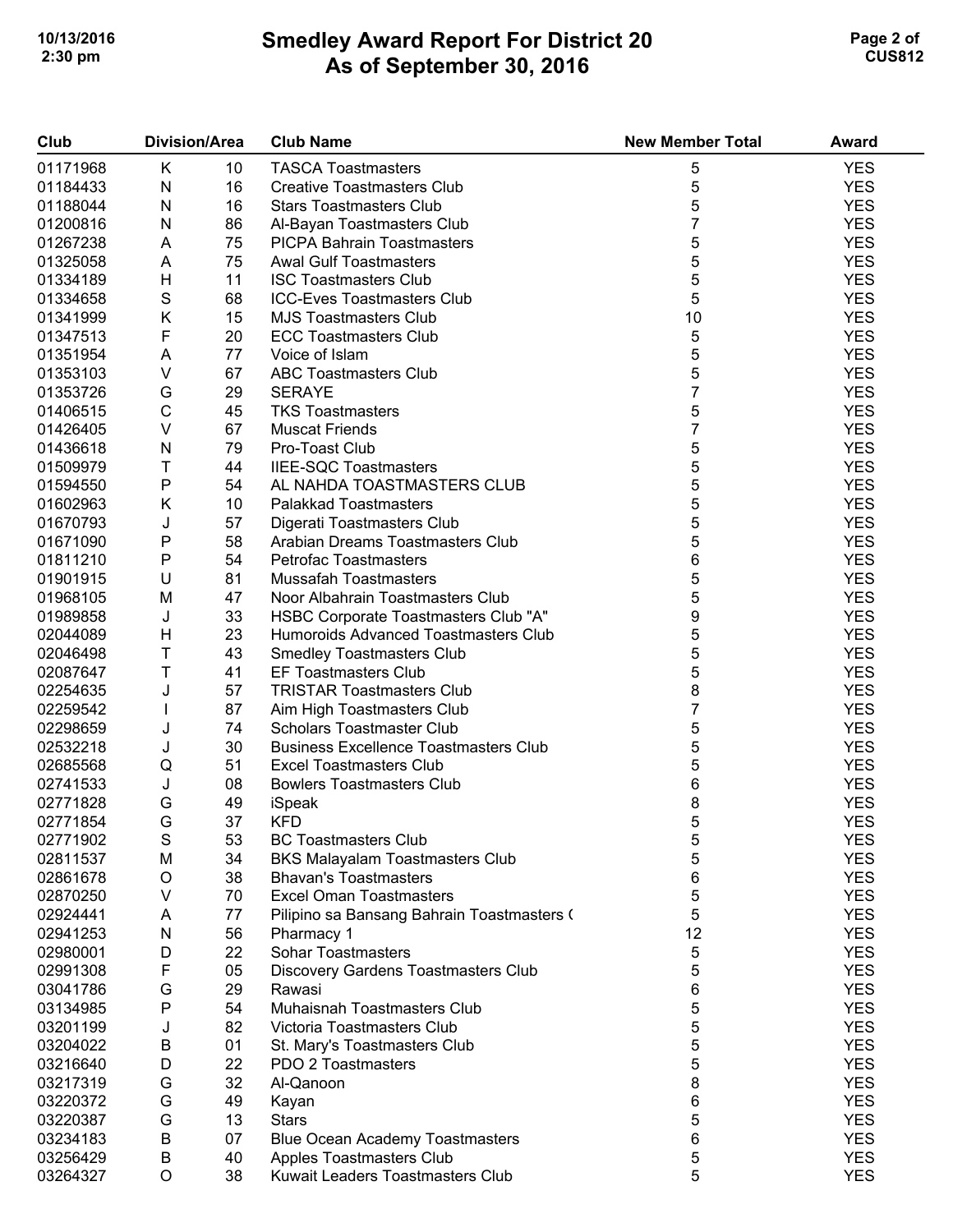# **Smedley Award Report For District 20 As of September 30, 2016 10/13/2016 Page 3 of 3 2:30 pm CUS812**

| Club     | <b>Division/Area</b> |    | <b>Club Name</b>                              | <b>New Member Total</b> | Award      |
|----------|----------------------|----|-----------------------------------------------|-------------------------|------------|
| 03267382 | J                    | 33 | PSME UAE & Associates                         | 6                       | <b>YES</b> |
| 03290091 | D                    | 65 | <b>Bank Muscat Toastmasters Club</b>          | 5                       | <b>YES</b> |
| 03349286 | V                    | 24 | Paradise Toastmasters Club                    | 6                       | <b>YES</b> |
| 03365515 | $\sf B$              | 01 | Shell Dubai Toastmasters Chapter 1            | 5                       | <b>YES</b> |
| 03373303 | J                    | 74 | Pentair Sharjah Toastmasters                  | 5                       | <b>YES</b> |
| 03373392 | J                    | 33 | <b>Desert Divas</b>                           | 6                       | <b>YES</b> |
| 03430523 | ${\sf Q}$            | 18 | TAMIM Toastmasters Club (arabic)              | 5                       | <b>YES</b> |
| 03476330 | A                    | 77 | Sanabis Toastmasters Club (STC)               | 5                       | <b>YES</b> |
| 03498575 | $\sf B$              | 40 | Shell Dubai Toastmasters Club                 | 6                       | <b>YES</b> |
| 03592094 | $\mathbf S$          | 53 | Qatar Malayalam Toastmasters Club             | 6                       | <b>YES</b> |
| 03634644 | $\mathsf Q$          | 12 | <b>Stafford Toastmasters Club</b>             | 5                       | <b>YES</b> |
| 03881962 | $\sf V$              | 70 | Ha Ha He He Ho Ho Toastmasters                | 5                       | <b>YES</b> |
| 03894467 | $\mathsf C$          | 03 | <b>Bahrain Elite Speakers Toastmasters</b>    | 8                       | <b>YES</b> |
| 03912619 | T                    | 62 | <b>TESOL</b>                                  | 5                       | <b>YES</b> |
| 03922931 | F                    | 21 | <b>DIC2 Toastmasters Club</b>                 | 10                      | <b>YES</b> |
| 04006300 | $\sf B$              | 07 | <b>McDermott Toastmasters Club</b>            | 9                       | <b>YES</b> |
| 04008106 | V                    | 70 | <b>MOT Toastmasters Club</b>                  | 5                       | <b>YES</b> |
| 04029658 | L                    | 64 | Sri Lankan School Muscat Toastmasters         | 6                       | <b>YES</b> |
| 04215604 | Q                    | 51 | <b>KBPN Toastmasters Club</b>                 | 6                       | <b>YES</b> |
| 04413490 | $\mathbf{I}$         | 36 | <b>Durrar Toastmasters</b>                    | 5                       | <b>YES</b> |
| 04430868 | U                    | 80 | Buraimi Hospital Toastmasters Club            | 8                       | <b>YES</b> |
| 04544070 | U                    | 81 | <b>NPCC Toastmasters</b>                      | 5                       | <b>YES</b> |
| 04657736 | $\sf B$              | 72 | <b>DSO Toastmasters Club</b>                  | 6                       | <b>YES</b> |
| 04658073 | Ρ                    | 54 | <b>CBD Toastmasters Club</b>                  | 5                       | <b>YES</b> |
| 04705496 | D                    | 22 | PDO FAHUD Toastmasters                        | 5                       | <b>YES</b> |
| 04729861 | A                    | 48 | Al-Seef Toastmasters Club                     | 5                       | <b>YES</b> |
| 04795823 | $\mathsf C$          | 46 | Allied Bahrain Communicators Toastmaster      | 5                       | <b>YES</b> |
| 04809025 | F                    | 20 | <b>DIC Advanced</b>                           | 5                       | <b>YES</b> |
| 04888040 | V                    | 70 | <b>Oman Cables Toastmasters</b>               | 5                       | <b>YES</b> |
| 05016919 | $\mathsf{R}$         | 06 | <b>Tasnim Toastmasters</b>                    | 5                       | <b>YES</b> |
| 05056167 | D                    | 65 | Speak & Lead Toastmasters                     | 5                       | <b>YES</b> |
| 05056625 | L                    | 64 | MALAYALAM TOASTMASTERS CLUB                   | 5                       | <b>YES</b> |
| 05069623 | S                    | 52 | <b>Mindtune Waves Toastmasters</b>            | 5                       | <b>YES</b> |
| 05104857 | D                    | 60 | Ruwi Toastmasters Club                        | 6                       | <b>YES</b> |
| 05148134 | B                    | 72 | Schlumberger Dubai Toastmasters               | 5                       | <b>YES</b> |
| 05150176 | J                    | 82 | <b>EROS Group Toastmasters Club</b>           | $\overline{7}$          | <b>YES</b> |
| 05196159 | D                    | 04 | Avid Toastmaster                              | 5                       | <b>YES</b> |
| 05271119 | S                    | 53 | FCC Vanitha Toastmasters                      | 5                       | <b>YES</b> |
| 05320765 | G                    | 29 | Al-Tasamuh Toastmasters Club                  | 11                      | <b>YES</b> |
| 05346528 | V                    | 67 | <b>ISWK Toastmasters</b>                      | 5                       | <b>YES</b> |
| 05409350 | J                    | 82 | <b>Voltas International Toastmasters Club</b> | 5                       | <b>YES</b> |
| 05512970 | Ρ                    | 54 | I-Speak Toastmasters Club                     | 5                       | <b>YES</b> |
| 05540389 | N                    | 16 | Al Nour                                       | 8                       | <b>YES</b> |
| 05633009 | M                    | 27 | <b>PGF Toastmasters</b>                       | 5                       | <b>YES</b> |
| 05739698 | V                    | 67 | Muscat Malayalam Toastmasters Club (Om        | 5                       | <b>YES</b> |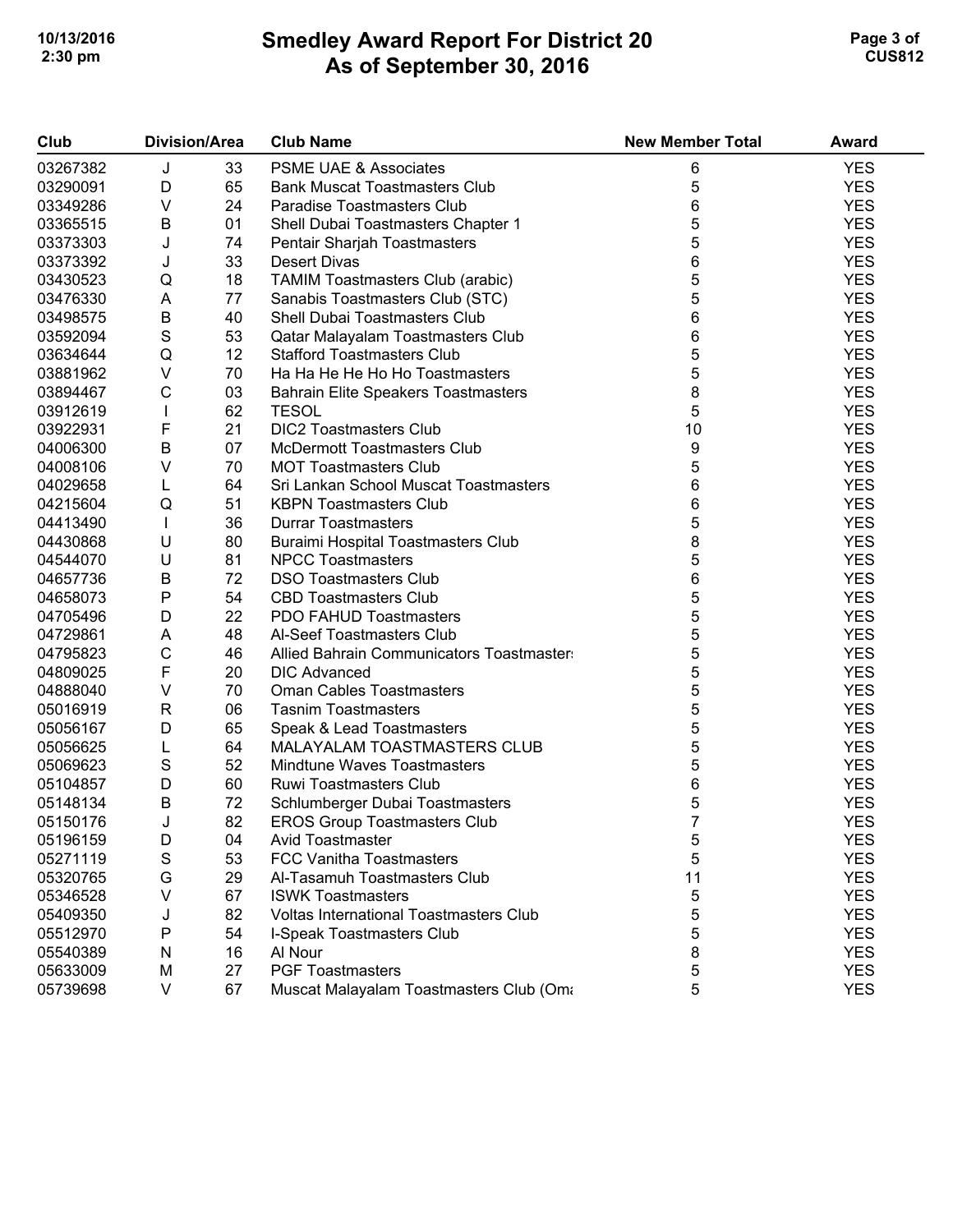# **Smedley Award Report For District 21 As of September 30, 2016**  10/13/2016 **Page 1 of Smedley Award Report For District 21 Page 1 of Page 1 of 2:30 pm CUS812**

| Club     | Division/Area |    | <b>Club Name</b>          | <b>New Member Total</b> | Award      |
|----------|---------------|----|---------------------------|-------------------------|------------|
| 00001882 |               |    | Oak Bay Toastmasters Club |                         | YES        |
| 00005268 |               | 54 | <b>TaxMasters Club</b>    |                         | YES        |
| 00008394 |               | 10 | Birdcage Club             |                         | <b>YES</b> |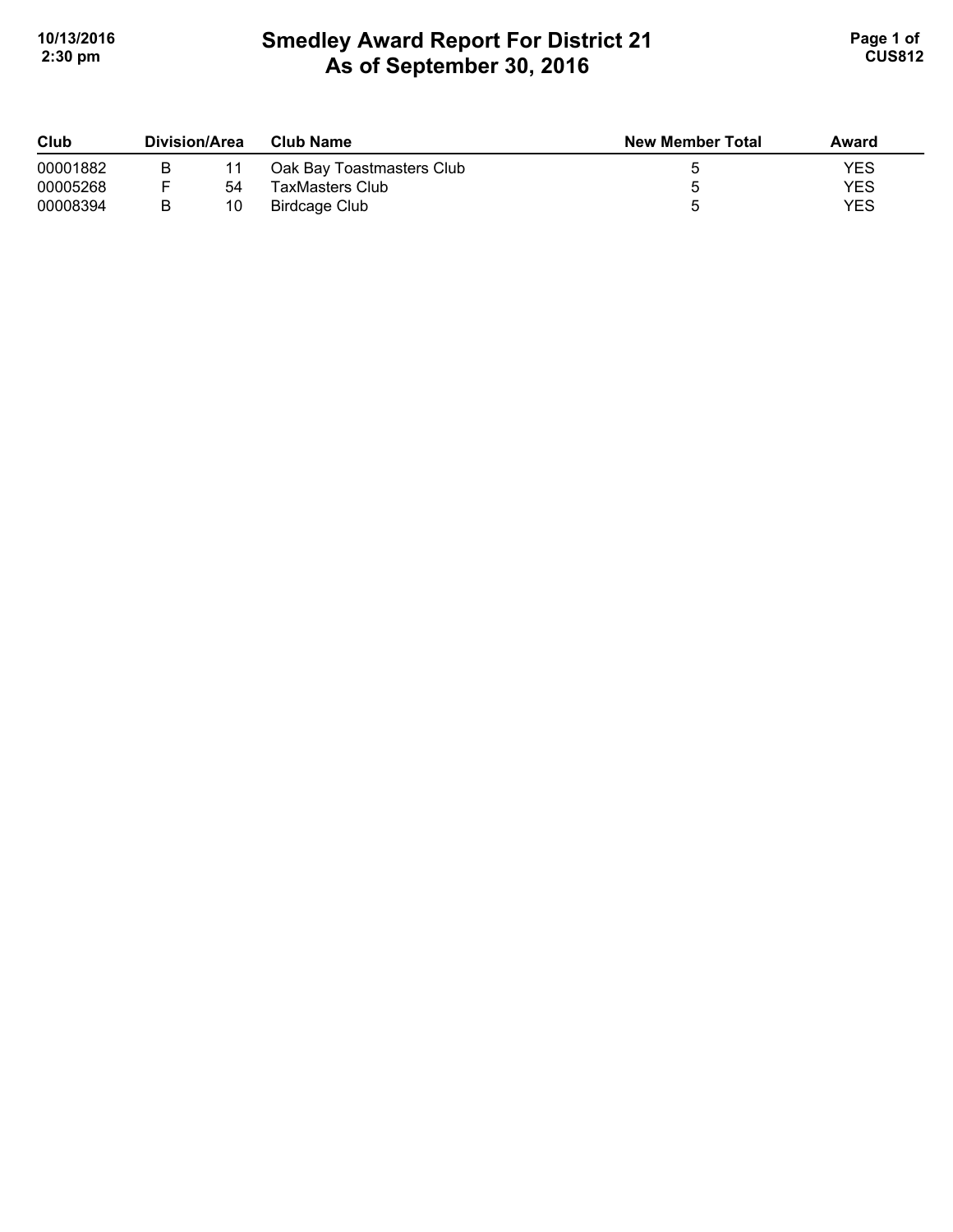# **Smedley Award Report For District 22 As of September 30, 2016**  10/13/2016 **Page 1 of Smedley Award Report For District 22 Page 1 of Page 1 of 2:30 pm CUS812**

| Club     | Division/Area |    | <b>Club Name</b>                 | <b>New Member Total</b> | Award      |
|----------|---------------|----|----------------------------------|-------------------------|------------|
| 00001928 |               | 42 | Early Bird Toastmasters Club     |                         | <b>YES</b> |
| 00004679 | Е             | 53 | T.G.I.F. Club                    |                         | <b>YES</b> |
| 00005205 |               | 11 | Ku Engineering Toastmasters Club |                         | <b>YES</b> |
| 00625236 |               | 34 | Don't Stop Talking at DST        |                         | <b>YES</b> |
| 01375435 | А             | 24 | The Bundlers                     |                         | <b>YES</b> |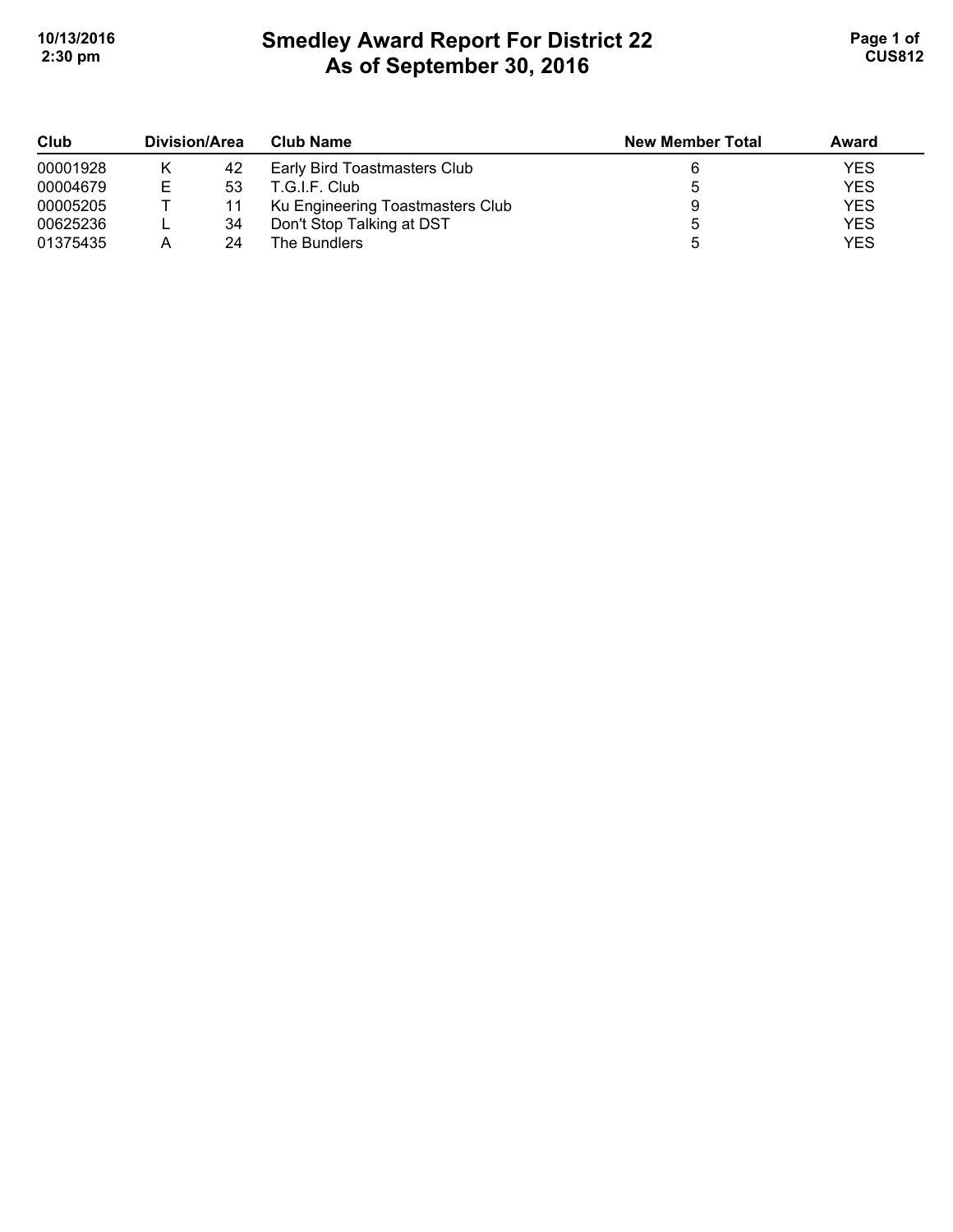## **Smedley Award Report For District 23 As of September 30, 2016**  10/13/2016 **Page 1 of Smedley Award Report For District 23 Page 1 of Page 1 of 2:30 pm CUS812**

| Club     | Division/Area |    | <b>Club Name</b> | <b>New Member Total</b> | Award |
|----------|---------------|----|------------------|-------------------------|-------|
| 00771996 |               | 25 | umbleweeds       |                         | VEC   |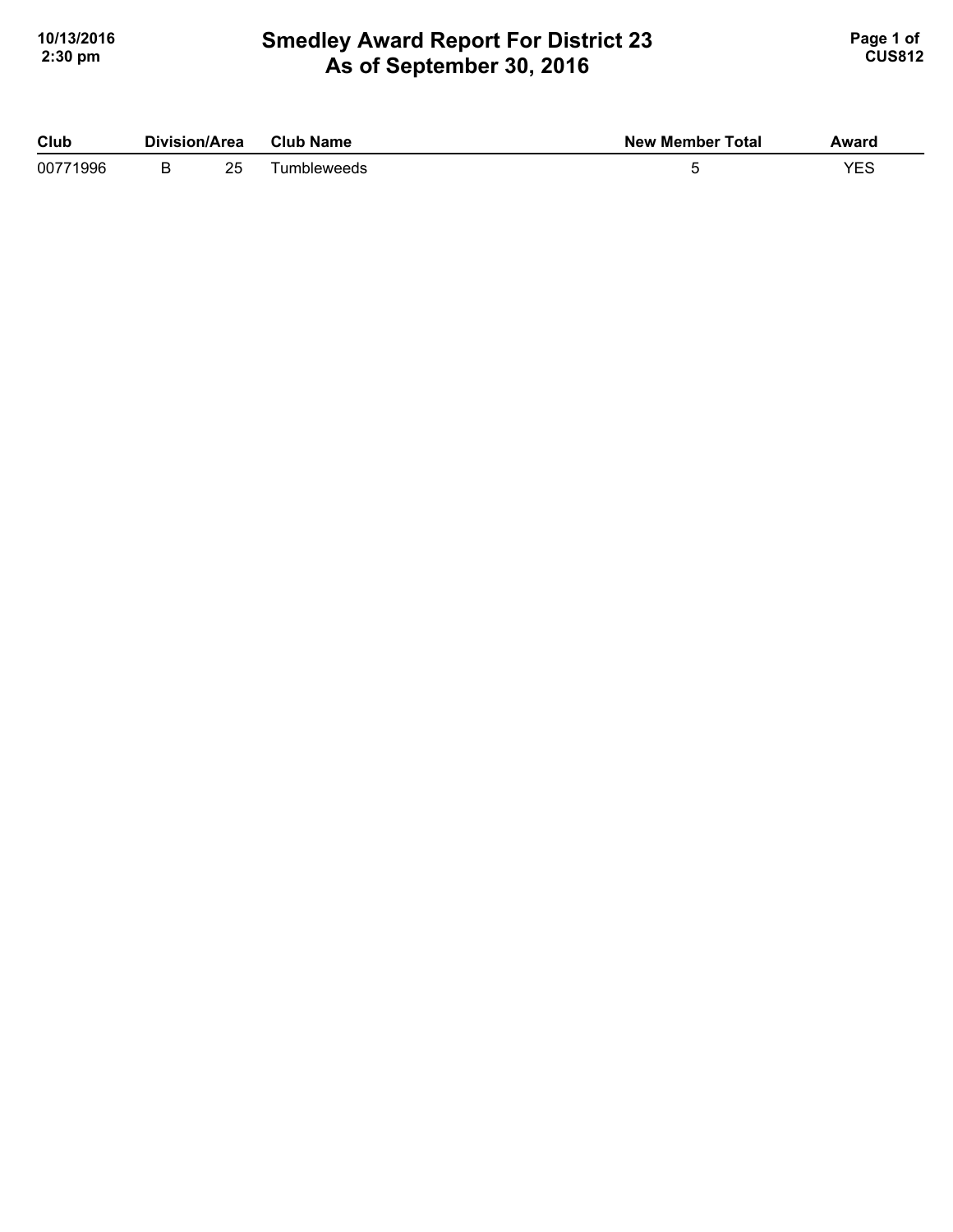## **Smedley Award Report For District 24 As of September 30, 2016 10/13/2016 Page 1 of Smedley Award Report For District 24 Page 1 of Page 1 of 2:30 pm CUS812**

| Club     | Division/Area<br>Club Name |                    | <b>New Member Total</b> | Award |
|----------|----------------------------|--------------------|-------------------------|-------|
| 00002742 | 23                         | Southeast Toasters |                         | YES   |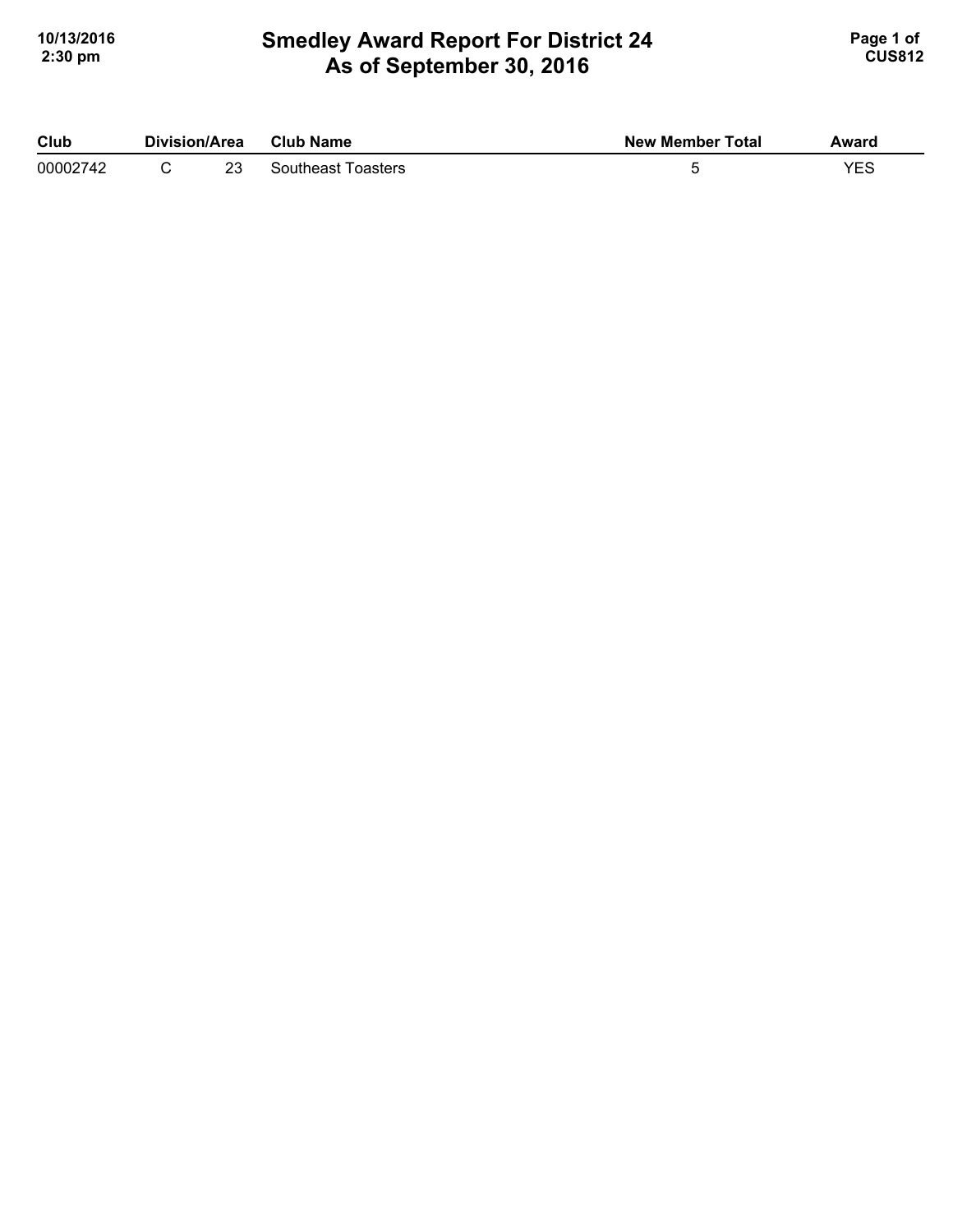# **Smedley Award Report For District 25 As of September 30, 2016 10/13/2016 Page 1 of Smedley Award Report For District 25 <b>Page 1 of** Page 1 of **2:30 pm CUS812**

| Club<br>00002971 | Division/Area |    | <b>Club Name</b>                    | <b>New Member Total</b> | Award      |
|------------------|---------------|----|-------------------------------------|-------------------------|------------|
|                  | A             | 13 | Reveille                            |                         | <b>YES</b> |
| 00988129         | F             | 64 | Logically Speaking                  | 8                       | <b>YES</b> |
| 01737716         | B             | 23 | Crefmasters Toastmasters Club       |                         | <b>YES</b> |
| 01847206         | Е             | 54 | Mercedes-Benz Financial Services    | 18                      | <b>YES</b> |
| 01879351         | F             | 64 | Wells Fargo Dallas/Ft Worth         | 6                       | <b>YES</b> |
| 02219278         | B             | 24 | <b>WBC Toastmasters</b>             |                         | <b>YES</b> |
| 02517471         | F             | 62 | <b>Top Flight Toastmasters Club</b> | 6                       | <b>YES</b> |
| 02992028         | A             | 13 | UNTHSC Toastmasters                 |                         | <b>YES</b> |
| 03904978         | A             | 16 | <b>Dyess Toastmasters</b>           |                         | <b>YES</b> |
| 04411436         | Е             | 53 | <b>SEAS Toastmasters</b>            |                         | <b>YES</b> |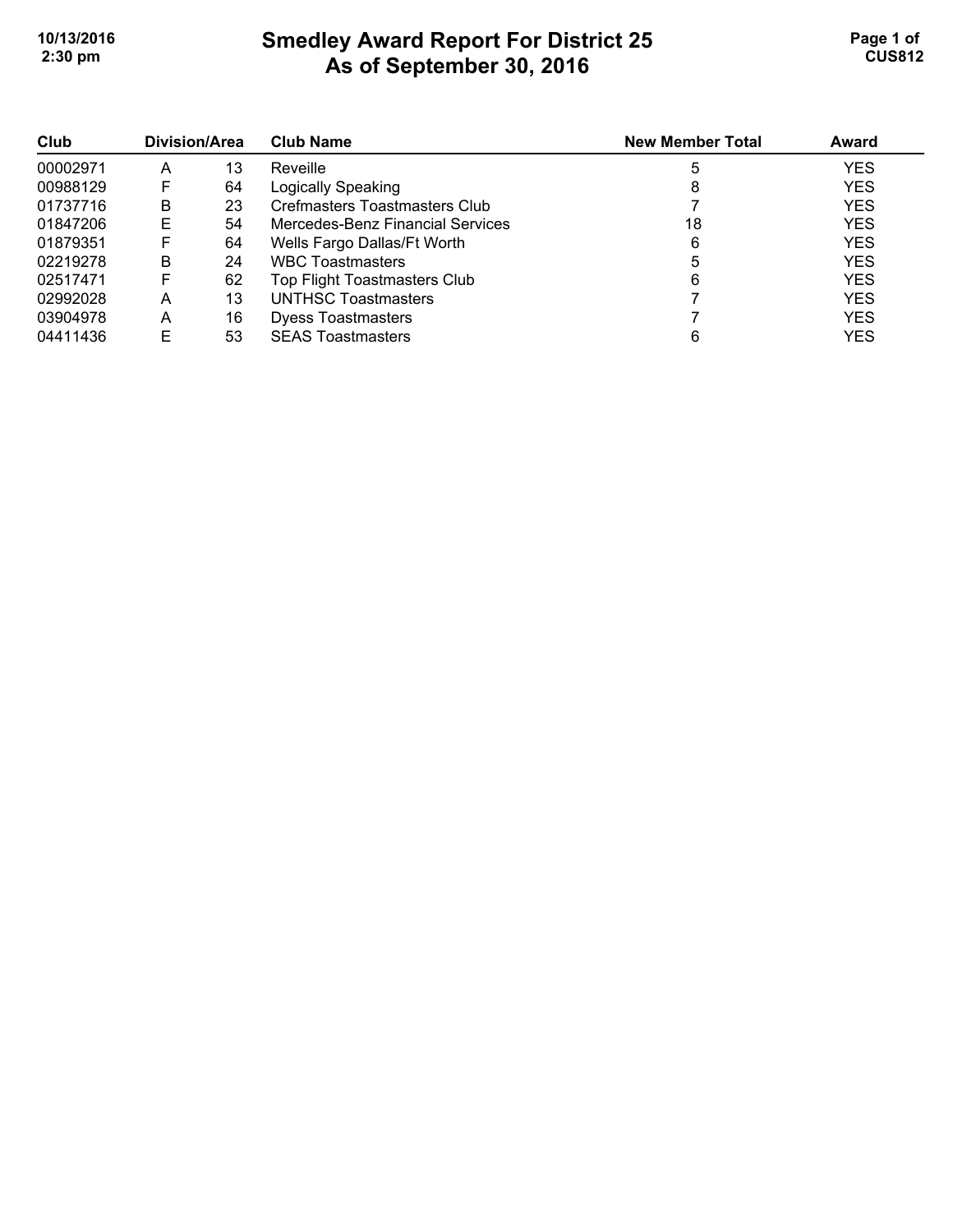# **Smedley Award Report For District 26 As of September 30, 2016 10/13/2016 Page 1 of 1 2:30 pm CUS812**

| Club     | Division/Area |    | <b>Club Name</b>                   | <b>New Member Total</b> | <b>Award</b> |
|----------|---------------|----|------------------------------------|-------------------------|--------------|
| 00000555 | S             | 05 | Colorado Springs Toastmasters Club | 6                       | <b>YES</b>   |
| 00002242 |               | 06 | <b>Thunderbolt Orators Club</b>    |                         | <b>YES</b>   |
| 00007312 | D             | 01 | Downtown Speakeasy Club            |                         | <b>YES</b>   |
| 00007818 | Е             | 05 | Seamasters Toastmasters Club       |                         | <b>YES</b>   |
| 00009548 |               | 03 | Solar Speak Club                   | 6                       | <b>YES</b>   |
| 00677476 | D             | 06 | Simply Speaking Toastmasters Club  | 5                       | <b>YES</b>   |
| 01509839 | м             | 07 | <b>Denver Techmasters</b>          |                         | <b>YES</b>   |
| 01562222 | D             | 05 | El Puente Bilingual TM Club        |                         | <b>YES</b>   |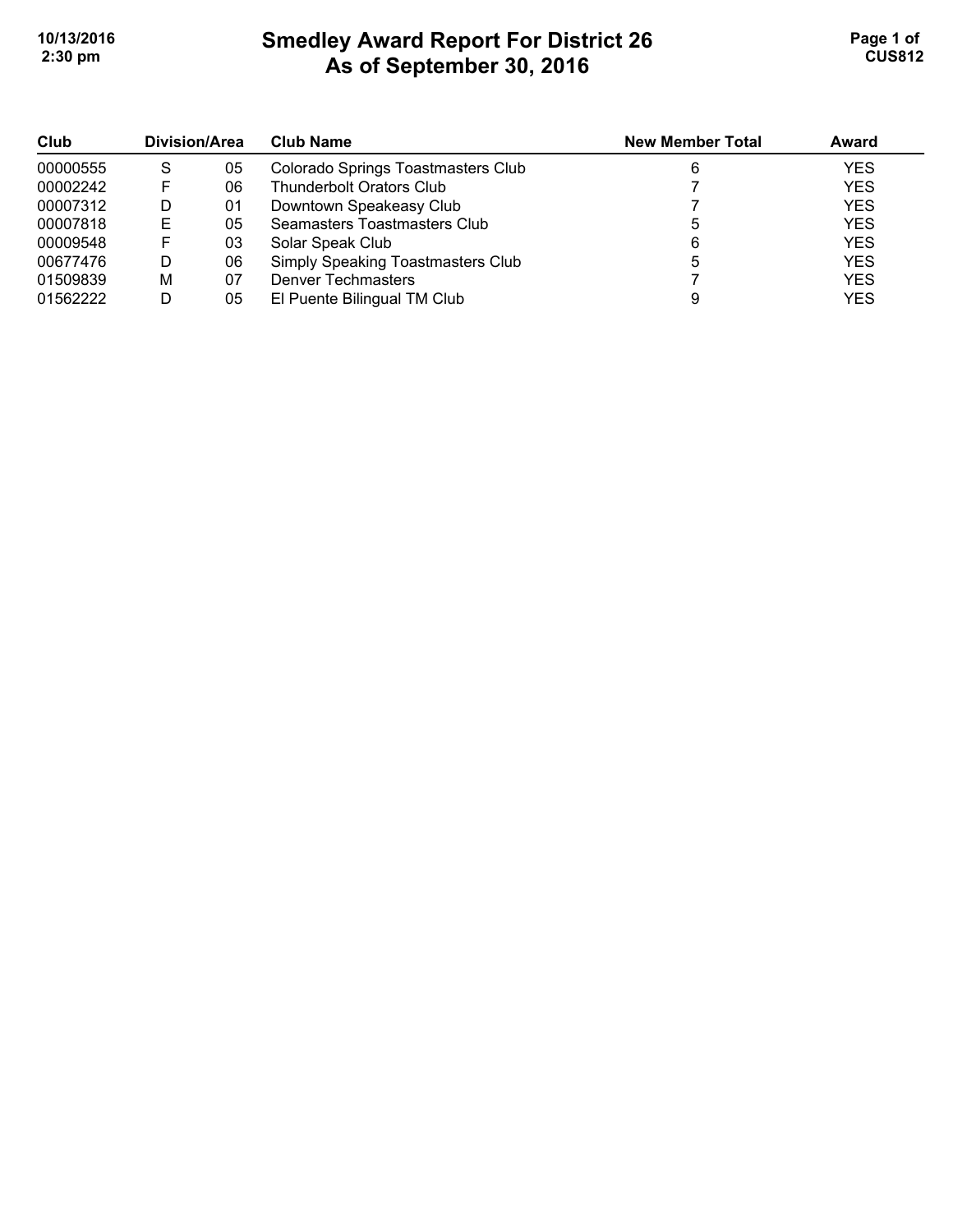# **Smedley Award Report For District 27 As of September 30, 2016**  10/13/2016 **Page 1 of Smedley Award Report For District 27 Page 1 of Page 1 of 2:30 pm CUS812**

| Club     | Division/Area<br><b>Club Name</b> |                             | <b>New Member Total</b> | Award |  |
|----------|-----------------------------------|-----------------------------|-------------------------|-------|--|
| 00003615 | 32                                | Potomac Center Toastmasters |                         | YES   |  |
| 01193015 |                                   | <b>Analytic Speakers</b>    | 18                      | YES   |  |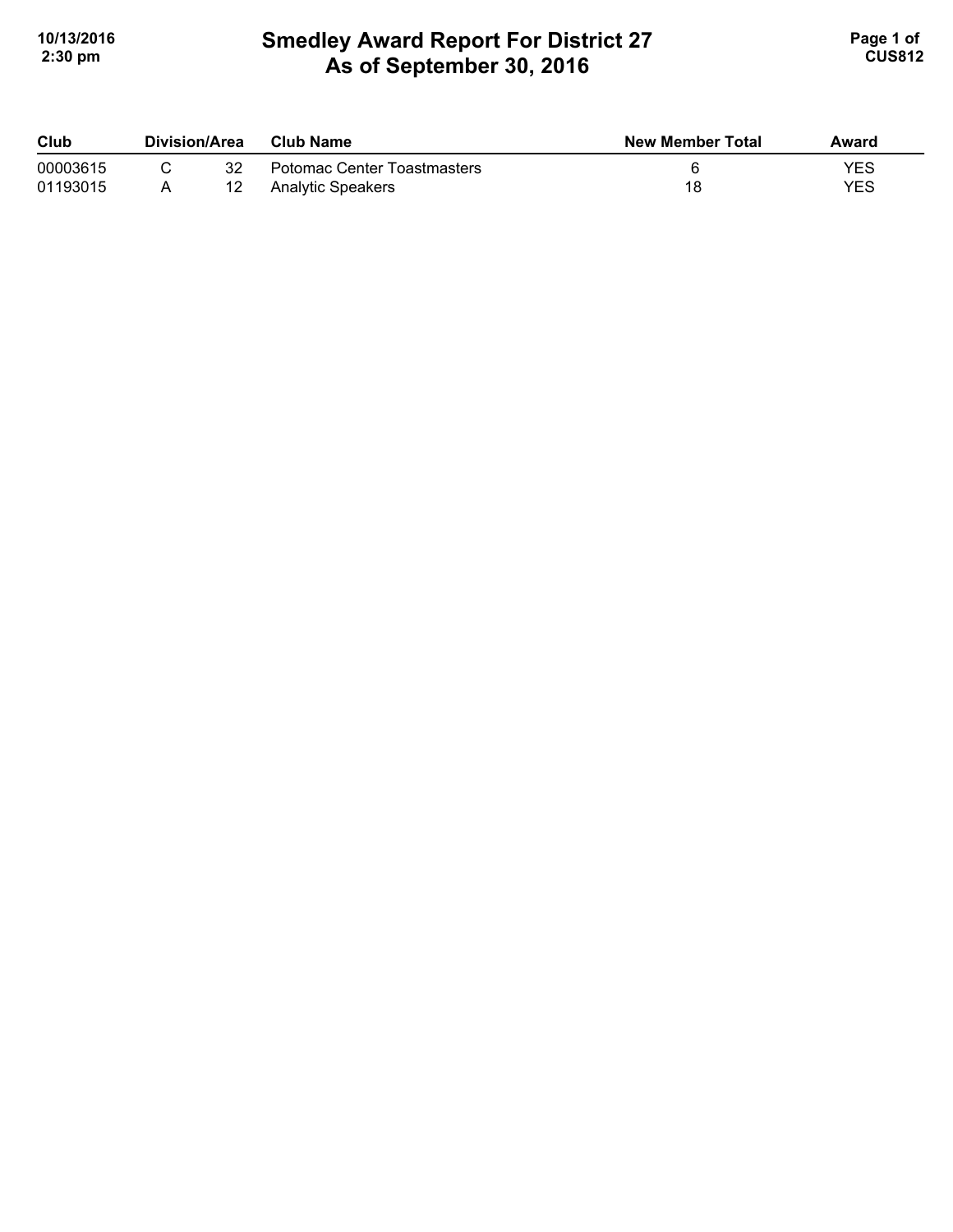# **Smedley Award Report For District 28 As of September 30, 2016**  10/13/2016 **Page 1 of Smedley Award Report For District 28 Page 1 of Page 1 of 2:30 pm CUS812**

| Club     | <b>Division/Area</b> |    | <b>Club Name</b>                         | <b>New Member Total</b> | Award      |
|----------|----------------------|----|------------------------------------------|-------------------------|------------|
| 00003733 |                      | 31 | Novi Toastmasters Club                   |                         | YES        |
| 00788368 |                      | 13 | <b>Canton Communicators Toastmasters</b> |                         | <b>YES</b> |
| 01244261 |                      |    | Michigan First Credit Union Toastmasters |                         | <b>YES</b> |
| 01435286 | А                    | 04 | Glass City Toastmasters                  |                         | <b>YES</b> |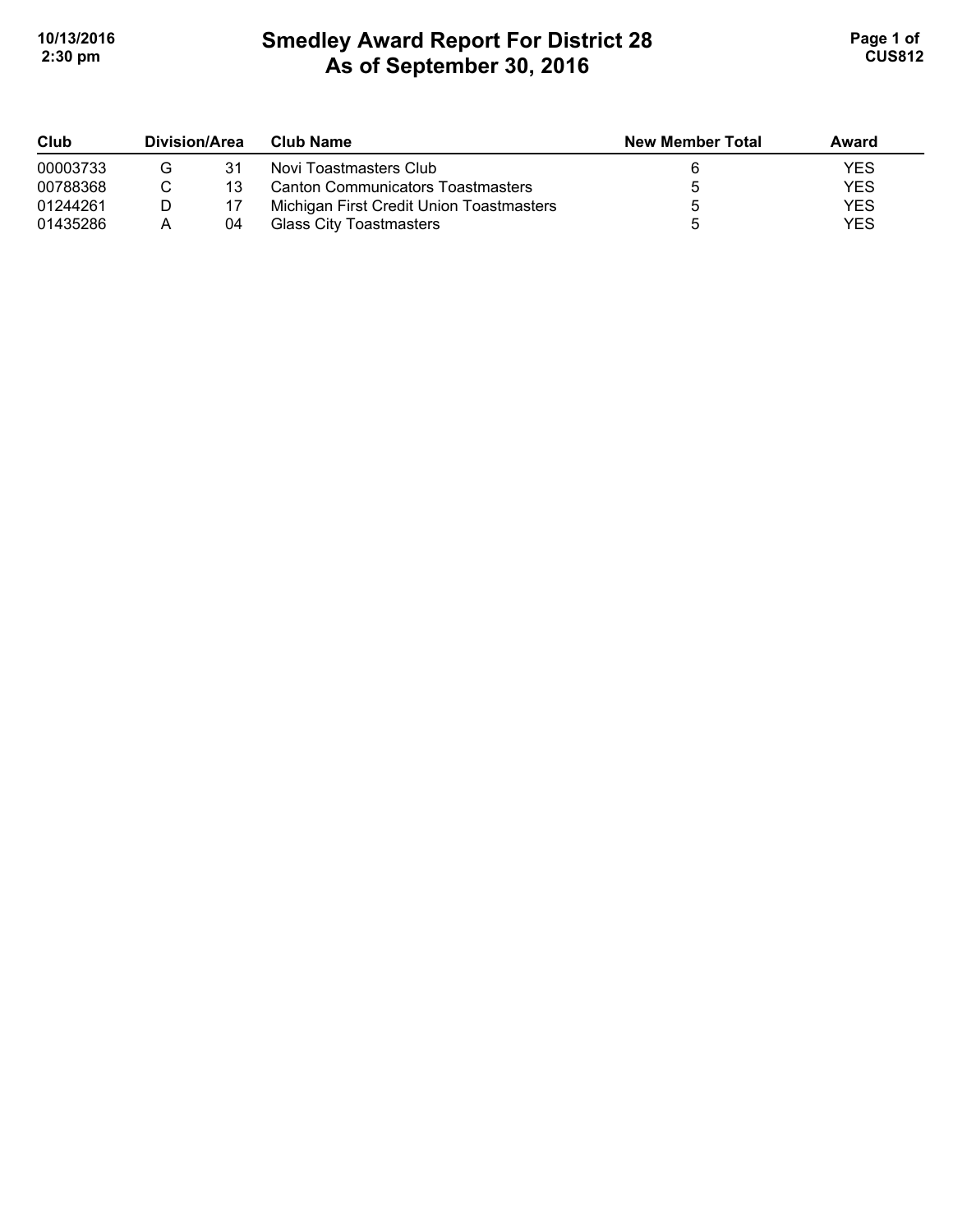# **Smedley Award Report For District 29 As of September 30, 2016 10/13/2016 Page 1 of Smedley Award Report For District 29 <b>Page 1 of** Page 1 of **2:30 pm CUS812**

| Club     | Division/Area |    | Club Name                               | <b>New Member Total</b> | Award      |
|----------|---------------|----|-----------------------------------------|-------------------------|------------|
| 00000091 |               | 31 | <b>BAH Toastmasters Club</b>            |                         | <b>YES</b> |
| 00004787 |               | 46 | <b>Reston Town Center Toastmasters</b>  |                         | <b>YES</b> |
| 00006283 | C             | 33 | Intelsat Toastmasters Club              |                         | <b>YES</b> |
| 00824352 | С             | 32 | <b>Tysons Talkers Toastmasters Club</b> |                         | <b>YES</b> |
| 03803601 |               | 64 | Vencore Toastmasters                    | 6                       | <b>YES</b> |
| 05443968 | B             | 23 | <b>STAMPS</b>                           |                         | <b>YES</b> |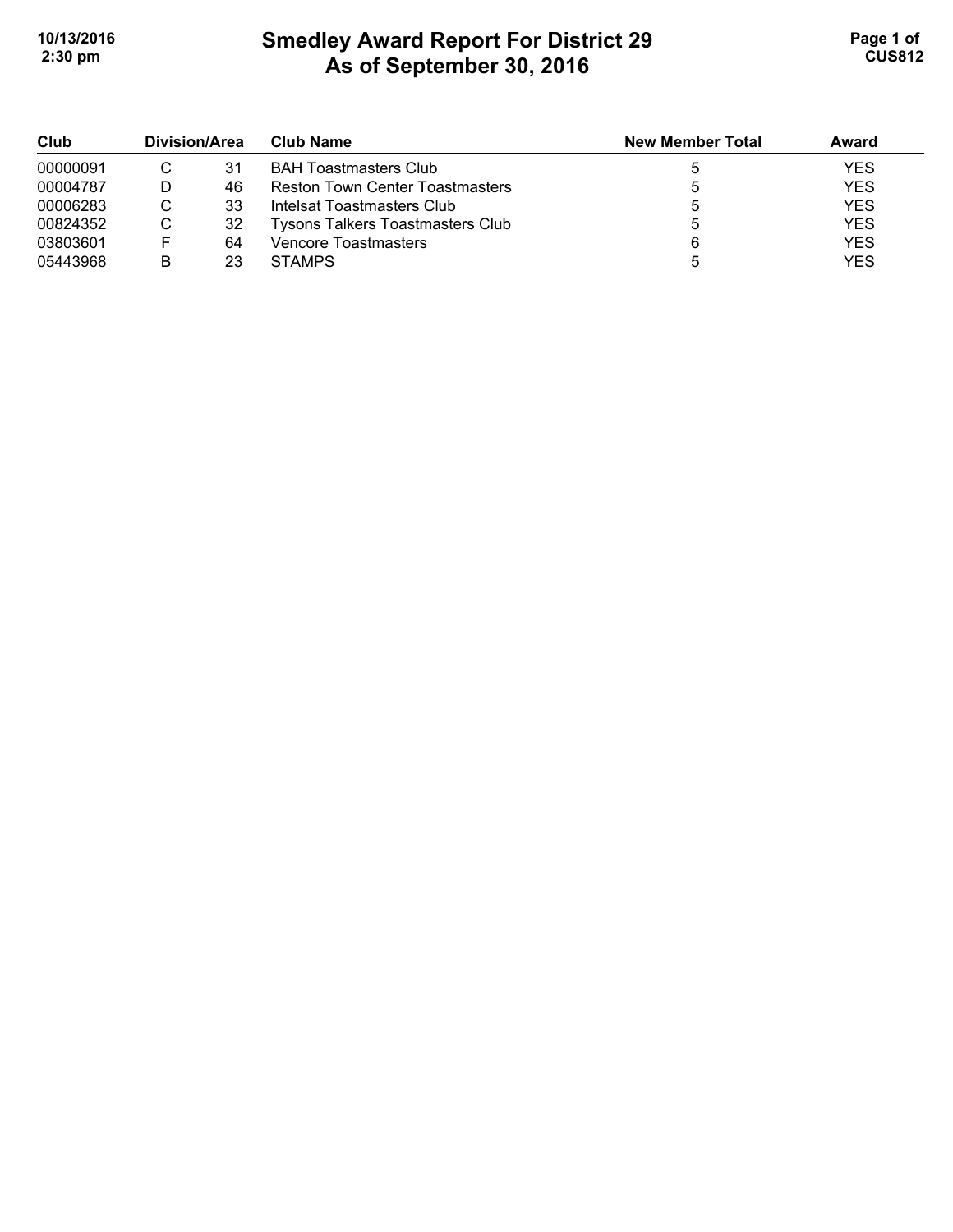# **Smedley Award Report For District 30 As of September 30, 2016 10/13/2016 Page 1 of Smedley Award Report For District 30 Page 1 of Page 1 of 2:30 pm CUS812**

| Club     | Division/Area |    | Club Name                  | <b>New Member Total</b> | Award      |
|----------|---------------|----|----------------------------|-------------------------|------------|
| 00003307 |               | 03 | Palatine Toastmasters Club |                         | YES        |
| 01348311 | W             |    | Beyond The Cs              |                         | <b>YES</b> |
| 05243375 |               | 26 | Uptake Toastmasters        |                         | <b>YES</b> |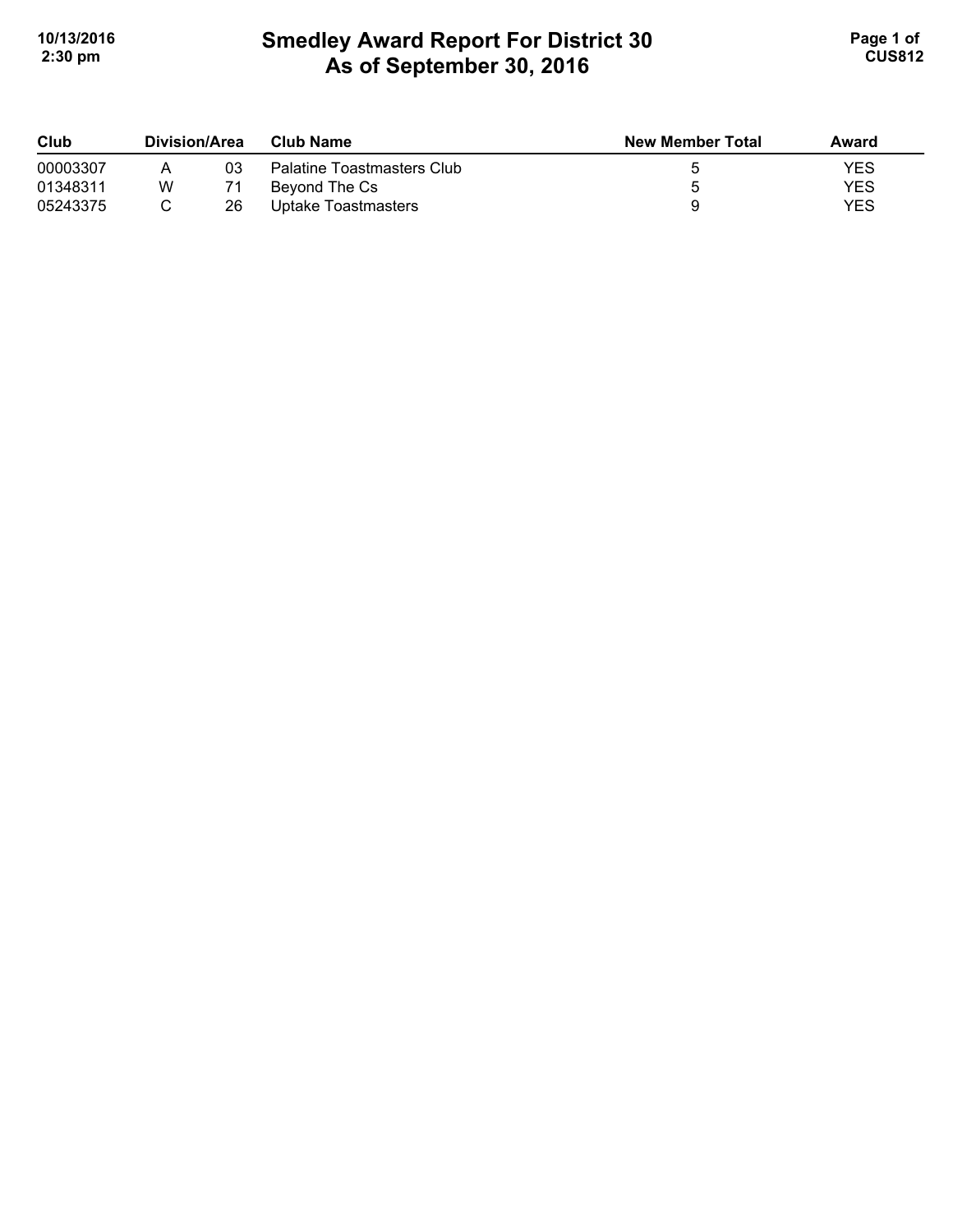# **Smedley Award Report For District 31 As of September 30, 2016**  10/13/2016 **Page 1 of Smedley Award Report For District 31 Page 1 of Page 1 of 2:30 pm CUS812**

| Club     | Division/Area |    | <b>Club Name</b>                        | <b>New Member Total</b> | Award      |
|----------|---------------|----|-----------------------------------------|-------------------------|------------|
| 00001074 | н             | 82 | <b>Boston Toastmasters</b>              | 15                      | <b>YES</b> |
| 00001625 | G             | 75 | Achievers Toastmasters Club             | 5                       | <b>YES</b> |
| 00003565 | Α             | 13 | Eastern Middlesex Club                  |                         | <b>YES</b> |
| 00008843 | С             | 31 | Toastmasters @ MIT Club                 |                         | <b>YES</b> |
| 00589218 | D             | 42 | State Street Boston - Toastmasters      |                         | <b>YES</b> |
| 00680823 | С             | 31 | <b>Tuesday Toastmasters at MIT Club</b> | 6                       | <b>YES</b> |
| 00743989 | Е             | 56 | <b>EMC Hopkinton</b>                    |                         | <b>YES</b> |
| 01502170 | Е             | 56 | Eclinicaltoast                          |                         | <b>YES</b> |
| 01860664 | D             | 42 | <b>BBH Beantown Articulators</b>        |                         | <b>YES</b> |
| 01928495 | С             | 31 | Novartis Toastmasters @ Cambridge       |                         | <b>YES</b> |
| 04423785 | B             | 22 | The Tuesday Toast: Oracle Toastmasters  |                         | <b>YES</b> |
| 05382518 | D             | 43 | Instant Messengers Toastmasters Club    | 5                       | <b>YES</b> |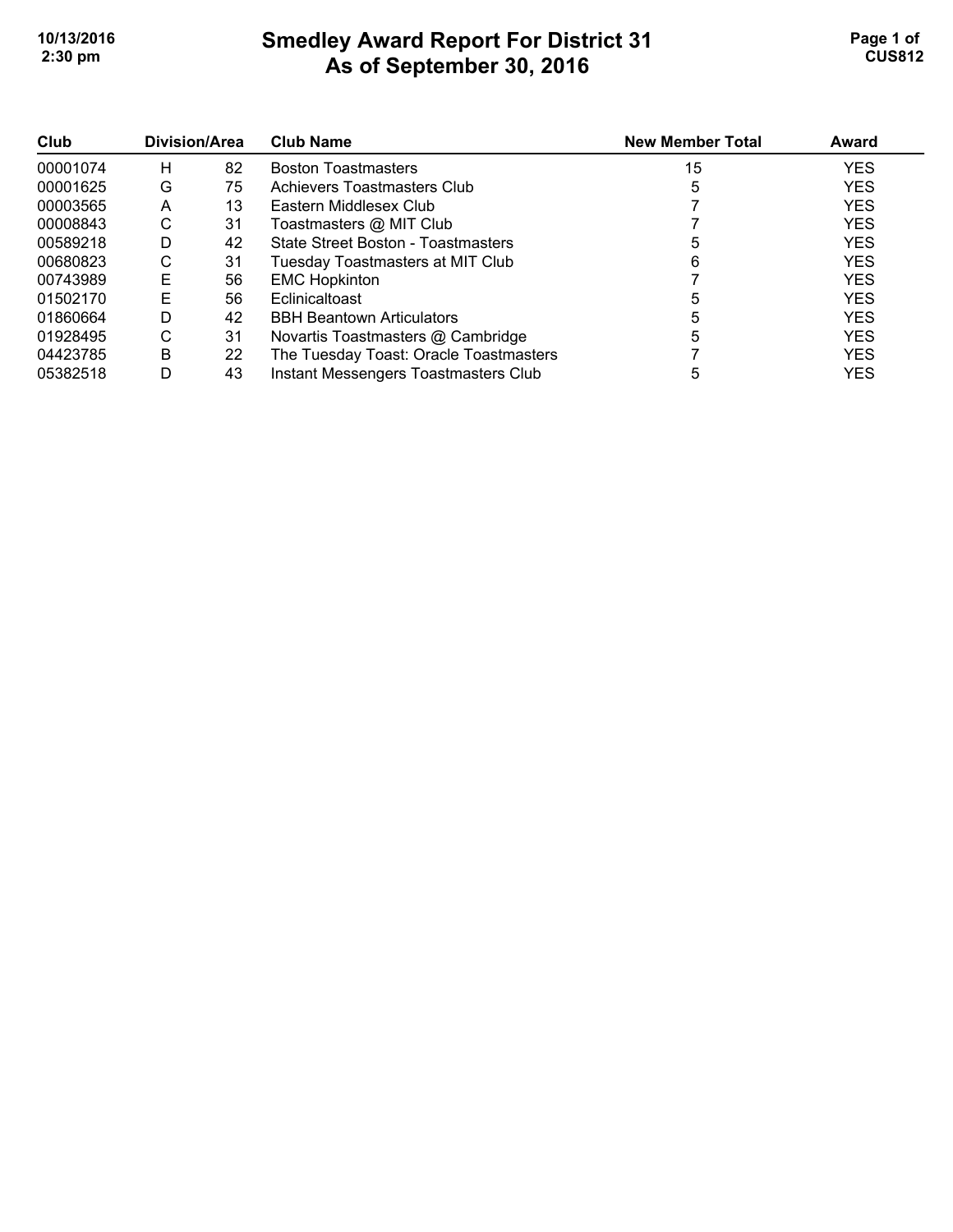# **Smedley Award Report For District 33 As of September 30, 2016 10/13/2016 Page 1 of Smedley Award Report For District 33 Page 1 of Page 1 of 2:30 pm CUS812**

| Club     | <b>Division/Area</b> |    | <b>Club Name</b>                       | <b>New Member Total</b> | Award      |
|----------|----------------------|----|----------------------------------------|-------------------------|------------|
| 00000828 | G                    | 04 | Orangebelt Toastmasters Club           |                         | <b>YES</b> |
| 00005204 | Е                    | 05 | SLO Noontime Toastmasters Club (5204)  |                         | <b>YES</b> |
| 00007899 | D                    | 01 | Las Vegas Power Talkers                | 6                       | <b>YES</b> |
| 00639047 | Е                    | 01 | Life Community Church Toastmasters     |                         | <b>YES</b> |
| 00726318 | D                    | 01 | Toastmasters @ the V Club              |                         | <b>YES</b> |
| 00795528 | Κ                    | 04 | H&B Speak Easy 795528                  | 11                      | <b>YES</b> |
| 00924091 | F                    | 01 | Foster Farms Roasters Club             |                         | <b>YES</b> |
| 00950445 | А                    | 01 | <b>Chevron Toastmasters Club</b>       |                         | <b>YES</b> |
| 01259570 | н                    | 03 | Vegas Young Professionals Toastmasters |                         | <b>YES</b> |
| 01810140 | B                    | 05 | Oak View Speak With Power Toastmasters |                         | <b>YES</b> |
| 03861531 | F                    | 04 | Talk Abouts @ Nusil                    |                         | <b>YES</b> |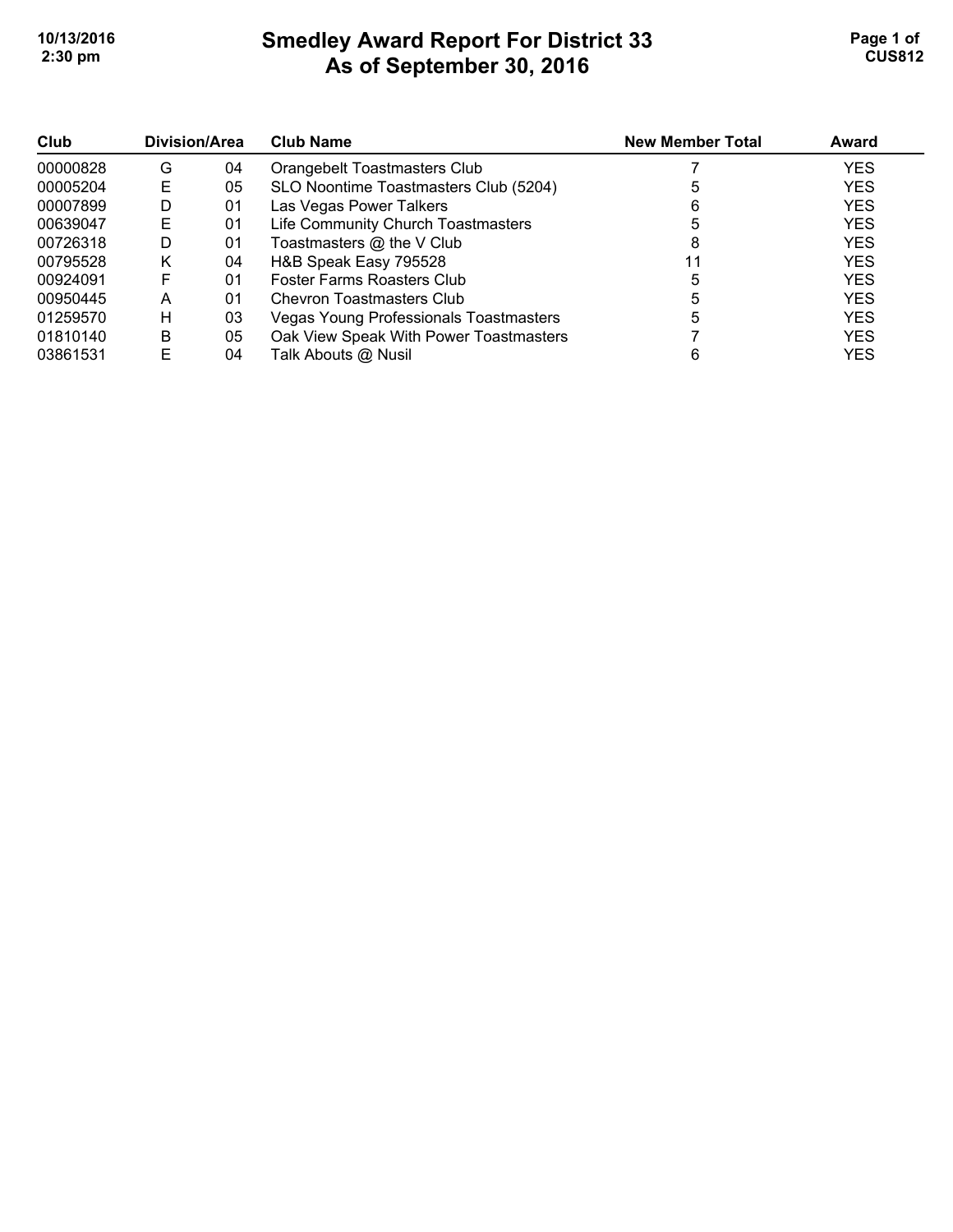### **Smedley Award Report For District 34 As of September 30, 2016 10/13/2016 Page 1 of Smedley Award Report For District 34 Page 1 of Page 1 of 2:30 pm CUS812**

| Club     | <b>Division/Area</b> |    | <b>Club Name</b>                         | <b>New Member Total</b> | Award      |
|----------|----------------------|----|------------------------------------------|-------------------------|------------|
| 00000574 | B                    | 41 | Excelencia Club                          | 5                       | <b>YES</b> |
| 00001828 | O                    | 49 | Guadalajara A.C. Club                    | 8                       | <b>YES</b> |
| 00002310 | J                    | 59 | Club Reexpresion 2310                    | 5                       | <b>YES</b> |
| 00005617 | N                    | 22 | Tlaquepaque Club                         | 6                       | <b>YES</b> |
| 00007220 | D                    | 23 | <b>Colhuacan Toastmasters Club</b>       | 5                       | <b>YES</b> |
| 00007714 | J                    | 26 | <b>First Class Club</b>                  |                         | <b>YES</b> |
| 00008384 | B                    | 38 | Aguascalientes Club                      | 10                      | <b>YES</b> |
| 00009684 | J                    | 29 | Laguna Torreon Club                      | 6                       | <b>YES</b> |
| 00599105 | Χ                    | 44 | <b>BIAM</b>                              |                         | <b>YES</b> |
| 00649273 | L                    | 57 | Colliman Club                            | 5                       | <b>YES</b> |
| 00703541 | J                    | 60 | Ingenio Club                             | 5                       | <b>YES</b> |
| 00739971 | B                    | 41 | Splendor Club                            | 6                       | <b>YES</b> |
| 00788852 |                      | 15 | Arise and Shine                          | 5                       | <b>YES</b> |
| 01015987 | M                    | 06 | Demostenes                               |                         | <b>YES</b> |
| 01063928 | G                    | 37 | <b>BICENTENARIO</b>                      | 5                       | <b>YES</b> |
| 01226330 | E                    | 35 | Club Toastmasters Villahermosa           | 5                       | <b>YES</b> |
| 01429161 | $\sf B$              | 39 | Honeywell SLP Toastmasters               | 11                      | <b>YES</b> |
| 01556164 | O                    | 50 | Club Toastmasters PAIS AC                | 5                       | <b>YES</b> |
| 01809483 | $\mathsf{P}$         | 55 | Marco Tulio Cicerón                      | 5                       | <b>YES</b> |
| 01859076 | $\mathsf C$          | 09 | Victoria Guadalajara                     | 5                       | <b>YES</b> |
| 01928544 | X                    | 46 | PAN CDMX                                 | 6                       | <b>YES</b> |
| 01932158 | G                    | 24 | Leones Mexicali-Palaco                   | 5                       | <b>YES</b> |
| 02420143 | X                    | 33 | Toastmasters Canacintra Estado De Mexico | 6                       | <b>YES</b> |
| 02991091 | 0D                   | 0A | Profesionistas en accion                 | 5                       | <b>YES</b> |
| 04112535 | $\mathsf C$          | 10 | <b>REDJAL</b>                            | 5                       | <b>YES</b> |
| 04117176 | J                    | 26 | <b>ITCH</b>                              | 5                       | <b>YES</b> |
| 04492624 | O                    | 43 | MIT Enterprise Forum Mexico              | 5                       | <b>YES</b> |
| 04716346 | B                    | 38 | Labor et Verbum Vincit Omnia             |                         | <b>YES</b> |
| 05037770 | A                    | 05 | Universidad Carolina                     | 7                       | <b>YES</b> |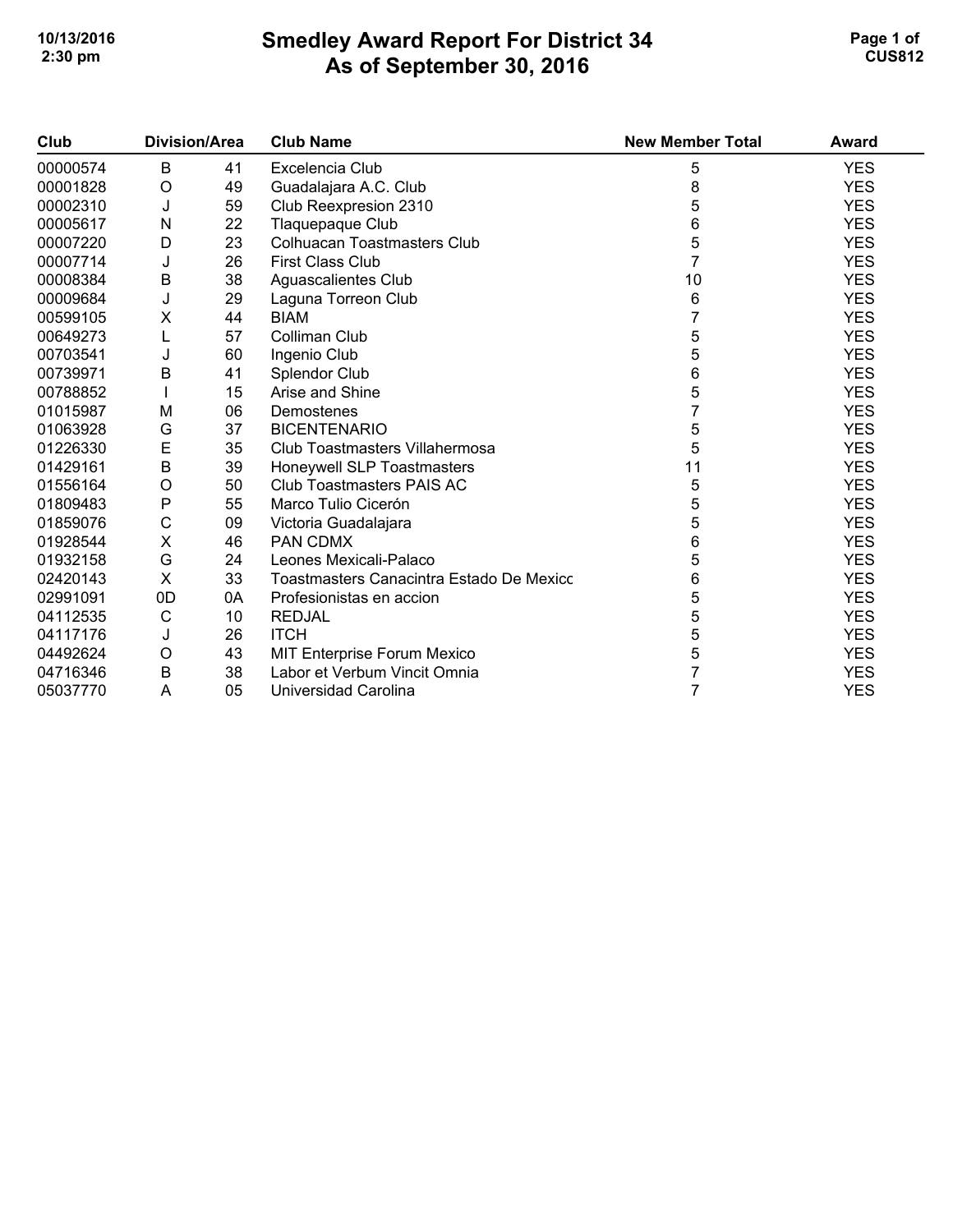#### **Smedley Award Report For District 35 As of September 30, 2016 10/13/2016 Page 1 of Smedley Award Report For District 35 <b>Page 1 of** Page 1 of **2:30 pm CUS812**

| Club     | Division/Area |  | Club Name                           | <b>New Member Total</b> | Award |
|----------|---------------|--|-------------------------------------|-------------------------|-------|
| 00005296 |               |  | Resource Advanced Toastmasters Club |                         | VES   |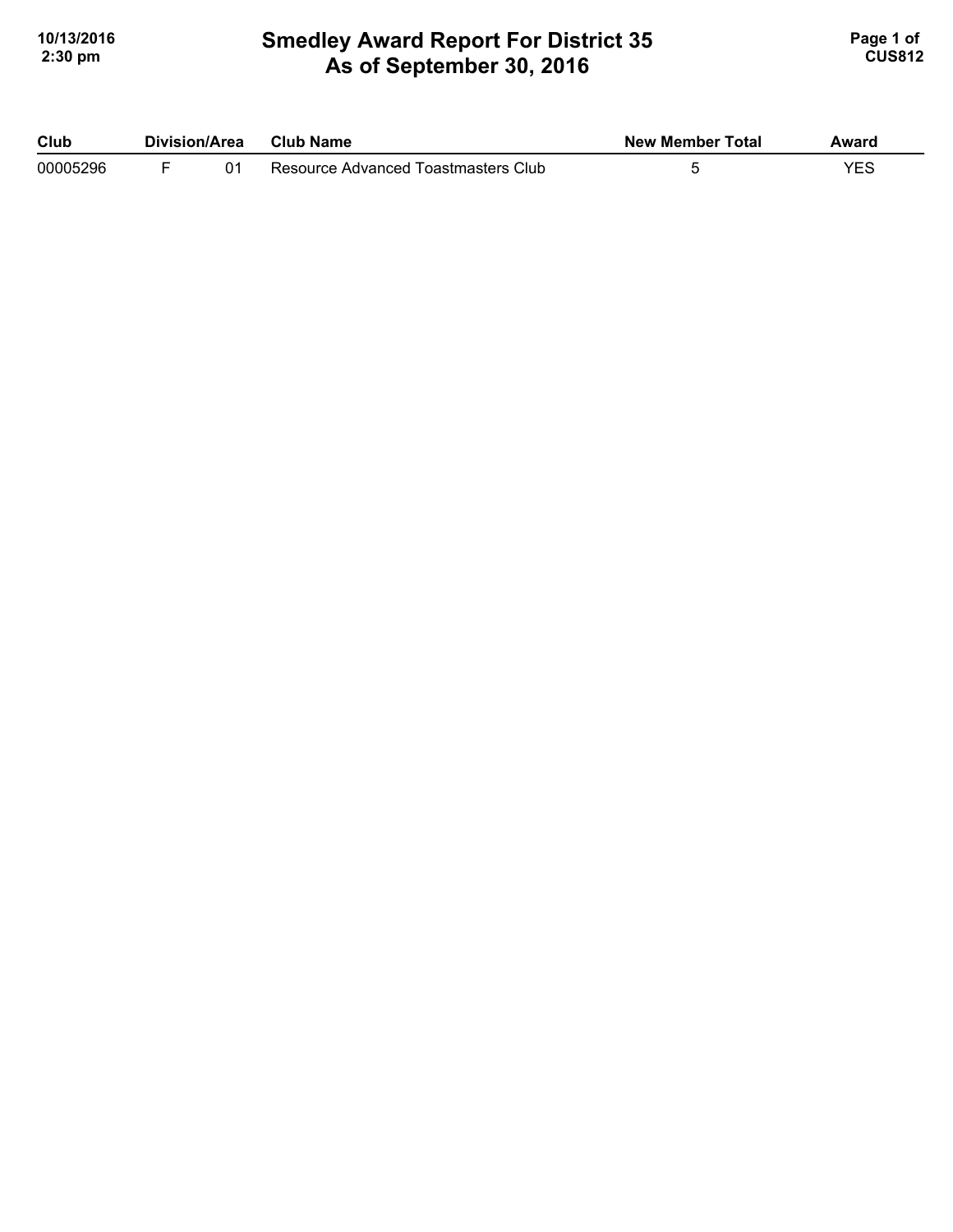# **Smedley Award Report For District 36 As of September 30, 2016 10/13/2016 Page 1 of 1 2:30 pm CUS812**

| Club<br>00002216 | Division/Area |    | <b>Club Name</b>                       | <b>New Member Total</b> | Award      |
|------------------|---------------|----|----------------------------------------|-------------------------|------------|
|                  | B             | 21 | Dupont Circle of Speakers Club         |                         | <b>YES</b> |
| 00002529         | ь.            | 61 | <b>Bethesda Community Toastmasters</b> |                         | <b>YES</b> |
| 00002920         | ◡             | 32 | VA Gaveliers Club 2920                 |                         | <b>YES</b> |
| 00004818         | Е             | 54 | Gene Toasters Toastmasters Club        |                         | <b>YES</b> |
| 00884125         | G             | 71 | White Oak Toastmasters                 |                         | <b>YES</b> |
| 01045566         | F             | 63 | <b>Clark Construction Toastmasters</b> | 6                       | <b>YES</b> |
| 01408281         |               | 12 | S.E.C. Toastmasters                    |                         | <b>YES</b> |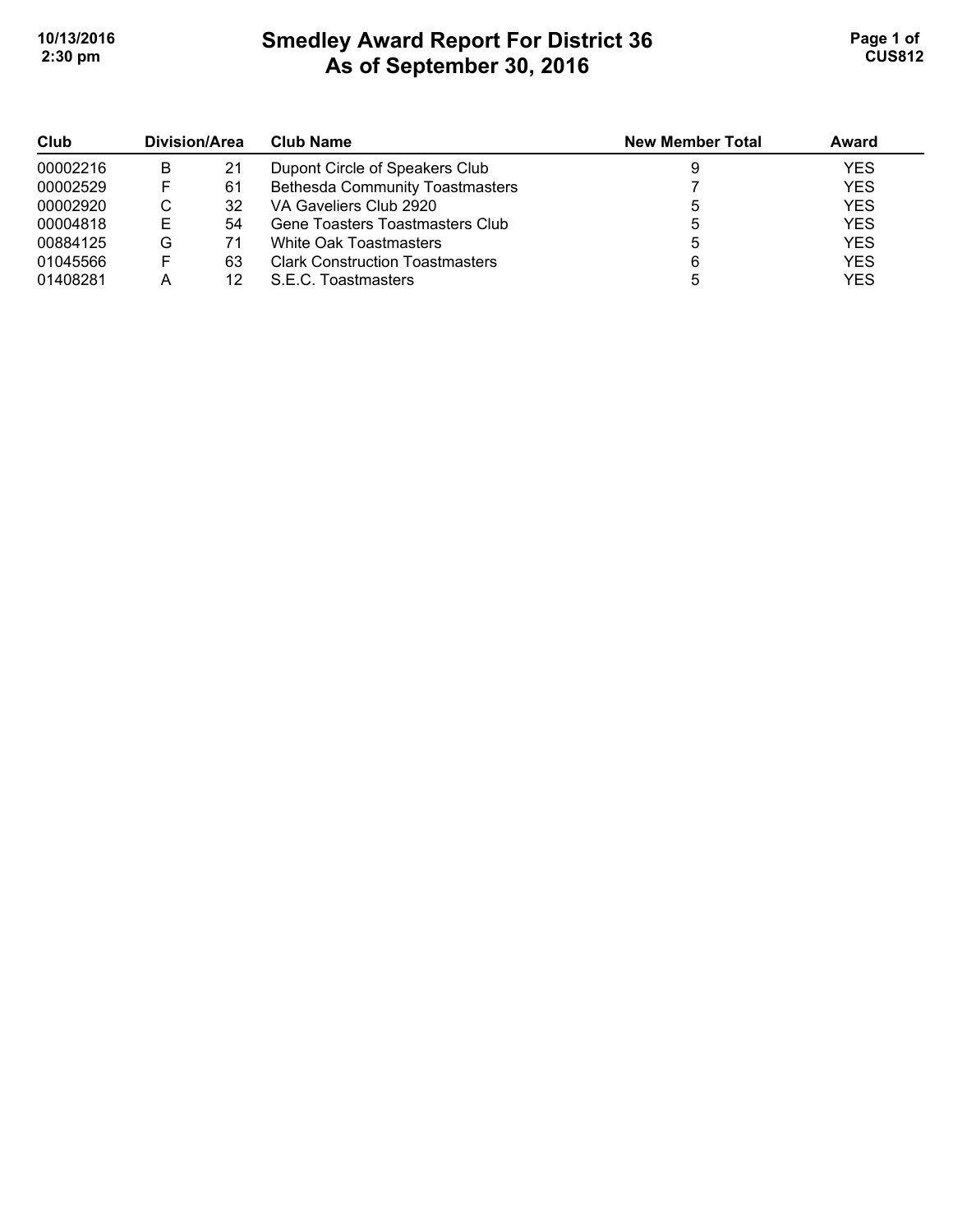# **Smedley Award Report For District 37 As of September 30, 2016**  10/13/2016 **Page 1 of Smedley Award Report For District 37 Page 1 of Page 1 of 2:30 pm CUS812**

| Club     | <b>Division/Area</b> |    | <b>Club Name</b>                         | <b>New Member Total</b> | Award      |
|----------|----------------------|----|------------------------------------------|-------------------------|------------|
| 00000439 | F                    | 52 | Greensboro Toastmasters Club             |                         | <b>YES</b> |
| 00000582 | E                    | 42 | High Point Toastmasters Club             |                         | <b>YES</b> |
| 00001420 | С                    | 23 | Queen City Toastmasters Club             |                         | <b>YES</b> |
| 00003971 | С                    | 22 | Bank of America Uptown Toastmasters Clut |                         | <b>YES</b> |
| 00008891 | F                    | 52 | Lincoln Financial Toastmasters           |                         | <b>YES</b> |
| 00009003 | С                    | 21 | <b>FUN Toastmasters Club</b>             |                         | <b>YES</b> |
| 00652265 | G                    | 64 | Talking Bayers Toastmasters Club         |                         | <b>YES</b> |
| 01070897 | H                    | 73 | Speak Up Speak Out                       | 6                       | <b>YES</b> |
| 01518204 | С                    | 24 | Professional Edge Toastmasters           |                         | <b>YES</b> |
| 01738341 | В                    | 12 | Lowe's Home Improvement                  | 6                       | <b>YES</b> |
| 04149597 |                      | 85 | <b>Allscripts Toastmasters</b>           |                         | <b>YES</b> |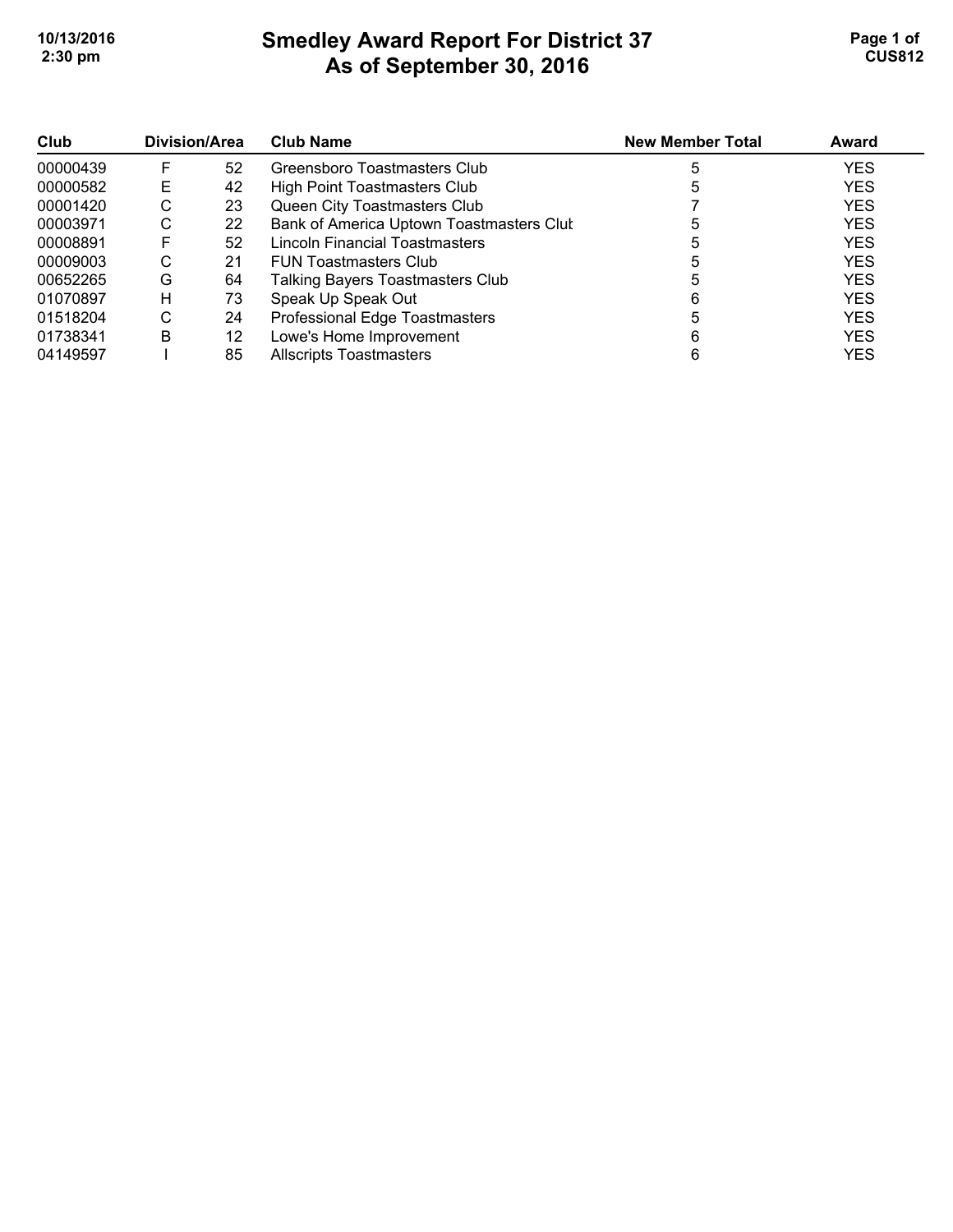# **Smedley Award Report For District 38 As of September 30, 2016**  10/13/2016 **Page 1 of Smedley Award Report For District 38 Page 1 of Page 1 of 2:30 pm CUS812**

| Club     | Division/Area |    | Club Name                     | <b>New Member Total</b> | Award |
|----------|---------------|----|-------------------------------|-------------------------|-------|
| 00000397 |               | 72 | <b>Blue Bell Toastmasters</b> |                         | YES   |
| 00006623 |               | 51 | Pocono Club                   |                         | YES   |
| 00009669 |               | 30 | Panorama Toastmasters Club    |                         | YES   |
| 05611820 | R             | 22 | Chubb Malvern Toastmasters    |                         | YES   |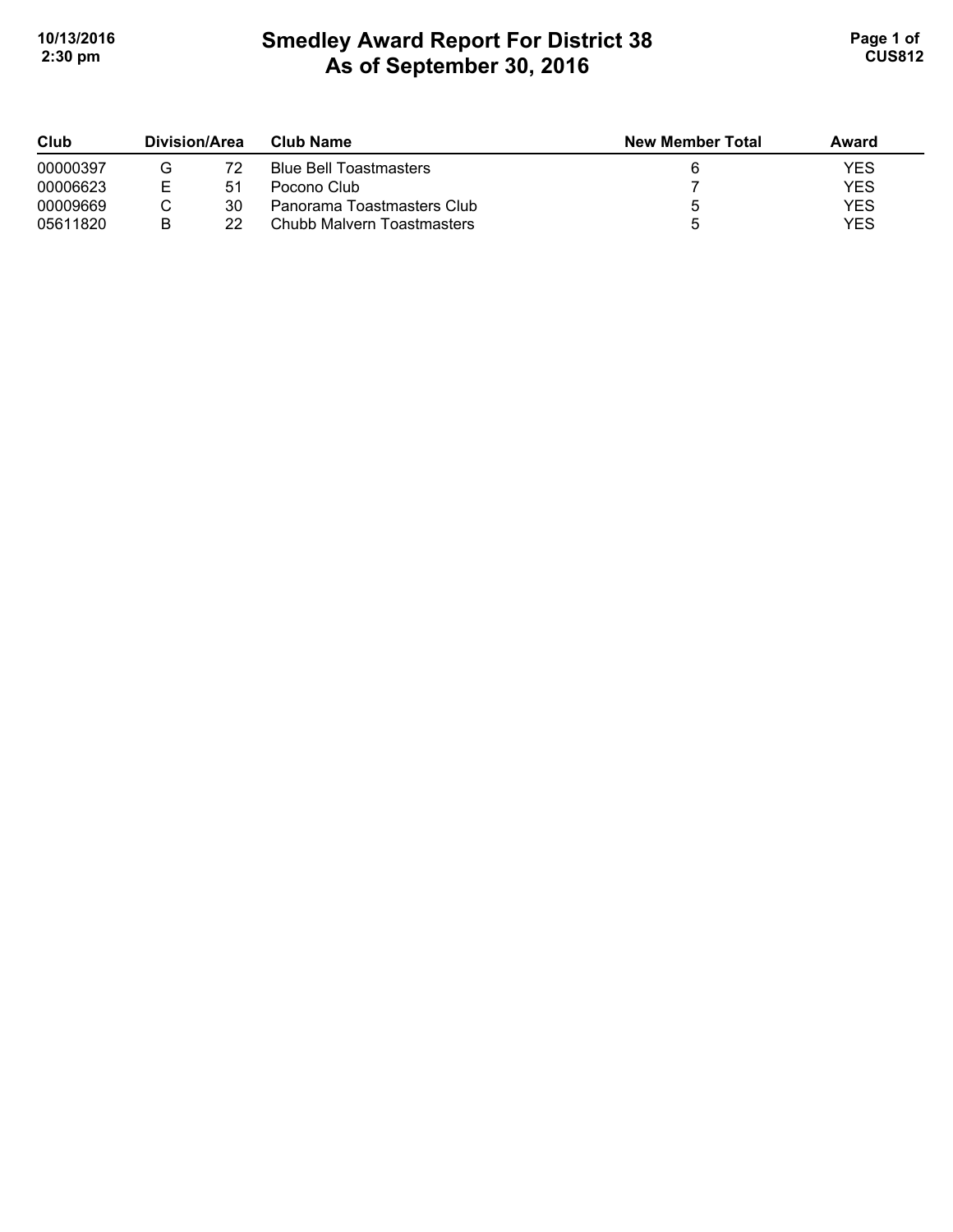### **Smedley Award Report For District 39 As of September 30, 2016**  10/13/2016 **Page 1 of Smedley Award Report For District 39 Page 1 of Page 1 of 2:30 pm CUS812**

| Club     | Division/Area |    | <b>Club Name</b>   | <b>New Member Total</b> | Award |
|----------|---------------|----|--------------------|-------------------------|-------|
| 03475682 |               | 61 | Leading with PRIDE |                         | YES   |
| 04391254 |               | 74 | Grizzly Gabbers    |                         | YES   |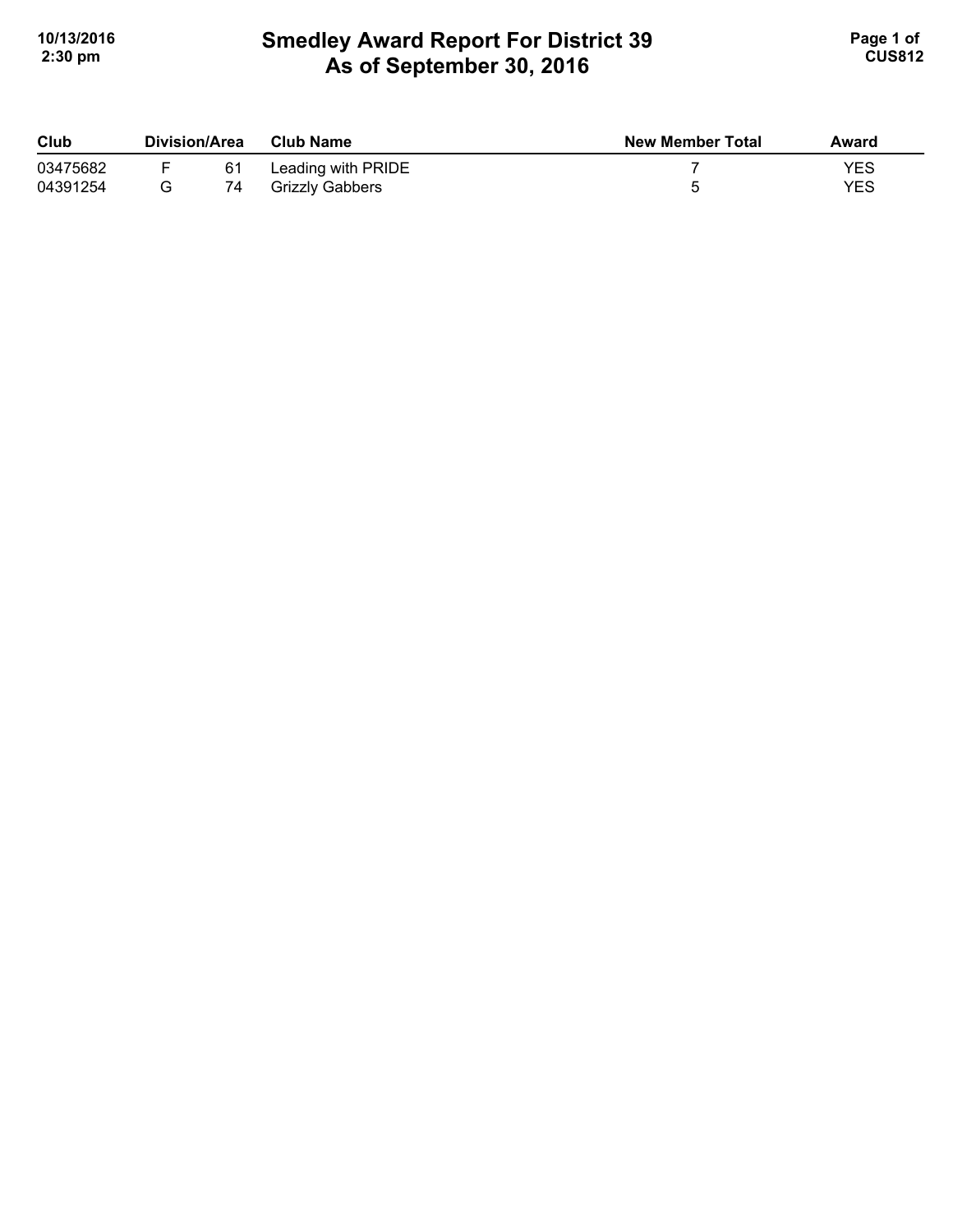# **Smedley Award Report For District 40 As of September 30, 2016**  10/13/2016 **Page 1 of Smedley Award Report For District 40 Page 1 of Page 1 of 2:30 pm CUS812**

| Club     | Division/Area |    | <b>Club Name</b>                | <b>New Member Total</b> | Award      |
|----------|---------------|----|---------------------------------|-------------------------|------------|
| 00003885 | С             | 24 | Podium Pros Toastmasters Club   |                         | <b>YES</b> |
| 00656587 | U             | 21 | Polaris Toastmasters Club       |                         | <b>YES</b> |
| 00922067 | D             | 32 | <b>Environmentally Speaking</b> |                         | <b>YES</b> |
| 00950432 | С             | 23 | Toaster Treats                  |                         | <b>YES</b> |
| 01029419 | н             | 74 | Uptown                          |                         | <b>YES</b> |
| 01045500 | С             | 23 | <b>ICC Toastmasters Club</b>    |                         | <b>YES</b> |
| 01131982 | В             | 14 | <b>Premier Toastmasters</b>     | 9                       | <b>YES</b> |
| 01477745 |               | 21 | <b>TEAM Toastmasters Club</b>   |                         | <b>YES</b> |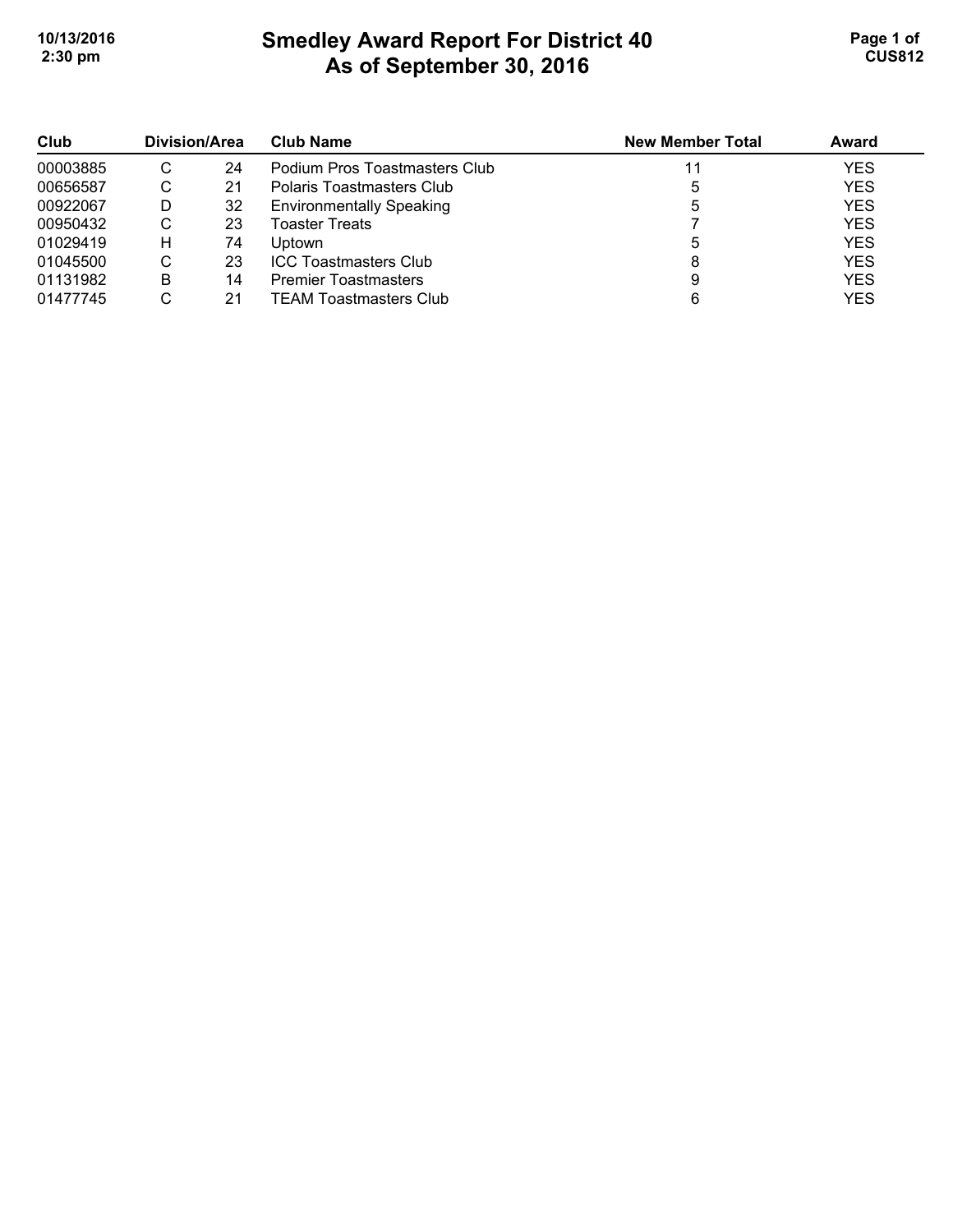# **Smedley Award Report For District 41 As of September 30, 2016 10/13/2016 Page 1 of Smedley Award Report For District 41 Page 1 of Page 1 of 2:30 pm CUS812**

| Club     | <b>Division/Area</b> |    | <b>Club Name</b>                             | <b>New Member Total</b> | Award      |
|----------|----------------------|----|----------------------------------------------|-------------------------|------------|
| 00003936 | G                    | 01 | Toastmasters Club of New Delhi               | 12                      | <b>YES</b> |
| 00858173 | F                    | 03 | <b>Invictus Toastmasters Club</b>            | 8                       | <b>YES</b> |
| 00870897 | G                    | 02 | South Delhi Toastmasters                     | 10                      | <b>YES</b> |
| 01039812 | E                    | 02 | Adobe Toastmasters Club                      | 11                      | <b>YES</b> |
| 01059126 | D                    | 02 | Noida Toastmasters Club                      | 9                       | <b>YES</b> |
| 01088097 | Н                    | 02 | <b>TCS Maitree Kolkata Toastmasters Club</b> | 8                       | <b>YES</b> |
| 01098597 |                      | 01 | <b>Chandigarh Toastmasters Club</b>          | 6                       | <b>YES</b> |
| 01158597 | Н                    | 02 | <b>PWC Kolkata Toastmasters Club</b>         | 7                       | <b>YES</b> |
| 01179292 | Н                    | 01 | Kolkata Toastmasters Club                    | 6                       | <b>YES</b> |
| 01200975 | A                    | 01 | <b>Gurgaon Toastmasters Club</b>             | 17                      | <b>YES</b> |
| 01276713 | F                    | 03 | Delhi Advanced Toastmasters Club             | 6                       | <b>YES</b> |
| 01309237 | Н                    | 03 | Infosys Toastmasters, Bhubaneswar            | $\overline{7}$          | <b>YES</b> |
| 01381947 | Н                    | 02 | Salt Lake Toastmasters Club                  | 5                       | <b>YES</b> |
| 01407110 | A                    | 03 | <b>Blue Quest</b>                            | 6                       | <b>YES</b> |
| 01445205 | H                    | 04 | TCS Maitree Bhubaneswar Toastmasters C       | 8                       | <b>YES</b> |
| 01453281 |                      | 01 | Ludhiana Toastmasters Club                   | 9                       | <b>YES</b> |
| 01459483 | G                    | 02 | East Delhi Toastmasters Club                 | 6                       | <b>YES</b> |
| 01496270 | Н                    | 01 | City of Joy                                  | 14                      | <b>YES</b> |
| 01806058 |                      | 02 | Infosys Toastmasters, Chandigarh             | 5                       | <b>YES</b> |
| 01867633 | F                    | 02 | <b>Faridabad Toastmasters Club</b>           | 8                       | <b>YES</b> |
| 01986106 | $\mathsf C$          | 03 | <b>VIT Toastmasters</b>                      | 8                       | <b>YES</b> |
| 02178041 | E                    | 03 | <b>TCS Noida V Toastmasters Club</b>         | 5                       | <b>YES</b> |
| 02653737 | D                    | 03 | <b>RMS Noida</b>                             | 9                       | <b>YES</b> |
| 02833760 | G                    | 02 | 16 Celestial Toastmasters Club               | 7                       | <b>YES</b> |
| 02959367 | Α                    | 02 | <b>RBS Toastmasters Club</b>                 | $\overline{7}$          | <b>YES</b> |
| 03120028 | $\mathsf C$          | 03 | <b>Techno Ariston</b>                        | 8                       | <b>YES</b> |
| 03123534 | G                    | 03 | North Spark Toastmasters Club                | 5                       | <b>YES</b> |
| 03281416 | F                    | 02 | Central Delhi Toastmasters Club              | 18                      | <b>YES</b> |
| 03295206 |                      | 03 | Dehradun WIC India Toastmasters Club         | 8                       | <b>YES</b> |
| 03454766 | C                    | 02 | Pink City Toastmasters Club                  | 12                      | <b>YES</b> |
| 03555448 | A                    | 01 | BlackRock Speaks Gurgaon Toastmasters (      | 12                      | <b>YES</b> |
| 03918791 | D                    | 03 | <b>NSN Noida Toastmasters Club</b>           | 8                       | <b>YES</b> |
| 03939528 | H                    | 04 | <b>In-Steel Toastmasters</b>                 | 13                      | <b>YES</b> |
| 04055055 | A                    | 02 | Soil Toastmasters Gurgaon                    | $\overline{7}$          | <b>YES</b> |
| 04069764 | H                    | 01 | <b>IIM Calcutta</b>                          | 12                      | <b>YES</b> |
| 04728344 | Н                    | 03 | TechMahindra Bhubaneswar Toastmasters        | 6                       | <b>YES</b> |
| 04779285 | D                    | 01 | <b>HCL Noida Toastmasters Club</b>           | 5                       | <b>YES</b> |
| 04858216 | H                    | 04 | Toastmasters Community Club, Bhubanesw       | 5                       | <b>YES</b> |
| 04892008 | F                    | 01 | Delhi One Toastmasters                       | 6                       | <b>YES</b> |
| 05163307 | G                    | 03 | IMT Ghaziabad Toastmasters International     | 14                      | <b>YES</b> |
| 05168041 | Α                    | 03 | <b>Gurgaon Orators Toastmasters Club</b>     | 7                       | <b>YES</b> |
| 05302525 | G                    | 01 | Pro Orators Toastmasters Club                | 6                       | <b>YES</b> |
| 05346753 | G                    | 03 | Toastmasters Club of Speaking and Leader     | 8                       | <b>YES</b> |
| 05506875 | B                    | 02 | Gurgaon Leaders Toastmasters Club            | $\overline{7}$          | <b>YES</b> |
| 05539557 | Α                    | 02 | <b>BACI Gurgaon Toastmasters Club</b>        | 10                      | <b>YES</b> |
| 05576185 | D                    | 01 | Noida Plus Toastmasters Club                 | 11                      | <b>YES</b> |
| 05595195 | C                    | 01 | Great Lakes Gurgaon                          | 8                       | <b>YES</b> |
| 05680890 | G                    | 01 | <b>Capital City Toastmasters</b>             | 8                       | <b>YES</b> |
| 05700331 | F                    | 02 | Delhi Toastmasters                           | 5                       | <b>YES</b> |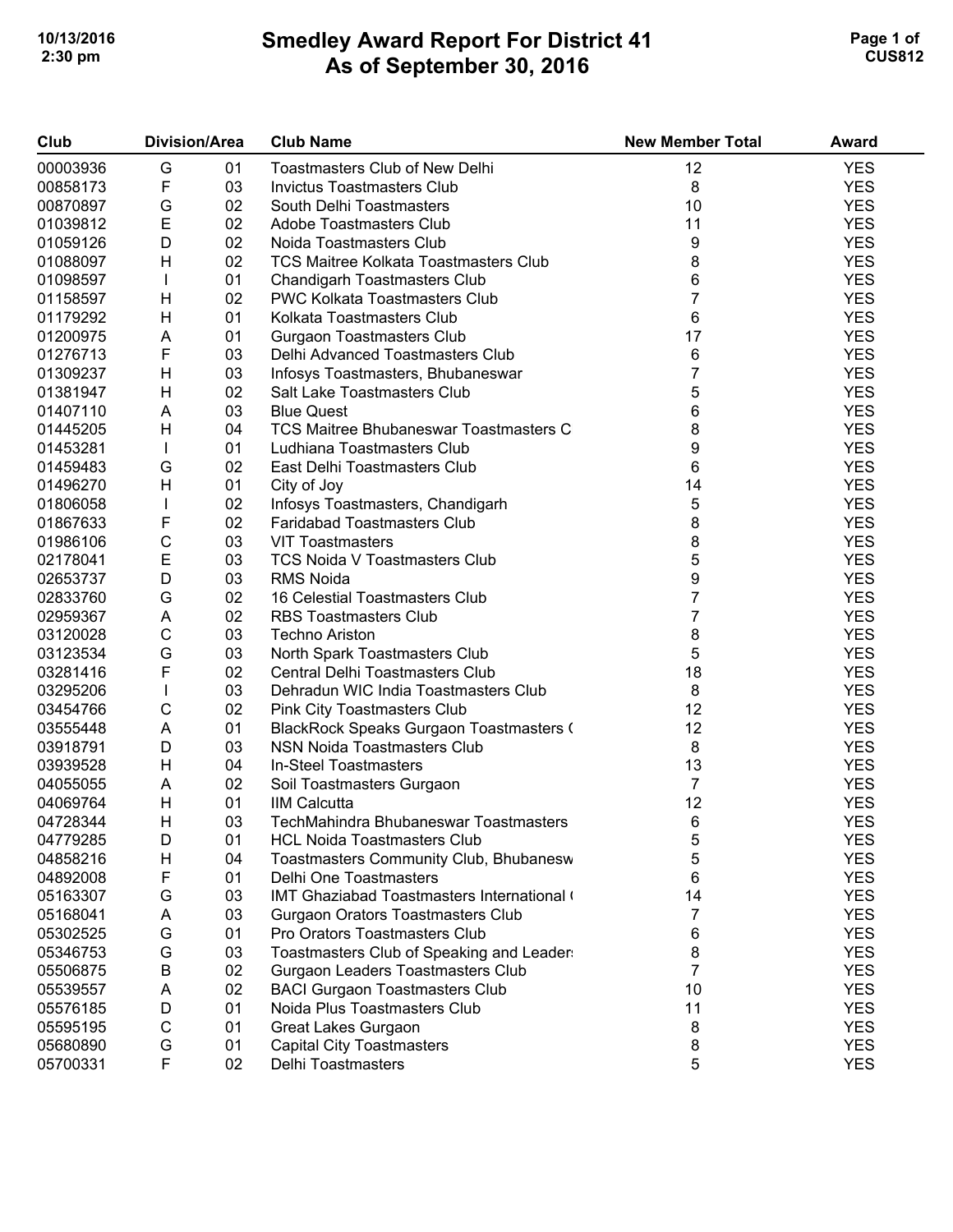# **Smedley Award Report For District 42 As of September 30, 2016 10/13/2016 Page 1 of Smedley Award Report For District 42 Page 1 of Page 1 of 2:30 pm CUS812**

| Club<br>00001448 | Division/Area |    | <b>Club Name</b>          | <b>New Member Total</b> | Award      |
|------------------|---------------|----|---------------------------|-------------------------|------------|
|                  |               | 11 | Chinook Club              |                         | <b>YES</b> |
| 00003513         | Α             | 10 | <b>WPTM Communicators</b> |                         | <b>YES</b> |
| 00007318         | Е             | 41 | Speakmasters Club         |                         | <b>YES</b> |
| 00007642         |               | 38 | The Eyeopener Club        | 6                       | <b>YES</b> |
| 00590114         | Е             | 41 | Igniters Club             |                         | <b>YES</b> |
| 04335332         | Α             | 53 | The Regulators            |                         | <b>YES</b> |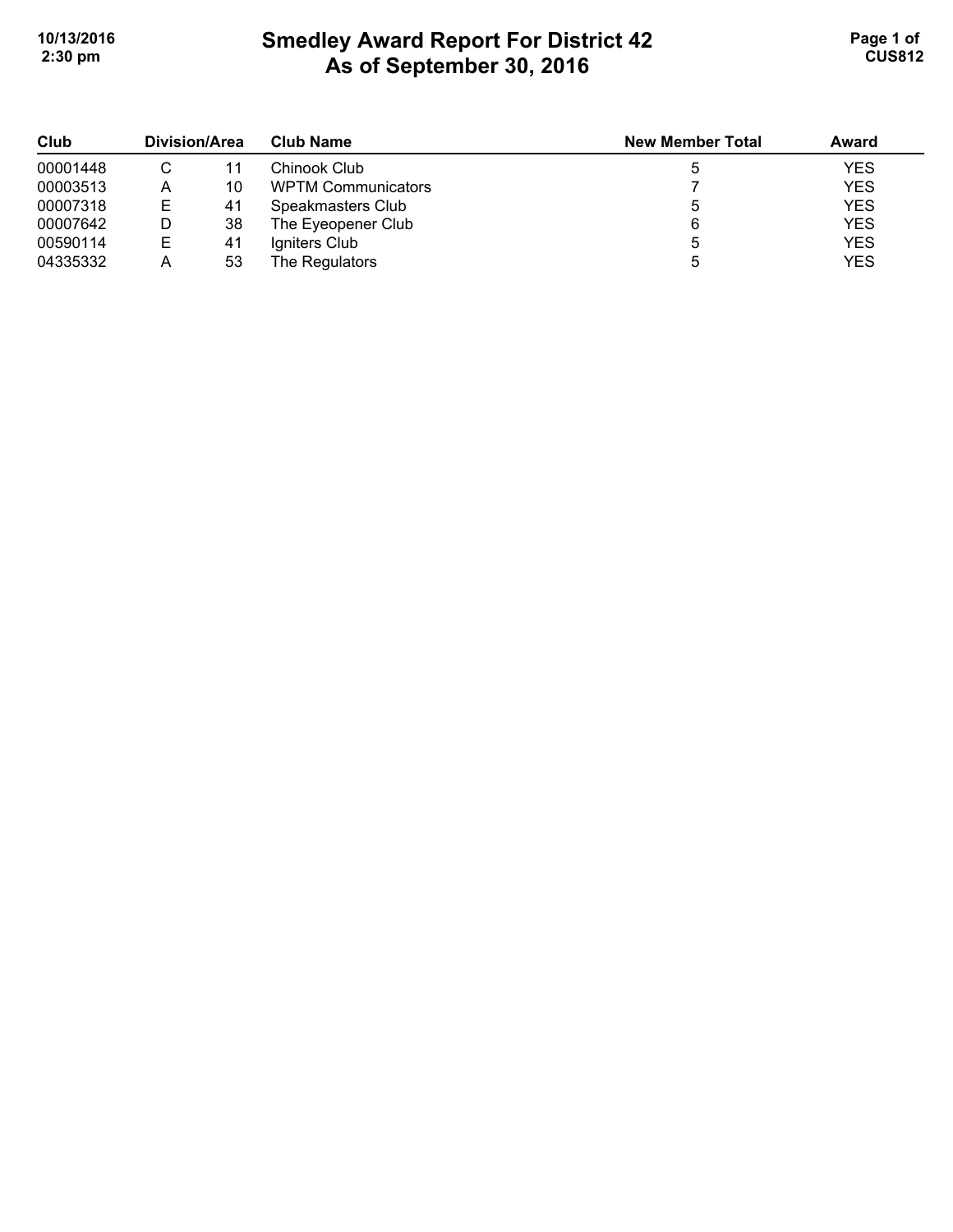# **Smedley Award Report For District 43 As of September 30, 2016 10/13/2016 Page 1 of Smedley Award Report For District 43 Page 1 of Page 1 of 2:30 pm CUS812**

| Club     | Division/Area |    | <b>Club Name</b>                         | <b>New Member Total</b> | <b>Award</b> |
|----------|---------------|----|------------------------------------------|-------------------------|--------------|
| 00003538 |               | 03 | Memphis Advanced Toastmasters Club       |                         | <b>YES</b>   |
| 00007495 |               | 04 | Willow Lake Toastmasters Club            |                         | <b>YES</b>   |
| 01379206 |               | 02 | <b>Technically Speaking</b>              |                         | <b>YES</b>   |
| 01417872 | E             | 05 | NuToasters Club                          |                         | <b>YES</b>   |
| 01452091 | Е             | 01 | Jackson State University PPAD Toastmaste |                         | <b>YES</b>   |
| 02306456 |               | 02 | Logistically Speaking                    |                         | <b>YES</b>   |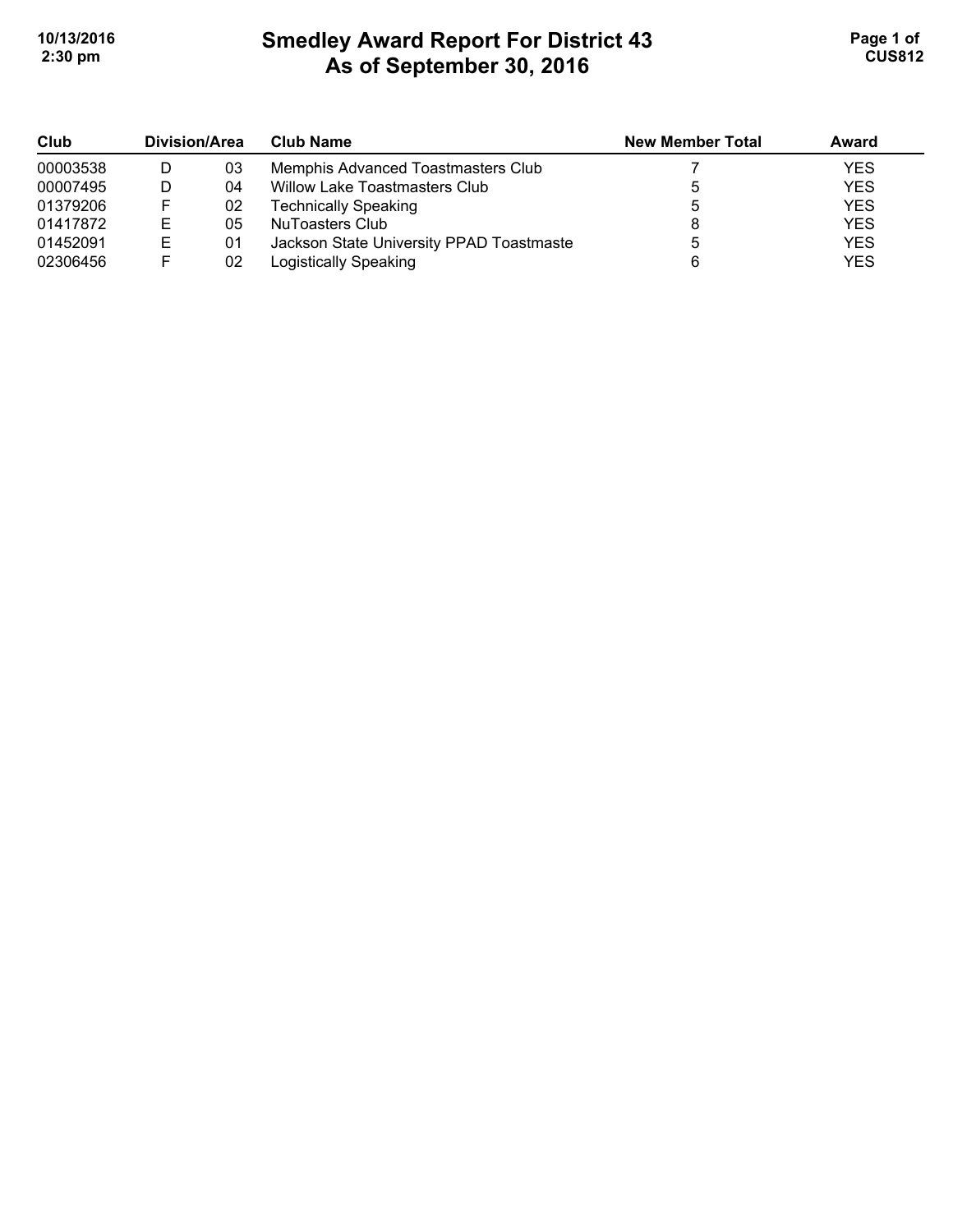### **Smedley Award Report For District 44 As of September 30, 2016 10/13/2016 Page 1 of Smedley Award Report For District 44 Page 1 of Page 1 of 2:30 pm CUS812**

| Club     | Division/Area |    | <b>Club Name</b>                     | <b>New Member Total</b> | Award      |
|----------|---------------|----|--------------------------------------|-------------------------|------------|
| 00001520 | С             | 35 | <b>Buckhead Toastmasters</b>         | 6                       | <b>YES</b> |
| 00004941 | G             | 75 | Alpharetta Club                      | 8                       | <b>YES</b> |
| 00005945 | F             | 65 | Northpark Toastmasters Club          | 6                       | <b>YES</b> |
| 00679886 | F             | 62 | Cox Toastmasters Club                |                         | <b>YES</b> |
| 01263718 | Е             | 55 | Marietta Motivators                  |                         | <b>YES</b> |
| 01561778 | С             | 34 | Brookhaven Toastmasters at St. James |                         | <b>YES</b> |
| 03051016 | G             | 73 | United Public Speakers               | 6                       | <b>YES</b> |
| 03131796 | F             | 64 | <b>APOC Silver Tongues</b>           |                         | <b>YES</b> |
| 03157180 | G             | 76 | <b>Healthy Dialogue</b>              |                         | <b>YES</b> |
| 03575651 | F             | 62 | <b>Speakers Extraordinaire</b>       | 6                       | <b>YES</b> |
| 04205963 | F             | 63 | Room To Speak Toastmasters           | 6                       | <b>YES</b> |
| 05321343 | D             | 47 | <b>Genuine Voices</b>                |                         | <b>YES</b> |
| 05365970 | С             | 32 | First Data Toastmasters Atlanta      | 5                       | <b>YES</b> |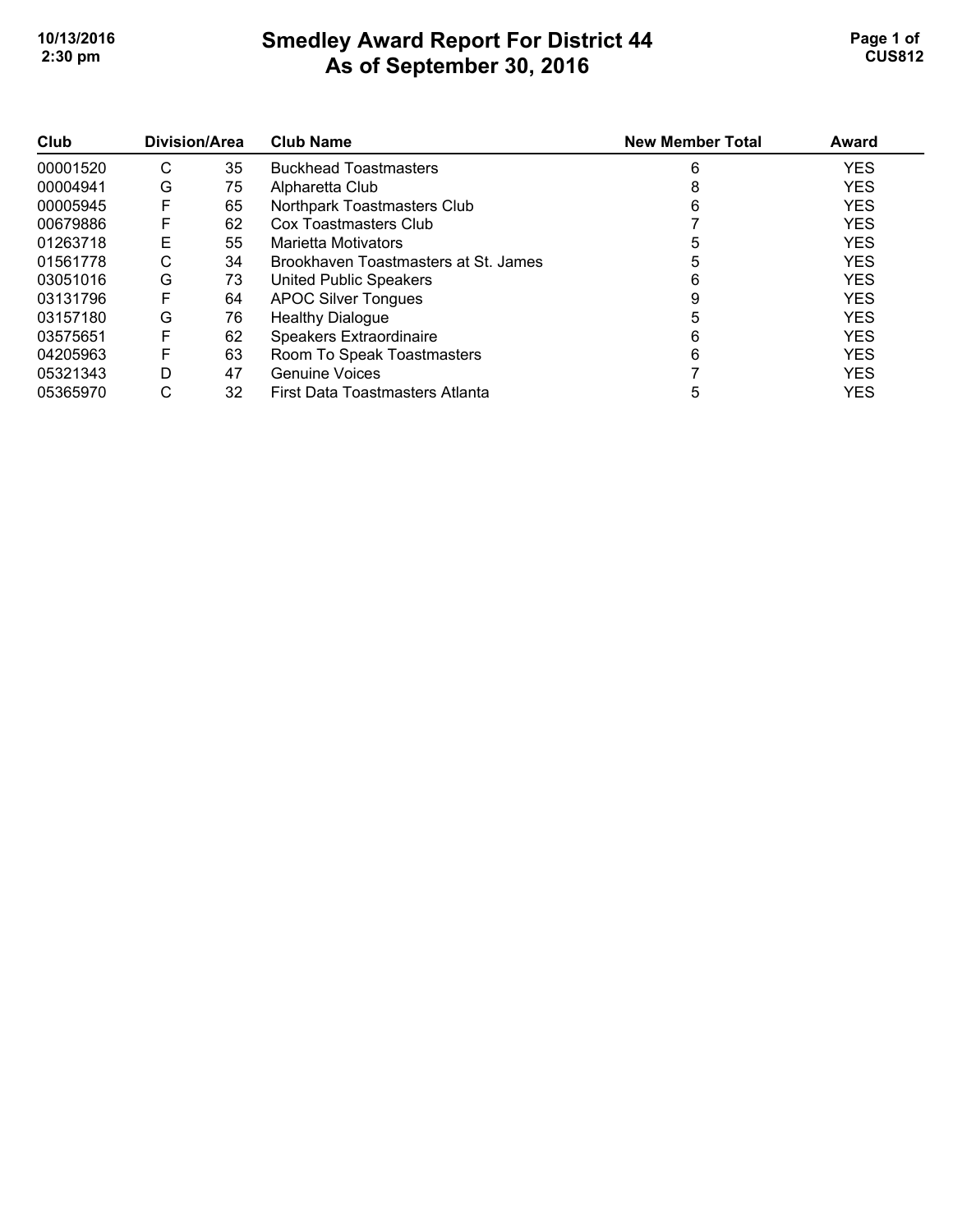# **Smedley Award Report For District 45 As of September 30, 2016 10/13/2016 Page 1 of Smedley Award Report For District 45 Page 1 of Page 1 of 2:30 pm CUS812**

| Club     | Division/Area |    | <b>Club Name</b>             | <b>New Member Total</b> | Award |
|----------|---------------|----|------------------------------|-------------------------|-------|
| 00947592 |               | 08 | Dynamic Speakers Club        |                         | YES   |
| 02926638 | F.            | 02 | Chaleur Toastmasters Chaleur |                         | YES   |
| 04680273 |               | 25 | <b>Merrimack Motivators</b>  |                         | YES   |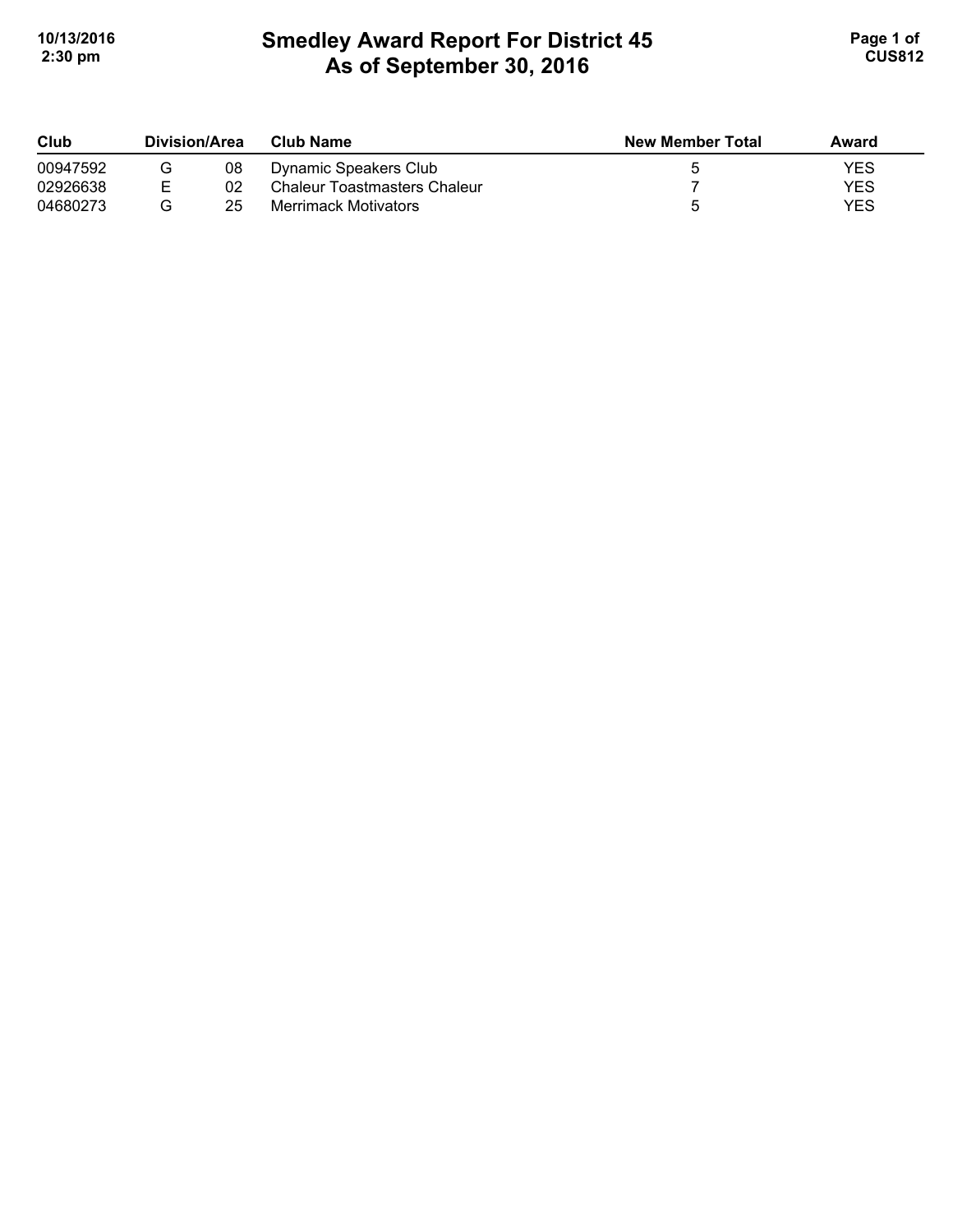#### **Smedley Award Report For District 46 As of September 30, 2016 10/13/2016 Page 1 of Smedley Award Report For District 46 Page 1 of Page 1 of 2:30 pm CUS812**

| Club     | <b>Division/Area</b> |    | <b>Club Name</b>                           | <b>New Member Total</b> | <b>Award</b> |
|----------|----------------------|----|--------------------------------------------|-------------------------|--------------|
| 00001876 | B                    | 26 | <b>SEC Roughriders Club</b>                | 5                       | <b>YES</b>   |
| 00002286 | F                    | 64 | <b>Traffic Club</b>                        | 6                       | <b>YES</b>   |
| 00002895 | B                    | 25 | <b>Bryant Park Toastmasters Club</b>       | 5                       | <b>YES</b>   |
| 00004121 | G                    | 73 | Roosevelt Island Club                      | 5                       | <b>YES</b>   |
| 00005487 | D                    | 44 | S&P Effective Communicators Club           | 5                       | <b>YES</b>   |
| 00006138 | G                    | 71 | East Side Toastmasters Club                | 5                       | <b>YES</b>   |
| 00006357 | D                    | 46 | F. R. O. G. Club                           | 6                       | <b>YES</b>   |
| 00007641 | C                    | 31 | <b>Thomson Reuters Rooters</b>             |                         | <b>YES</b>   |
| 00008685 | G                    | 75 | Queens Best Club                           | 10                      | <b>YES</b>   |
| 00602358 | G                    | 72 | <b>Manhattan Toastmasters</b>              | 6                       | <b>YES</b>   |
| 00832592 | D                    | 42 | <b>Stars of Fort Hamilton Toastmasters</b> | 5                       | <b>YES</b>   |
| 01166775 | $\sf B$              | 23 | <b>WeiserMazars LLP</b>                    | 11                      | <b>YES</b>   |
| 01244840 | $\sf B$              | 26 | <b>Fridays Toastmasters</b>                |                         | <b>YES</b>   |
| 01387307 | G                    | 74 | 730 Toastmasters                           | 5                       | <b>YES</b>   |
| 01393205 | F                    | 63 | <b>PwC NY Toastmasters</b>                 |                         | <b>YES</b>   |
| 01424838 | F                    | 61 | Club Orange                                | 8                       | <b>YES</b>   |
| 01526129 | F                    | 63 | FactMasters                                | 5                       | <b>YES</b>   |
| 02454938 | C                    | 35 | gToast                                     | 6                       | <b>YES</b>   |
| 03299200 | H                    | 84 | <b>Cutting Edge Speakers</b>               | 10                      | <b>YES</b>   |
| 03468561 | H                    | 83 | WeiserMazars LLP - LIO                     | 5                       | <b>YES</b>   |
| 03793452 | G                    | 74 | JPMorgan Toastmasters NYC                  | 12                      | <b>YES</b>   |
| 03890961 | B                    | 22 | Columbia University Toastmasters Club      |                         | <b>YES</b>   |
| 04080286 | A                    | 11 | Montefiore Toastmasters                    | 6                       | <b>YES</b>   |
| 04456281 | C                    | 31 | <b>Initiative NY</b>                       | 10                      | <b>YES</b>   |
| 04683557 | G                    | 73 | Vodafone - New York                        |                         | <b>YES</b>   |
| 04748139 | F                    | 62 | Stagecoach Speakers, NYC                   | 6                       | <b>YES</b>   |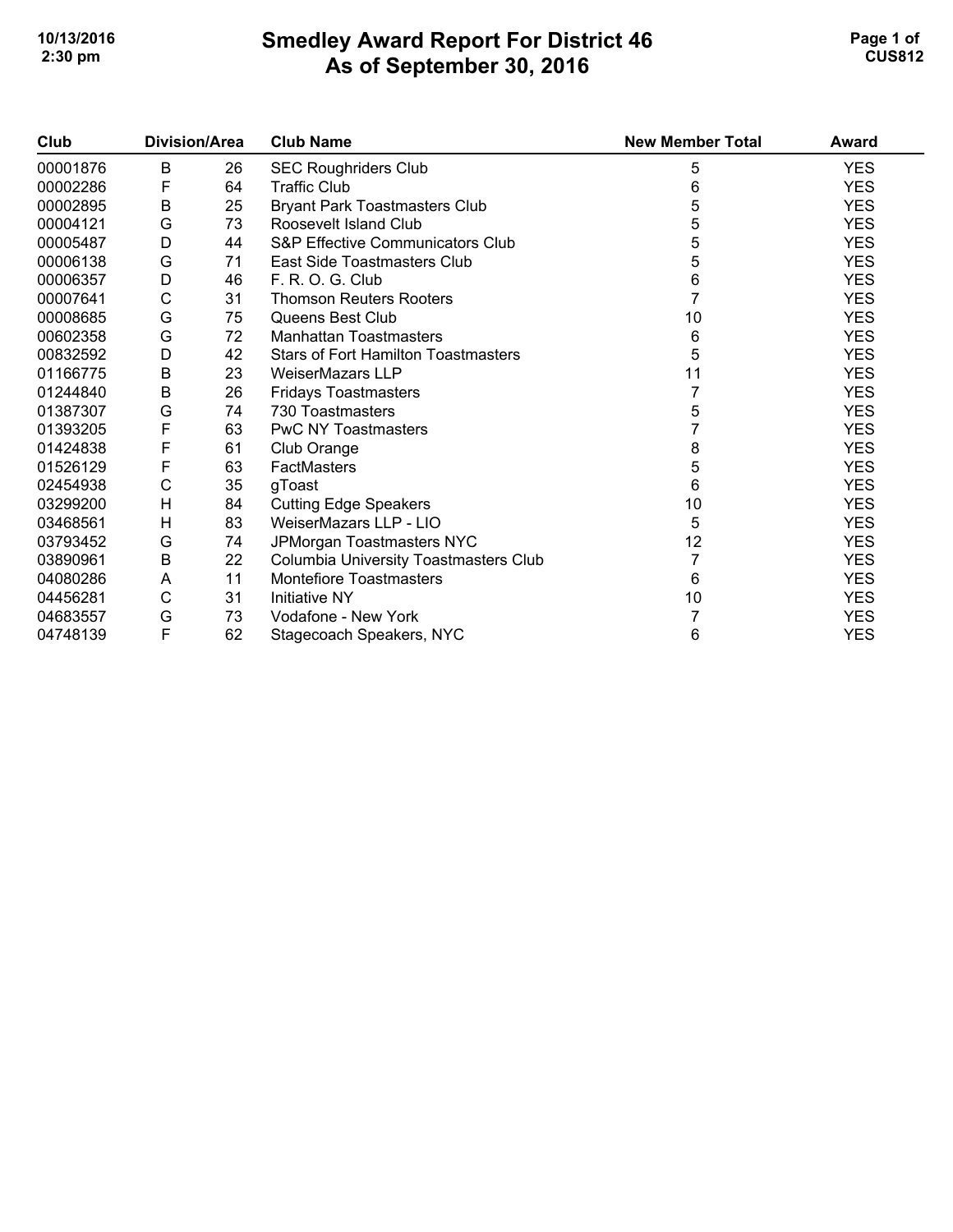# **Smedley Award Report For District 47 As of September 30, 2016 10/13/2016 Page 1 of Smedley Award Report For District 47 Page 1 of Page 1 of 2:30 pm CUS812**

| Club     | Division/Area |    | <b>Club Name</b>                     | <b>New Member Total</b> | Award      |
|----------|---------------|----|--------------------------------------|-------------------------|------------|
| 00000861 | Е             | 50 | Doral Toastmasters                   |                         | <b>YES</b> |
| 00001600 |               | 90 | First Bahamas Branch of Toastmasters |                         | <b>YES</b> |
| 00001695 | Е             | 52 | Coral Gables Toastmasters            |                         | <b>YES</b> |
| 00001978 | С             | 33 | West Boca Toastmasters Club          | 6                       | <b>YES</b> |
| 00003299 | С             | 31 | Boca Raton Toastmasters              |                         | <b>YES</b> |
| 00004207 | С             | 31 | Boca Raton Noon Toastmasters Club    |                         | <b>YES</b> |
| 00005758 | A             | 10 | Weston Area Toastmasters Club        | 8                       | <b>YES</b> |
| 00007178 | F             | 60 | <b>Healing Communicators Club</b>    | 8                       | <b>YES</b> |
| 01412303 | Е             | 54 | <b>Cutler Bay Toastmasters</b>       |                         | <b>YES</b> |
| 01513325 | F             | 62 | <b>Pinnacle Seekers</b>              |                         | <b>YES</b> |
| 01913022 | Е             | 50 | <b>MIA Tarmac Speakers</b>           |                         | <b>YES</b> |
| 03299156 | С             | 31 | City of Delray Beach                 |                         | <b>YES</b> |
| 04209559 |               | 90 | Commonwealth Bank Blue Diamonds TM C | 5                       | <b>YES</b> |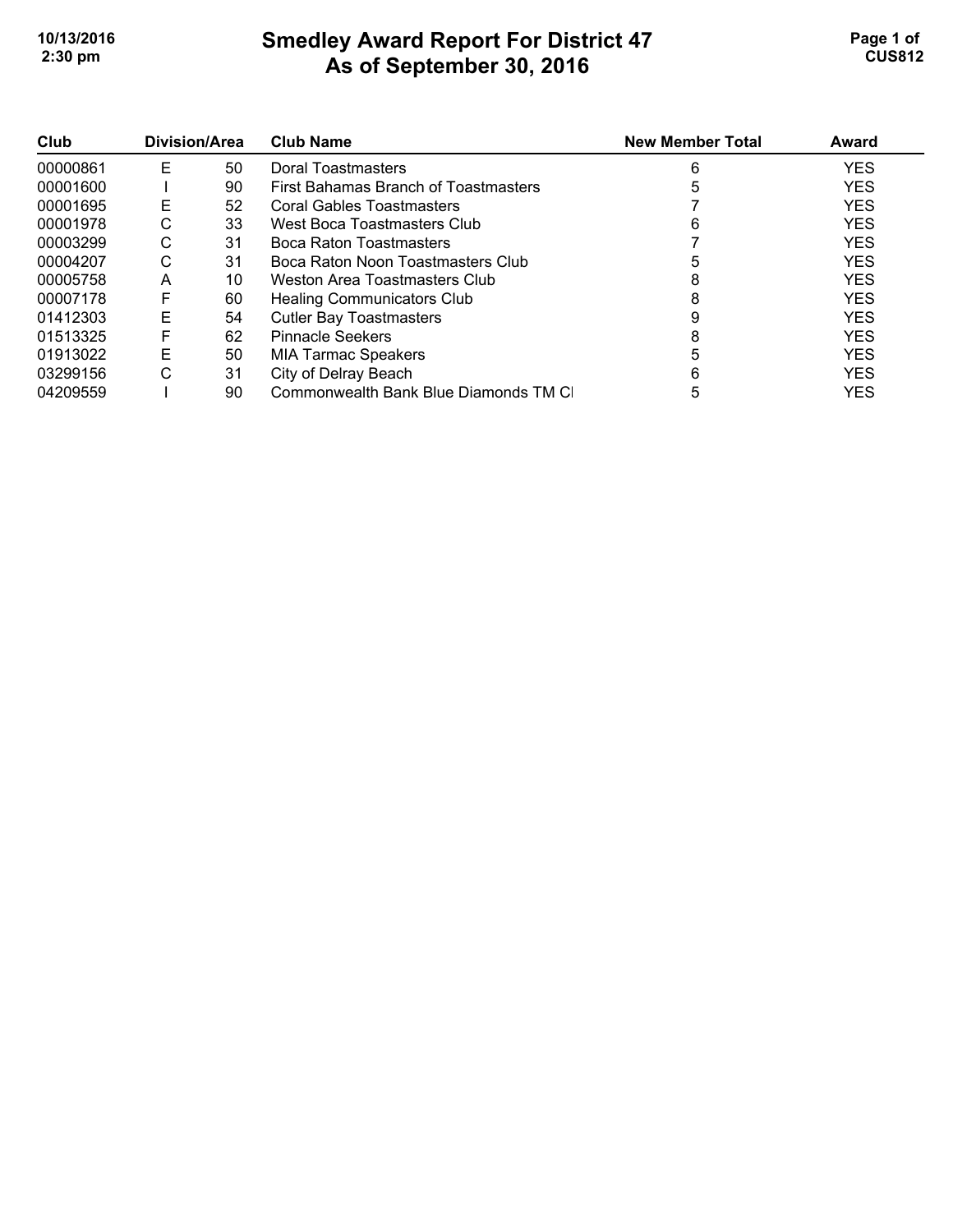## **Smedley Award Report For District 48 As of September 30, 2016 10/13/2016 Page 1 of Smedley Award Report For District 48 Page 1 of Page 1 of 2:30 pm CUS812**

| Club<br>00001810 | Division/Area |    | <b>Club Name</b>                 | <b>New Member Total</b> | Award      |
|------------------|---------------|----|----------------------------------|-------------------------|------------|
|                  | D             | 41 | <b>Tampa Toastmasters</b>        | 8                       | <b>YES</b> |
| 00002166         | С             | 30 | Donoghue-Dunedin Club            |                         | <b>YES</b> |
| 00002923         | B             | 22 | Tech Data Club                   | 8                       | <b>YES</b> |
| 00007719         | H             | 82 | <b>FCCI Toastmasters Club</b>    |                         | <b>YES</b> |
| 00008248         | С             | 30 | Palm Harbor Toastmasters         | 6                       | <b>YES</b> |
| 00587295         | C             | 32 | Oldsmar Top of the Morning Club  |                         | <b>YES</b> |
| 00619417         | G             | 73 | South Shore Toastmasters         |                         | <b>YES</b> |
| 00748133         | D             | 42 | PwC Tampa Talks Club             | 5                       | <b>YES</b> |
| 00831439         | G             | 71 | Brandon Toastmasters Club @ HCC  | 6                       | <b>YES</b> |
| 01505394         | A             | 10 | Downtown St. Pete Toastmasters   | 5                       | <b>YES</b> |
| 01521593         | H             | 81 | Toast of Lakewood Ranch          | 5                       | <b>YES</b> |
| 01538207         | G             | 72 | <b>Exquisite Orators</b>         | 8                       | <b>YES</b> |
| 02880832         | J             | 02 | <b>Gartner Sesquipedalians</b>   | 9                       | <b>YES</b> |
| 05101391         | F             | 60 | <b>Urban Centre Toastmasters</b> | 6                       | <b>YES</b> |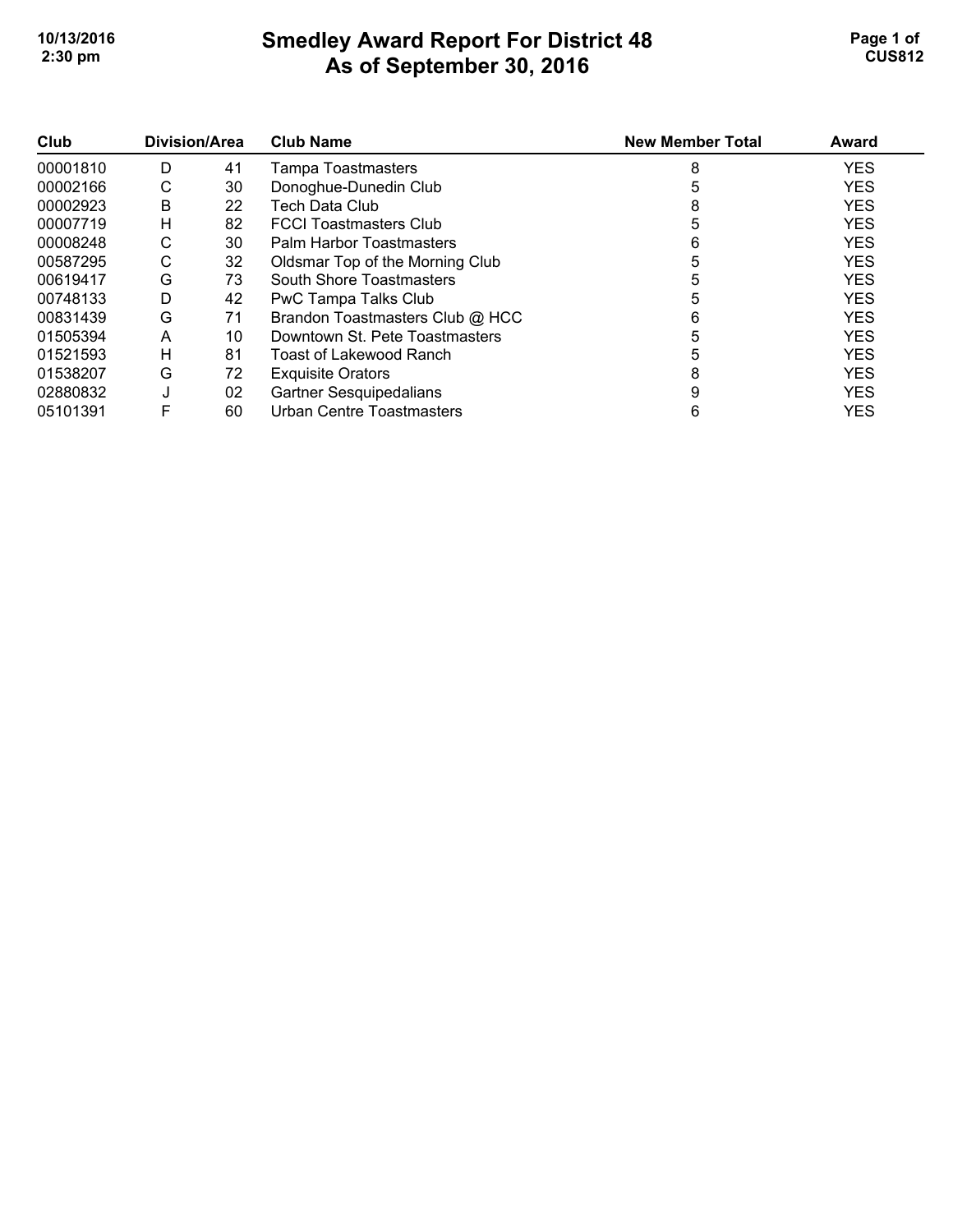# **Smedley Award Report For District 49 As of September 30, 2016 10/13/2016 Page 1 of Smedley Award Report For District 49 <b>Page 1 of** Page 1 of **2:30 pm CUS812**

| Club     | Division/Area |    | Club Name                         | <b>New Member Total</b> | Award |
|----------|---------------|----|-----------------------------------|-------------------------|-------|
| 00002076 |               | 07 | Downtown Business Associates Club |                         | YES   |
| 01266809 |               | 07 | Atlas 'Olelo Hui                  |                         | YES   |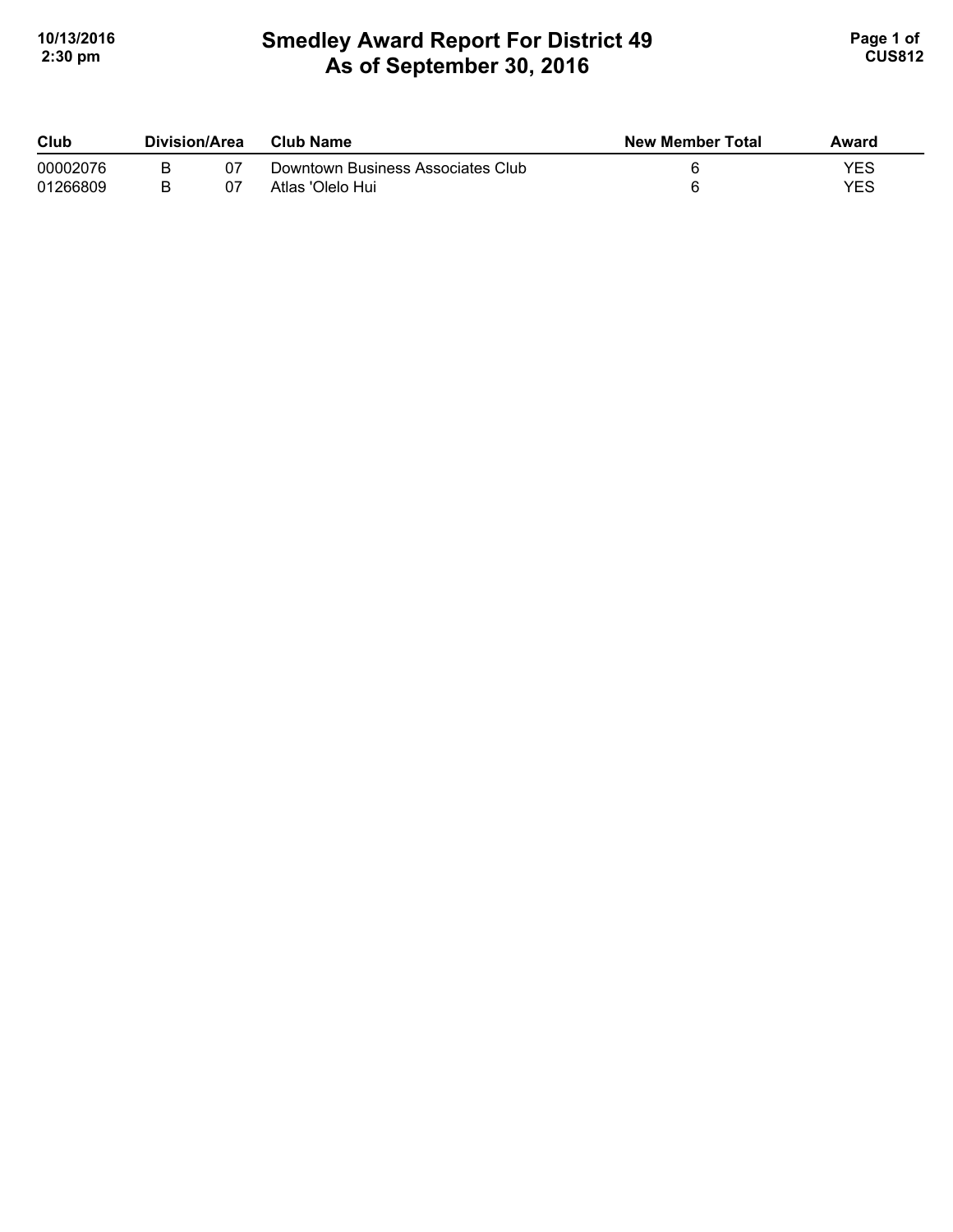# **Smedley Award Report For District 50 As of September 30, 2016 10/13/2016 Page 1 of Smedley Award Report For District 50 <b>Page 1 of** Page 1 of **2:30 pm CUS812**

| Club<br>00002427 | <b>Division/Area</b> |    | <b>Club Name</b>                  | <b>New Member Total</b> | <b>Award</b> |
|------------------|----------------------|----|-----------------------------------|-------------------------|--------------|
|                  |                      | 13 | <b>Garden Valley Toastmasters</b> | 6                       | <b>YES</b>   |
| 00007533         | Р                    | 44 | Richardson High Five              | 6                       | <b>YES</b>   |
| 00008853         | м                    | 36 | EY Young Guns Toastmasters Club   | 12                      | <b>YES</b>   |
| 01565753         |                      | 76 | <b>JSOM Friday Toastmasters</b>   | 16                      | <b>YES</b>   |
| 01581643         | F                    | 23 | Speak Up Allen                    | 5                       | <b>YES</b>   |
| 03929213         |                      | 75 | Talk Like A Leader                | 5                       | <b>YES</b>   |
| 05199117         |                      | 63 | Ziglar Toastmasters               | 5                       | <b>YES</b>   |
| 05258000         |                      | 74 | Orators At UTD                    | 20                      | <b>YES</b>   |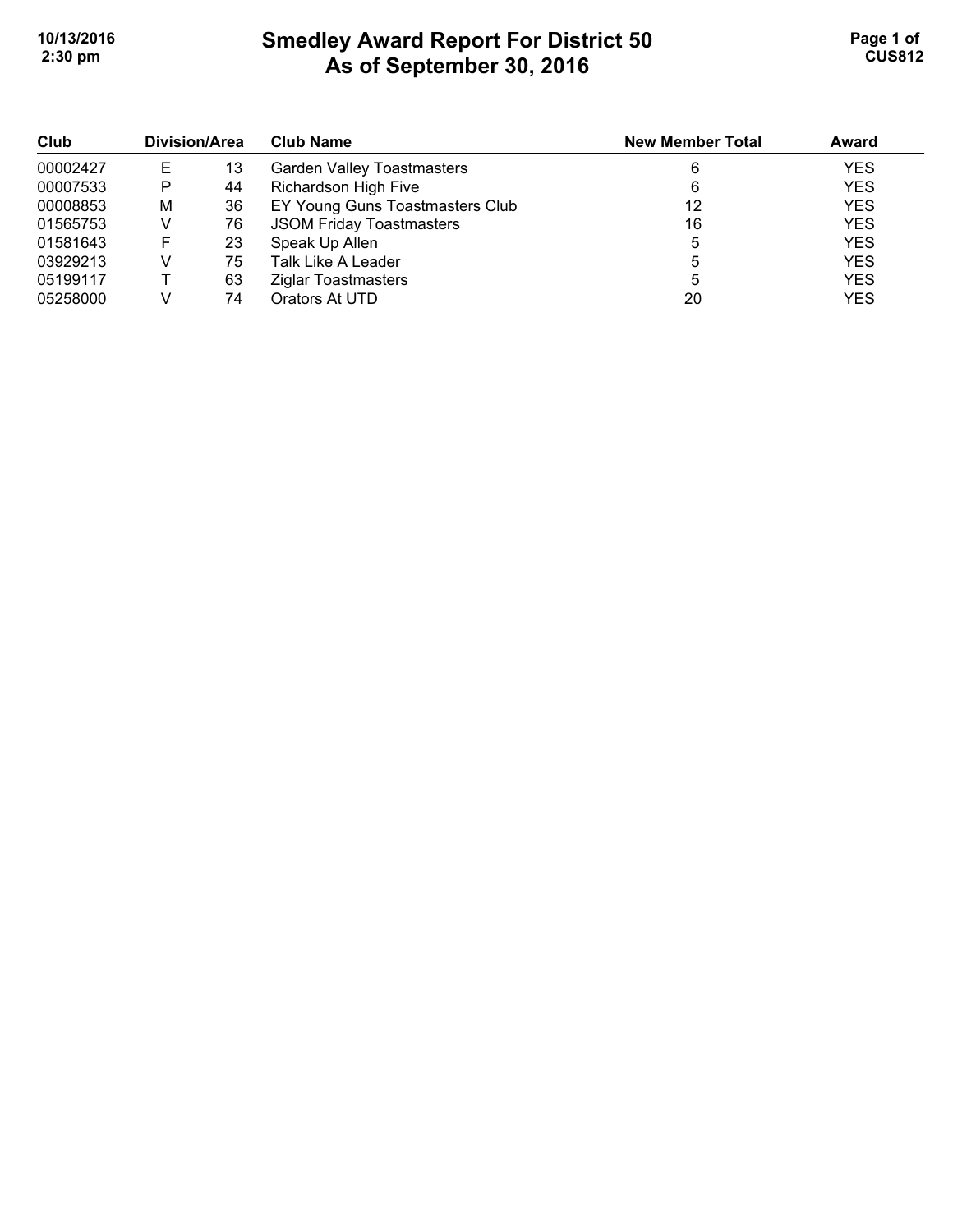# **Smedley Award Report For District 51 As of September 30, 2016 10/13/2016 Page 1 of Smedley Award Report For District 51 Page 1 of Page 1 of 2:30 pm CUS812**

| Club     | Division/Area |    | <b>Club Name</b>                         | <b>New Member Total</b> | Award      |
|----------|---------------|----|------------------------------------------|-------------------------|------------|
| 00005955 | N             | 03 | YMCA Toastmasters Club of Penang         |                         | <b>YES</b> |
| 00006697 | Р             | 01 | MIM Toastmasters Club of Kuala Lumpur    |                         | <b>YES</b> |
| 00007050 | Q             | 02 | Bayan Baru Mandarin Toastmasters Club    | 6                       | <b>YES</b> |
| 00007054 | Q             | 03 | Penang Hokkien Association Toastmasters  |                         | <b>YES</b> |
| 00627611 | Р             | 02 | Maxis Toastmasters Club                  |                         | <b>YES</b> |
| 00811596 | S             | 02 | Dell Penang Club                         |                         | <b>YES</b> |
| 01201006 | Р             | 06 | PESONA Toastmasters Club                 |                         | <b>YES</b> |
| 01740854 | N             | 05 | Infineon Toastmasters Club               | 6                       | <b>YES</b> |
| 02426124 | W             | 06 | <b>OCBC Toastmasters Club</b>            |                         | <b>YES</b> |
| 04106393 | Р             | 06 | AIA Capsquare Toastmasters Club          |                         | <b>YES</b> |
| 04802388 | O             | 02 | SP Elite Mandarin Toastmasters Club      |                         | <b>YES</b> |
| 05580651 | 0D            | 0A | Zuellig Pharma Shah Alam Toastmasters Cl | 8                       | <b>YES</b> |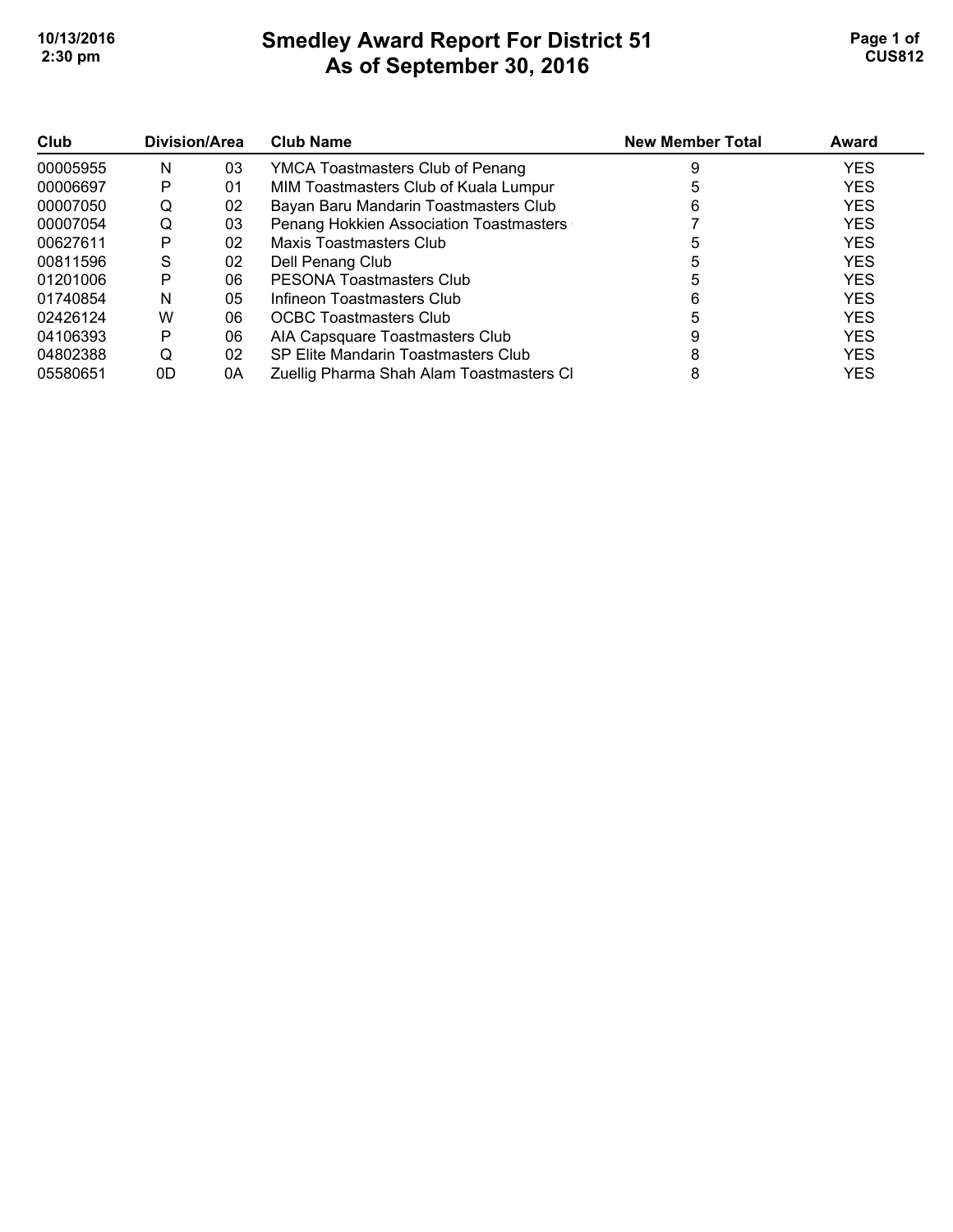# **Smedley Award Report For District 52 As of September 30, 2016 10/13/2016 Page 1 of Smedley Award Report For District 52 Page 1 of Page 1 of 2:30 pm CUS812**

| Club<br>00001256 | Division/Area |    | <b>Club Name</b>                             | <b>New Member Total</b> | Award      |
|------------------|---------------|----|----------------------------------------------|-------------------------|------------|
|                  | С             | 30 | Glendale-Foothills Toastmasters (formerly C  |                         | <b>YES</b> |
| 00641372         | B             | 20 | Dynamic Speakers of Northridge               |                         | <b>YES</b> |
| 00674325         | Α             | 14 | Santa Susanna Speakers Club                  |                         | <b>YES</b> |
| 01311423         | С             | 34 | Imagination at NBC Universal Toastmasters    |                         | <b>YES</b> |
| 02219491         | E             | 50 | CityMasters 2                                |                         | <b>YES</b> |
| 03236873         | D             | 41 | Lofty Speakers                               |                         | <b>YES</b> |
| 03410372         | В             | 24 | Toastmasters for Mental Health Professiona   |                         | <b>YES</b> |
| 03729871         | в             | 22 | Neuro Orators Toastmasters Club              |                         | <b>YES</b> |
| 04076848         | Α             | 12 | <b>PDT Personal Development Toastmasters</b> |                         | <b>YES</b> |
| 04407551         | в             | 22 | <b>Outliers Toastmasters Club</b>            |                         | YES        |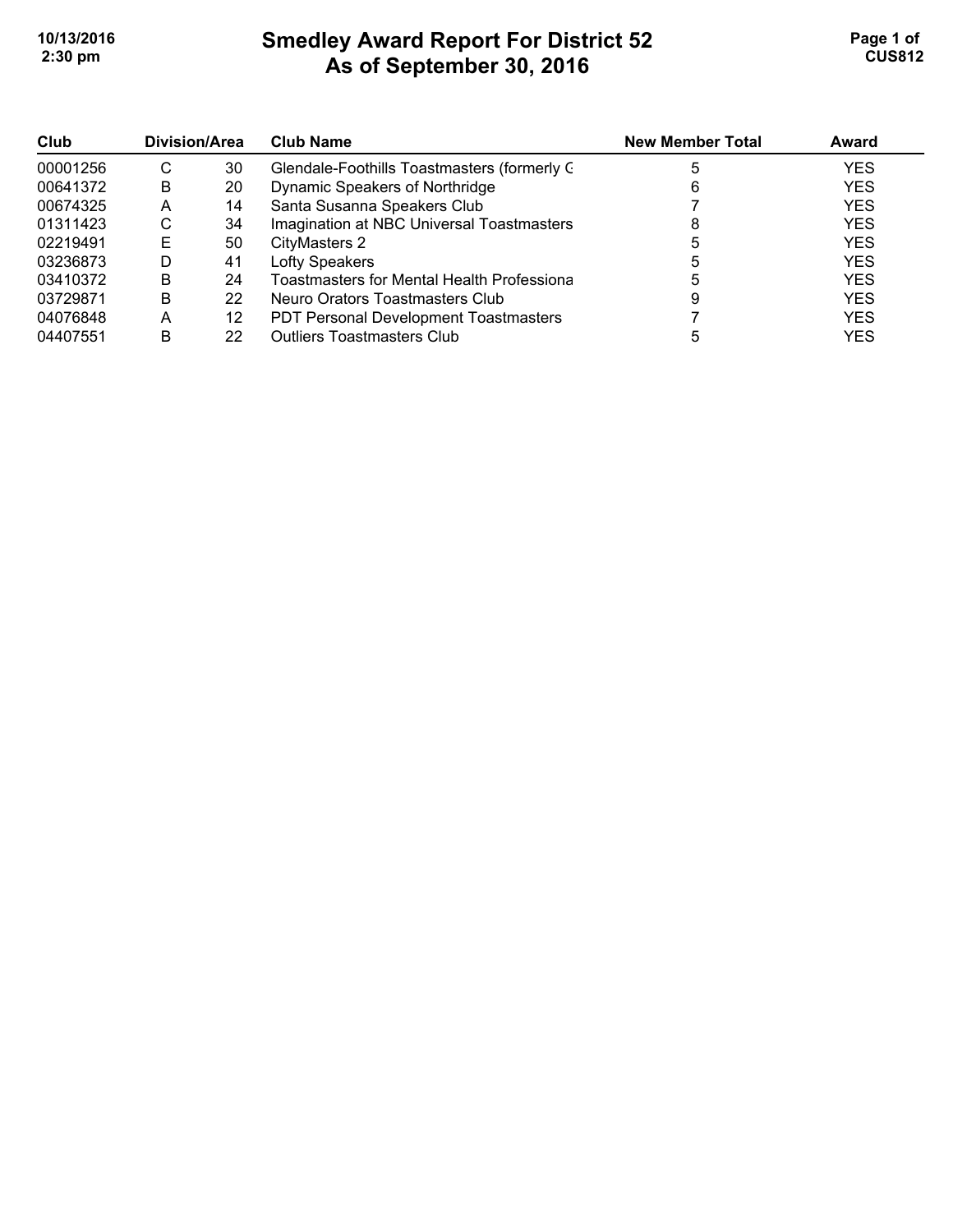## **Smedley Award Report For District 53 As of September 30, 2016 10/13/2016 Page 1 of Smedley Award Report For District 53 <b>Page 1 of** Page 1 of **2:30 pm CUS812**

| Club     | Division/Area |    | Club Name                            | <b>New Member Total</b> | Award |
|----------|---------------|----|--------------------------------------|-------------------------|-------|
| 00000865 |               | 31 | <b>Greater Stamford Toastmasters</b> |                         | YES   |
| 00003528 | G             | 72 | CHA Toastmasters (CHAT) Club         |                         | YES   |
| 00005520 | в             | 24 | Cedar Hill Toastmasters Club         |                         | YES   |
| 03993804 | в             | 23 | UTC Farm Springs Toastmasters Club   |                         | YES   |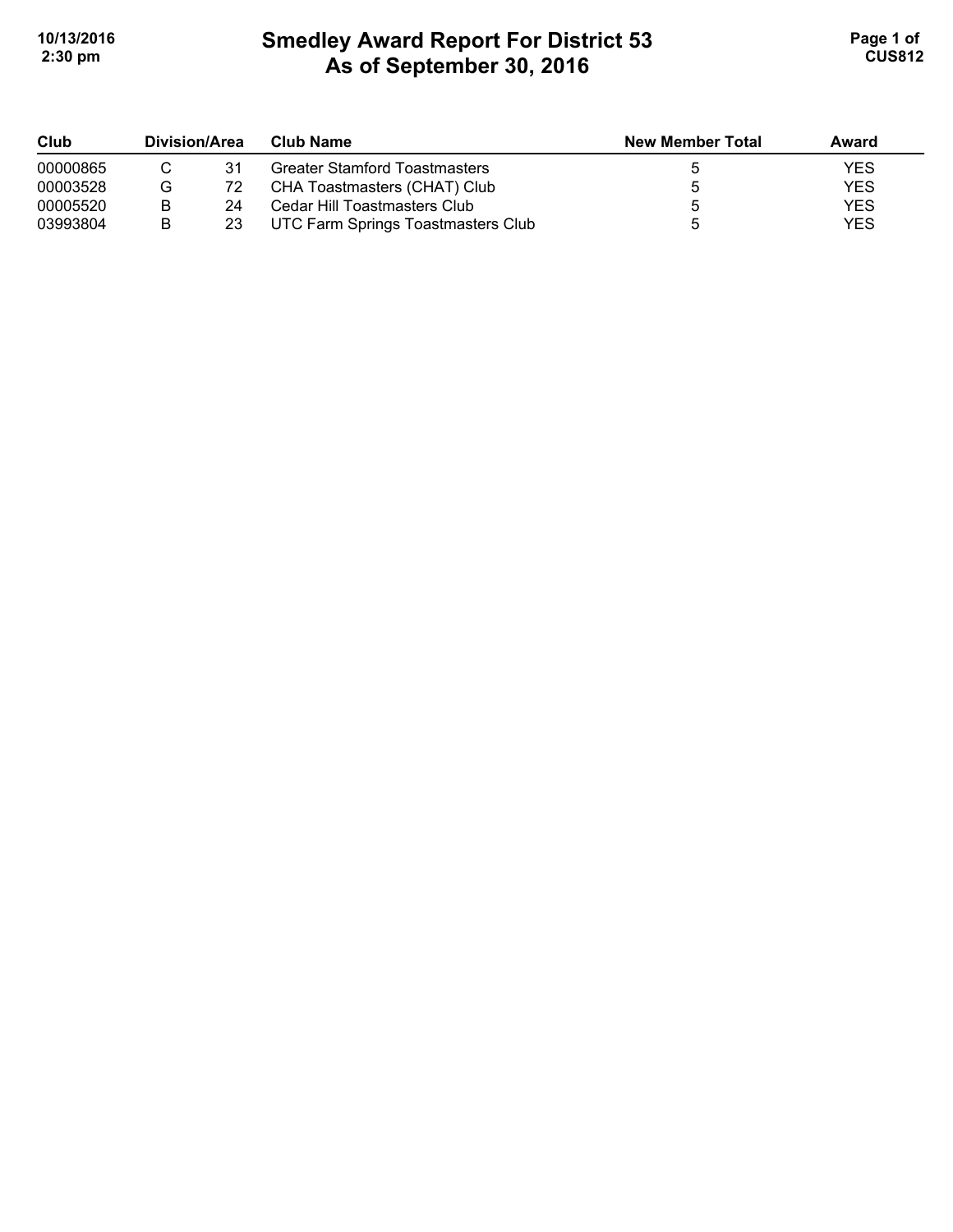# **Smedley Award Report For District 55 As of September 30, 2016 10/13/2016 Page 1 of Smedley Award Report For District 55 <b>Page 1 of** Page 1 of **2:30 pm CUS812**

| Club<br>00004256 | Division/Area |    | <b>Club Name</b>                     | <b>New Member Total</b> | Award      |
|------------------|---------------|----|--------------------------------------|-------------------------|------------|
|                  |               | 61 | Austin Toastmasters Club             | 5                       | <b>YES</b> |
| 00004948         | G             | 33 | USAA Bank Toastmasters Club          |                         | <b>YES</b> |
| 00007616         | κ             | 74 | Dell Toastmasters Club               | 5                       | <b>YES</b> |
| 00009804         | κ             | 73 | <b>IBM Club</b>                      |                         | <b>YES</b> |
| 01144256         |               | 62 | UT Sciences Toastmasters Club        |                         | <b>YES</b> |
| 01567274         |               | 51 | iToast                               |                         | <b>YES</b> |
| 03567534         | F             | 21 | <b>Global Elites</b>                 |                         | <b>YES</b> |
| 04125683         |               | 52 | HomeAway Penn Field "Penn & Tellers" |                         | <b>YES</b> |
| 05240941         |               | 23 | Medtronic SA                         |                         | YES        |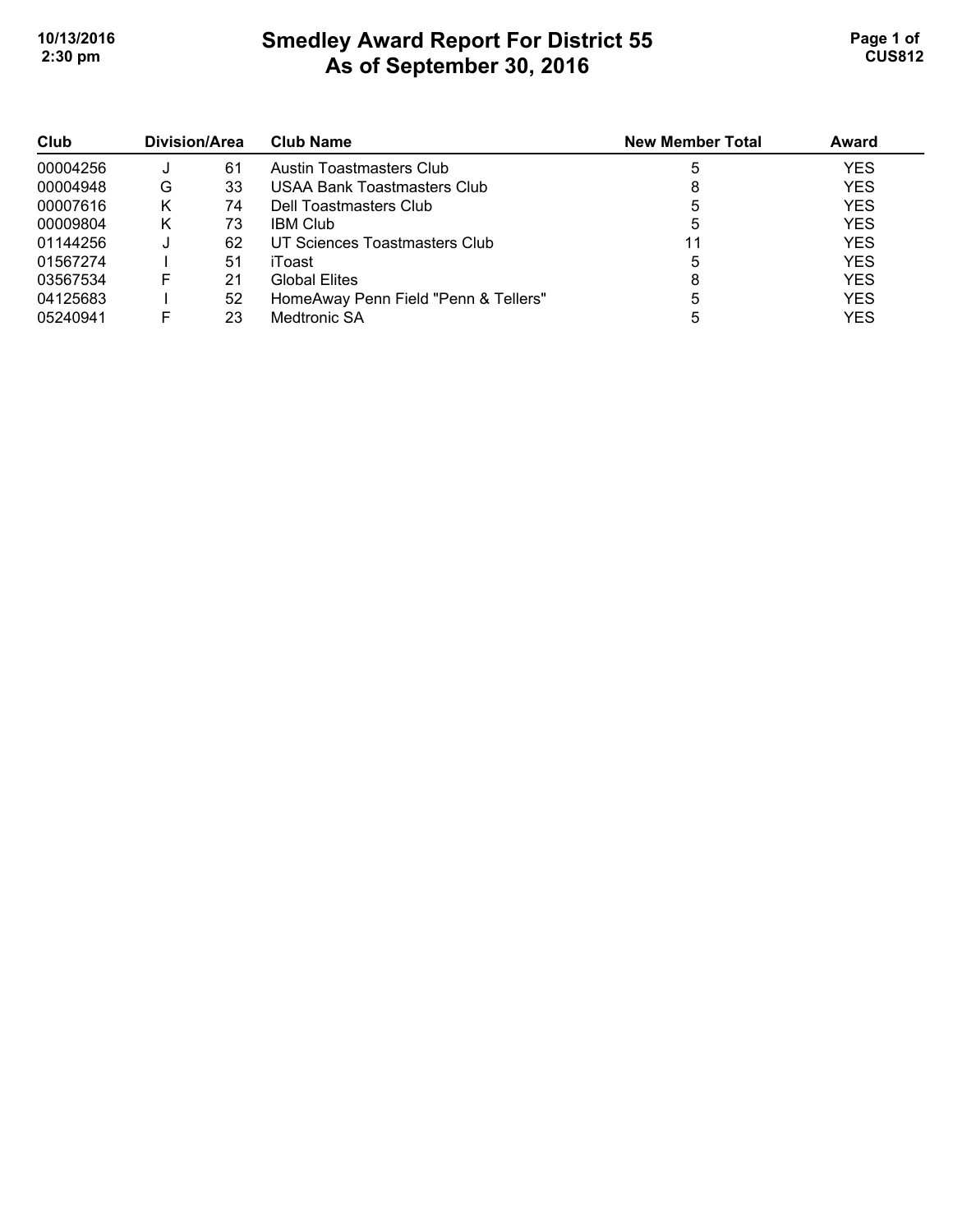# **Smedley Award Report For District 56 As of September 30, 2016 10/13/2016 Page 1 of Smedley Award Report For District 56 <b>Page 1 of** Page 1 of **2:30 pm CUS812**

| Club     | Division/Area |    | <b>Club Name</b>                           | <b>New Member Total</b> | Award      |
|----------|---------------|----|--------------------------------------------|-------------------------|------------|
| 00001620 |               | 40 | Silver Tongue Club                         | 9                       | <b>YES</b> |
| 00002359 | N             | 25 | Park 10 Talkers Toastmasters Club          |                         | <b>YES</b> |
| 00002972 | O             | 11 | Downtown Houston Toastmasters Club         |                         | <b>YES</b> |
| 00004911 |               | 43 | <b>Baker Hughes Speakeasy Toastmasters</b> | 6                       | <b>YES</b> |
| 00006998 | O             | 10 | Talk Of Downtown Club                      | 5                       | <b>YES</b> |
| 00850925 | Q             | 52 | <b>Young Professional</b>                  | 6                       | <b>YES</b> |
| 01204974 | M             | 34 | The Iron Jaws                              |                         | <b>YES</b> |
| 01504555 | N             | 24 | <b>Blue Crew TM Club</b>                   | 5                       | <b>YES</b> |
| 02760856 |               | 42 | <b>Slick Talkers</b>                       |                         | <b>YES</b> |
| 03614557 | P             | 04 | West Pearland Toastmasters                 | 5                       | <b>YES</b> |
| 04154872 | P             | 04 | Mid-Pearland Toastmasters                  |                         | <b>YES</b> |
| 04858858 | М             | 35 | Aker Solutions Houston Toastmasters        | 10                      | <b>YES</b> |
| 04894946 | Q             | 52 | Parker Speaks                              | 5                       | <b>YES</b> |
| 05512862 | N             | 24 | <b>KW Memorial Toastmasters</b>            | 8                       | <b>YES</b> |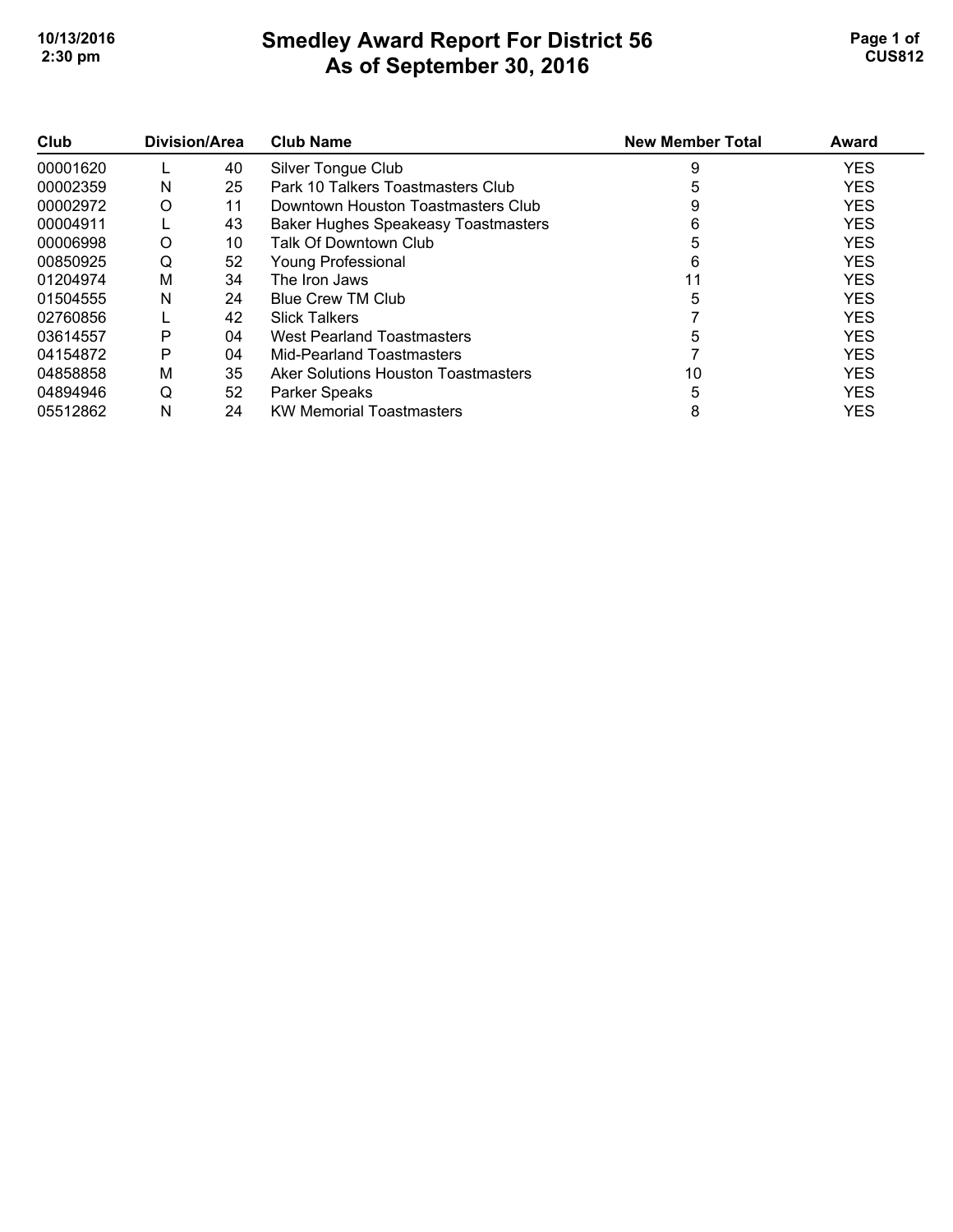# **Smedley Award Report For District 57 As of September 30, 2016 10/13/2016 Page 1 of Smedley Award Report For District 57 <b>Page 1 of** Page 1 of **2:30 pm CUS812**

| Club<br>00004582 | Division/Area |    | <b>Club Name</b>                  | <b>New Member Total</b> | Award      |
|------------------|---------------|----|-----------------------------------|-------------------------|------------|
|                  | н             | 19 | Diamond Club                      |                         | <b>YES</b> |
| 00006061         |               | 14 | Warehouse Toastmasters            |                         | <b>YES</b> |
| 00006605         | А             | 22 | Windmaster Club                   |                         | <b>YES</b> |
| 00009389         |               | 14 | East Bay Toastmasters Club        |                         | <b>YES</b> |
| 00795293         |               | 16 | Tales & Tellers Toastmasters Club |                         | <b>YES</b> |
| 00910103         |               | 30 | Toastmasters Leadership Club      |                         | <b>YES</b> |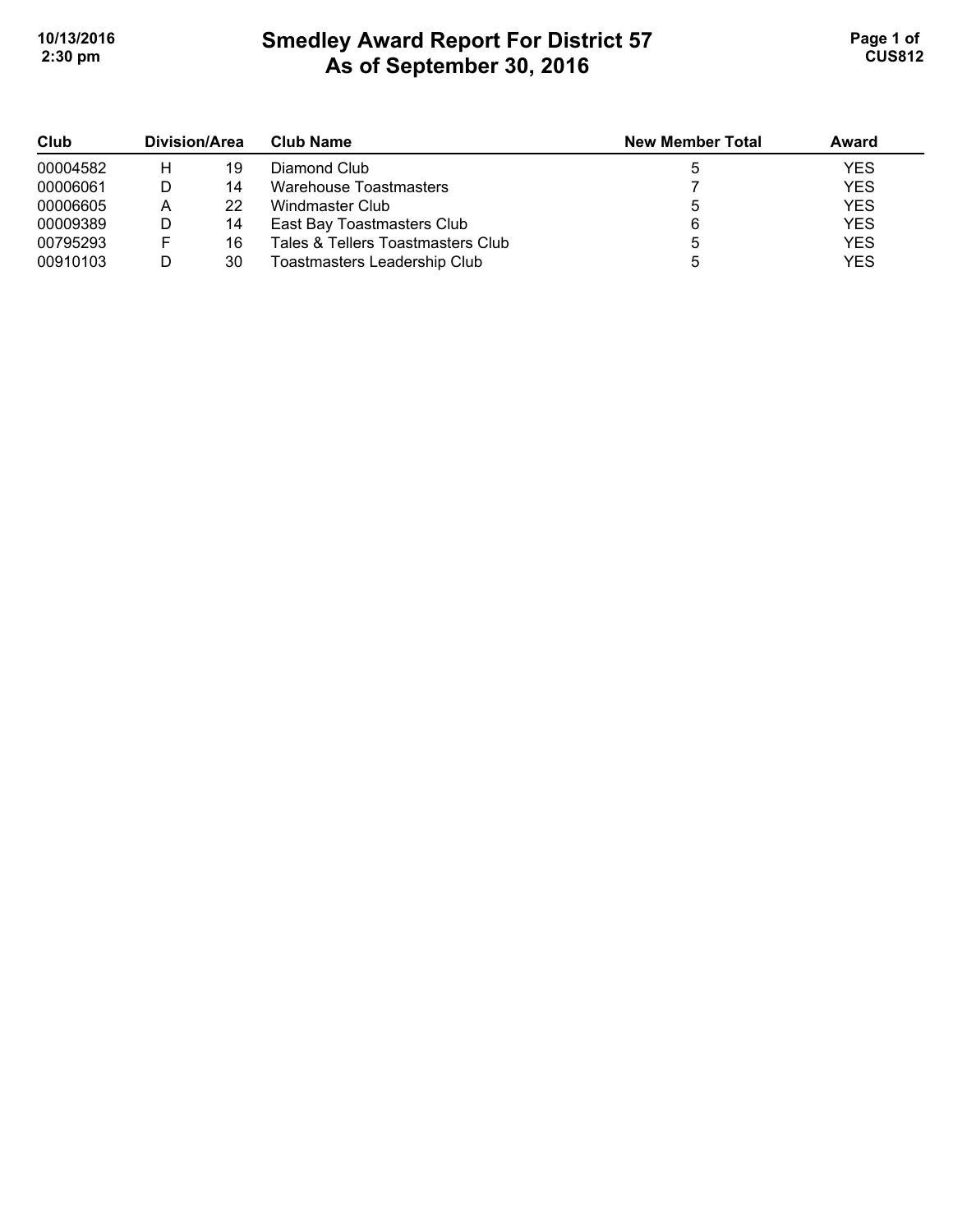# **Smedley Award Report For District 58 As of September 30, 2016 10/13/2016 Page 1 of Smedley Award Report For District 58 <b>Page 1 of** Page 1 of **2:30 pm CUS812**

| Club<br>00004035 | Division/Area |    | <b>Club Name</b>                    | <b>New Member Total</b> | Award      |
|------------------|---------------|----|-------------------------------------|-------------------------|------------|
|                  | G             | 74 | Piedmont Executive Club             |                         | <b>YES</b> |
| 00007150         | Е             | 51 | Achievers Club                      |                         | <b>YES</b> |
| 00009475         | F             | 63 | Greater Greenwood Club              |                         | <b>YES</b> |
| 00601452         | Α             | 11 | El Cid Toastdawgs Toastmasters Club |                         | <b>YES</b> |
| 00885186         |               | 45 | Fort Mill Toastmasters Club         |                         | <b>YES</b> |
| 01879481         | B             | 23 | Wild Dunes Sweetgrass Toastmasters  |                         | <b>YES</b> |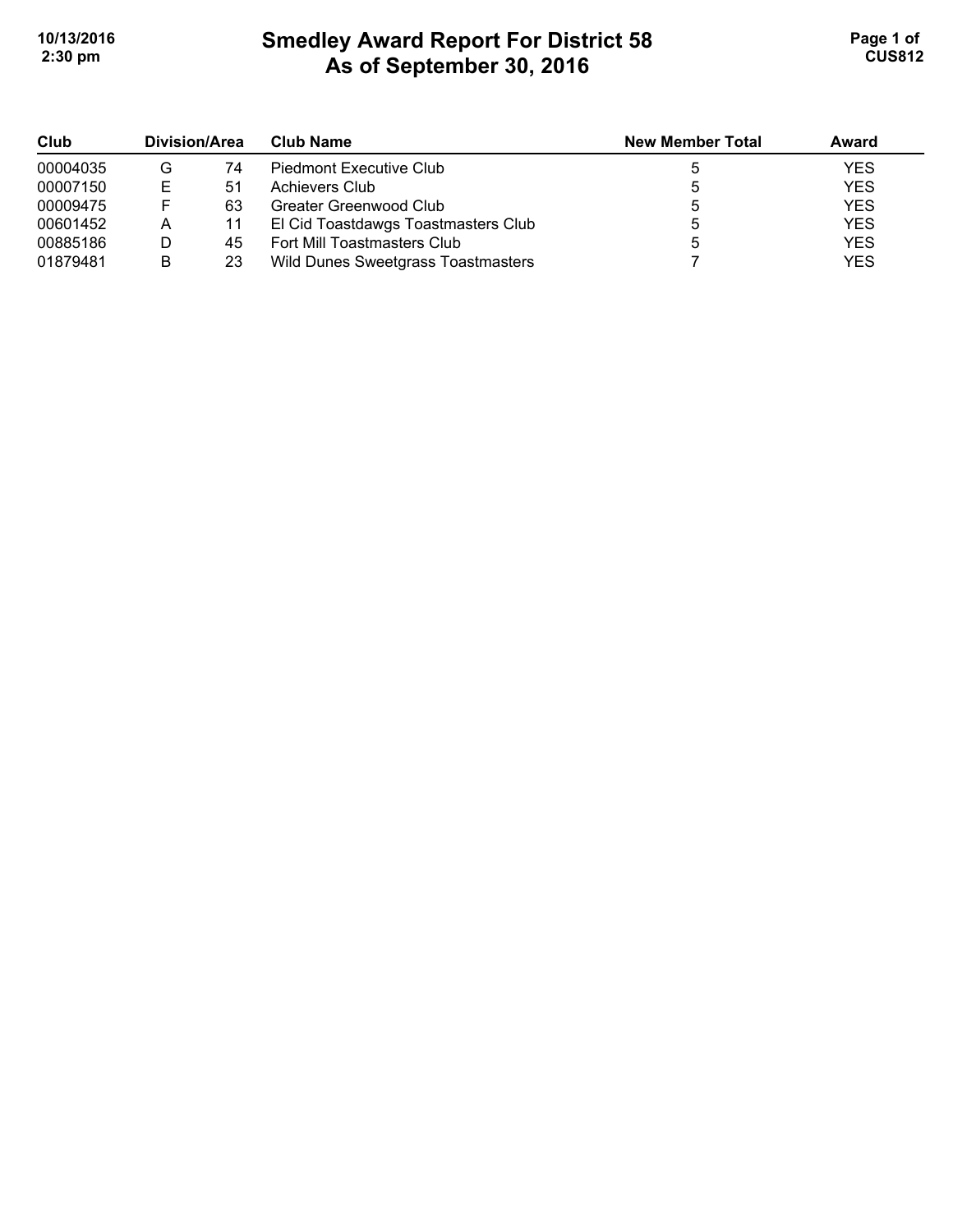# **Smedley Award Report For District 59 As of September 30, 2016 10/13/2016 Page 1 of Smedley Award Report For District 59 <b>Page 1 of** Page 1 of **2:30 pm CUS812**

| Club     | Division/Area |    | <b>Club Name</b>                  | <b>New Member Total</b> | Award      |
|----------|---------------|----|-----------------------------------|-------------------------|------------|
| 00003286 | в             | 01 | The Brussels Toastmasters Club    |                         | <b>YES</b> |
| 00006712 | Α             | 03 | Lutece 75 Club                    |                         | <b>YES</b> |
| 00587070 | С             | 07 | De Sprekers Club                  |                         | <b>YES</b> |
| 00935413 | С             | 05 | Rotterdam Toastmasters            |                         | <b>YES</b> |
| 01071665 | С             | 06 | <b>Lighttown Speakers</b>         |                         | <b>YES</b> |
| 01225462 | B             | 04 | <b>Toastmasters Antwerpen</b>     | 6                       | <b>YES</b> |
| 01276679 | B             | 04 | <b>Toastmasters Gent</b>          |                         | <b>YES</b> |
| 01526200 | G             | 05 | Hellenic Toastmasters Club        | 6                       | <b>YES</b> |
| 03390337 | G             | 05 | Piraeus Toastmasters Club         |                         | <b>YES</b> |
| 04156916 | E             | 03 | Top Notch Toastmasters Zurich     |                         | <b>YES</b> |
| 04943729 | С             | 07 | Amsterdam Early Bird Toastmasters |                         | <b>YES</b> |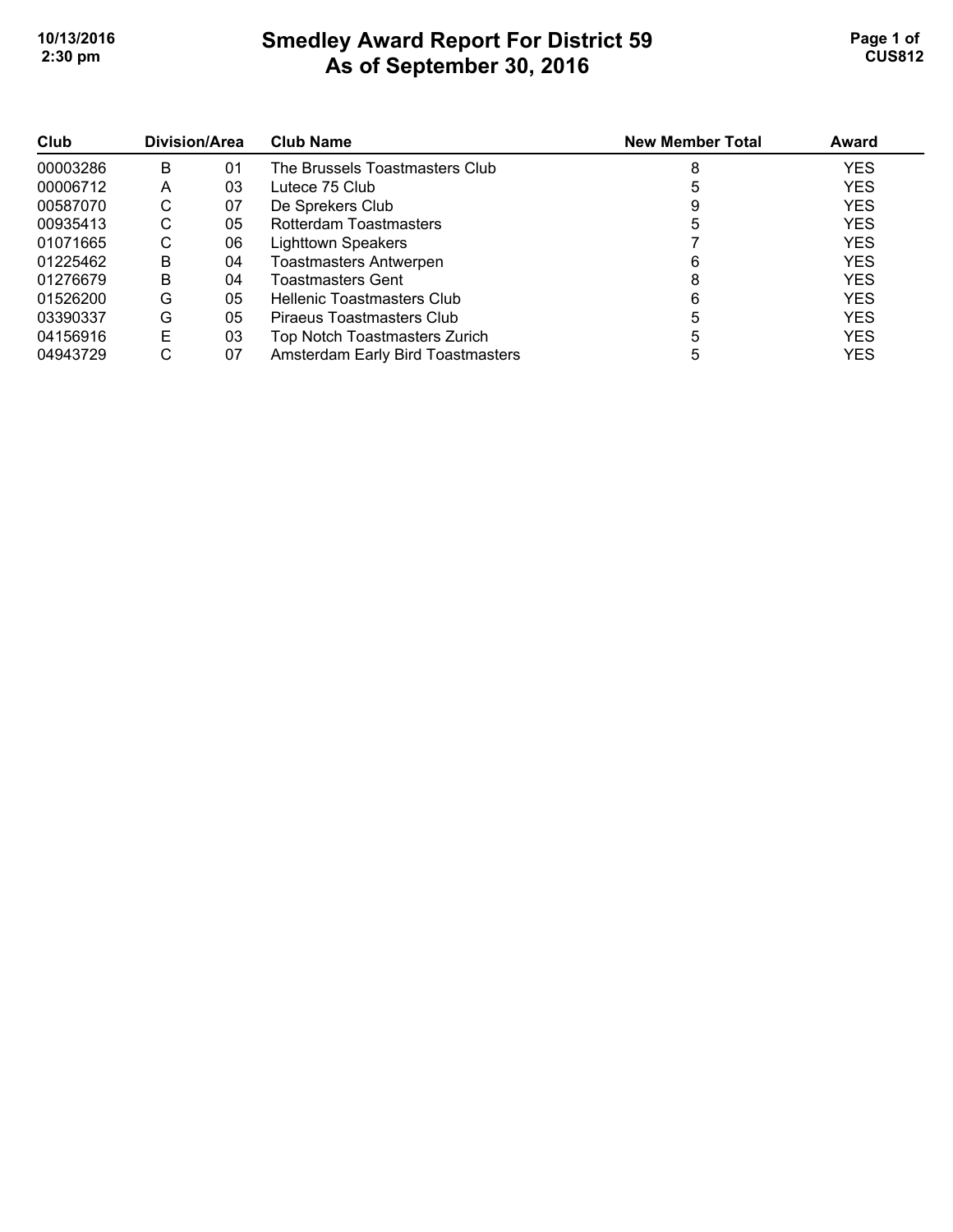## **Smedley Award Report For District 60 As of September 30, 2016 10/13/2016 Page 1 of Smedley Award Report For District 60 Page 1 of Page 1 of 2:30 pm CUS812**

| Club     | Division/Area |    | <b>Club Name</b>                            | <b>New Member Total</b> | Award      |
|----------|---------------|----|---------------------------------------------|-------------------------|------------|
| 00001617 | Е             | 41 | <b>Belleville Toastmasters Club</b>         | 8                       | <b>YES</b> |
| 00001830 | A             | 01 | W.C.B. Club                                 |                         | <b>YES</b> |
| 00005556 | С             | 26 | <b>Toronto Go-Getters</b>                   | 5                       | <b>YES</b> |
| 00008059 | B             | 12 | North York Toastmasters Club                | 6                       | <b>YES</b> |
| 00009059 |               | 84 | Manulife Financial Club                     |                         | <b>YES</b> |
| 00009344 | н             | 73 | <b>Operations Orators Toastmasters Club</b> |                         | <b>YES</b> |
| 00590213 | A             | 04 | Toronto Debate Club                         |                         | <b>YES</b> |
| 00649454 | Α             | 01 | Visionary Toastmasters Club                 |                         | <b>YES</b> |
| 00806301 | F             | 56 | EY Lightly Toasted (EYLT) Toastmasters CI   |                         | <b>YES</b> |
| 01129379 | F             | 55 | Downtown Achievers                          |                         | <b>YES</b> |
| 01136382 | F             | 54 | Speak Out State Street                      |                         | <b>YES</b> |
| 01581584 | G             | 64 | Humber Lakeshore Toastmasters               | 8                       | <b>YES</b> |
| 01989200 | С             | 21 | Project Management Toastmasters Club        | 5                       | <b>YES</b> |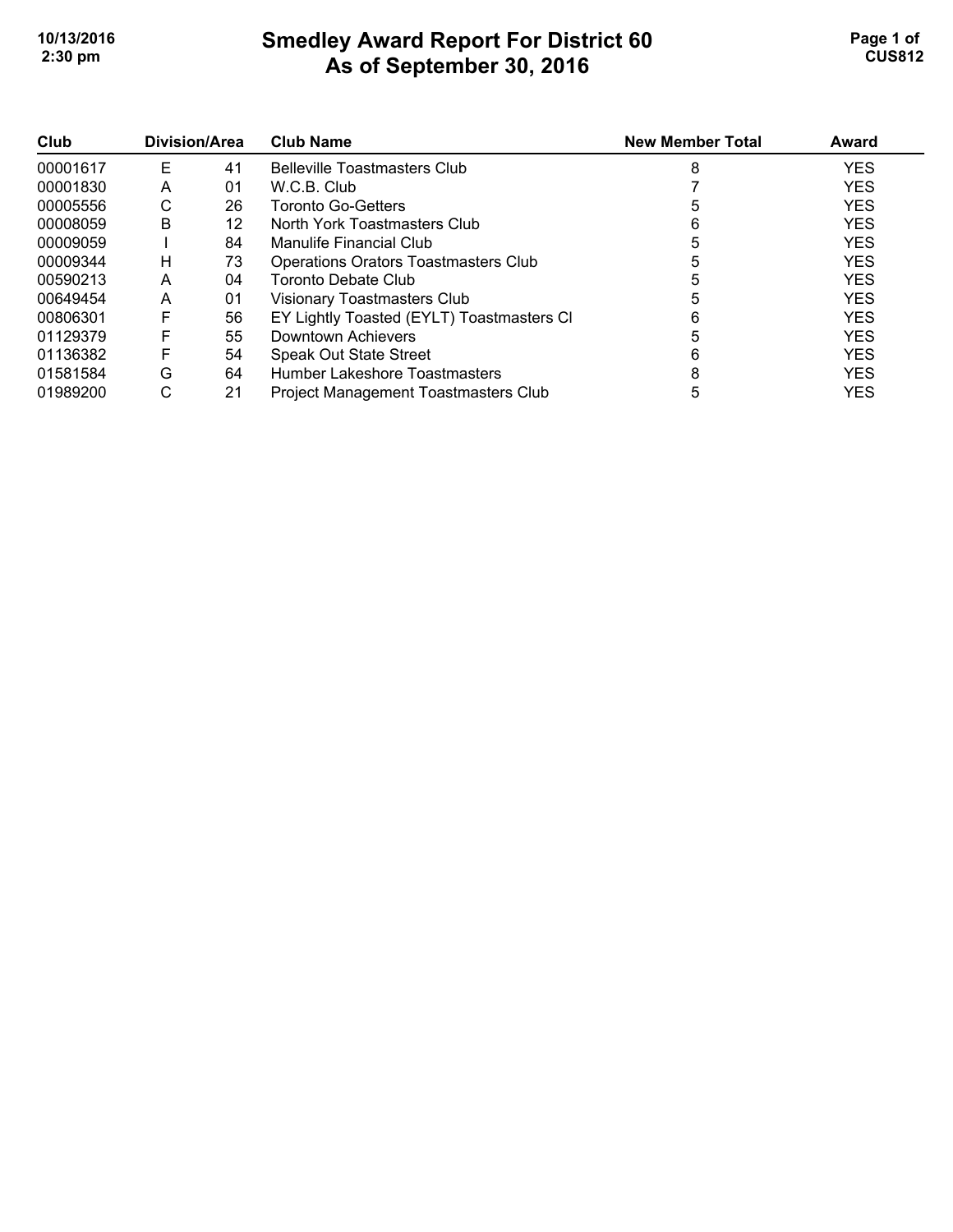# **Smedley Award Report For District 61 As of September 30, 2016 10/13/2016 Page 1 of Smedley Award Report For District 61 Page 1 of Page 1 of 2:30 pm CUS812**

| Club<br>00001838 | Division/Area |    | <b>Club Name</b>                        | <b>New Member Total</b> | Award      |
|------------------|---------------|----|-----------------------------------------|-------------------------|------------|
|                  |               | 90 | Québec Toastmasters Club                |                         | <b>YES</b> |
| 00001840         |               | 91 | Club Toastmasters La Causerie           |                         | <b>YES</b> |
| 00004311         | G             | 63 | McGill Club                             | 9                       | <b>YES</b> |
| 00007261         | D             | 32 | Centretown Ottawa Toastmasters          |                         | <b>YES</b> |
| 00008658         | H             | 73 | Les Orateurs Distingués                 |                         | <b>YES</b> |
| 00009750         | F             | 50 | Pointe Claire Toastmasters              |                         | <b>YES</b> |
| 00999225         | F             | 52 | <b>HEC Toastmasters</b>                 |                         | <b>YES</b> |
| 01513505         | А             | 02 | Akwesasne Toastmasters                  | 6                       | <b>YES</b> |
| 01570841         | н             | 75 | <b>Bishop's University Toastmasters</b> |                         | <b>YES</b> |
| 05196108         | G             | 61 | Club Toastmasters WTW Montreal          | 14                      | <b>YES</b> |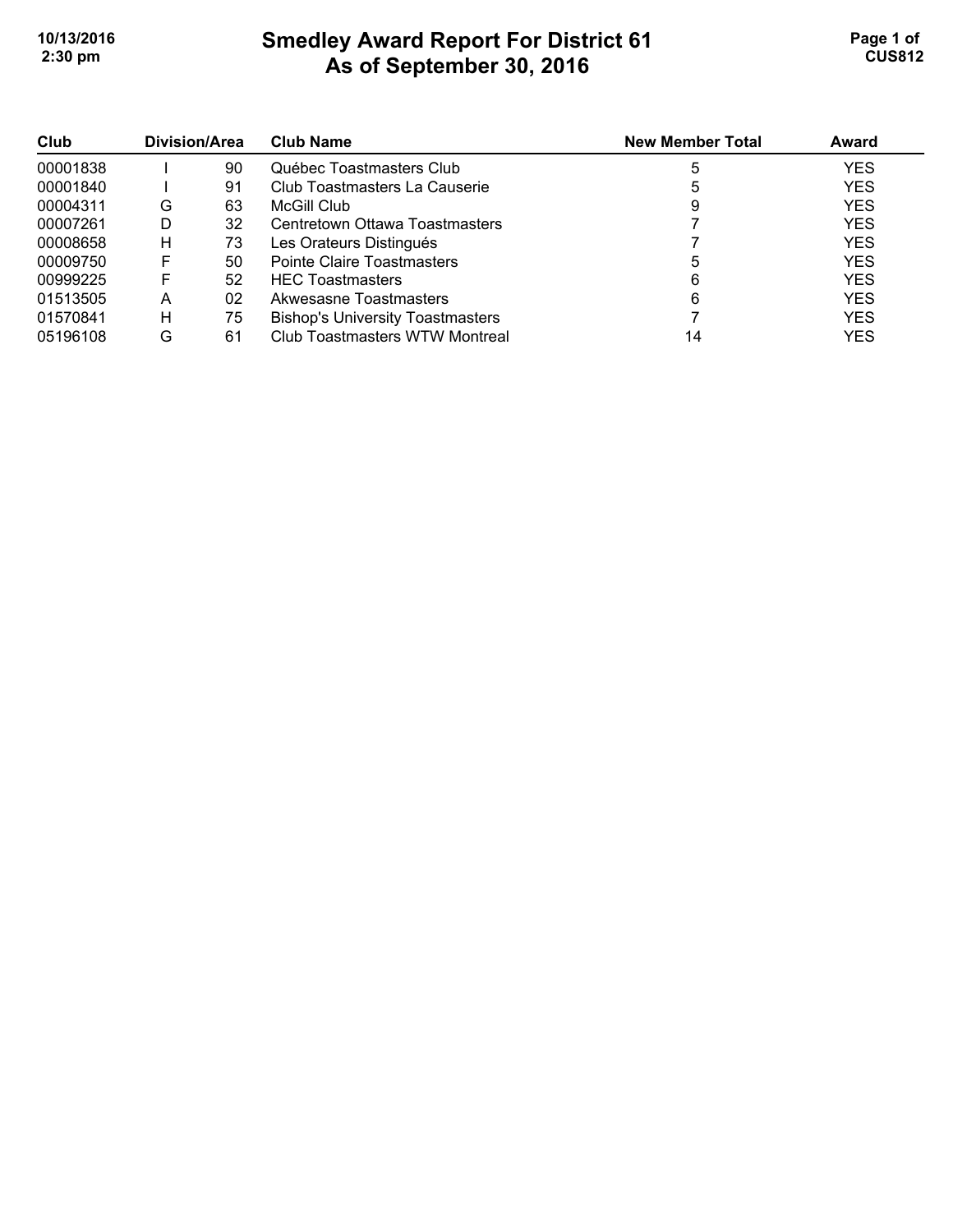# **Smedley Award Report For District 62 As of September 30, 2016 10/13/2016 Page 1 of Smedley Award Report For District 62 Page 1 of Page 1 of 2:30 pm CUS812**

| Club<br>00000404 | Division/Area |    | Club Name                        | <b>New Member Total</b> | Award      |
|------------------|---------------|----|----------------------------------|-------------------------|------------|
|                  | N             |    | <b>Grand Rapids Toastmasters</b> |                         | YES        |
| 00001270         |               | 08 | Kalamazoo Club                   |                         | <b>YES</b> |
| 04198703         |               | 05 | Spartan Toastmasters             |                         | YES        |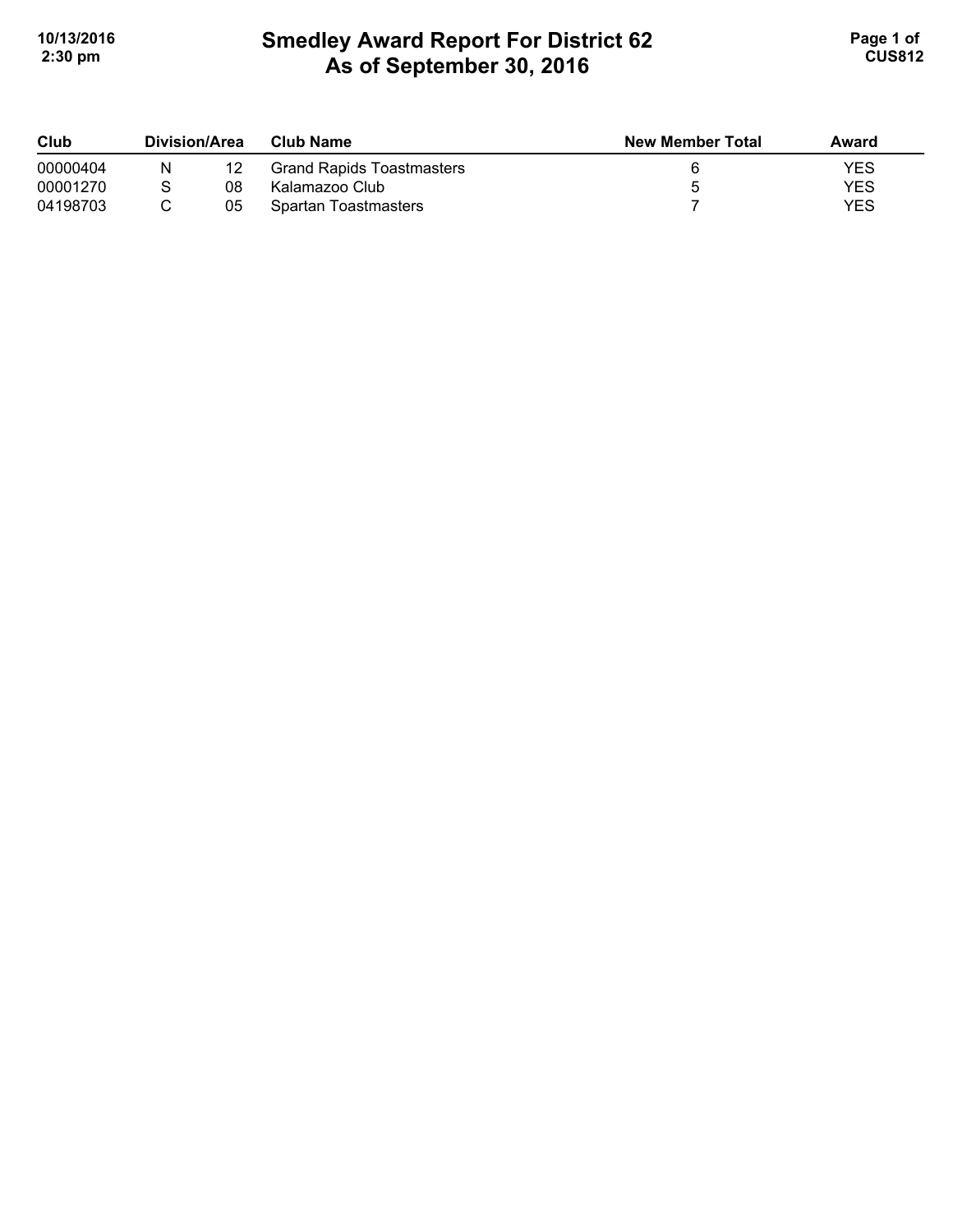## **Smedley Award Report For District 63 As of September 30, 2016 10/13/2016 Page 1 of Smedley Award Report For District 63 Page 1 of Page 1 of 2:30 pm CUS812**

| Club     | Division/Area |    | <b>Club Name</b>                      | <b>New Member Total</b> | Award      |
|----------|---------------|----|---------------------------------------|-------------------------|------------|
| 00005711 | в             | 22 | <b>TIC Talk Club</b>                  |                         | <b>YES</b> |
| 00005925 | F             | 51 | <b>HCA Creative Articulators Club</b> |                         | <b>YES</b> |
| 00817760 |               | 30 | McKee Foods Smile Wrappers Club       |                         | <b>YES</b> |
| 00966806 |               | 62 | <b>Bridgestone Babblers</b>           |                         | <b>YES</b> |
| 04562208 | B             | 21 | Toasted Fury 9040                     |                         | <b>YES</b> |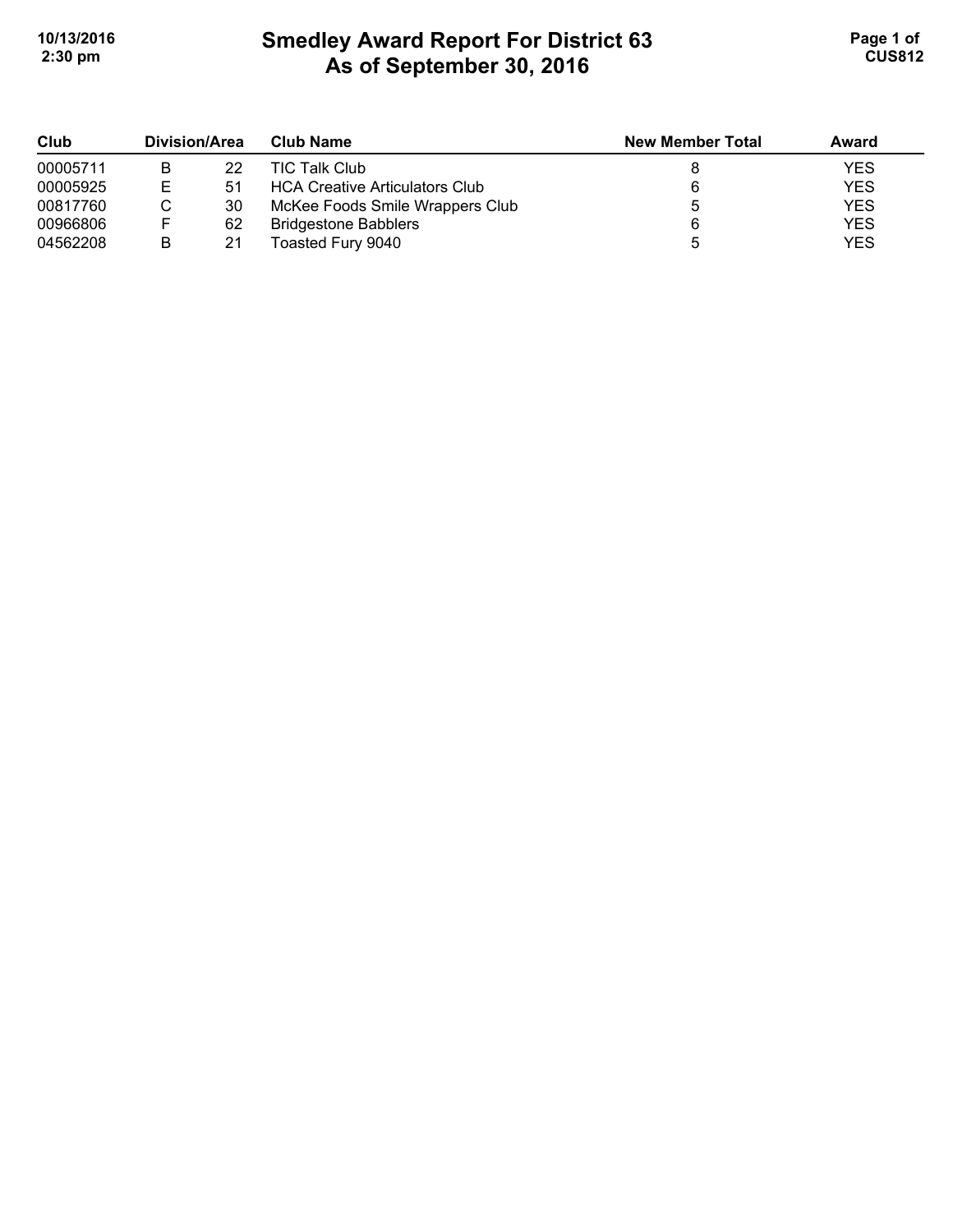### **Smedley Award Report For District 64 As of September 30, 2016 10/13/2016 Page 1 of Smedley Award Report For District 64 Page 1 of Page 1 of 2:30 pm CUS812**

| Club     | <b>Division/Area</b> |    | <b>Club Name</b>  | <b>New Member Total</b> | Award |
|----------|----------------------|----|-------------------|-------------------------|-------|
| 00008484 |                      | 33 | Kelsey Trail Club |                         | YES   |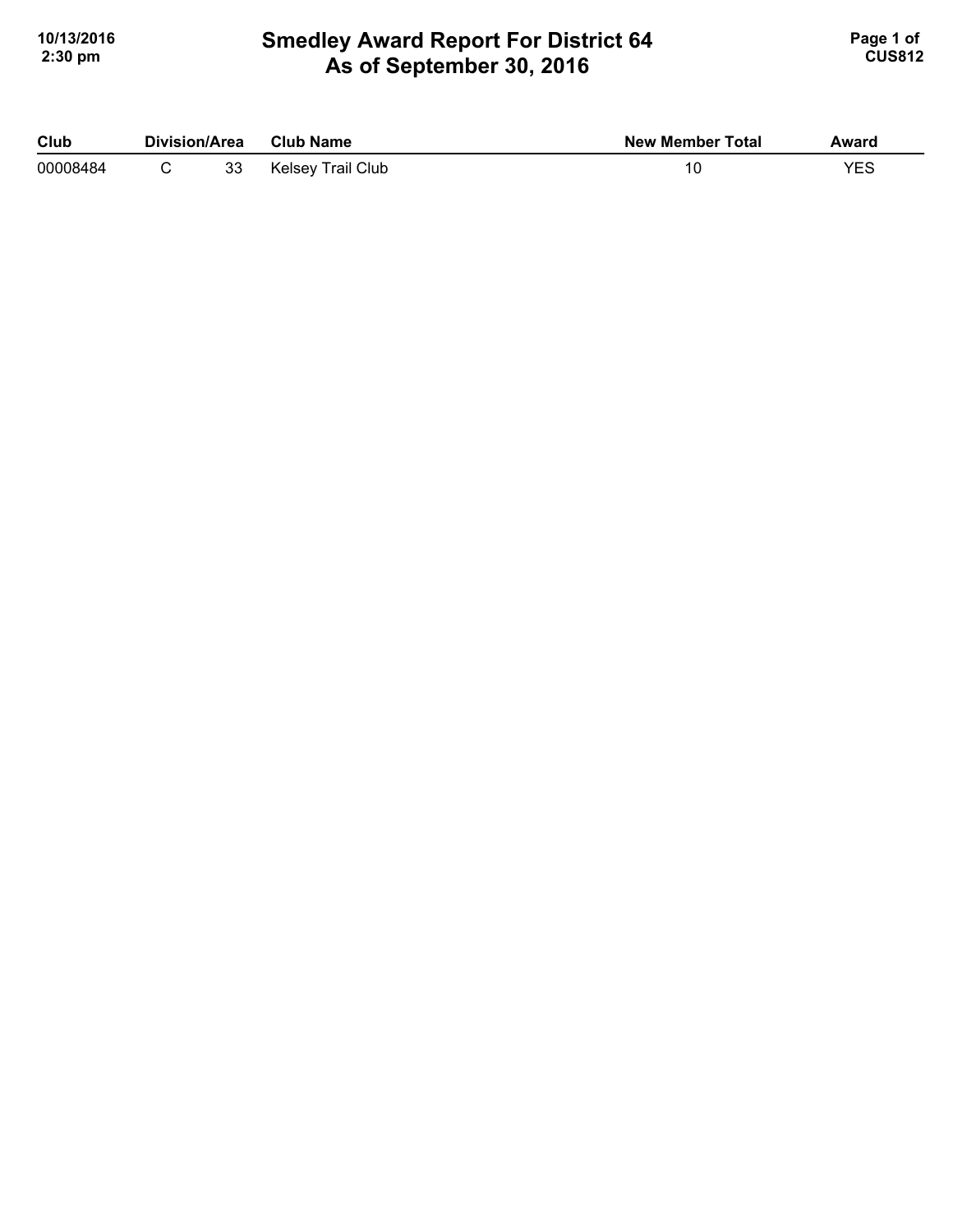# **Smedley Award Report For District 65 As of September 30, 2016 10/13/2016 Page 1 of Smedley Award Report For District 65 <b>Page 1 of** Page 1 of **2:30 pm CUS812**

| Club     | Division/Area |    | <b>Club Name</b>                | New Member Total | Award |
|----------|---------------|----|---------------------------------|------------------|-------|
| 00736703 |               | 31 | Simon Toastmasters Club         |                  | YES   |
| 03641921 |               | 22 | <b>Tiger Tales Toastmasters</b> |                  | YES   |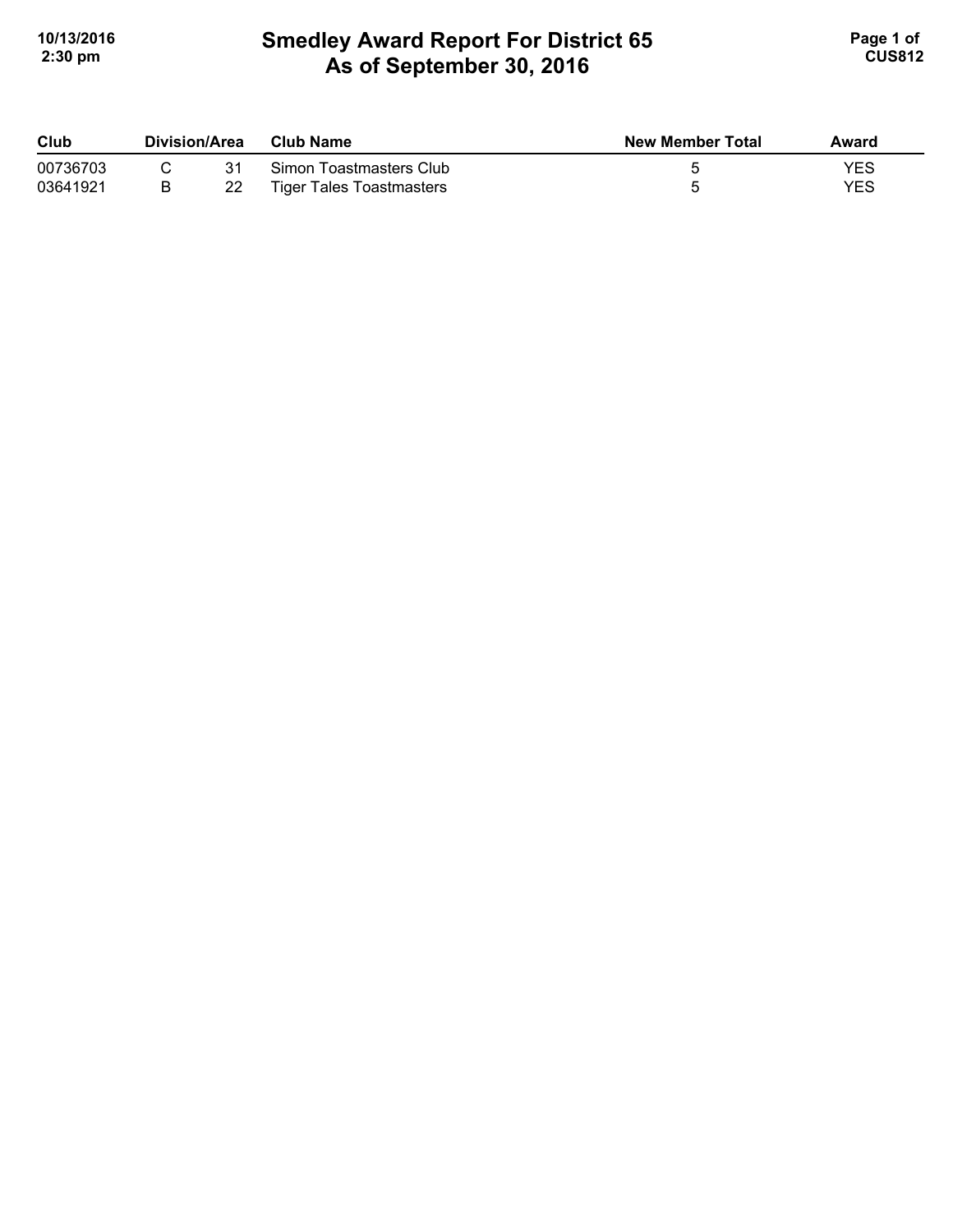# **Smedley Award Report For District 66 As of September 30, 2016 10/13/2016 Page 1 of Smedley Award Report For District 66 <b>Page 1 of** Page 1 of **2:30 pm CUS812**

| Club<br>00003267 | Division/Area |    | <b>Club Name</b>             | <b>New Member Total</b> | Award |
|------------------|---------------|----|------------------------------|-------------------------|-------|
|                  |               | 51 | Virginia Beach Club          |                         | YES   |
| 00006822         |               | 53 | City of Norfolk Toastmasters |                         | YES   |
| 03543003         |               | 52 | Hampton Roads Orators        |                         | YES   |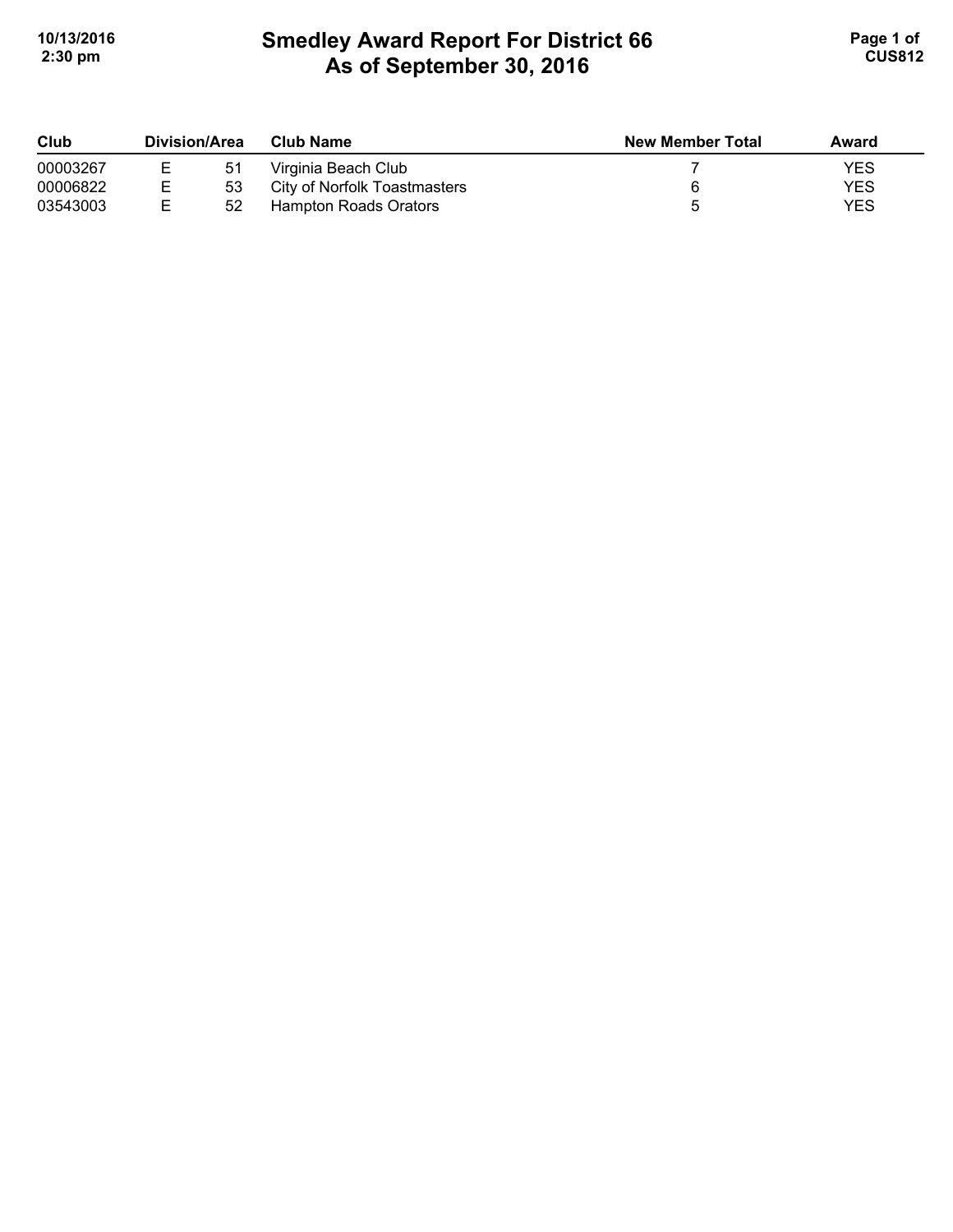# **Smedley Award Report For District 67 As of September 30, 2016 10/13/2016 Page 1 of Smedley Award Report For District 67 <b>Page 1 of** Page 1 of **2:30 pm CUS812**

| Club     | Division/Area |    | <b>Club Name</b>                | <b>New Member Total</b> | Award      |
|----------|---------------|----|---------------------------------|-------------------------|------------|
| 00807883 |               | 04 | NeiHu Toastmasters Club         |                         | <b>YES</b> |
| 01829287 | M             | 02 | Young-Bankers Toastmasters Club |                         | <b>YES</b> |
| 04069930 |               | 04 | Entrepreneur Toastmasters Club  |                         | <b>YES</b> |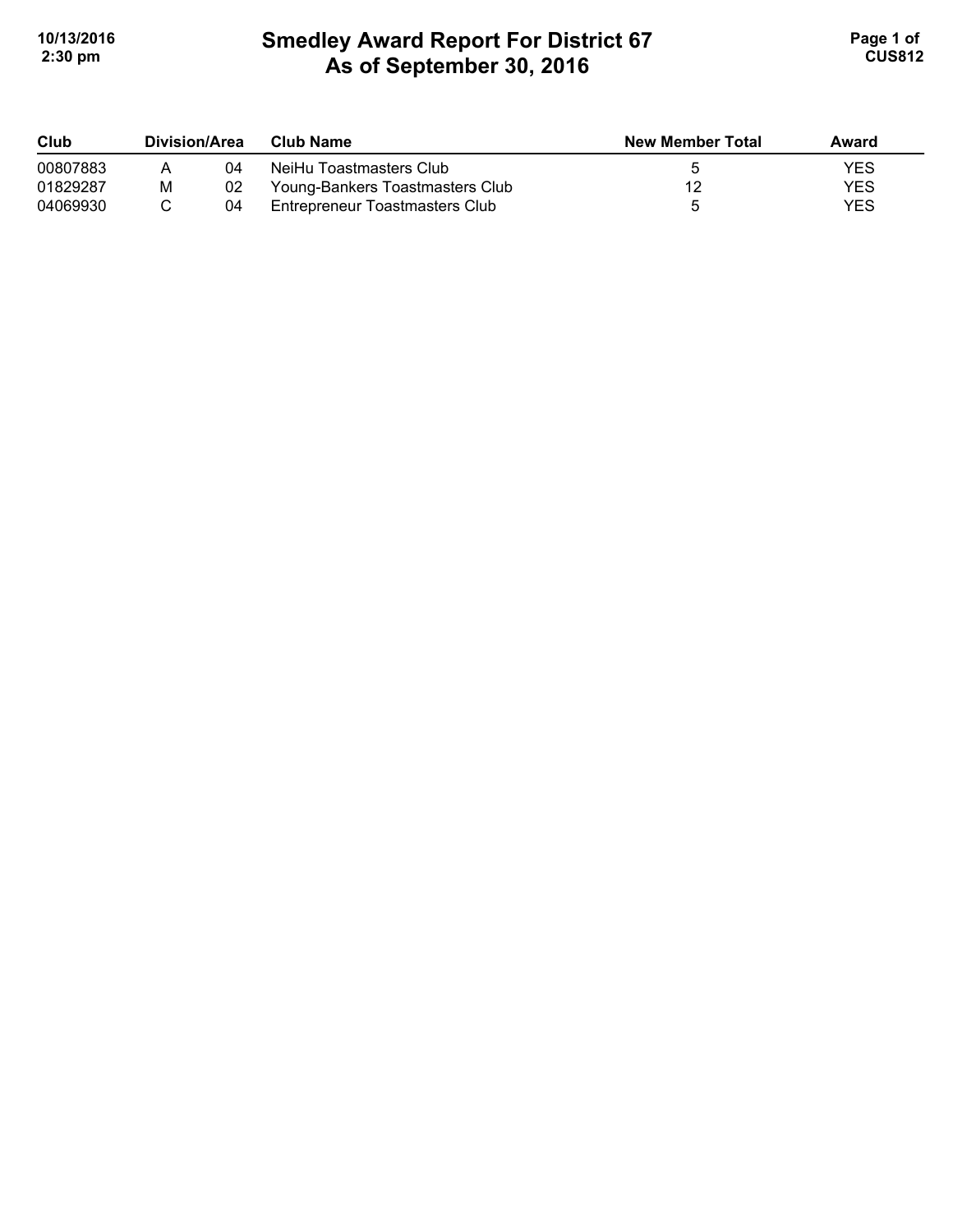# **Smedley Award Report For District 68 As of September 30, 2016 10/13/2016 Page 1 of 1 2:30 pm CUS812**

| Club     | Division/Area |    | Club Name                       | <b>New Member Total</b> | Award |
|----------|---------------|----|---------------------------------|-------------------------|-------|
| 00002455 |               | 07 | Downtown Toastmasters Club      |                         | YES   |
| 00005926 |               | 02 | Evangeline Toastmasters Club    |                         | YES   |
| 00008870 |               | 12 | Kenner Toastmasters             |                         | YES   |
| 02035870 |               | 14 | <b>Celebration Toastmasters</b> |                         | YES   |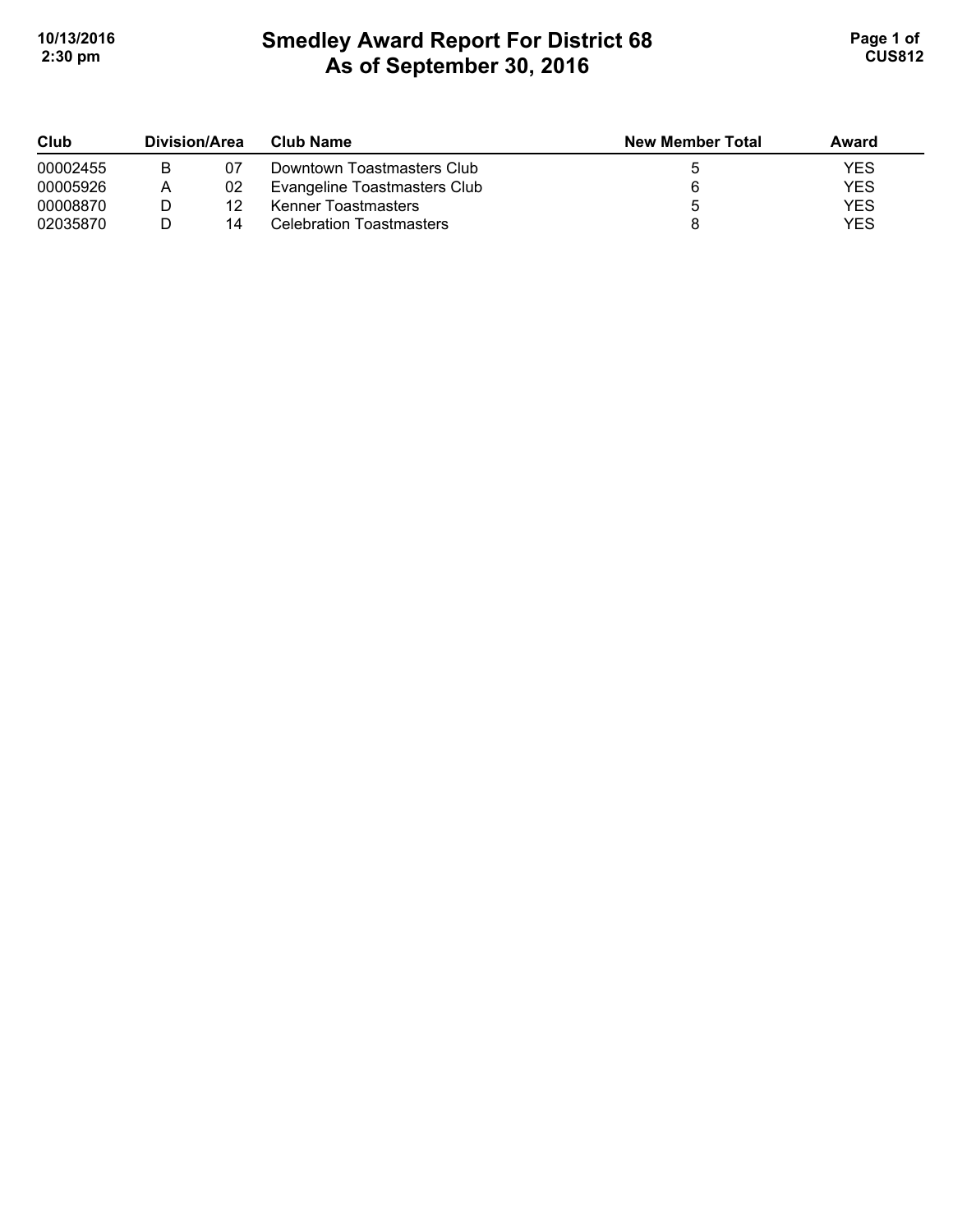# **Smedley Award Report For District 69 As of September 30, 2016 10/13/2016 Page 1 of Smedley Award Report For District 69 <b>Page 1 of** Page 1 of **2:30 pm CUS812**

| Club     | Division/Area |    | Club Name                               | <b>New Member Total</b> | Award      |
|----------|---------------|----|-----------------------------------------|-------------------------|------------|
| 00001989 | E             | 26 | Southbank Toastmasters Club             |                         | <b>YES</b> |
| 00004190 |               | 35 | King's Toastmasters Club                |                         | <b>YES</b> |
| 01813882 | Е             | 37 | Kenmore Toastmasters                    |                         | <b>YES</b> |
| 01994252 |               | 34 | <b>Griffith Guild Toastmasters</b>      | 10                      | <b>YES</b> |
| 04154832 |               | 23 | <b>SCU Gold Coast Toastmasters Club</b> |                         | <b>YES</b> |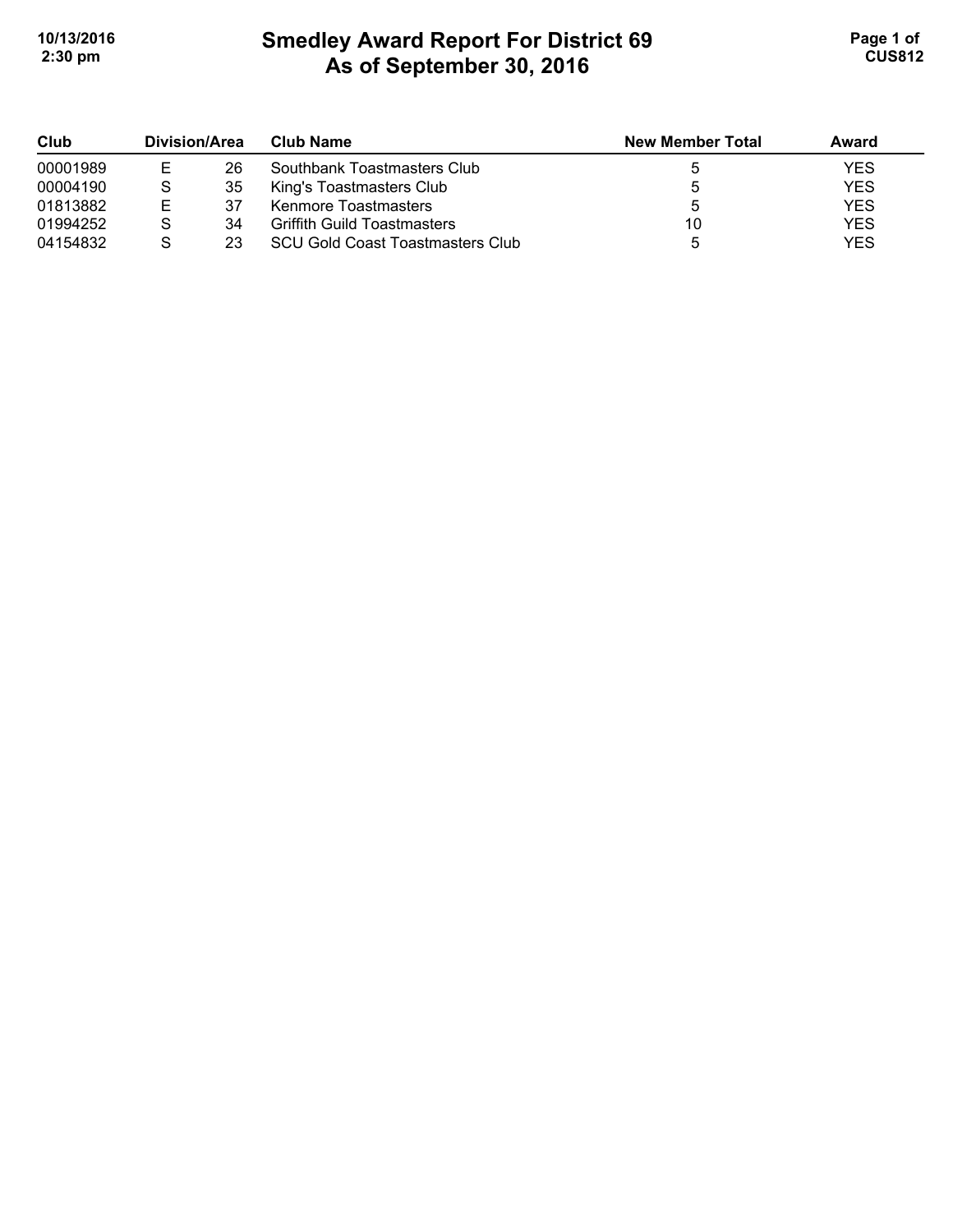# **Smedley Award Report For District 70 As of September 30, 2016**  10/13/2016 **Page 1 of Smedley Award Report For District 70 Page 1 of Page 1 of 2:30 pm CUS812**

| Club     | Division/Area |    | <b>Club Name</b>                            | <b>New Member Total</b> | Award      |
|----------|---------------|----|---------------------------------------------|-------------------------|------------|
| 00001865 |               | 11 | St Vincents Private Hospital Toastmasters C |                         | <b>YES</b> |
| 00002088 | С             | 36 | Cranbrook Toastmasters Club                 |                         | <b>YES</b> |
| 00002130 | P             | 35 | Mt Pritchard Toastmasters Club              |                         | <b>YES</b> |
| 00005070 | м             | 17 | <b>Canberra University Toastmasters</b>     | 10                      | <b>YES</b> |
| 00006034 | S             | 25 | <b>Hurstville Weekend Toastmasters</b>      | 6                       | <b>YES</b> |
| 01537422 |               | 24 | <b>Skyline Speakers</b>                     |                         | <b>YES</b> |
| 02876167 | В             | 13 | Morningstar Australia                       |                         | <b>YES</b> |
| 03323461 | В             | 16 | AS 86278 (Toast)                            |                         | <b>YES</b> |
| 03900910 | В             | 14 | Women of Westpac (WOW)                      |                         | <b>YES</b> |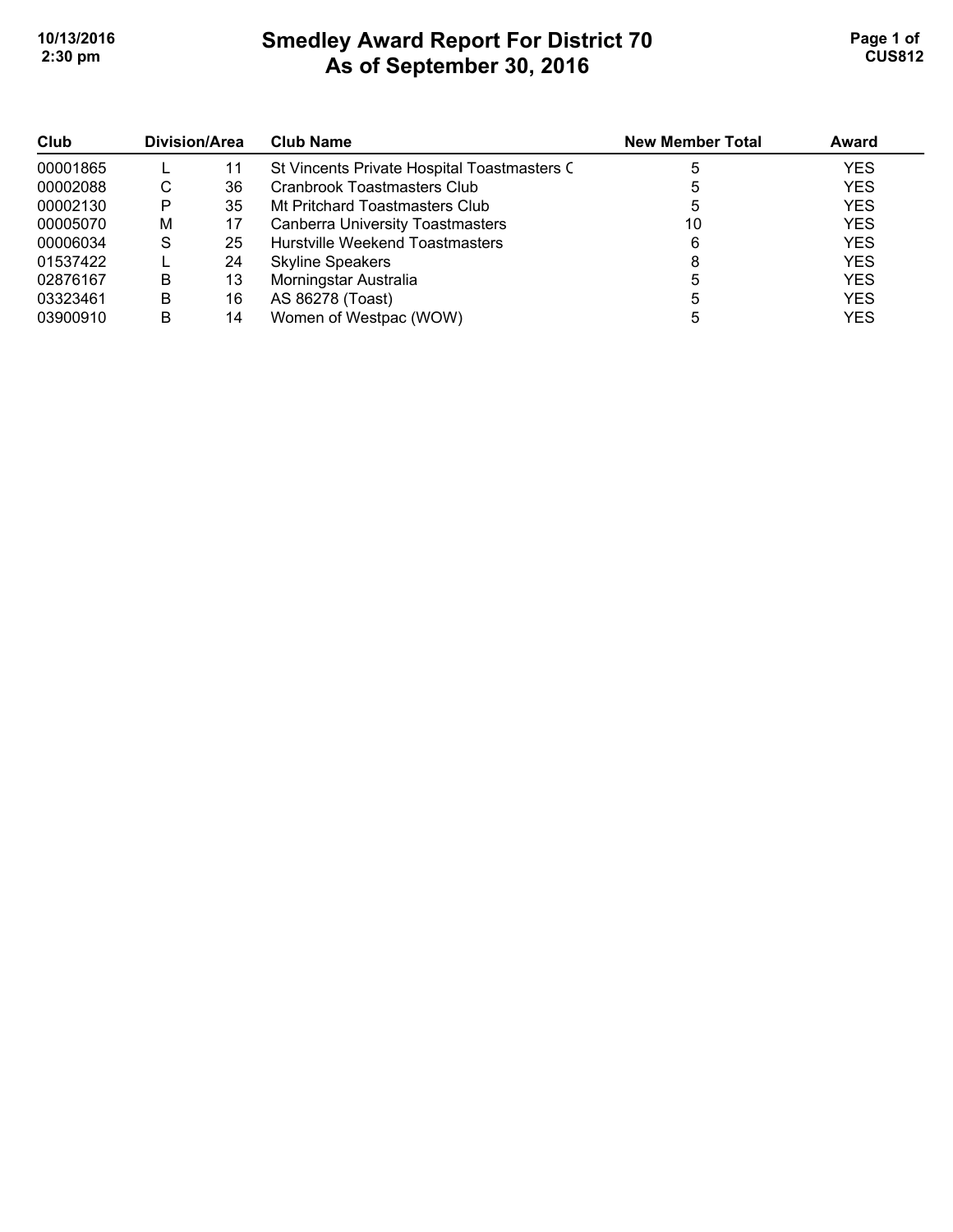# **Smedley Award Report For District 71 As of September 30, 2016**  10/13/2016 **Page 1 of Smedley Award Report For District 71 Page 1 of Page 1 of 2:30 pm CUS812**

| Club     | Division/Area |    | <b>Club Name</b>           | <b>New Member Total</b> | Award      |
|----------|---------------|----|----------------------------|-------------------------|------------|
| 00001292 | G             | 25 | Norwich Speakers Club      |                         | <b>YES</b> |
| 01366695 | ╘             | 48 | <b>Didsbury Speakers</b>   |                         | <b>YES</b> |
| 01492764 |               | 51 | Elvet Speakers             |                         | <b>YES</b> |
| 02996957 | Е             | 39 | <b>Shropshire Speakers</b> |                         | <b>YES</b> |
| 03653166 | M             | 26 | <b>Plain Speakers</b>      |                         | <b>YES</b> |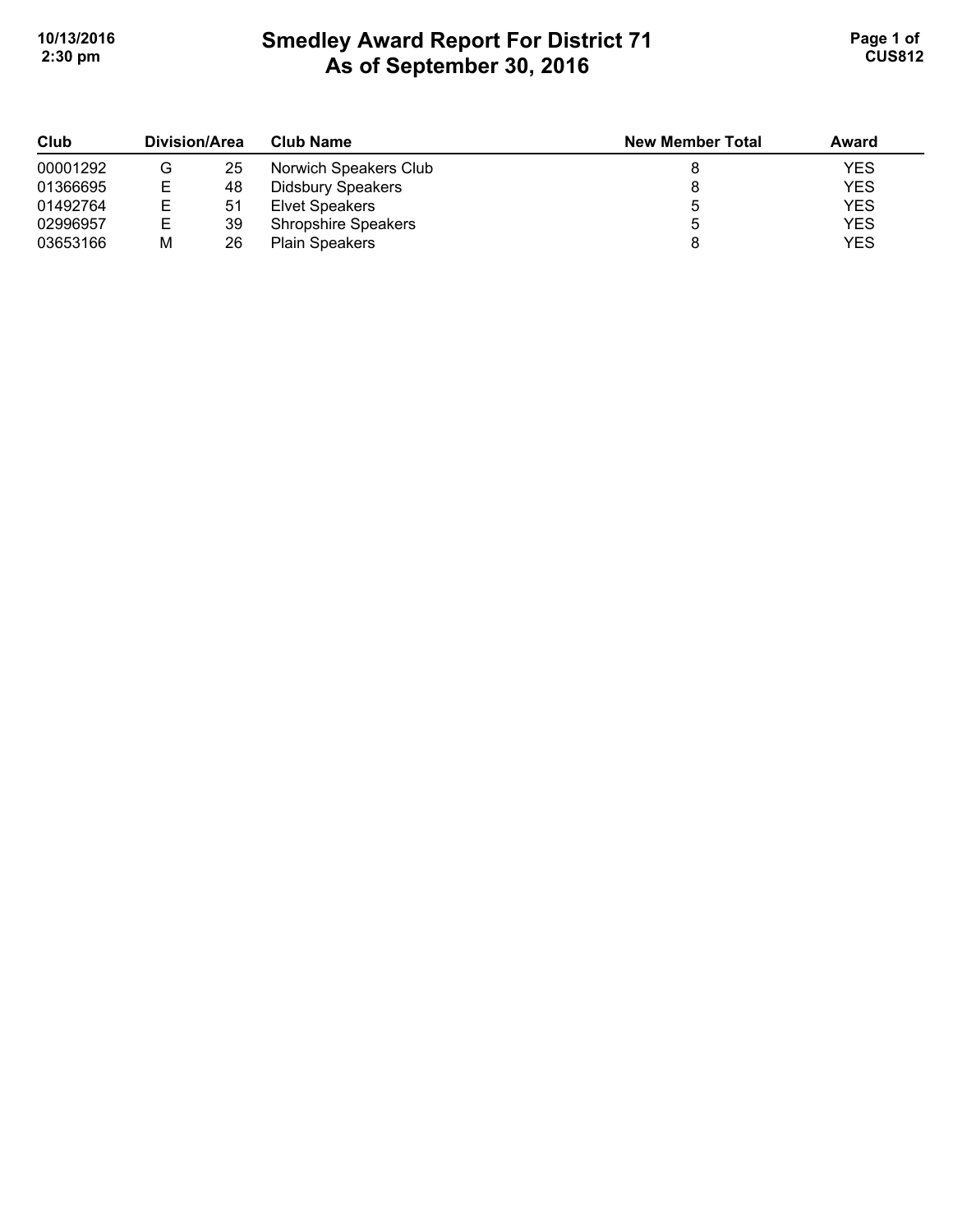#### **Smedley Award Report For District 72 As of September 30, 2016**  10/13/2016 **Page 1 of Smedley Award Report For District 72 Page 1 of Page 1 of 2:30 pm CUS812**

| Club     | Division/Area |    | <b>Club Name</b>                     | <b>New Member Total</b> | <b>Award</b> |
|----------|---------------|----|--------------------------------------|-------------------------|--------------|
| 00000680 | H             | 01 | Varsity Club                         | 5                       | YES          |
| 00001461 | E             | 04 | Five Crowns Club                     | 9                       | <b>YES</b>   |
| 00002069 | G             | 05 | Nelson Madhatters Club               | b                       | <b>YES</b>   |
| 00002400 | G             | 07 | <b>Boaters Club</b>                  |                         | <b>YES</b>   |
| 00003593 | A             | 01 | <b>Auckland Toastmasters Club</b>    | 5                       | <b>YES</b>   |
| 00003839 | J             | 07 | Hutt Valley Club                     | 5                       | <b>YES</b>   |
| 00004030 | F             | 02 | Early Birds Club                     | 5                       | <b>YES</b>   |
| 00005859 | G             | 06 | <b>U-CAN-SPEAK Club</b>              | 5                       | <b>YES</b>   |
| 00006958 | F             | 02 | First Light Club                     |                         | <b>YES</b>   |
| 00007525 | J             | 03 | Coastmasters Toastmasters Club       | 5                       | <b>YES</b>   |
| 00593865 | H             | 03 | Speechcraft Club                     | 11                      | <b>YES</b>   |
| 00670123 | H             | 03 | Onehunga Club                        |                         | <b>YES</b>   |
| 00859868 | G             | 02 | <b>Christchurch Speechcraft Club</b> | 5                       | <b>YES</b>   |
| 01183434 | H             | 05 | Elim Toastmasters                    | 5                       | <b>YES</b>   |
| 01189695 | A             | 03 | <b>AUT Toastmasters</b>              | 6                       | <b>YES</b>   |
| 01224319 | F             | 03 | Academic                             | 5                       | <b>YES</b>   |
| 01377576 | $\mathsf{C}$  | 01 | Scarfies Speechcraft Club            | 12                      | <b>YES</b>   |
| 01458145 | A             | 03 | <b>Biztalk Toastmasters</b>          | 6                       | <b>YES</b>   |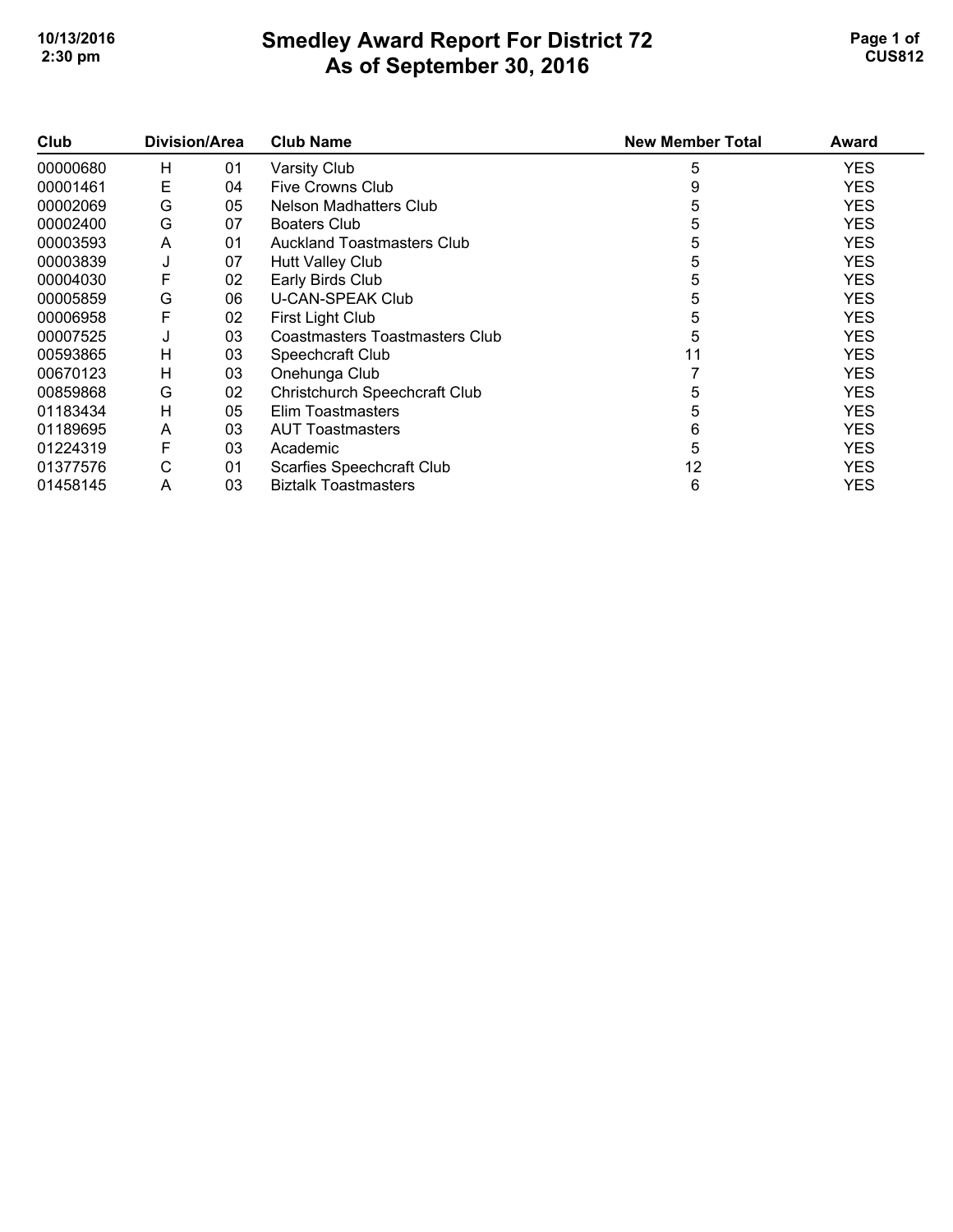# **Smedley Award Report For District 73 As of September 30, 2016**  10/13/2016 **Page 1 of Smedley Award Report For District 73 Page 1 of Page 1 of 2:30 pm CUS812**

| Club     | Division/Area |    | <b>Club Name</b>                         | <b>New Member Total</b> | Award |
|----------|---------------|----|------------------------------------------|-------------------------|-------|
| 00003807 | R             |    | Glen Waverley Club                       |                         | YES   |
| 00007100 | R             | 37 | Monash Toastmasters Club                 |                         | YES   |
| 02350416 | М             | 22 | <b>Melbourne University Toastmasters</b> |                         | YES   |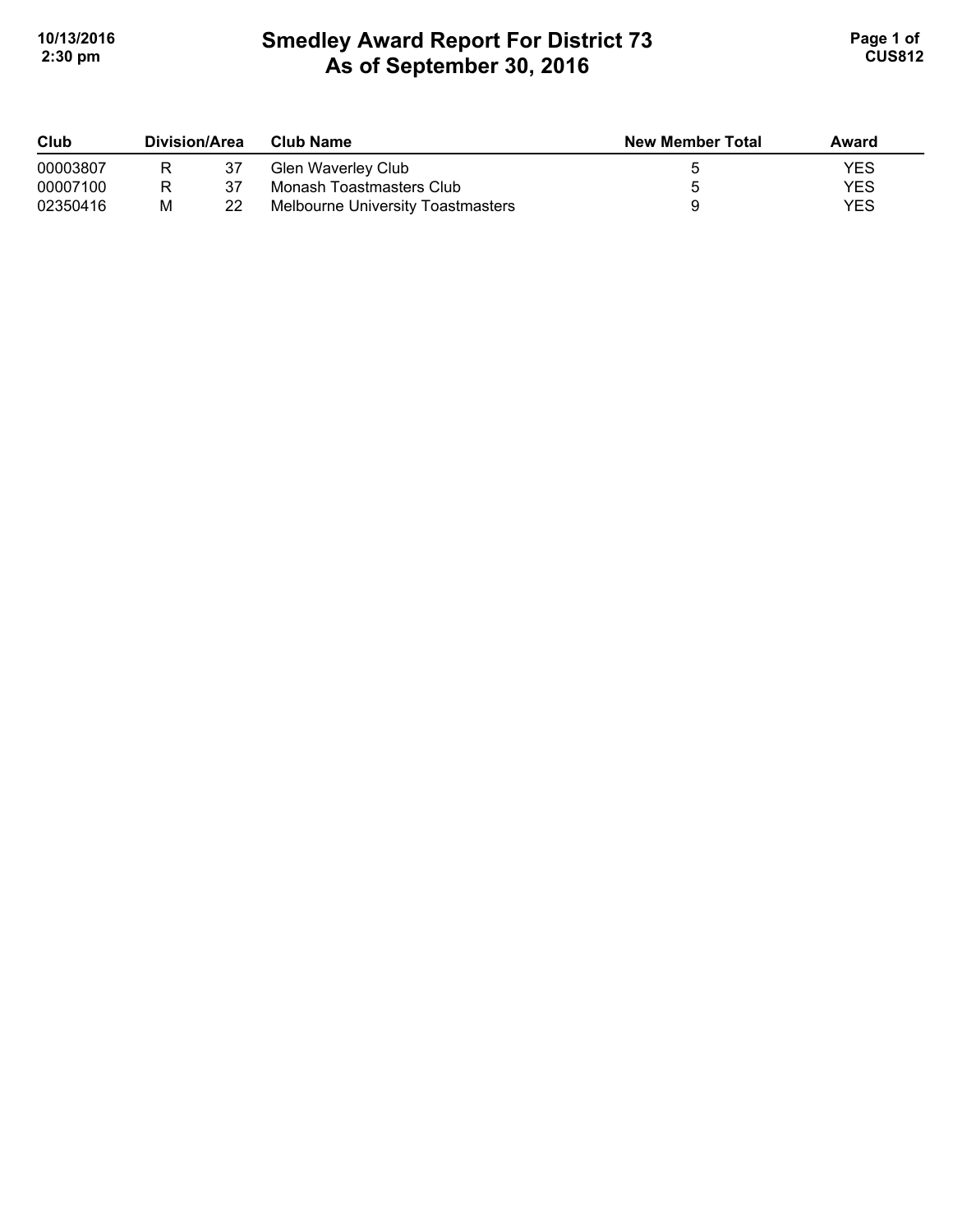# **Smedley Award Report For District 74 As of September 30, 2016 10/13/2016 Page 1 of Smedley Award Report For District 74 Page 1 of Page 1 of 2:30 pm CUS812**

| Club     | Division/Area |    | <b>Club Name</b>                             | <b>New Member Total</b> | Award      |
|----------|---------------|----|----------------------------------------------|-------------------------|------------|
| 00004125 | А             | 02 | <b>Centurion Toastmasters Club</b>           |                         | <b>YES</b> |
| 00007098 | R             | 04 | Ernst & Young Cape Town Club                 |                         | <b>YES</b> |
| 01523926 | А             | 01 | <b>Central Centurion Toastmasters Club</b>   |                         | <b>YES</b> |
| 01591291 | А             | 05 | <b>Open Society Toastmasters</b>             |                         | <b>YES</b> |
| 03643387 | А             | 06 | eMalahleni                                   | G                       | <b>YES</b> |
| 03901290 | н             | 02 | Dainfern Tigers                              | 6                       | <b>YES</b> |
| 04750197 | н             | 02 | <b>Bryanston Breakfast Toastmasters Club</b> |                         | <b>YES</b> |
| 05111844 |               | 04 | <b>CBZ Holdings</b>                          | 13                      | <b>YES</b> |
| 05305248 |               | 01 | KPMG (ZW)                                    | 6                       | <b>YES</b> |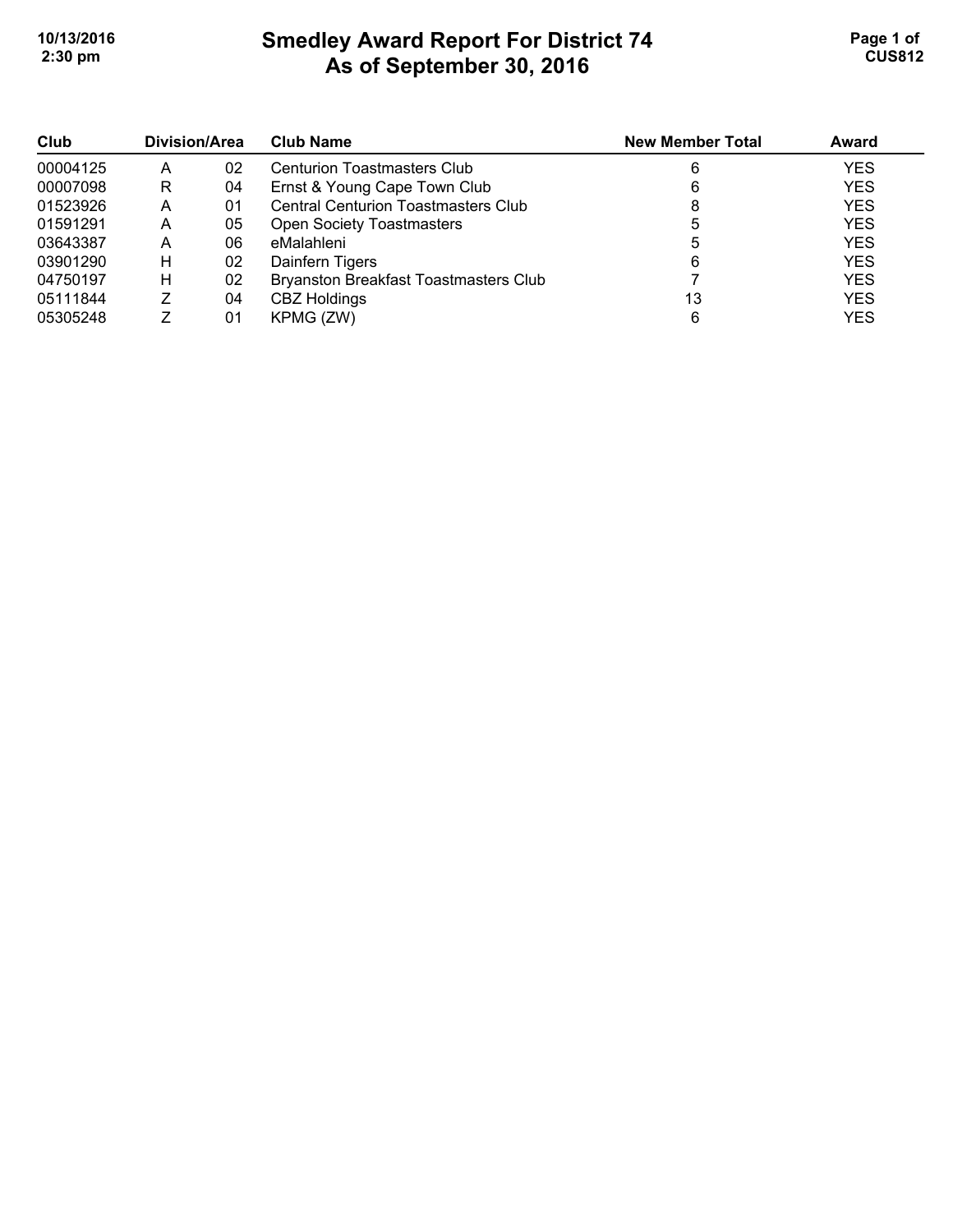## **Smedley Award Report For District 75 As of September 30, 2016 10/13/2016 Page 1 of Smedley Award Report For District 75 <b>Page 1 of** Page 1 of **2:30 pm CUS812**

| Club     | Division/Area |    | <b>Club Name</b>                            | <b>New Member Total</b> | Award      |
|----------|---------------|----|---------------------------------------------|-------------------------|------------|
| 00001164 | A             | 05 | <b>Tamaraw Toastmasters Club</b>            | 5                       | <b>YES</b> |
| 00002395 | С             | 22 | Sinulog Toastmasters Club                   |                         | <b>YES</b> |
| 00002962 | ц             | 93 | United Evangelical Church Of The Philippine |                         | <b>YES</b> |
| 00003854 | E             | 44 | TM Club Of Davao Club                       |                         | <b>YES</b> |
| 00004159 |               | 81 | San Miguel Corp Club                        |                         | <b>YES</b> |
| 00004313 |               | 92 | Maharlika Toastmasters Club                 | 5                       | <b>YES</b> |
| 00004933 | E             | 43 | Durian Toastmasters Club                    | 6                       | <b>YES</b> |
| 00005406 | С             | 21 | Queen City Toastmasters Club                | 5                       | <b>YES</b> |
| 00009398 | В             | 15 | <b>Achievers Toastmasters Club</b>          |                         | <b>YES</b> |
| 00828589 | G             | 63 | <b>NPC Toastmasters Club</b>                | 5                       | <b>YES</b> |
| 00977542 | Κ             | 76 | Fort Bonifacio Toastmasters Club            | 5                       | <b>YES</b> |
| 01203366 |               | 83 | Carigara Bay Toastmasters Club              | 10                      | <b>YES</b> |
| 01358687 |               | 83 | <b>Pillars Toastmasters Club</b>            | 5                       | <b>YES</b> |
| 01467779 |               | 83 | Cancabato Bay Toastmasters Club             | 5                       | <b>YES</b> |
| 01535097 |               | 91 | <b>LANDBANK Toastmasters Club</b>           | 6                       | <b>YES</b> |
| 01901958 |               | 82 | MEZ 1 Toastmasters Club                     | 5                       | <b>YES</b> |
| 02128361 | С             | 23 | Dumaguete Toastmasters Club                 | 5                       | <b>YES</b> |
| 02747045 |               | 84 | Cebu UnionBank Toastmasters Club            | 5                       | <b>YES</b> |
| 03922491 |               | 91 | <b>BAVI Toastmasters Club</b>               | 5                       | <b>YES</b> |
| 04327681 |               | 91 | <b>BAVI Manila Toastmasters Club</b>        | 5                       | <b>YES</b> |
| 05359072 | Α             | 05 | City of Angeles Toastmasters Club           | 20                      | <b>YES</b> |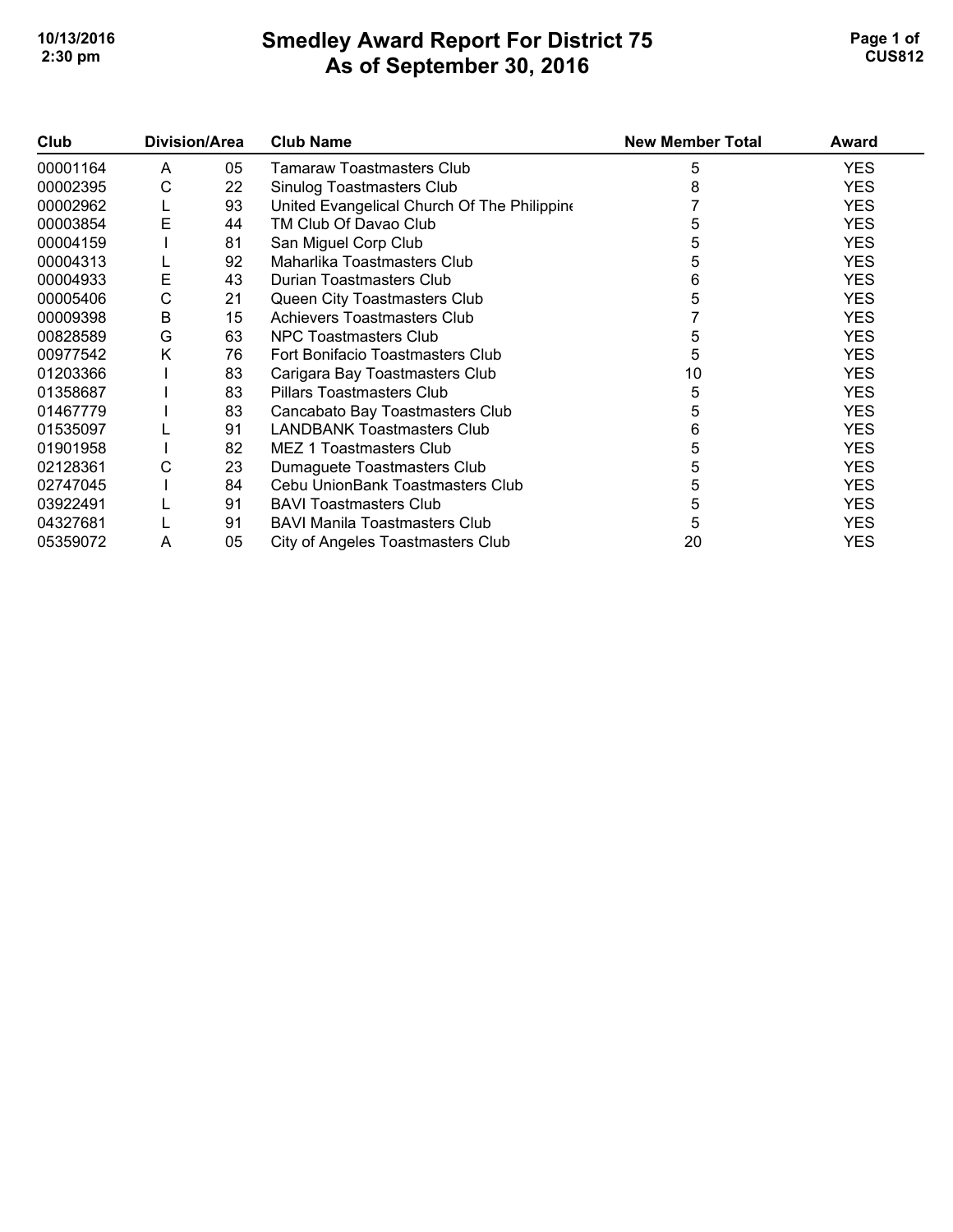# **Smedley Award Report For District 76 As of September 30, 2016 10/13/2016 Page 1 of Smedley Award Report For District 76 <b>Page 1 of** Page 1 of **2:30 pm CUS812**

| Club     | Division/Area |    | Club Name                        | <b>New Member Total</b> | Award |
|----------|---------------|----|----------------------------------|-------------------------|-------|
| 00000583 |               | 16 | Fussa Speakers Toastmasters Club |                         | YES   |
| 02932428 |               | 33 | Big Tree Toastmasters Club       |                         | YES   |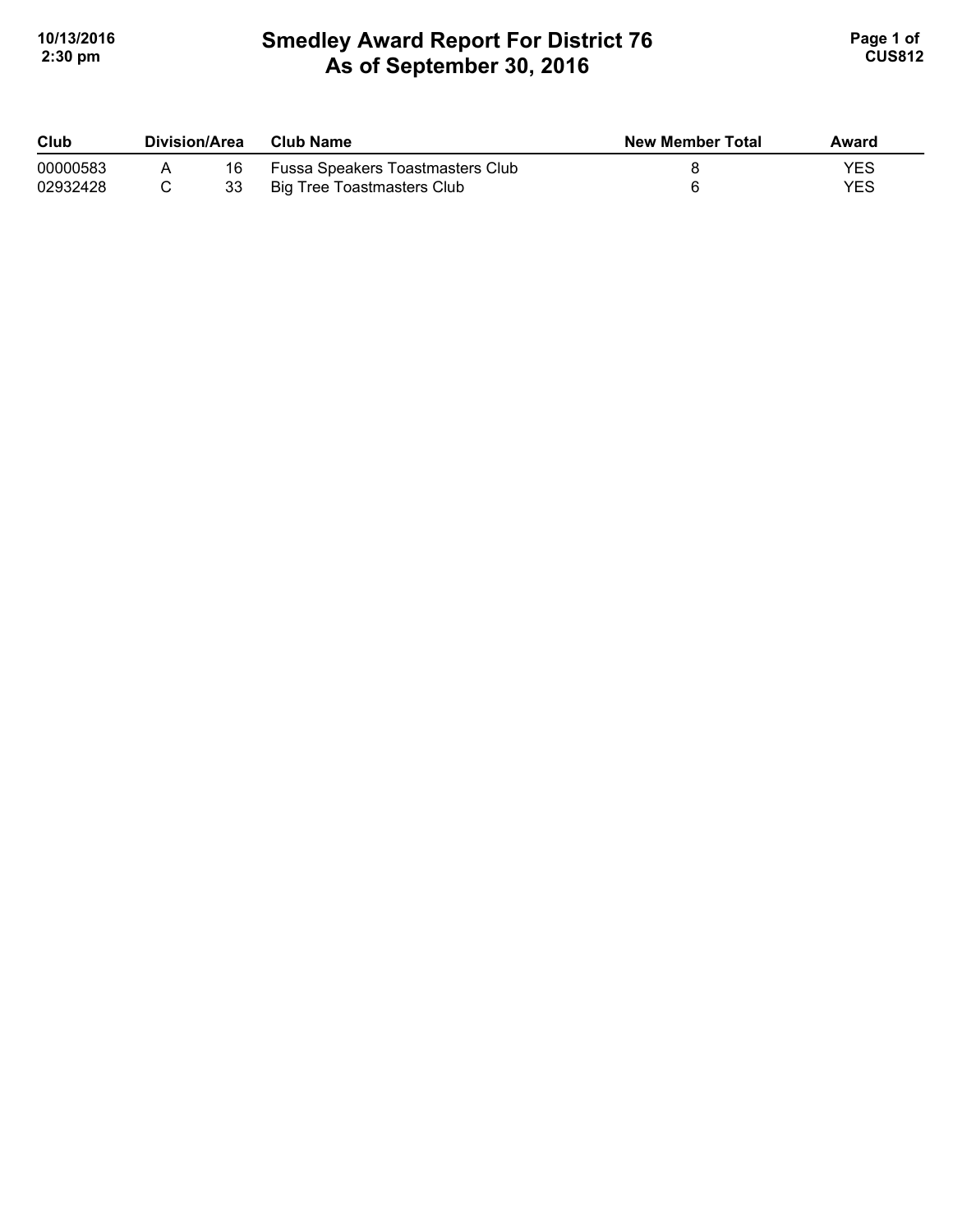## **Smedley Award Report For District 77 As of September 30, 2016 10/13/2016 Page 1 of Smedley Award Report For District 77 Page 1 of Page 1 of 2:30 pm CUS812**

| Club     | Division/Area |    | Club Name                           | <b>New Member Total</b> | Award      |
|----------|---------------|----|-------------------------------------|-------------------------|------------|
| 00001932 |               | 11 | Redstone Club                       |                         | YES        |
| 00009990 |               | 41 | <b>Bienville Toastmasters Club</b>  |                         | <b>YES</b> |
| 01553559 |               | 22 | UAB Toastmasters Club               |                         | <b>YES</b> |
| 03264480 |               | 26 | <b>BBVA Compass Daniel Building</b> |                         | <b>YES</b> |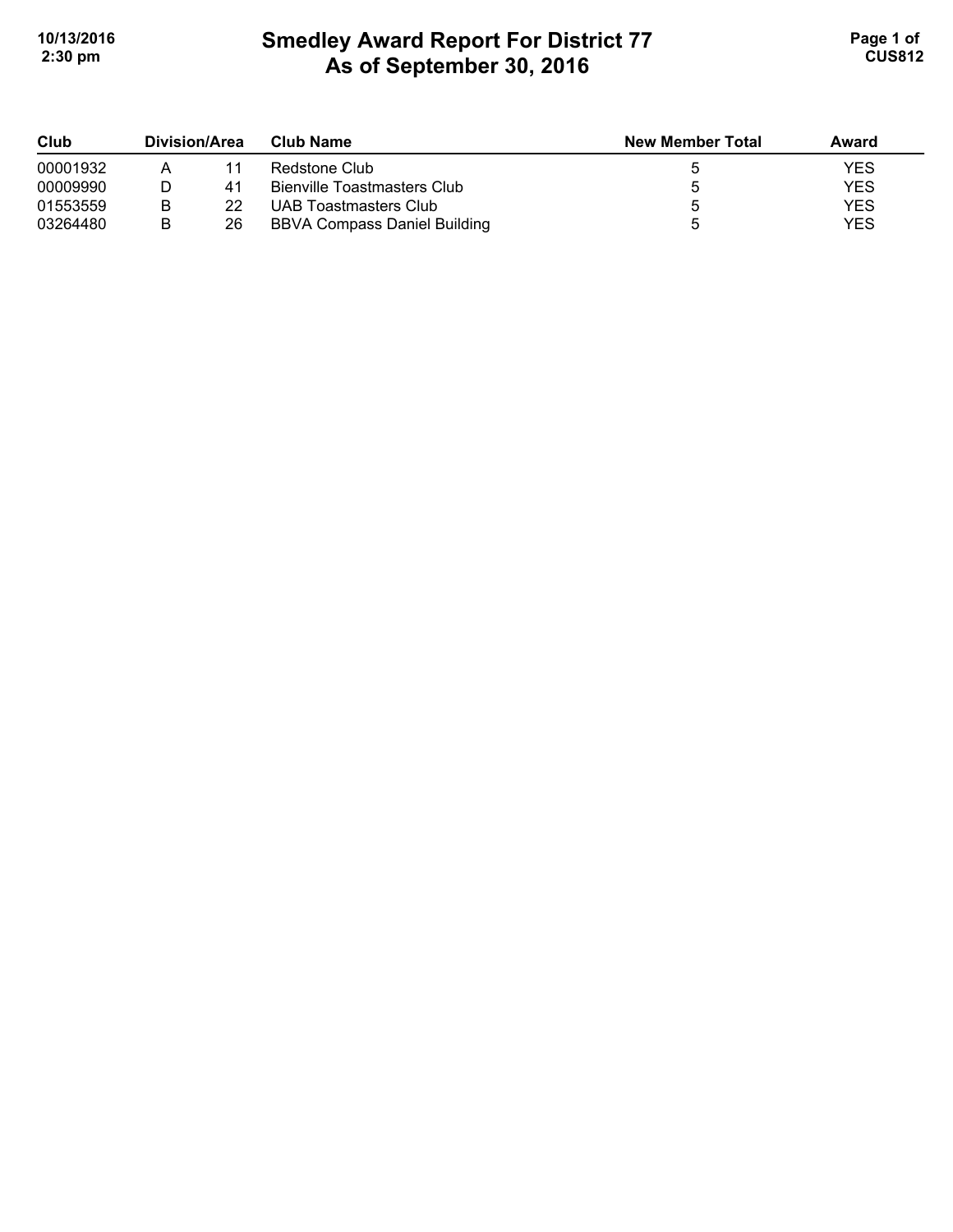# **Smedley Award Report For District 78 As of September 30, 2016**  10/13/2016 **Page 1 of Smedley Award Report For District 78 Page 1 of Page 1 of 2:30 pm CUS812**

| Club     | Division/Area |    | Club Name                       | <b>New Member Total</b> | Award |
|----------|---------------|----|---------------------------------|-------------------------|-------|
| 00002781 |               |    | Last Word Toastmasters Club     |                         | YES   |
| 00005101 |               | 63 | Dakota Avenue Toastmasters Club |                         | YES   |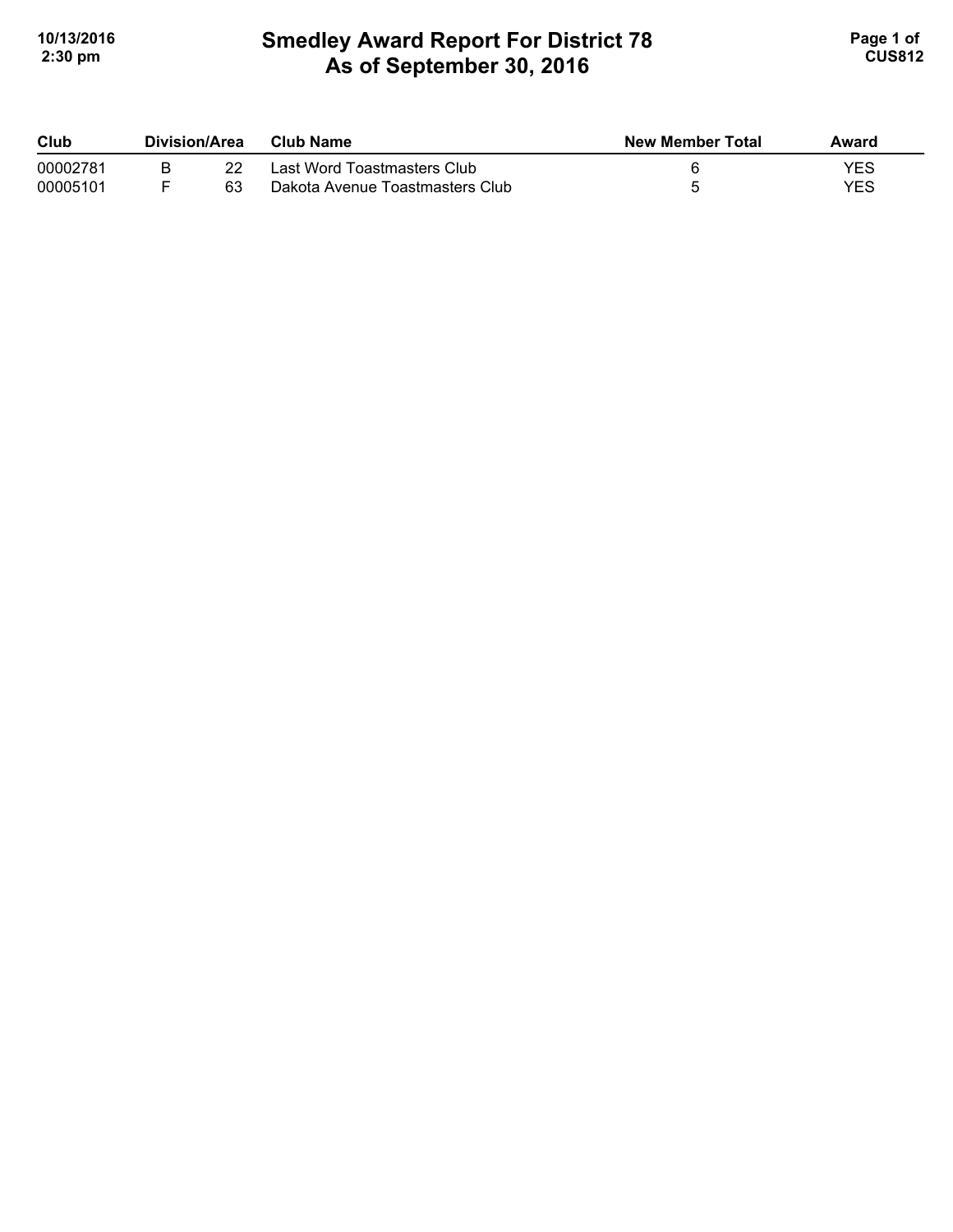## **Smedley Award Report For District 79 As of September 30, 2016 10/13/2016 Page 1 of 2 2:30 pm CUS812**

| Club     |               | <b>Division/Area</b> | <b>Club Name</b>                                                 | <b>New Member Total</b> | Award      |
|----------|---------------|----------------------|------------------------------------------------------------------|-------------------------|------------|
| 00002789 | B             | 22                   | Sand Dunes Toastmasters Club                                     | 5                       | <b>YES</b> |
| 00002990 | L             | 14                   | <b>ELITE Toastmasters Club</b>                                   | 5                       | <b>YES</b> |
| 00006059 | B             | 22                   | Mabuhay Toastmasters Club                                        | 5                       | <b>YES</b> |
| 00006897 | A             | 01                   | Riyadh Toastmasters Club                                         | $\overline{7}$          | <b>YES</b> |
| 00008076 | L             | 17                   | <b>Jubail Toastmasters Club</b>                                  | 11                      | <b>YES</b> |
| 00008258 | J             | 32                   | <b>Oasis Toastmasters Club</b>                                   | 8                       | <b>YES</b> |
| 00008490 | ${\sf N}$     | 05                   | PICPA Riyadh Toastmasters Club (PRTC)                            | 8                       | <b>YES</b> |
| 00009209 | ${\sf N}$     | 66                   | Kohinoor Toastmasters Club                                       | 5                       | <b>YES</b> |
| 00009462 | $\sf B$       | 38                   | Desert Diamonds Toastmasters Club                                | 5                       | <b>YES</b> |
| 00753319 | $\mathbf S$   | 58                   | Al-Hasa Club                                                     |                         | <b>YES</b> |
|          |               |                      |                                                                  | 5                       | <b>YES</b> |
| 00889524 | $\mathsf C$   | 08                   | Nesma Holding Toastmasters Club                                  | 5                       |            |
| 00918581 | $\mathsf F$   | 60                   | <b>COSMOS</b>                                                    | 5                       | <b>YES</b> |
| 01009364 | J             | 43                   | <b>Discovery Toastmasters Club</b>                               | 5                       | <b>YES</b> |
| 01014428 | F             | 61                   | Nesma and Partners Toastmasters Club                             | 8                       | <b>YES</b> |
| 01028833 | Н             | 34                   | <b>PICPAWR Toastmasters Club</b>                                 | 9                       | <b>YES</b> |
| 01041934 | L             | 29                   | PERIYAR TOASTMASTERS CLUB                                        | 5                       | <b>YES</b> |
| 01198137 | B             | 38                   | <b>SABIC Stars</b>                                               | 18                      | <b>YES</b> |
| 01219742 | Q             | 23                   | Danat Alkhaleej                                                  | 5                       | <b>YES</b> |
| 01267208 | E             | 62                   | <b>UNITED</b>                                                    | 5                       | <b>YES</b> |
| 01267758 | Q             | 71                   | Asharqia Chamber Toastmasters                                    | 8                       | <b>YES</b> |
| 01275127 | M             | 41                   | Northpark Toastmasters                                           | 5                       | <b>YES</b> |
| 01426276 | $\mathsf C$   | 27                   | <b>Effat University Toastmasters Club</b>                        | 5                       | <b>YES</b> |
| 01427793 | Q             | 71                   | La'aLe'e Toastmasters                                            | 5                       | <b>YES</b> |
| 01434893 | F             | 60                   | <b>Binzagr Toastmasters Club</b>                                 | 5                       | <b>YES</b> |
| 01462289 | T             | 49                   | Al-Madina                                                        | 6                       | <b>YES</b> |
| 01533981 | A             | 01                   | FILCOM-IT Toastmasters Club                                      | 5                       | <b>YES</b> |
| 01536532 | ${\sf R}$     | 36                   | The Gold Toastmasters Club                                       | 5                       | <b>YES</b> |
| 01571027 | $\mathbf{I}$  | 46                   | Umm Al-Qura                                                      | 5                       | <b>YES</b> |
| 01573469 | G             | 33                   | Eagle Toastmasters Club                                          | 5                       | <b>YES</b> |
| 01584579 | $\mathsf C$   | 27                   | Al-Ertiga                                                        | 5                       | <b>YES</b> |
| 01597596 | ${\sf R}$     | 19                   | Yallah Banat Ariyadh Toastmasters Club                           | 5                       | <b>YES</b> |
| 01871183 | ${\sf P}$     | 26                   | Energy Toastmasters Club SOA-A01                                 | 5                       | <b>YES</b> |
| 01871524 | F             | 60                   | PHOENIX MASA TOASTMASTERS CLUB                                   | 8                       | <b>YES</b> |
| 02040331 | A             | 67                   | Speakers of PICE Riyadh                                          | 5                       | <b>YES</b> |
| 02183751 | G             | 33                   | <b>ACES Toastmasters Club</b>                                    | 5                       | <b>YES</b> |
| 02215715 | Κ             | 35                   | Jeddah Tamil Toastmasters Club                                   | 5                       | <b>YES</b> |
| 02279573 | M             | 20                   | <b>JHAH Toastmasters</b>                                         | 7                       | <b>YES</b> |
| 02345107 | G             | 07                   | <b>OPM Toastmasters Club</b>                                     | 5                       | <b>YES</b> |
| 02412906 | F             | 25                   | <b>URDU Toastmasters Club</b>                                    | 5                       | <b>YES</b> |
| 02414493 | E             | 62                   | <b>GAS Toastmasters Club</b>                                     | 5                       | <b>YES</b> |
| 02523088 | O             | 45                   | <b>Cateus Toastmasters</b>                                       | 7                       | <b>YES</b> |
| 02683788 | Q             | 51                   | Saihat Toastmasters Club                                         | 5                       | <b>YES</b> |
| 02979009 | P             | 39                   | Abha Ladies Toastmasters Club                                    | 8                       | <b>YES</b> |
| 03025886 | Μ             | 41                   |                                                                  | 9                       | <b>YES</b> |
|          |               |                      | <b>Explorers Toastmasters</b><br>Professionals Toastmasters Club |                         | <b>YES</b> |
| 03246878 | G             | 24                   |                                                                  | 5                       |            |
| 03281462 | F             | 31                   | Al Khobar Tamil Toastmasters Club                                | 5<br>$\overline{7}$     | <b>YES</b> |
| 03337827 | F             | 61                   | Harmony Toastmasters Club                                        |                         | <b>YES</b> |
| 03338157 | Κ             | 16                   | Prime Toastmasters Club                                          | 5                       | <b>YES</b> |
| 03358910 | O             | 45                   | Kalemat                                                          | 5                       | <b>YES</b> |
| 03517248 | ${\mathsf S}$ | 58                   | Hajr Toastmasters Club                                           | 6                       | <b>YES</b> |
| 03651240 | ${\sf P}$     | 40                   | Alwadyean Toastmasters Club                                      | 5                       | <b>YES</b> |
| 03672404 | $\mathsf{R}$  | 68                   | Al Qaseem University                                             | 5                       | <b>YES</b> |
| 03888434 | ${\mathsf S}$ | 58                   | <b>Hajariat Explorer</b>                                         | 5                       | <b>YES</b> |
| 04027533 | M             | 55                   | New Discovery Toastmasters                                       | 10                      | <b>YES</b> |
| 04224669 | $\mathsf{P}$  | 40                   | Shabab Aseer                                                     | 5                       | <b>YES</b> |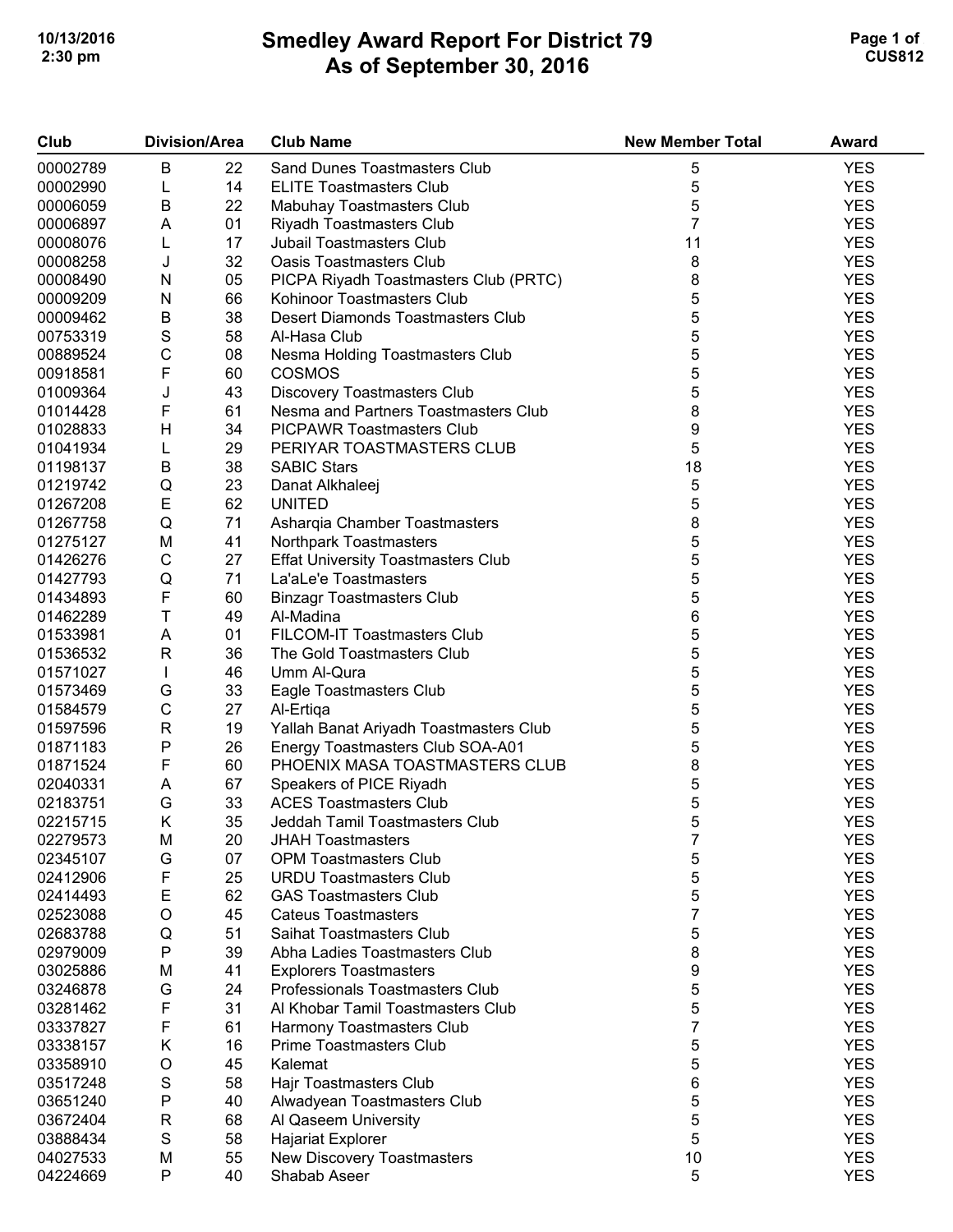## **Smedley Award Report For District 79 As of September 30, 2016 10/13/2016 Page 2 of 2 2:30 pm CUS812**

| Club     | Division/Area |    | <b>Club Name</b>                      | <b>New Member Total</b> | Award      |
|----------|---------------|----|---------------------------------------|-------------------------|------------|
| 04343115 | F             | 61 | Algosaibi Toastmasters Club           | 8                       | <b>YES</b> |
| 04353736 |               | 53 | Jubail Filipino Toastmasters Club     | 6                       | <b>YES</b> |
| 04363443 | Т             | 30 | <b>Quba Toastmasters Club</b>         | 5                       | <b>YES</b> |
| 04526970 | P             | 40 | Abha Arabic Toastmasters Club         | 6                       | <b>YES</b> |
| 04549271 | P             | 39 | Learn 4 Life Ladies Toastmasters Club | 5                       | <b>YES</b> |
| 04549879 | J             | 32 | <b>MDH Toastmasters Club</b>          | 5                       | <b>YES</b> |
| 04657854 | M             | 42 | Tanajib ITC Toastmasters Club         | 11                      | <b>YES</b> |
| 04667322 |               | 47 | <b>IQRAA Toastmasters Club</b>        | 8                       | <b>YES</b> |
| 04672557 | P             | 39 | Jazan Ladies Toastmasters Club        | 5                       | <b>YES</b> |
| 05195814 |               | 73 | <b>KAWADER Toastmasters Club</b>      | 5                       | <b>YES</b> |
| 05272586 | R             | 36 | Alrowad                               | 5                       | <b>YES</b> |
| 05331206 | $\mathsf{R}$  | 68 | Al Qassim Leaders TMC                 | 5                       | <b>YES</b> |
| 05359250 | F             | 60 | Siri Kannada Toastmasters Club        | 8                       | <b>YES</b> |
| 05401066 | S             | 56 | Ethraa Toastmasters Club              | 5                       | <b>YES</b> |
| 05401105 | S             | 57 | <b>KFUPM Elite Toastmasters Club</b>  | 6                       | <b>YES</b> |
| 05401154 | S             | 57 | Aloha! KFUPM Toastmasters             | 5                       | <b>YES</b> |
| 05438049 | $\mathsf{P}$  | 40 | Alhejaz Toastmasters Club             | 6                       | <b>YES</b> |
| 05501422 | $\mathsf{P}$  | 26 | <b>ASIR STC Toastmasters Club</b>     | 5                       | <b>YES</b> |
| 05501874 | $\mathsf{R}$  | 68 | Mernah                                | 9                       | <b>YES</b> |
| 05518316 | $\mathsf C$   | 27 | <b>STC JED TOASTMASTERS</b>           | 5                       | <b>YES</b> |
| 05546247 | $\mathsf{R}$  | 59 | Hail STC TMC                          | 5                       | <b>YES</b> |
| 05580620 | $\mathsf{P}$  | 26 | STC Jazan Toastmasters Club           | 15                      | <b>YES</b> |
| 05613874 | M             | 41 | Almidra Toastmasters Club             | 9                       | <b>YES</b> |
| 05648505 | R             | 68 | Unayzah Toastmasters Arabic Club      | 5                       | <b>YES</b> |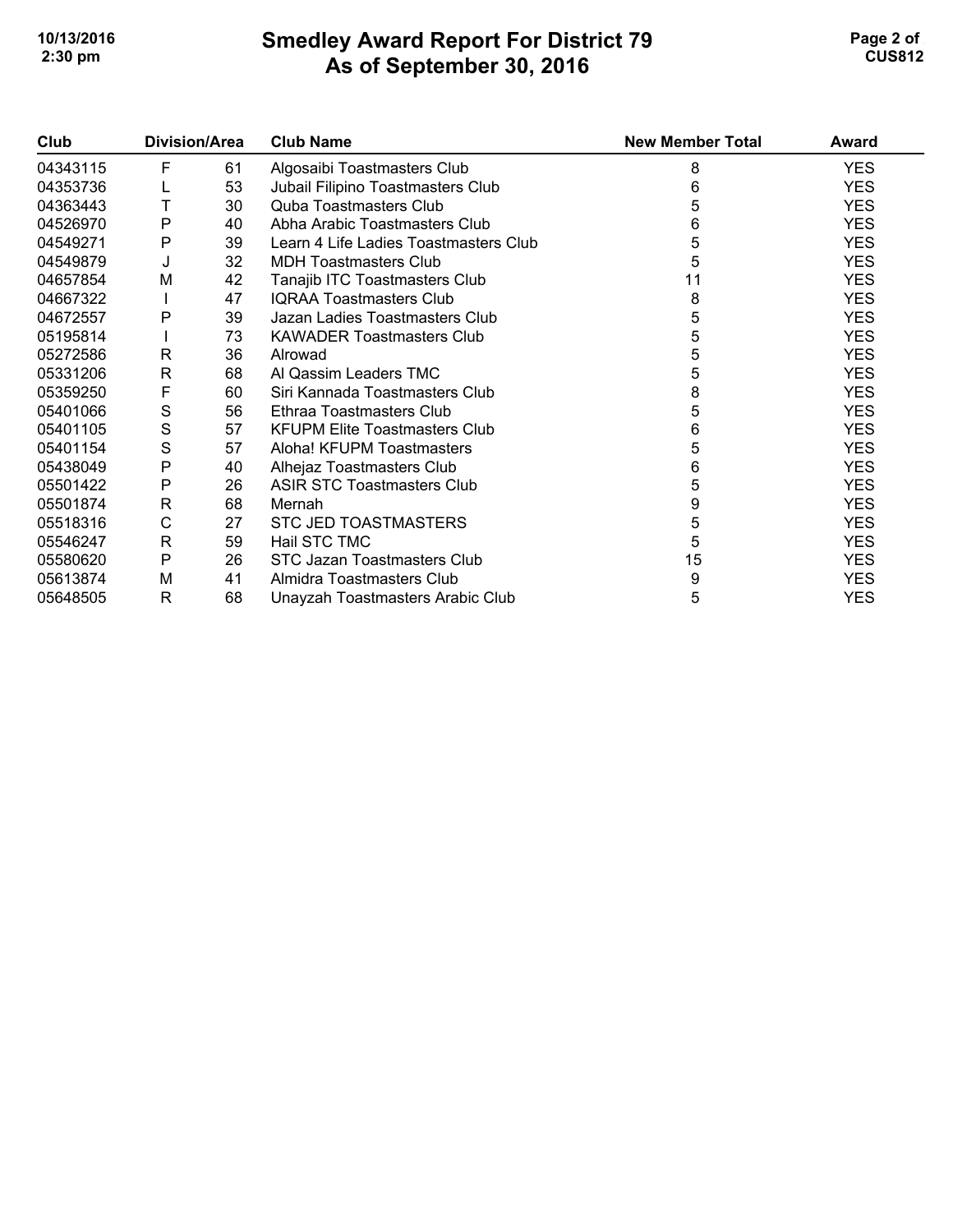## **Smedley Award Report For District 80 As of September 30, 2016 10/13/2016 Page 1 of 1 2:30 pm CUS812**

| Club     | <b>Division/Area</b> |    | <b>Club Name</b>                         | <b>New Member Total</b> | Award      |
|----------|----------------------|----|------------------------------------------|-------------------------|------------|
| 00000357 | U                    | 04 | <b>Toastmasters Club Of Singapore</b>    | 13                      | <b>YES</b> |
| 00005105 |                      | 01 | <b>TLCS Club</b>                         | 9                       | <b>YES</b> |
| 00005193 |                      | 04 | Ang Mo Kio C.C. Club                     | 18                      | <b>YES</b> |
| 00007691 | V                    | 05 | Jurong Green Community Club              | 6                       | <b>YES</b> |
| 00007702 | Ζ                    | 02 | Chua Chu Kang Community Club             | 5                       | <b>YES</b> |
| 00008816 | D                    | 03 | Money Mastery (Singapore) Toastmasters C | 5                       | <b>YES</b> |
| 00008833 | Z                    | 01 | NUS Toastmasters Club                    | 53                      | <b>YES</b> |
| 00009165 | $\mathsf S$          | 04 | Tampines Changkat Toastmasters           | 5                       | <b>YES</b> |
| 00585485 | U                    | 02 | <b>ITMA Toastmasters Club</b>            | 5                       | <b>YES</b> |
| 00708544 | Ζ                    | 03 | <b>Grassroots Toastmasters Club</b>      | 6                       | <b>YES</b> |
| 00708617 | B                    | 02 | Clementi CC Toastmasters Club            |                         | <b>YES</b> |
| 00860498 | A                    | 02 | <b>UBS Toastmasters Club</b>             | 6                       | <b>YES</b> |
| 01196035 | A                    | 05 | Marine Parade                            | 5                       | <b>YES</b> |
| 01346644 | Τ                    | 03 | LISHA Tamil Toastmasters Club            | 5                       | <b>YES</b> |
| 01489034 | U                    | 03 | <b>Flagmasters</b>                       | 13                      | <b>YES</b> |
| 01892146 | V                    | 03 | West Coast Mandarin Toastmasters Club    | 5                       | <b>YES</b> |
| 02927088 | G                    | 04 | Infosys Singapore Toastmasters Club      |                         | <b>YES</b> |
| 03758978 | E                    | 05 | Senja-Cashew Toastmasters Club           |                         | <b>YES</b> |
| 03956577 | Z                    | 05 | <b>SAP Singapore Toastmasters</b>        | 5                       | <b>YES</b> |
| 04582710 |                      | 02 | Pek Kio Tamil Toastmasters Club          |                         | <b>YES</b> |
| 05434552 |                      | 05 | Chong Pang CC Mandarin Toastmasters Cl   | 6                       | <b>YES</b> |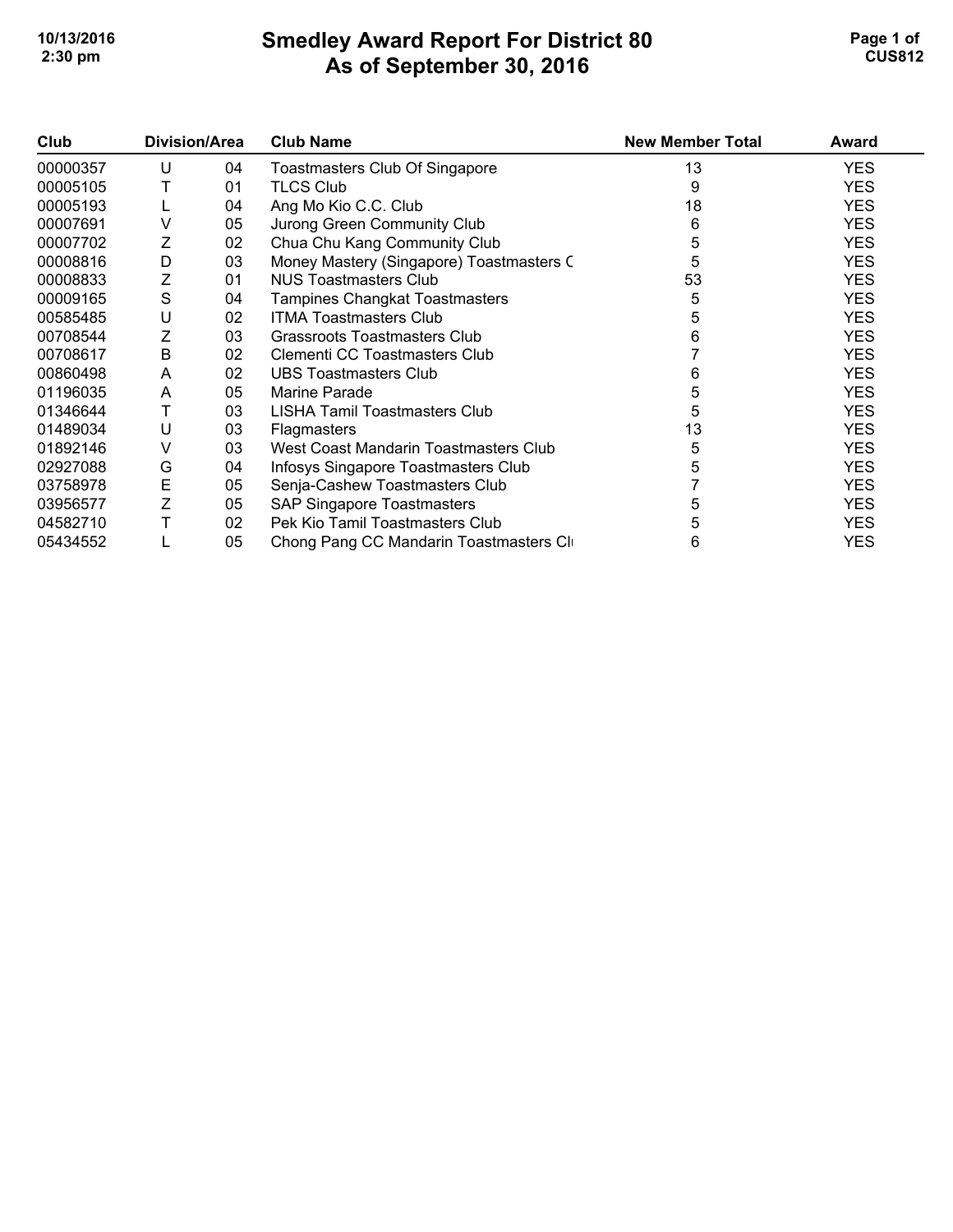## **Smedley Award Report For District 81 As of September 30, 2016**  10/13/2016 **Page 1 of Smedley Award Report For District 81 Page 1 of Page 1 of 2:30 pm CUS812**

| Club     | Division/Area |    | <b>Club Name</b>                      | <b>New Member Total</b> | Award      |
|----------|---------------|----|---------------------------------------|-------------------------|------------|
| 00001045 | B             | 08 | Nova Powerspeakers Club               | 5                       | <b>YES</b> |
| 00002686 | B             | 13 | <b>Grand Cayman Toastmasters Club</b> |                         | <b>YES</b> |
| 00006013 | B             | 12 | Trailblazers Toastmasters Club        |                         | <b>YES</b> |
| 00006546 | D             | 27 | <b>Flamboyant Club</b>                | 8                       | <b>YES</b> |
| 00008750 | С             | 17 | NIC Toastmasters Club                 | 6                       | <b>YES</b> |
| 00583524 | Ε             | 31 | Tortola Toastmasters Club of the BVI  | 6                       | <b>YES</b> |
| 00657958 | F             | 38 | Cacique Toastmasters Club             |                         | <b>YES</b> |
| 00728533 | С             | 16 | Westside Toastmasters Club            | 5                       | <b>YES</b> |
| 01036674 | D             | 26 | Club Phare                            | 6                       | <b>YES</b> |
| 01239471 | В             | 09 | Western Knights                       | 5                       | <b>YES</b> |
| 01279661 | G             | 43 | <b>Puerto Rico Toastmasters Club</b>  | 6                       | <b>YES</b> |
| 01545622 | G             | 40 | Honeywell Puerto Rico Toastmasters    | 5                       | <b>YES</b> |
| 01865434 | G             | 42 | Executive Leaders                     |                         | <b>YES</b> |
| 01972752 | Ε             | 29 | <b>Saint Martin Evolution</b>         |                         | <b>YES</b> |
| 02291768 | В             | 13 | Eminent Orators Toastmasters Club     |                         | <b>YES</b> |
| 02444095 | D             | 24 | Dauphin                               |                         | <b>YES</b> |
| 02612216 | D             | 25 | Fougere                               | h.                      | <b>YES</b> |
| 03652496 | D             | 23 | Agora Toastmasters Club               |                         | <b>YES</b> |
| 04617742 | E             | 30 | <b>Sugar City Toastmasters</b>        |                         | <b>YES</b> |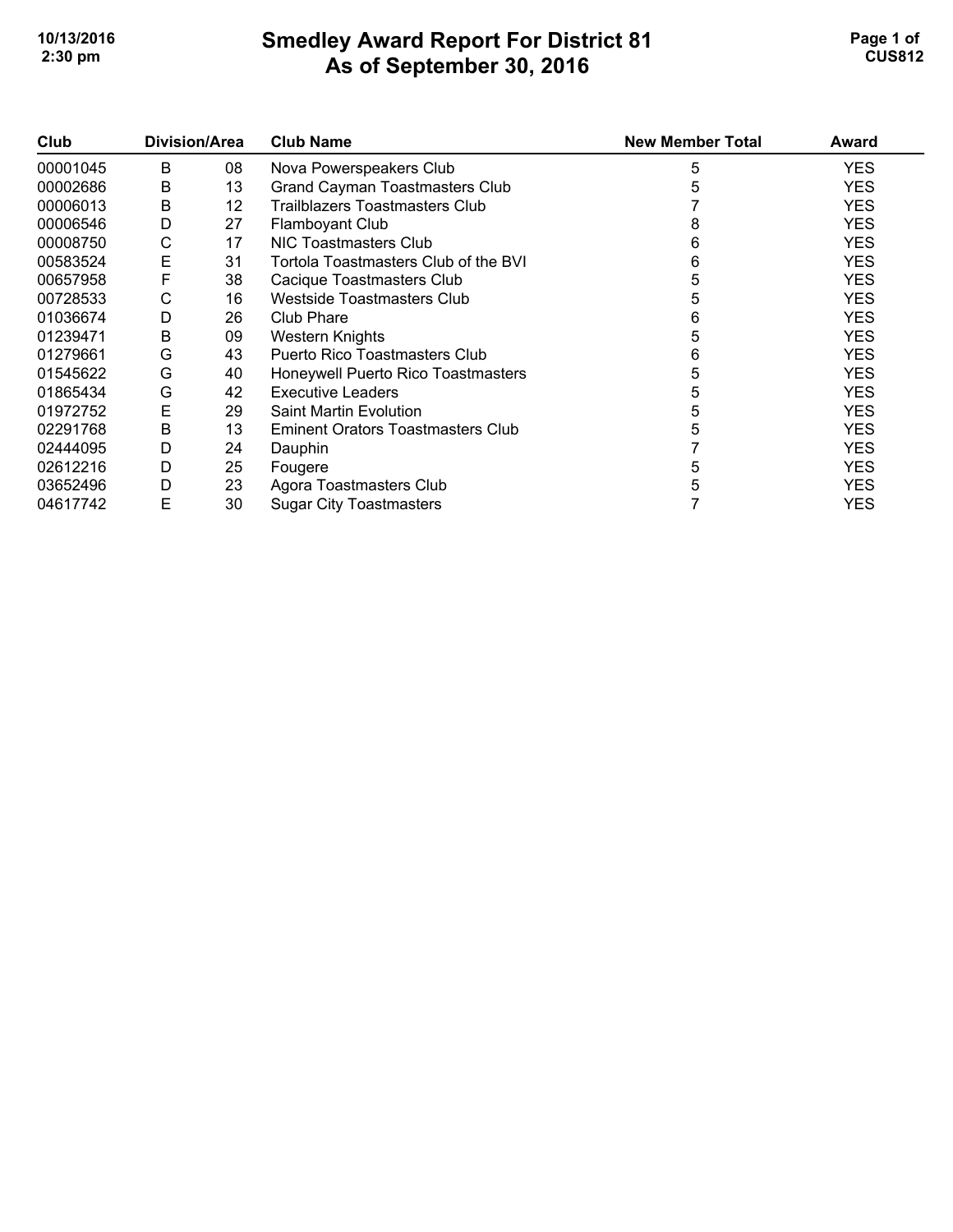## **Smedley Award Report For District 82 As of September 30, 2016 10/13/2016 Page 1 of 2 2:30 pm CUS812**

| Club     | <b>Division/Area</b> |    | <b>Club Name</b>                             | <b>New Member Total</b> | <b>Award</b> |
|----------|----------------------|----|----------------------------------------------|-------------------------|--------------|
| 00002773 | С                    | 02 | Sampath Bank Toastmasters Club               | 5                       | <b>YES</b>   |
| 00630851 | E                    | 03 | <b>Smedley Club</b>                          | 7                       | <b>YES</b>   |
| 00636934 | C                    | 03 | Lyceum Toastmasters Club Nugegoda            | 5                       | <b>YES</b>   |
| 00642857 | J                    | 01 | <b>HNB Toastmasters Club</b>                 | 6                       | <b>YES</b>   |
| 00665905 | G                    | 04 | Chennai Toastmasters Club                    | 6                       | <b>YES</b>   |
| 00733850 | C                    | 04 | <b>COYLE Toastmasters Club</b>               | 8                       | <b>YES</b>   |
| 00777976 | H                    | 04 | FTZ Toastmasters Club                        | 5                       | <b>YES</b>   |
| 00822324 | H                    | 01 | Kandy Toastmasters Club                      | 7                       | <b>YES</b>   |
| 00918669 | F                    | 01 | <b>Bcis Toastmasters Club</b>                | 6                       | <b>YES</b>   |
|          |                      |    |                                              |                         |              |
| 00918672 | A                    | 03 | Ralph Toastmasters Club                      | 10                      | <b>YES</b>   |
| 00968050 | Κ                    | 01 | <b>CSC Chennai Chapter</b>                   | 6                       | <b>YES</b>   |
| 01016391 | C                    | 04 | <b>Braybrooke Toastmasters Club</b>          | 6                       | <b>YES</b>   |
| 01050359 | B                    | 04 | Chennai Wordsmiths Toastmasters Club         | 5                       | <b>YES</b>   |
| 01055854 | H                    | 03 | Wayamba Toastmasters                         | 6                       | <b>YES</b>   |
| 01122025 | J                    | 04 | Panadura Toastmasters                        | 6                       | <b>YES</b>   |
| 01128480 |                      | 04 | <b>Medley Toastmasters Club</b>              | 8                       | <b>YES</b>   |
| 01195101 | Α                    | 04 | <b>SLT Toastmasters</b>                      | 10                      | <b>YES</b>   |
| 01195211 | A                    | 01 | <b>DFCC Toastmasters</b>                     | 6                       | <b>YES</b>   |
| 01239639 | D                    | 01 | Ford Chennai Toastmasters                    | 11                      | <b>YES</b>   |
| 01280859 | J                    | 02 | Sri Lanka Institute of Marketing Toastmaste  | 5                       | <b>YES</b>   |
| 01290125 | A                    | 03 | <b>CIM Toastmasters Club</b>                 | 10                      | <b>YES</b>   |
| 01334805 | E                    | 04 | <b>IPM Toastmasters Club</b>                 | 7                       | <b>YES</b>   |
| 01338612 | G                    | 04 | PayPal Chennai Toastmasters Club             | 5                       | <b>YES</b>   |
| 01355969 | E                    | 04 | <b>AATSL Toastmasters Club</b>               | 9                       | <b>YES</b>   |
| 01357117 | H                    | 01 | HILL CAPITAL TOASTMASTERS                    | 5                       | <b>YES</b>   |
| 01361631 | F                    | 02 | <b>Printcare Toastmasters</b>                | 8                       | <b>YES</b>   |
| 01363550 | B                    | 01 | <b>Madras Toastmasters Club</b>              | 5                       | <b>YES</b>   |
| 01373947 | G                    | 03 | <b>TCS Maitree Chennai Toastmasters Club</b> | 5                       | <b>YES</b>   |
| 01378886 | H                    | 02 | Omega Line                                   | 6                       | <b>YES</b>   |
| 01391757 | A                    | 01 | Dialog Toastmasters Club                     | 5                       | <b>YES</b>   |
| 01401009 | F                    | 02 | Lyceum Wattala Toastmasters                  | 5                       | <b>YES</b>   |
| 01424892 | F                    | 04 | <b>Union Assurance Toastmasters</b>          | 5                       | <b>YES</b>   |
| 01514977 | F                    | 02 | Wattala Toastmasters Club                    | 6                       | <b>YES</b>   |
| 01515466 | Ε                    | 01 | <b>BEPZ Toastmasters</b>                     | 11                      | <b>YES</b>   |
| 01553096 | F                    | 03 | Siyane Toastmasters                          | 8                       | <b>YES</b>   |
| 01565817 | C                    | 05 | CodeGen                                      | 5                       | <b>YES</b>   |
| 01600825 | С                    | 04 | Hemas Toastmasters Club                      | 9                       | <b>YES</b>   |
| 01861319 |                      | 03 | Moratuwa Toastmasters                        | 8                       | <b>YES</b>   |
| 01880525 | J<br>C               | 03 | Sabaragamuwa Toastmasters Club               | 5                       | <b>YES</b>   |
| 01888017 | С                    | 02 |                                              | 5                       | <b>YES</b>   |
|          |                      |    | Singer Sri Lanka Toastmasters Club           | 12                      | <b>YES</b>   |
| 01888115 | Α                    | 04 | Bank of Ceylon Toastmasters Club             |                         |              |
| 01982862 | E                    | 02 | <b>Word Blasters Toastmasters Club</b>       | 8                       | <b>YES</b>   |
| 02072381 | B                    | 01 | <b>CatMiner Toastmasters Club</b>            | 9                       | <b>YES</b>   |
| 02148163 | L                    | 03 | <b>Coimbatore Toastmasters Club</b>          | 13                      | <b>YES</b>   |
| 02221629 | G                    | 03 | <b>TCS Insurance Toastmasters Club</b>       | 5                       | <b>YES</b>   |
| 02302941 | F                    | 04 | Expolanka Toastmasters Club                  | 5                       | <b>YES</b>   |
| 02321352 | C                    | 05 | Aitken Spence Toastmasters                   | 6                       | <b>YES</b>   |
| 02435760 | Κ                    | 02 | Infosys Toastmasters, Chennai                | 9                       | <b>YES</b>   |
| 02441171 | D                    | 04 | Chennai Communicators Club                   | 7                       | <b>YES</b>   |
| 02538625 | Κ                    | 03 | Toastmasters @ Verizon Chennai - Olympia     | 5                       | <b>YES</b>   |
| 02541805 | J                    | 02 | VirtusaPolaris CMB                           | 12                      | <b>YES</b>   |
| 02552549 | F                    | 02 | Dimo Toastmasters Club                       | 5                       | <b>YES</b>   |
| 02560442 | G                    | 03 | TCS Maitree Alpha Toastmasters Club          | 6                       | <b>YES</b>   |
| 02568195 | J                    | 02 | <b>Fusion Toastmasters Club</b>              | 8                       | <b>YES</b>   |
| 02677376 | B                    | 03 | <b>Brisa VIT</b>                             | 5                       | <b>YES</b>   |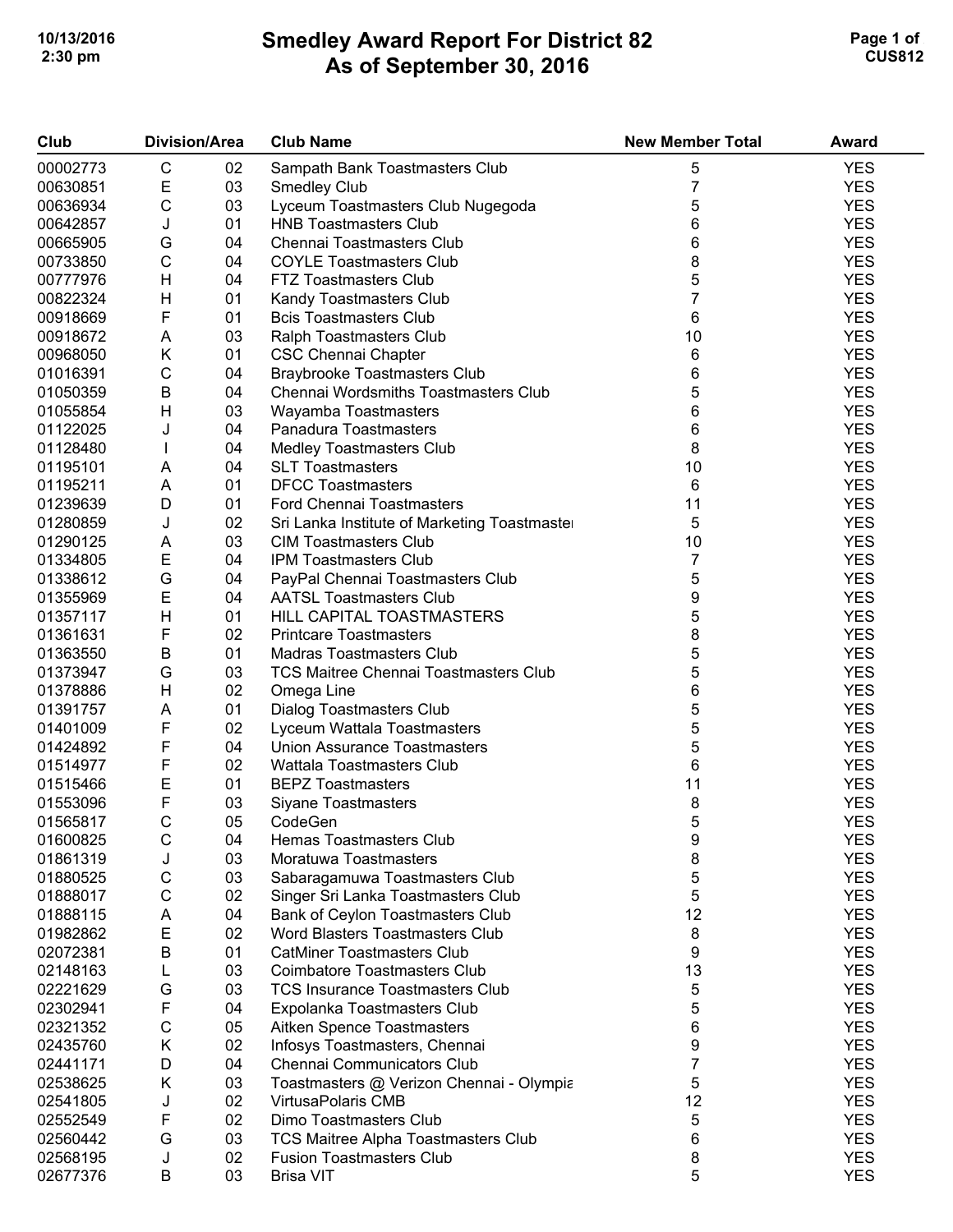## **Smedley Award Report For District 82 As of September 30, 2016 10/13/2016 Page 2 of 2 2:30 pm CUS812**

| Club     | <b>Division/Area</b> |    | <b>Club Name</b>                         | <b>New Member Total</b> | <b>Award</b> |
|----------|----------------------|----|------------------------------------------|-------------------------|--------------|
| 02677403 | B                    | 03 | Clima VIT                                | 6                       | <b>YES</b>   |
| 02709830 | G                    | 01 | <b>HCL Speech Weavers</b>                | 5                       | <b>YES</b>   |
| 02909519 | $\mathsf D$          | 01 | McDermott Toastmasters Chennai           | 5                       | <b>YES</b>   |
| 03091491 | A                    | 01 | The Regalia                              | 6                       | <b>YES</b>   |
| 03270615 | L                    | 01 | <b>Trichy Toastmasters Club</b>          | 5                       | <b>YES</b>   |
| 03295314 | B                    | 02 | Agua VIT                                 | 6                       | <b>YES</b>   |
| 03356293 | $\mathsf D$          | 04 | TCS Maitree Infinity Toastmasters Club   | 6                       | <b>YES</b>   |
| 03358372 | G                    | 01 | Wipro Chennai Toastmasters Club - CDC5   | 5                       | <b>YES</b>   |
| 03578140 | E                    | 04 | <b>NDB Toastmasters</b>                  | 8                       | <b>YES</b>   |
| 03598897 | $\mathsf C$          | 01 | Awakening Toastmasters                   | 8                       | <b>YES</b>   |
| 03613674 | $\mathsf D$          | 03 | Hubbell Burndy India Toastmasters Club   | 5                       | <b>YES</b>   |
| 03835845 | $\mathsf C$          | 01 | Informatics Institute of Technology      | 5                       | <b>YES</b>   |
| 03839372 | $\mathsf D$          | 03 | <b>Servion Toastmasters Club</b>         | 5                       | <b>YES</b>   |
| 03958454 | F                    | 04 | Amana Bank Toastmasters Club             | 5                       | <b>YES</b>   |
| 04032159 | A                    | 03 | <b>Commercial Bank Toastmasters Club</b> | 5                       | <b>YES</b>   |
| 04142818 | G                    | 02 | Great Lakes Chennai Toastmasters Club    | 5                       | <b>YES</b>   |
| 04198235 | $\sf B$              | 02 | <b>Phoenix VIT</b>                       | 5                       | <b>YES</b>   |
| 04198323 | $\sf B$              | 03 | <b>Nuvens VIT</b>                        | 6                       | <b>YES</b>   |
| 04278308 | A                    | 03 | Pinnacle Advanced Toastmasters Club      | 5                       | <b>YES</b>   |
| 04309638 |                      | 03 | <b>Rising Pillars Toastmasters Club</b>  | 5                       | <b>YES</b>   |
| 04368514 |                      | 01 | InfoTrellis Toastmasters Club            | 5                       | <b>YES</b>   |
| 04413695 | L                    | 02 | Virudhunagar Toastmasters Club           | 5                       | <b>YES</b>   |
| 04521375 | D                    | 02 | Thirdware Chennai Speakers Forum         | $\overline{7}$          | <b>YES</b>   |
| 04628720 | J                    | 01 | Voice of Colombo Toastmasters Club       | 5                       | <b>YES</b>   |
| 04703328 | F                    | 01 | <b>CEB Toastmasters Club</b>             | 5                       | <b>YES</b>   |
| 04839397 | A                    | 04 | <b>CSE Toastmasters Club</b>             | 5                       | <b>YES</b>   |
| 04877543 | E                    | 03 | <b>Marine Toastmasters Club</b>          | 5                       | <b>YES</b>   |
| 04901601 | L                    | 01 | TOASTMASTERS INTERNATIONAL - NIT         | 10                      | <b>YES</b>   |
| 04903005 | A                    | 02 | CMA SRI LANKA TOASTMASTERS CLUB          | 5                       | <b>YES</b>   |
| 05068759 | $\mathsf C$          | 02 | <b>AMW Toastmasters Club</b>             | 9                       | <b>YES</b>   |
| 05073498 | $\sf B$              | 02 | Ora VIT Toastmasters                     | 6                       | <b>YES</b>   |
| 05125333 | $\sf B$              | 03 | Sol VIT Toastmasters                     | 6                       | <b>YES</b>   |
| 05270893 | J                    | 02 | <b>PLC Toastmasters Club</b>             | 11                      | <b>YES</b>   |
| 05275304 | F                    | 01 | ShipXpress Toastmasters Club             | 10                      | <b>YES</b>   |
| 05477573 | E                    | 03 | <b>PIM Toastmasters</b>                  | 5                       | <b>YES</b>   |
| 05477954 | $\mathsf C$          | 01 | Pyramid Wilmar Toastmasters Club         | 5                       | <b>YES</b>   |
| 05505274 | E                    | 04 | Horana Toastmasters Club                 | 8                       | <b>YES</b>   |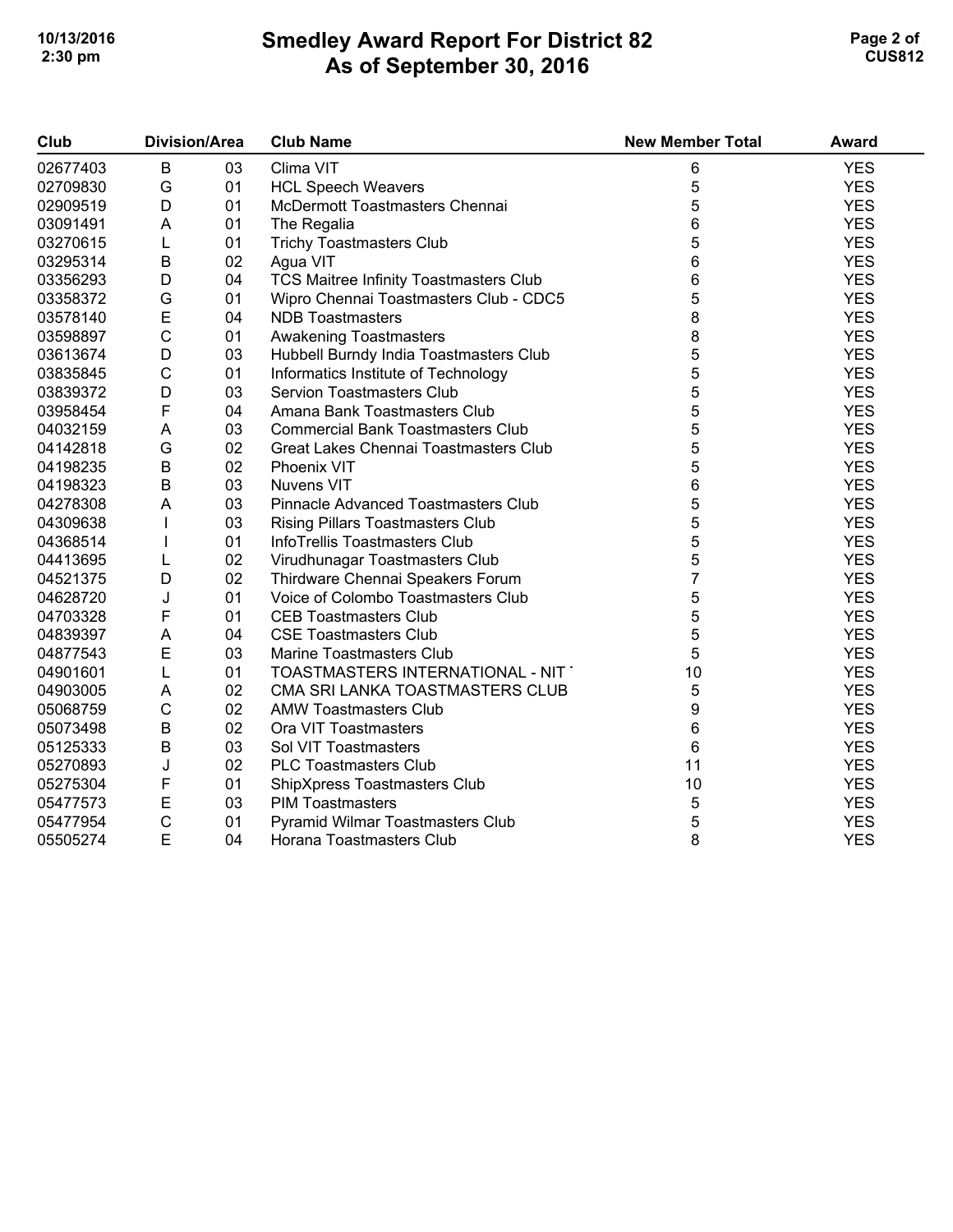## **Smedley Award Report For District 83 As of September 30, 2016 10/13/2016 Page 1 of Smedley Award Report For District 83 Page 1 of Page 1 of 2:30 pm CUS812**

| Club     | Division/Area |    | <b>Club Name</b>                      | <b>New Member Total</b> | Award      |
|----------|---------------|----|---------------------------------------|-------------------------|------------|
| 00002634 | F             | 62 | AT&T Middletown Club                  |                         | <b>YES</b> |
| 00002664 | н             | 83 | Clifton Toastmasters Club             |                         | <b>YES</b> |
| 00006445 | G             | 74 | Union City Club                       |                         | <b>YES</b> |
| 00006555 | н             | 84 | Wayne SpeakUPS Toastmasters           | 8                       | <b>YES</b> |
| 00006603 | Е             | 54 | ADP Toastmasters Club                 |                         | <b>YES</b> |
| 00006847 | F             | 63 | Art Of Speaking                       | 8                       | <b>YES</b> |
| 00007192 | н             | 82 | Speak to Success Founded by APAA Club |                         | <b>YES</b> |
| 00660313 | н             | 83 | Speak and Lead Toastmasters Club      |                         | <b>YES</b> |
| 00693785 | A             | 12 | Mars Chocolate Sweet Talkers          |                         | <b>YES</b> |
| 00813995 |               | 93 | K-Toast Club                          | 6                       | <b>YES</b> |
| 03972683 | D             | 44 | Dialogue Party Toastmasters Club      | 5                       | <b>YES</b> |
| 04073383 |               | 94 | <b>Orion Deliverymasters</b>          |                         | <b>YES</b> |
| 04732055 | F             | 62 | <b>iCIMS Toastmasters</b>             |                         | <b>YES</b> |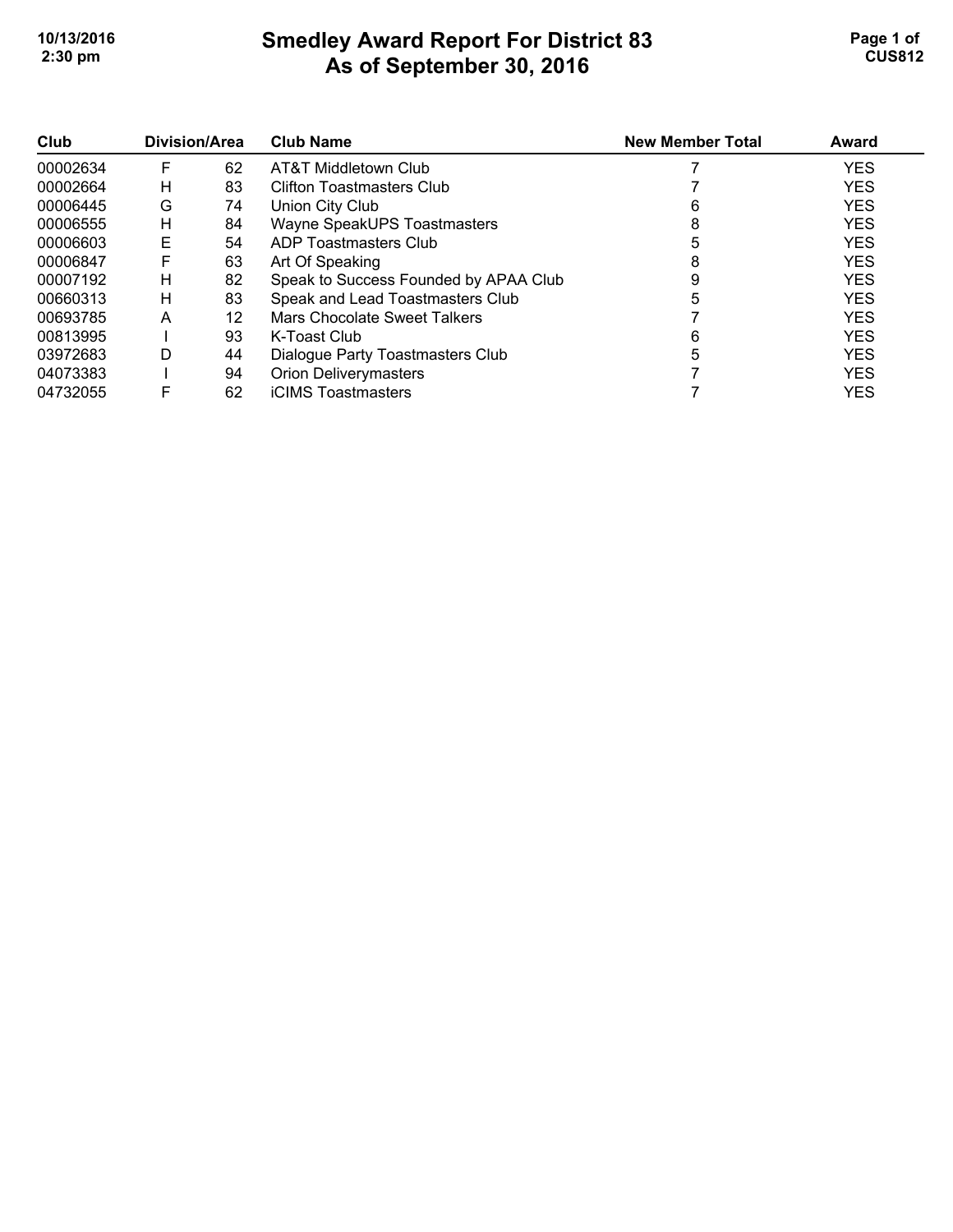# **Smedley Award Report For District 84 As of September 30, 2016 10/13/2016 Page 1 of Smedley Award Report For District 84 Page 1 of 1 2:30 pm CUS812**

| Club     | Division/Area |    | <b>Club Name</b>                     | <b>New Member Total</b> | Award      |
|----------|---------------|----|--------------------------------------|-------------------------|------------|
| 00001066 | С             | 34 | Orlando Conquerors Toastmasters Club |                         | <b>YES</b> |
| 00003651 | н             | 82 | Early Bird Club                      |                         | <b>YES</b> |
| 00008503 | Е             | 52 | Orlando International Club           | ხ                       | <b>YES</b> |
| 01948459 | Е             | 52 | <b>Clermont Toastmasters</b>         |                         | <b>YES</b> |
| 03117640 | D             | 43 | Weekend Toastmasters                 | 6                       | <b>YES</b> |
| 04069732 | Α             | 13 | New Beginnings Toastmasters          | 6                       | <b>YES</b> |
| 04341151 | С             | 34 | Stick To The Script!                 | 6                       | <b>YES</b> |
| 05589640 | Α             | 10 | Voices of Lawtey Toastmasters        |                         | <b>YES</b> |
| 05640030 | ⌒<br>U        | 34 | <b>SHFB Toastmasters</b>             |                         | <b>YES</b> |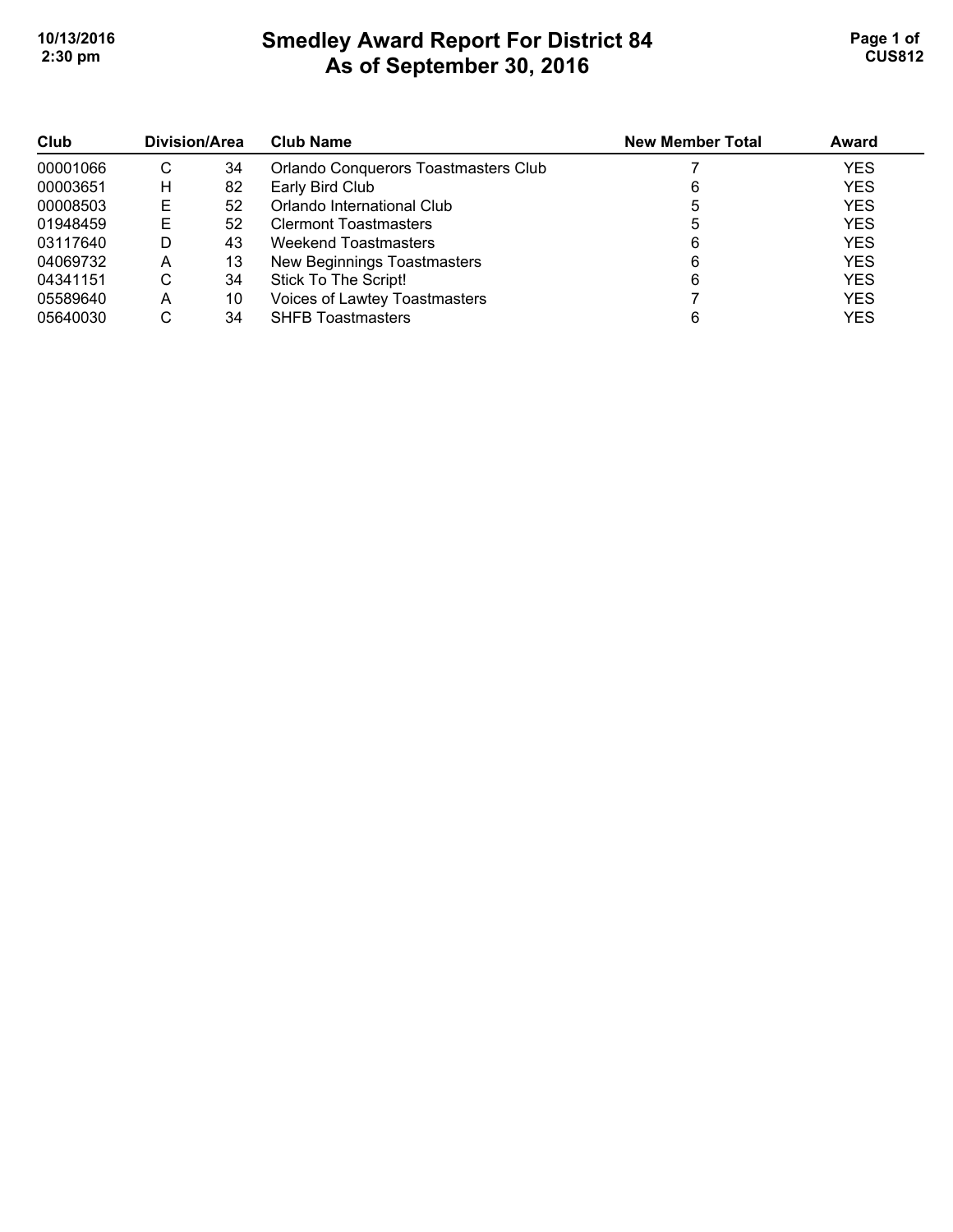## **Smedley Award Report For District 85 As of September 30, 2016 10/13/2016 Page 1 of Smedley Award Report For District 85 Page 1 of Page 1 of 2:30 pm CUS812**

| Club     | Division/Area                                                                                                 |    | <b>Club Name</b>                         | <b>New Member Total</b> | Award      |
|----------|---------------------------------------------------------------------------------------------------------------|----|------------------------------------------|-------------------------|------------|
| 00696722 | U                                                                                                             | 01 | Shanghai Xujiahui Toastmasters Club      | 6                       | <b>YES</b> |
| 00868941 | O                                                                                                             | 02 | Shanghai Leadership Toastmasters Club    | 5                       | <b>YES</b> |
| 00966828 | O                                                                                                             | 01 | Shanghai 5C+ Toastmasters Club           | 5                       | <b>YES</b> |
| 01002047 | N                                                                                                             | 01 | <b>MSSH Toastmasters No 1</b>            | 17                      | <b>YES</b> |
| 01012036 | O                                                                                                             | 03 | Shanghai Talent Discovery Bilingual TMC  | 18                      | <b>YES</b> |
| 01146944 | Q                                                                                                             | 03 | Shanghai L'espace-Temps Sino-Francopho   | 8                       | <b>YES</b> |
| 01174677 | $\mathbf S$                                                                                                   | 03 | Wuxi No. 1 Toastmasters Club             | 5                       | <b>YES</b> |
| 01199621 | Z                                                                                                             | 01 | Hangzhou METALK Toastmasters Club        | 5                       | <b>YES</b> |
| 01224488 | Z                                                                                                             | 03 | WestLake Bilingual                       | 5                       | <b>YES</b> |
| 01298293 | U                                                                                                             | 03 | 5A+ Shanghai Toastmasters Club           | 5                       | <b>YES</b> |
| 01524822 | T                                                                                                             | 02 | Alcatel-Lucent Smart Speakers Nanjing    | 14                      | <b>YES</b> |
| 01527423 | $\mathsf{Z}% _{M_{1},M_{2}}^{\alpha,\beta}(\varepsilon)=\mathsf{Z}_{M_{1},M_{2}}^{\alpha,\beta}(\varepsilon)$ | 04 | Wenzhou Friends Toastmaster Club         | 9                       | <b>YES</b> |
| 01532858 | Q                                                                                                             | 01 | <b>GE CTC Toastmasters Club</b>          | 5                       | <b>YES</b> |
| 01803802 | $\mathsf{Z}$                                                                                                  | 01 | Qiantang Bilingual Toastmasters Club     | 8                       | <b>YES</b> |
| 02793285 | T                                                                                                             | 01 | <b>Optical Valley TMC</b>                | 6                       | <b>YES</b> |
| 03264922 | N                                                                                                             | 03 | <b>Starbucks Coffee Toastmasters</b>     | 5                       | <b>YES</b> |
| 03646256 | Τ                                                                                                             | 03 | Nanjing First Mandarin Toastmasters Club | 9                       | <b>YES</b> |
| 03669615 | $\mathbf S$                                                                                                   | 04 | Zhangjiagang No. 01 TMC                  | 5                       | <b>YES</b> |
| 03932232 | R                                                                                                             | 04 | Praxair Shanghai Toastmasters Club       |                         | <b>YES</b> |
| 04204940 | O                                                                                                             | 02 | KPMG Shanghai Bilingual Toastmasters Clu | 6                       | <b>YES</b> |
| 04398123 | $\mathbf S$                                                                                                   | 02 | Suzhou Bilingual Toastmasters Club       | 6                       | <b>YES</b> |
| 04646640 | Z                                                                                                             | 04 | Taizhou No.1 Toastmasters Club           |                         | <b>YES</b> |
| 04757747 | $\mathsf Z$                                                                                                   | 01 | A.A.C.T.P HZ Toastmasters                | 6                       | <b>YES</b> |
| 04975260 | $\mathbf S$                                                                                                   | 03 | <b>Taicang Sailing Toastmasters Club</b> | 5                       | <b>YES</b> |
| 05000401 | Ζ                                                                                                             | 01 | Hangzhou M.A.D. Toastmasters Club        | 5                       | <b>YES</b> |
| 05209267 | T                                                                                                             | 03 | Yangzhou No.1 Toastmasters Club          | 6                       | <b>YES</b> |
| 05446896 | T                                                                                                             | 02 | <b>CXL Toastmasters Club</b>             | 5                       | <b>YES</b> |
| 05453419 | ${\mathsf S}$                                                                                                 | 01 | Changzhou Toastmasters Club              | 5                       | <b>YES</b> |
| 05530286 | T                                                                                                             | 02 | <b>ZTE NJ Pegasus Toastmasters</b>       | 12                      | <b>YES</b> |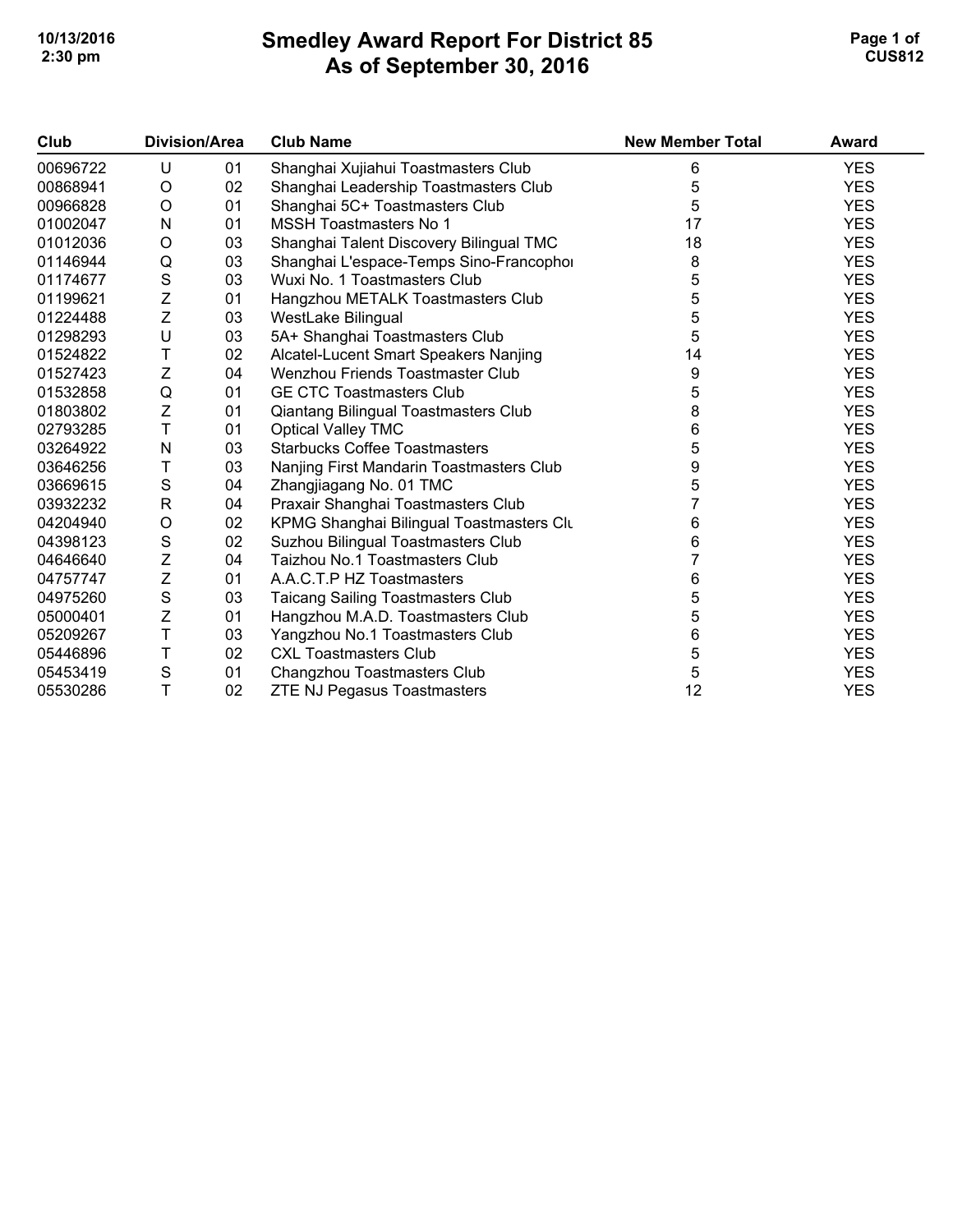## **Smedley Award Report For District 86 As of September 30, 2016 10/13/2016 Page 1 of 1 2:30 pm CUS812**

| Club<br>00002347 | Division/Area |    | <b>Club Name</b>                     | <b>New Member Total</b> | Award      |
|------------------|---------------|----|--------------------------------------|-------------------------|------------|
|                  | B             | 31 | <b>Brampton Club</b>                 |                         | <b>YES</b> |
| 00003869         | N             | 03 | <b>Greater Sudbury Speakers</b>      |                         | <b>YES</b> |
| 00004826         | w             | 62 | <b>Energetics Toastmasters Club</b>  | 5                       | <b>YES</b> |
| 00006307         |               | 51 | McMaster Club                        |                         | <b>YES</b> |
| 00897691         | C             | 46 | Speak, Spark, and Spirit Club        | 5                       | <b>YES</b> |
| 03071339         | C             | 44 | Maple Leaf Toastmasters              | 5                       | <b>YES</b> |
| 03830242         | N             | 01 | Dr. Roberta Bondar Toastmasters Club |                         | <b>YES</b> |
| 05497694         |               | 83 | <b>PCC Toastmasters</b>              |                         | <b>YES</b> |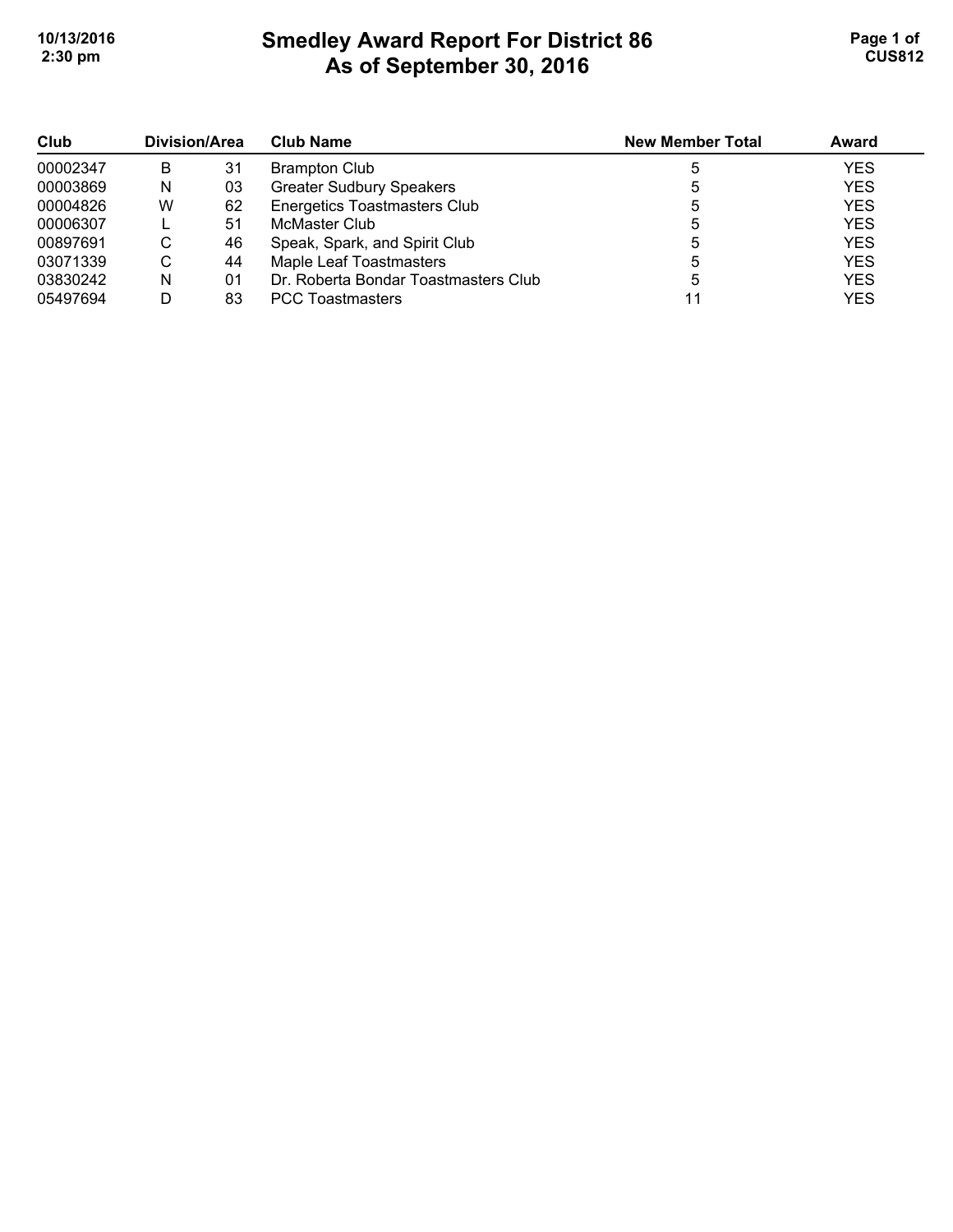# **Smedley Award Report For District 87 As of September 30, 2016**  10/13/2016 **Page 1 of Smedley Award Report For District 87 Page 1 of Page 1 of 2:30 pm CUS812**

| Club     | Division/Area |    | <b>Club Name</b>                        | <b>New Member Total</b> | Award      |
|----------|---------------|----|-----------------------------------------|-------------------------|------------|
| 00004067 |               | 01 | Jakarta Toastmasters Club               |                         | <b>YES</b> |
| 00004384 | S             | 01 | Sibu Mandarin Club                      |                         | <b>YES</b> |
| 01197998 | в             | 02 | Universitas Indonesia Toastmasters Club |                         | <b>YES</b> |
| 01488334 | в             | 03 | Huntsman Indonesia Toastmasters Club    |                         | <b>YES</b> |
| 01505268 | G             | 04 | Magical-Bali                            |                         | <b>YES</b> |
| 04267871 | G             | 01 | Malang Toastmasters Club                |                         | <b>YES</b> |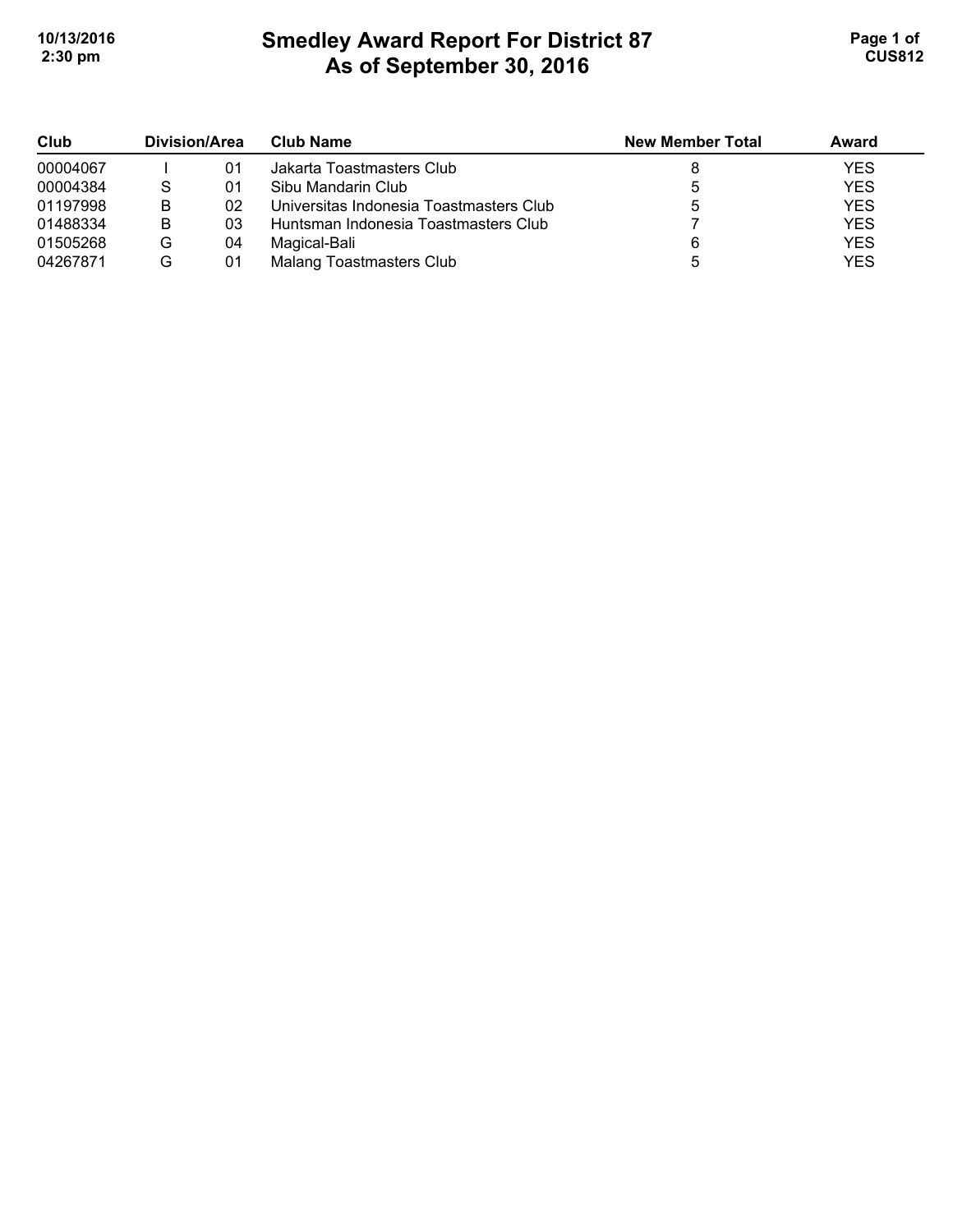## **Smedley Award Report For District 88 As of September 30, 2016 10/13/2016 Page 1 of 1 2:30 pm CUS812**

| Club     | Division/Area |    | <b>Club Name</b>                         | <b>New Member Total</b> | Award      |
|----------|---------------|----|------------------------------------------|-------------------------|------------|
| 01155869 | B             | 03 | Supernovas TMC                           | 5                       | <b>YES</b> |
| 01377165 | D             | 03 | Lenovo Northstar                         |                         | <b>YES</b> |
| 01392626 | C             | 02 | Ericsson Toastmasters Club               |                         | <b>YES</b> |
| 01430991 | E             | 02 | Shen Yang Shen Bei Club 1                |                         | <b>YES</b> |
| 01600441 | G             | 01 | Alcatel-Lucent Qingdao Toastmasters Club | 5                       | <b>YES</b> |
| 02575355 | A             | 02 | Beijing Bilingual Toastmasters Club      | 10                      | <b>YES</b> |
| 02798285 | A             | 03 | <b>Golden Time Toastmasters</b>          | 5                       | <b>YES</b> |
| 02833642 | Н             | 01 | Xi'an Toastmasters Club                  |                         | <b>YES</b> |
| 02991742 | G             | 03 | Jinan Toastmaster Club                   | 6                       | <b>YES</b> |
| 03029655 | A             | 01 | ShareWithU                               |                         | <b>YES</b> |
| 03071732 | G             | 01 | Qingdao No. 1 Mandarin Toastmasters      |                         | <b>YES</b> |
| 03963834 | F             | 03 | Novozymes Tianjin Toastmasters Club      | 10                      | <b>YES</b> |
| 03970782 | B             | 03 | <b>Trainer Toastmasters Club</b>         | 8                       | <b>YES</b> |
| 04049539 | G             | 02 | Lianyungang Toastmasters Club            | 5                       | <b>YES</b> |
| 04054926 | F             | 01 | Spark Time Bilingual Toastmasters Club   | 6                       | <b>YES</b> |
| 04189794 | G             | 02 | Qingdao Gala Bilingual Toastmasters Club |                         | <b>YES</b> |
| 04212757 | F             | 02 | Tianjin New Financiers TMC               |                         | <b>YES</b> |
| 04725042 | G             | 01 | Qingdao Happy Family Toastmasters Club   | 5                       | <b>YES</b> |
| 04757386 | E             | 01 | <b>DLSP Toastmasters Club</b>            |                         | <b>YES</b> |
| 05302465 | G             | 03 | Yantai Toastmasters Club                 | 5                       | <b>YES</b> |
| 05601856 | H             | 03 | Taiyuan English Salon Toastmasters Club  | 12                      | <b>YES</b> |
| 05678789 | D             | 01 | <b>Startups Toastmasters Club</b>        | 5                       | <b>YES</b> |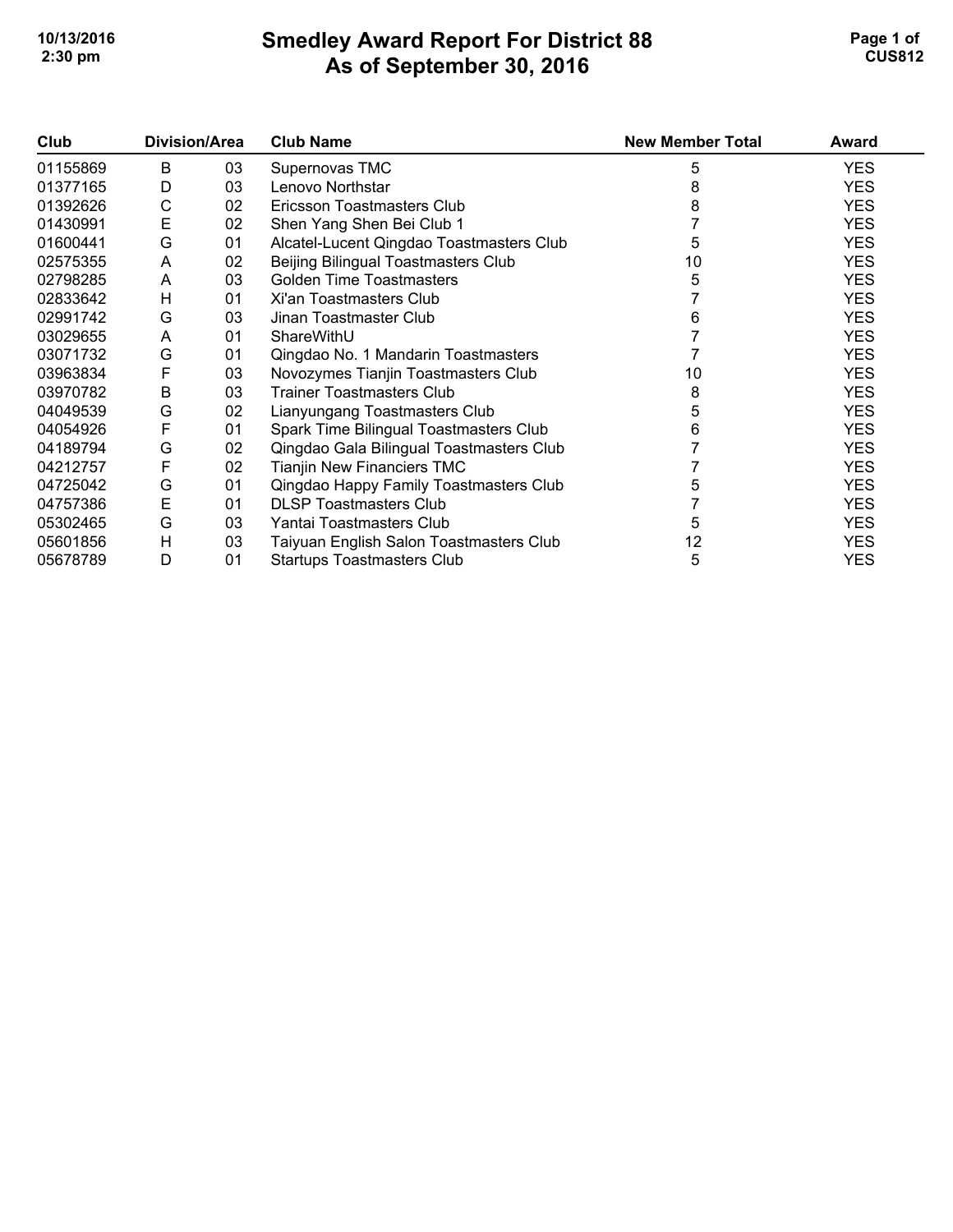## **Smedley Award Report For District 89 As of September 30, 2016**  10/13/2016 **Page 1 of Smedley Award Report For District 89 Page 1 of Page 1 of 2:30 pm CUS812**

| Club     | Division/Area |    | <b>Club Name</b>                           | <b>New Member Total</b> | <b>Award</b> |
|----------|---------------|----|--------------------------------------------|-------------------------|--------------|
| 00003704 | G             | 05 | Wayfoong Toastmasters Club                 | 6                       | <b>YES</b>   |
| 00008117 | H             | 03 | <b>Island Toastmasters Club</b>            | 5                       | <b>YES</b>   |
| 00009151 | O             | 05 | <b>Centraler Toastmasters Club</b>         | 6                       | <b>YES</b>   |
| 00009567 | Н             | 02 | Hong Kong Achievers Toastmasters Club      | 5                       | <b>YES</b>   |
| 00594537 |               | 03 | Shenzhen Toastmasters Club                 |                         | <b>YES</b>   |
| 01333420 | Υ             | 03 | Chongqing Toastmasters Club                | 6                       | <b>YES</b>   |
| 01367871 | N             | 01 | Zhuhai QEL Toastmasters Club               | 5                       | <b>YES</b>   |
| 01407059 | M             | 02 | <b>Xiamen Toastmasters</b>                 | 5                       | <b>YES</b>   |
| 01522699 | E             | 04 | Guangzhou eStar Toastmasters Club          | 5                       | <b>YES</b>   |
| 01540850 | E             | 04 | Guangzhou Bilingual Toastmasters Club      |                         | <b>YES</b>   |
| 01551165 | E             | 02 | Guangdong Lions Toastmasters Club          | 5                       | <b>YES</b>   |
| 01554633 | E             | 03 | Hui Feng GZ                                | 5                       | <b>YES</b>   |
| 02541596 | $\mathbf S$   | 03 | Dongguan Toastmasters Club                 | 8                       | <b>YES</b>   |
| 02984976 | $\mathbf S$   | 04 | <b>ACME Bilingual Toastmasters Club</b>    |                         | <b>YES</b>   |
| 03265692 | A             | 03 | SoYoung Toastmasters Club                  | 5                       | <b>YES</b>   |
| 03746834 | Υ             | 02 | <b>Match Toastmasters</b>                  | 5                       | <b>YES</b>   |
| 03825443 | $\mathbf S$   | 04 | <b>Better TM</b>                           | 6                       | <b>YES</b>   |
| 04106394 | $\mathsf{P}$  | 01 | ActNow Chengdu Toastmasters Club           | 5                       | <b>YES</b>   |
| 04234120 | Α             | 03 | Soarhigh Toastmasters Club                 |                         | <b>YES</b>   |
| 04360842 | P             | 04 | The First Mover Chinese Toastmasters Clut  | 8                       | <b>YES</b>   |
| 04549820 | $\mathsf{P}$  | 05 | Hallo Toastmasters Club                    | 6                       | <b>YES</b>   |
| 04602595 | M             | 02 | Xiamen Enjoy Reading and Sharing Advanc    |                         | <b>YES</b>   |
| 04641367 | Ε             | 04 | Maoming Chinese Toastmasters Club          | 6                       | <b>YES</b>   |
| 04729100 | $\mathbf S$   | 01 | Century Excellence Toastmasters Club       | 5                       | <b>YES</b>   |
| 04809603 | Υ             | 02 | Xuedu Metropolis Toastmasters Club         | 5                       | <b>YES</b>   |
| 04852797 | Υ             | 03 | Unique Toastmasters Club                   | 9                       | <b>YES</b>   |
| 04916142 | P             | 02 | Chengdu Jinying Trainers' Toastmasters Clu | 10                      | <b>YES</b>   |
| 05616626 | Y             | 02 | Luminaries Toastmasters Club               | 8                       | <b>YES</b>   |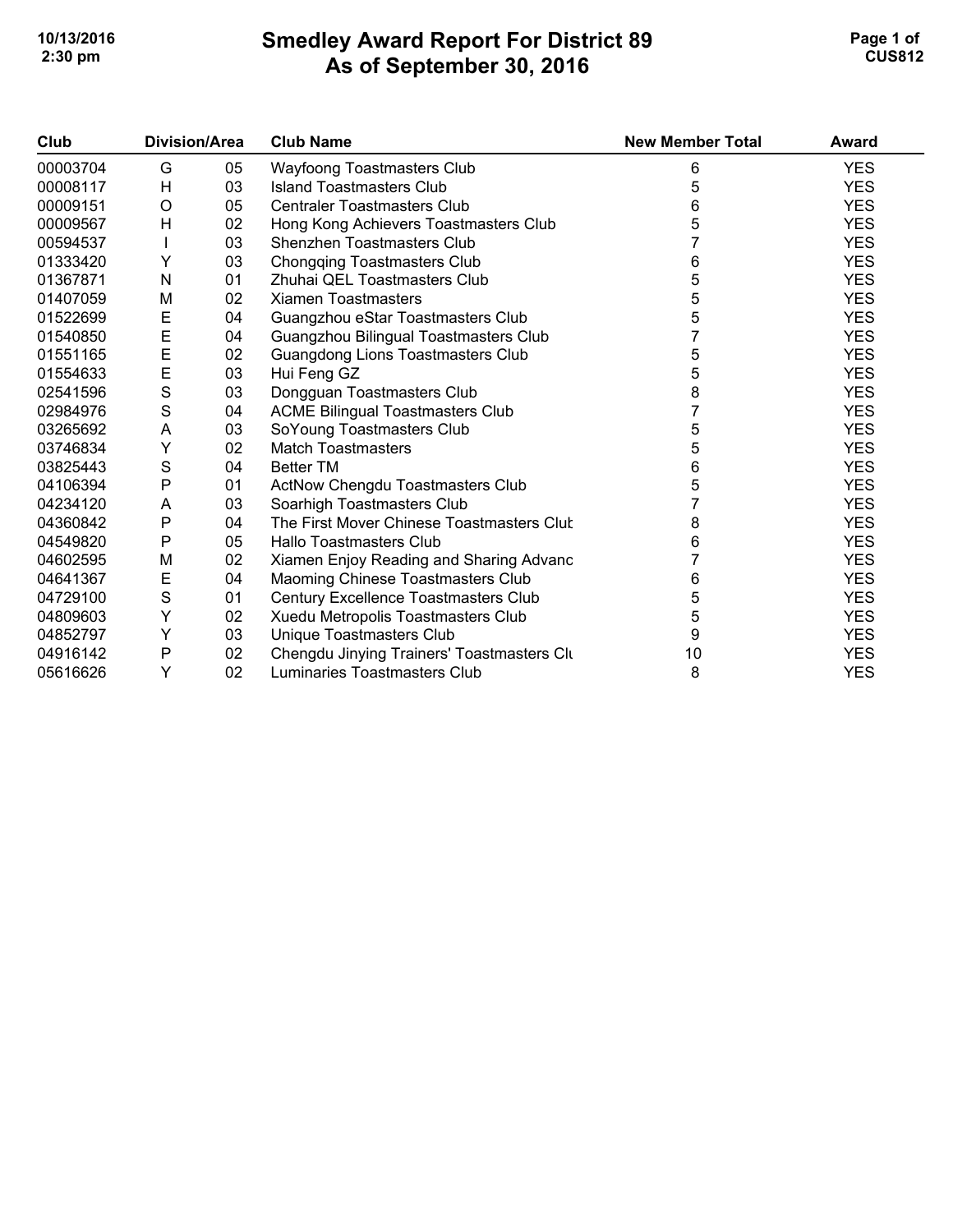# **Smedley Award Report For District 90 As of September 30, 2016**  10/13/2016 **Page 1 of Smedley Award Report For District 90 Page 1 of 1 2:30 pm CUS812**

| Club     | Division/Area |    | Club Name                           | <b>New Member Total</b> | Award |
|----------|---------------|----|-------------------------------------|-------------------------|-------|
| 00006964 | W             | 26 | Parramatta Midday Toastmasters Club |                         | YES   |
| 00712902 |               |    | Manly Multilingual Club             |                         | YES   |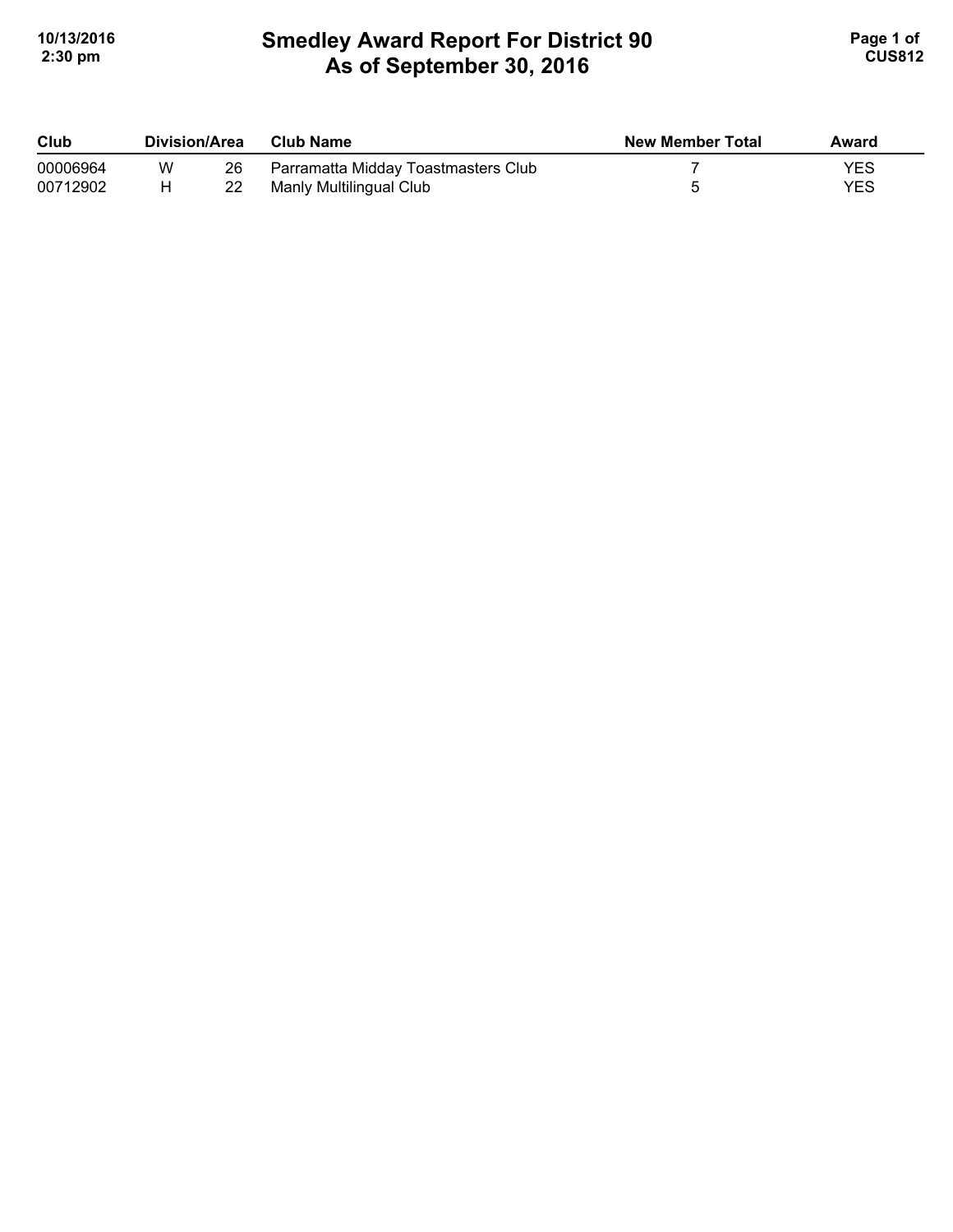### **Smedley Award Report For District 91 As of September 30, 2016**  10/13/2016 **Page 1 of Smedley Award Report For District 91 Page 1 of Page 1 of 2:30 pm CUS812**

| Club     | Division/Area |    | <b>Club Name</b>                         | <b>New Member Total</b> | Award      |
|----------|---------------|----|------------------------------------------|-------------------------|------------|
| 00002390 |               | 09 | Berkeley Square Speakers Toastmasters CI | 10                      | <b>YES</b> |
| 00002965 | A             | 46 | Newbury Speakers Club                    | 5                       | <b>YES</b> |
| 00003149 | C             | 02 | <b>Holborn Speakers</b>                  |                         | <b>YES</b> |
| 00004824 |               | 47 | London Business School Public Speaking C | 8                       | <b>YES</b> |
| 00009834 | A             | 14 | <b>Guildford Speaker's Club</b>          | 6                       | <b>YES</b> |
| 00589261 | B             | 29 | <b>Trojan Speakers Club</b>              |                         | <b>YES</b> |
| 00589935 | Κ             | 59 | Citi Criers Club                         |                         | <b>YES</b> |
| 00762850 | Κ             | 59 | Meridian Speakers Club                   |                         | <b>YES</b> |
| 00840230 | н             | 35 | <b>Croydon Communicators Club</b>        | 5                       | <b>YES</b> |
| 01053038 | J             | 04 | <b>Berkhamsted Speakers Club</b>         | 5                       | <b>YES</b> |
| 01376237 | Κ             | 58 | 1st London Toastmasters                  | 8                       | <b>YES</b> |
| 01519329 | С             | 05 | <b>Covent Garden Speakers</b>            | 5                       | <b>YES</b> |
| 01811645 | Κ             | 03 | <b>London Public Speakers</b>            | 14                      | <b>YES</b> |
| 03105854 | J             | 22 | <b>Malvern Speakers</b>                  | 5                       | <b>YES</b> |
| 04967311 | B             | 29 | Discovery Soap Box                       | 6                       | <b>YES</b> |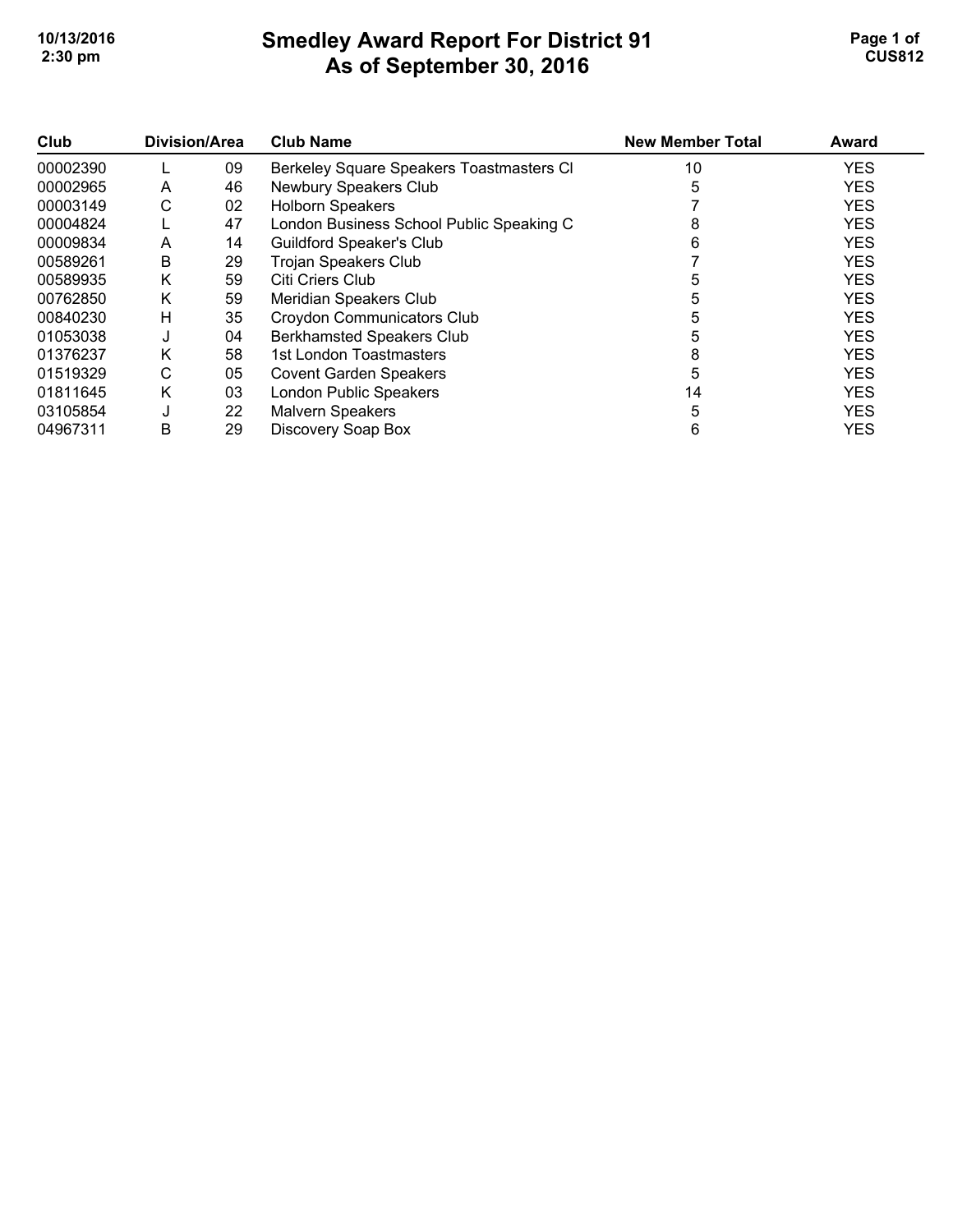## **Smedley Award Report For District 92 As of September 30, 2016 10/13/2016 Page 1 of 2 2:30 pm CUS812**

| Club     | <b>Division/Area</b> |    | <b>Club Name</b>                          | <b>New Member Total</b> | <b>Award</b> |
|----------|----------------------|----|-------------------------------------------|-------------------------|--------------|
| 00000547 | C                    | 03 | Deejays Club                              | 8                       | <b>YES</b>   |
| 00001766 | B                    | 02 | Daffodils Toastmasters Club               | 5                       | <b>YES</b>   |
| 00003698 | F                    | 02 | <b>Winners Club</b>                       | 5                       | <b>YES</b>   |
| 00009206 | A                    | 05 | <b>BANGALORE TOASTMASTERS CLUB</b>        | 8                       | <b>YES</b>   |
| 00009496 | $\mathbf{I}$         | 01 | LA Nineteen Twenty-Four Club              | 8                       | <b>YES</b>   |
| 00009639 | E                    | 03 | <b>Mecon Communication Club</b>           | 6                       | <b>YES</b>   |
| 00009688 | T                    | 01 | Infosys Toastmasters, Bangalore           | 11                      | <b>YES</b>   |
| 00009713 | B                    | 03 | <b>Sunshine Toastmasters Club</b>         | 5                       | <b>YES</b>   |
| 00585650 | F                    | 01 | Mangalore Club                            | 5                       | <b>YES</b>   |
| 00691074 | H                    | 02 | Kochi Club                                | 5                       | <b>YES</b>   |
| 00848580 | D                    | 02 | <b>Smedley Speakers Society</b>           | 5                       | <b>YES</b>   |
| 01077961 | E                    | 02 | <b>ORA*TORS CLUB</b>                      | 9                       | <b>YES</b>   |
| 01139415 | F                    | 04 | Infosys Toastmasters, Mysore              | 5                       | <b>YES</b>   |
| 01364680 | D                    | 05 | Caterpillar Bangalore Toastmasters Club   | 5                       | <b>YES</b>   |
| 01376605 |                      | 03 | <b>Travancore Toastmasters Club</b>       | 6                       | <b>YES</b>   |
|          | H<br>B               | 01 |                                           | 5                       | <b>YES</b>   |
| 01378869 |                      |    | <b>Blue Expression Toastmasters Club</b>  | 5                       |              |
| 01384796 | $\mathsf C$          | 03 | Cisco-Vani                                |                         | <b>YES</b>   |
| 01389390 | $\mathsf C$          | 04 | <b>IIMB Orators Club</b>                  | 6                       | <b>YES</b>   |
| 01401641 | F                    | 03 | Infosys Toastmasters, Mangalore SEZ       | 5                       | <b>YES</b>   |
| 01418339 | G                    | 03 | Assisi Toastmasters                       | 5                       | <b>YES</b>   |
| 01434790 | D                    | 05 | TCS Maitree - Bangalore Toastmasters Clul | 10                      | <b>YES</b>   |
| 01449300 | F                    | 04 | <b>Mysore Toastmasters</b>                | 5                       | <b>YES</b>   |
| 01500977 | $\mathbf{I}$         | 02 | <b>HGS Toastmasters Club</b>              | 6                       | <b>YES</b>   |
| 01522721 | G                    | 03 | Kerala Toastmasters                       | 7                       | <b>YES</b>   |
| 01548643 | D                    | 03 | Express2Lead Toastmasters Club            | 5                       | <b>YES</b>   |
| 01572672 | D                    | 02 | Toast@GE                                  | 7                       | <b>YES</b>   |
| 01669119 | G                    | 02 | Refinian Toastmasters Club                | 5                       | <b>YES</b>   |
| 01769687 | $\mathsf C$          | 02 | <b>EMC VOICEIT</b>                        | 5                       | <b>YES</b>   |
| 02040998 | F                    | 04 | Mysore Impact Club                        | 5                       | <b>YES</b>   |
| 02102647 | Α                    | 02 | Dell Sukti Toastmasters Club              | 5                       | <b>YES</b>   |
| 02177847 | A                    | 05 | Thomson Reuters Toastmasters Club Bang    | 5                       | <b>YES</b>   |
| 02188958 | A                    | 04 | Koramangala Toastmasters Club             | 5                       | <b>YES</b>   |
| 02379914 | B                    | 04 | Beechi Toastmasters Club                  | 6                       | <b>YES</b>   |
| 02389985 | G                    | 01 | <b>Trivandrum Toastmasters</b>            | 5                       | <b>YES</b>   |
| 02490841 | D                    | 01 | Unilever ETSC Toastmasters Club           | 5                       | <b>YES</b>   |
| 02995796 | A                    | 03 | NB Toastmasters Club                      | 7                       | <b>YES</b>   |
| 03078424 | Α                    | 01 | Toastmasters Indiranagar Pride            | 9                       | YES          |
| 03103145 | D                    | 01 | Flowserve Speak 2 Serve                   | 5                       | <b>YES</b>   |
| 03283460 |                      | 02 | <b>WiproEC Friday Toastmasters Club</b>   | 5                       | <b>YES</b>   |
| 03363539 |                      | 02 | Arowana Toastmasters Club                 | 6                       | <b>YES</b>   |
| 03572259 | С                    | 05 | <b>First Aureate</b>                      | 5                       | <b>YES</b>   |
| 03602666 |                      | 04 | Yokogawa India Toastmasters Club          | 5                       | <b>YES</b>   |
| 03859695 | E                    | 02 | <b>IBC Titans Toastmasters Club</b>       | 6                       | <b>YES</b>   |
| 03887044 | Н                    | 02 | <b>AISAT Toastmasters Club</b>            | 5                       | <b>YES</b>   |
| 03900632 | F                    | 02 | Manipal-Udupi Toastmasters Club           | 5                       | <b>YES</b>   |
| 03903550 | н                    | 03 | <b>Smartcity Toastmasters</b>             | 6                       | <b>YES</b>   |
| 03977461 | D                    | 04 | Novozymes Toastmasters Club               | 6                       | <b>YES</b>   |
| 03984104 | н                    | 01 | <b>Calicut Toastmasters</b>               | 5                       | <b>YES</b>   |
| 03984434 | E                    | 03 | <b>ABBS Toastmasters</b>                  | 5                       | <b>YES</b>   |
| 03993875 | E                    | 04 | <b>Allstate Connect</b>                   | 8                       | <b>YES</b>   |
| 04184180 | B                    | 04 | Deshpande Educational Trust Toastmasters  | 6                       | <b>YES</b>   |
| 04194984 | E                    | 03 | Mindtree Bangalore Toastmasters Club      | 8                       | <b>YES</b>   |
| 04270664 | G                    | 02 | Hubbell India Cochin                      | 10                      | <b>YES</b>   |
| 04353610 | G                    | 02 | <b>Jwala Toastmasters Club</b>            | 5                       | <b>YES</b>   |
| 04393223 |                      | 05 | Sarjapura Road Toastmasters Club          | 6                       | <b>YES</b>   |
|          |                      |    |                                           |                         |              |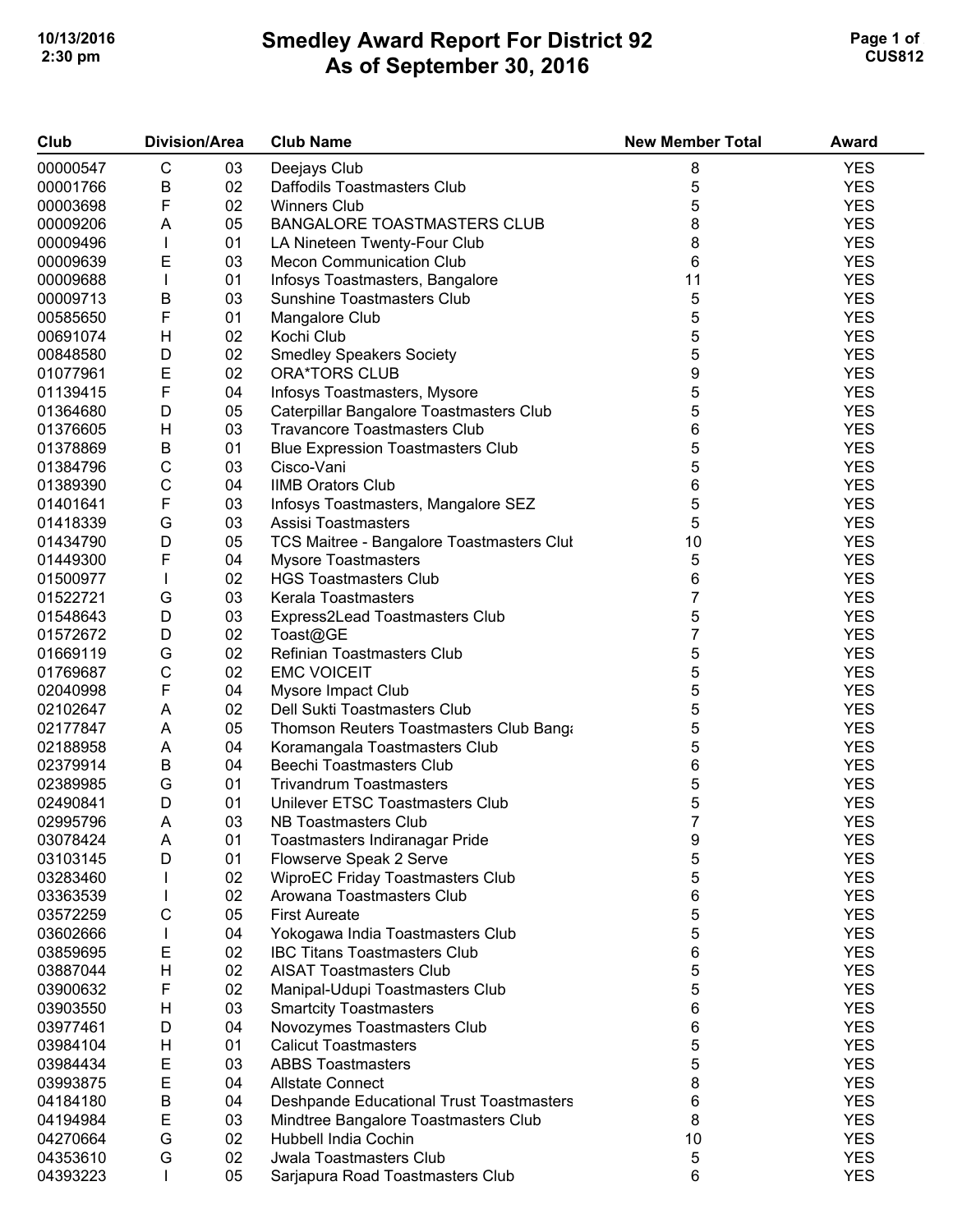## **Smedley Award Report For District 92 As of September 30, 2016 10/13/2016 Page 2 of 2 2:30 pm CUS812**

| Club     | Division/Area |    | <b>Club Name</b>                          | <b>New Member Total</b> | Award      |
|----------|---------------|----|-------------------------------------------|-------------------------|------------|
| 04410336 | Е             | 05 | Dhwani Toastmasters                       | 5                       | <b>YES</b> |
| 04703229 | D             | 01 | <b>PSN Toastmasters Club</b>              |                         | <b>YES</b> |
| 04716011 |               | 05 | TechMahindra Bangalore Toastmasters Clu   | 5                       | <b>YES</b> |
| 04754691 | Е             | 04 | Morgan Stanley Bengaluru Orators          | 6                       | <b>YES</b> |
| 04833954 | A             | 04 | <b>Tavant Bangalore Toastmasters Club</b> | 6                       | <b>YES</b> |
| 05016997 |               | 01 | <b>IFIM Toastmasters Club</b>             | 10                      | <b>YES</b> |
| 05044336 | G             | 01 | The Quilon Toastmasters                   | 5                       | <b>YES</b> |
| 05055819 | С             | 04 | <b>Trailblazers</b>                       |                         | <b>YES</b> |
| 05089624 | С             | 02 | Stagecoach Bangalore Toastmasters         |                         | <b>YES</b> |
| 05185978 |               | 04 | Electronics City Toastmasters Club        |                         | <b>YES</b> |
| 05186089 | С             | 04 | [24] 7 Inspired Orators                   | 6                       | <b>YES</b> |
| 05342790 | G             | 02 | <b>Tripunithura Toastmasters</b>          |                         | <b>YES</b> |
| 05359247 | С             | 05 | Mu Sigma Toastmasters                     | 6                       | <b>YES</b> |
| 05399085 | E             | 05 | <b>HSBC Talking Point</b>                 |                         | <b>YES</b> |
| 05424705 | Β             | 01 | Where Is the Mic?                         | 10                      | <b>YES</b> |
| 05455119 | G             | 01 | UST Global Trivandrum Toastmasters        |                         | <b>YES</b> |
| 05648358 |               | 03 | <b>Bosch Toastmasters Club</b>            |                         | <b>YES</b> |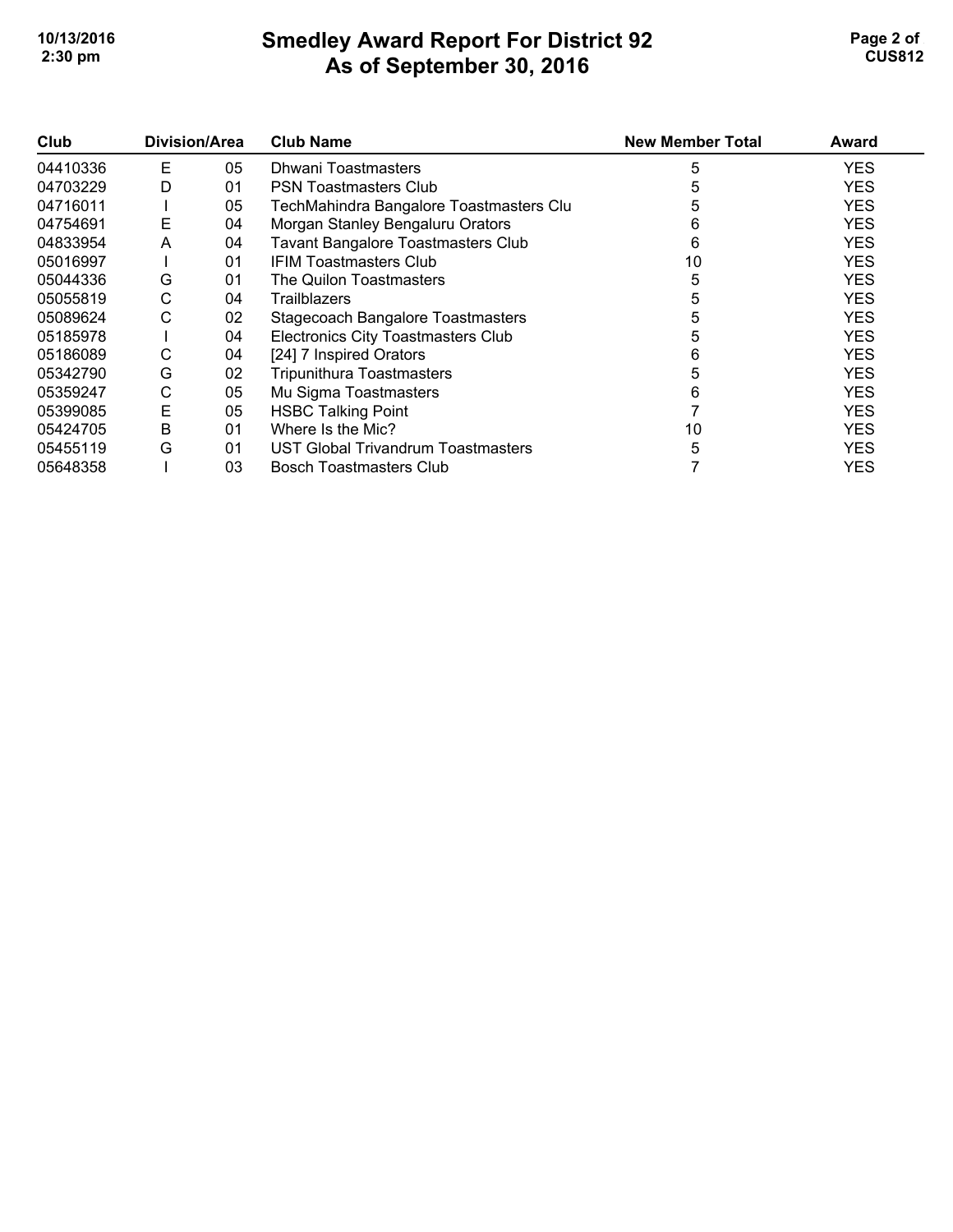## **Smedley Award Report For District 93 As of September 30, 2016**  10/13/2016 **Page 1 of Smedley Award Report For District 93 Page 1 of Page 1 of 2:30 pm CUS812**

| Club     | Division/Area |    | <b>Club Name</b>                              | <b>New Member Total</b> | Award      |
|----------|---------------|----|-----------------------------------------------|-------------------------|------------|
| 00000758 | Α             | 10 | Seoul Toastmasters Club                       | 8                       | <b>YES</b> |
| 02087896 | D             | 33 | Jamsil Toastmasters                           |                         | <b>YES</b> |
| 02134232 | Α             | 11 | Ilsan Standard Toastmasters (ISTM)            | 6                       | <b>YES</b> |
| 02239775 | D             | 40 | <b>Bundang Toastmasters</b>                   | 5                       | <b>YES</b> |
| 02423234 | B             | 34 | NABI (korean)                                 | 6                       | <b>YES</b> |
| 03267519 | А             | 12 | Signature Toastmasters Club                   |                         | <b>YES</b> |
| 03531763 | А             | 12 | <b>Chinese English Bilingual Toastmasters</b> |                         | <b>YES</b> |
| 04027433 | Α             | 20 | <b>Visual Masters</b>                         |                         | <b>YES</b> |
| 04059636 | Α             | 11 | Incheon Toastmasters                          | 6                       | <b>YES</b> |
| 04358011 | B             | 31 | Seoul Professional Toastmasters               |                         | <b>YES</b> |
| 05087298 | D             | 40 | Pangyo Toastmasters                           | 6                       | <b>YES</b> |
| 05183928 | С             | 60 | T.I.F.O. Toastmasters Club                    |                         | <b>YES</b> |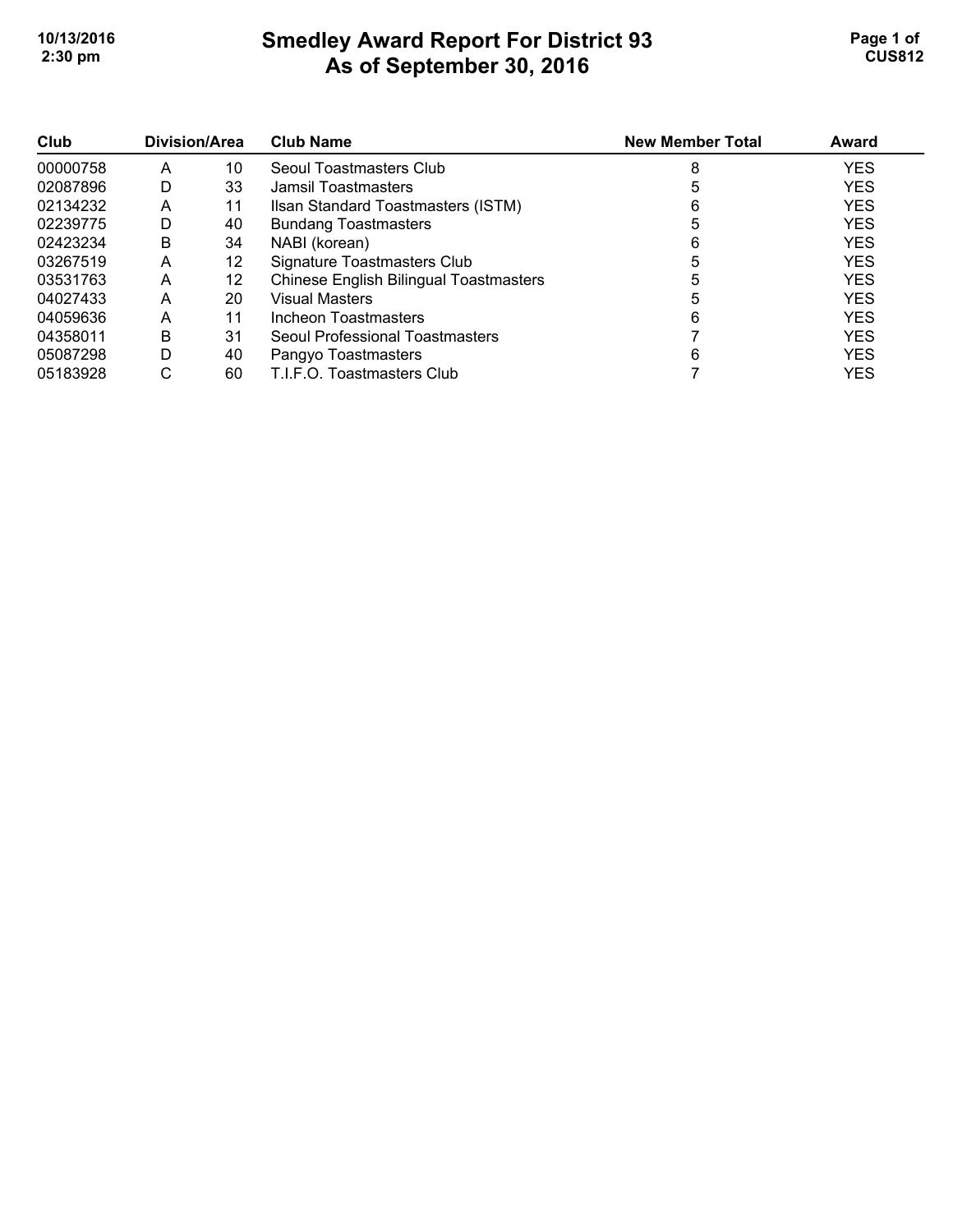## **Smedley Award Report For District 94 As of September 30, 2016 10/13/2016 Page 1 of Smedley Award Report For District 94 Page 1 of Page 1 of 2:30 pm CUS812**

| Club     | Division/Area |    | <b>Club Name</b>                      | <b>New Member Total</b> | Award      |
|----------|---------------|----|---------------------------------------|-------------------------|------------|
| 00001583 | A             | 01 | Agora Toastmasters Club D'Abidjan     | 5                       | <b>YES</b> |
| 00670876 | C             | 07 | <b>Ouaga Forum Toastmasters Club</b>  | 5                       | <b>YES</b> |
| 01025377 | F             | 18 | Lighthouse Toastmasters               | 5                       | <b>YES</b> |
| 01102010 | C             | 09 | Aura Toastmasters Club                | 6                       | <b>YES</b> |
| 01266972 | D             | 12 | Dakar Xewel Toastmasters Club         | 5                       | <b>YES</b> |
| 01332574 | Н             | 22 | Excellence                            | 5                       | <b>YES</b> |
| 01373532 | B             | 06 | Emeraude Toastmasters Club De Cotonou | 5                       | <b>YES</b> |
| 01530742 | D             | 11 | <b>Bamako Soleil</b>                  | 5                       | <b>YES</b> |
| 01577924 | H             | 04 | Sika                                  | 5                       | <b>YES</b> |
| 02909877 | G             | 20 | Eburnea                               | 6                       | <b>YES</b> |
| 03268833 | B             | 06 | <b>GALAXIE</b>                        | 5                       | <b>YES</b> |
| 03612127 | A             | 02 | Club Ivoire Toastmasters              | 6                       | <b>YES</b> |
| 03643551 | A             | 02 | <b>Star Toastmasters Club</b>         | 5                       | <b>YES</b> |
| 03687091 | C             | 08 | Cristal                               | 6                       | <b>YES</b> |
| 03912651 | B             | 05 | Prestige                              | 9                       | <b>YES</b> |
| 03927395 | B             | 06 | <b>COLOMBE</b>                        | 6                       | <b>YES</b> |
| 04130906 | F             | 18 | Lighthouse Prestige Toastmasters Club | 5                       | <b>YES</b> |
| 04181775 | G             | 24 | <b>Ciceron Toastmasters Club</b>      | 5                       | <b>YES</b> |
| 04454813 | F             | 18 | <b>GE AAF Toastmasters Club</b>       | 5                       | <b>YES</b> |
| 04460439 | C             | 07 | DGI Ouaga Lumiere                     | 5                       | <b>YES</b> |
| 04687239 | Н             | 27 | <b>EVEREST</b>                        | 5                       | <b>YES</b> |
| 05107095 | н             | 27 | Yaounde Toastmasters Club             | 19                      | <b>YES</b> |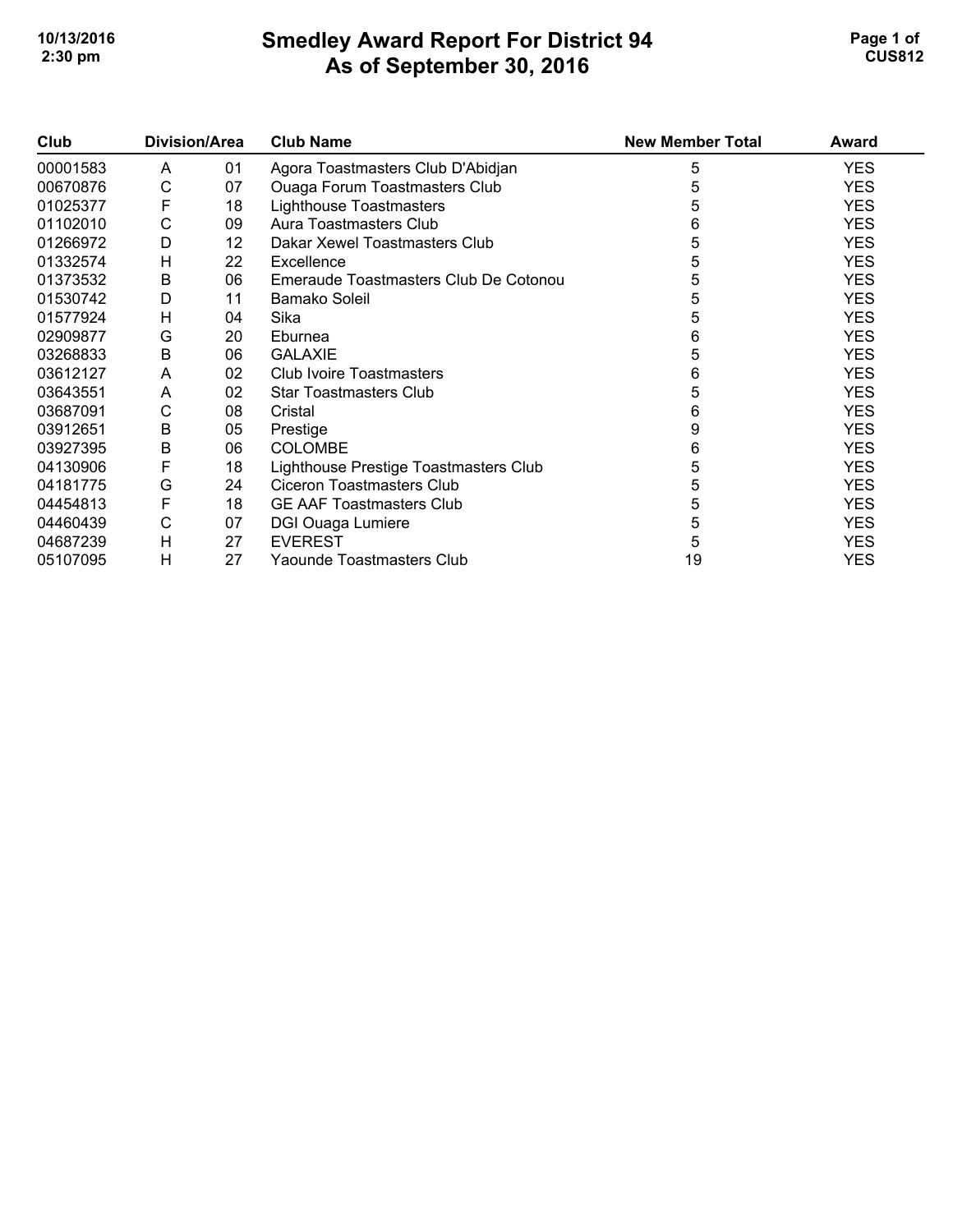## **Smedley Award Report For District 95 As of September 30, 2016 10/13/2016 Page 1 of Smedley Award Report For District 95 <b>Page 1 of** Page 1 of **2:30 pm CUS812**

| Club     | Division/Area |    | <b>Club Name</b>                            | <b>New Member Total</b> | Award      |
|----------|---------------|----|---------------------------------------------|-------------------------|------------|
| 00001331 | н             | 06 | <b>VIVACOM Sofia Toastmasters</b>           | 6                       | <b>YES</b> |
| 00005320 | G             | 01 | Stockholm International                     | 5                       | <b>YES</b> |
| 00005571 | A             | 03 | Hannover Speakers Club                      | 6                       | <b>YES</b> |
| 00006409 | F             | 04 | <b>Rhetorik Club Frankfurt</b>              | 6                       | <b>YES</b> |
| 00009754 | A             | 04 | <b>Cologne Toastmasters</b>                 | 6                       | <b>YES</b> |
| 00680945 | A             | 04 | <b>Duesseldorfer Toastmasters</b>           | 12                      | <b>YES</b> |
| 00906542 | J             | 04 | Top Careers Toastmasters Club               | 10                      | <b>YES</b> |
| 01138065 | E             | 05 | <b>Toastmasters Poznan</b>                  |                         | <b>YES</b> |
| 01174718 | D             | 01 | Vienna Speakers Club                        | 5                       | <b>YES</b> |
| 01231724 | B             | 02 | Krakow Public Speaking Club                 | 5                       | <b>YES</b> |
| 01467750 | Н             | 03 | <b>Toastmasters Cluj</b>                    | 5                       | <b>YES</b> |
| 01610052 | В             | 02 | Toastmasters Kraków                         |                         | <b>YES</b> |
| 01799404 |               | 07 | Slovenskí Toastmasters                      | 8                       | <b>YES</b> |
| 01833481 | J             | 03 | <b>Toastmasters Leaders</b>                 |                         | <b>YES</b> |
| 02072043 | K             | 03 | Riga Toastmasters                           | 9                       | <b>YES</b> |
| 02863131 | H             | 01 | Twenty-Six Spinning Stars Toastmasters Cl   | 5                       | <b>YES</b> |
| 02884134 | F             | 04 | <b>Business Club Frankfurt Toastmasters</b> | 5                       | <b>YES</b> |
| 02909537 | Е             | 04 | <b>WrocLove Speakers</b>                    | 5                       | <b>YES</b> |
| 03738001 | B             | 01 | Toastmasters Na Szczycie                    |                         | <b>YES</b> |
| 04053566 | Е             | 01 | <b>Toastmasters Gdynia</b>                  | 5                       | <b>YES</b> |
| 04315720 | Е             | 03 | POZnaj Toastmasters                         | 6                       | <b>YES</b> |
| 04748043 | E             | 04 | <b>Biznes Toastmasters Wroclove</b>         | 5                       | <b>YES</b> |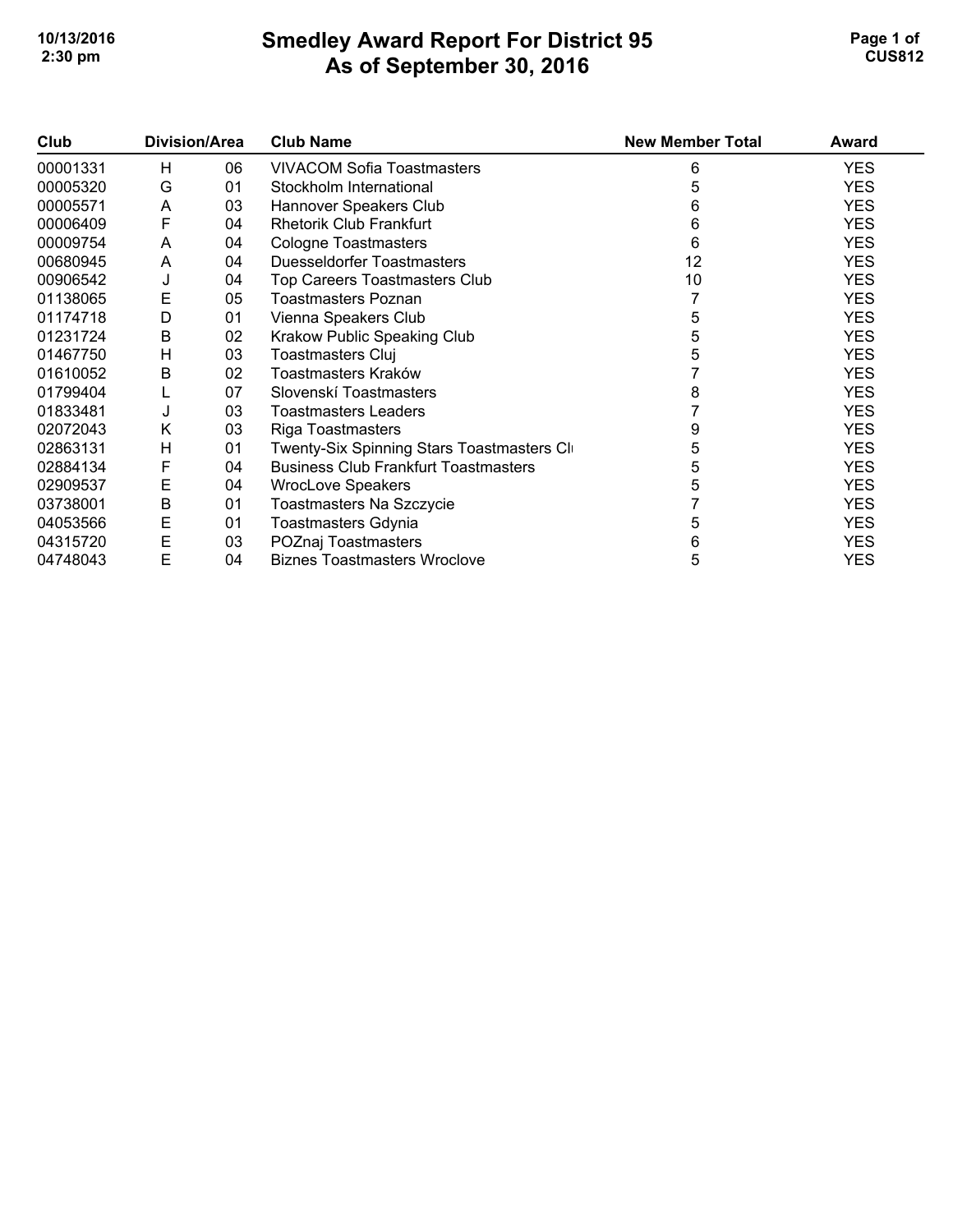# **Smedley Award Report For District 96 As of September 30, 2016 10/13/2016 Page 1 of 1 2:30 pm CUS812**

| Club     | Division/Area |    | <b>Club Name</b>                         | <b>New Member Total</b> | Award      |
|----------|---------------|----|------------------------------------------|-------------------------|------------|
| 00000059 | B             | 23 | Vancouver Toastmasters Club              | 14                      | <b>YES</b> |
| 00003169 | B             | 23 | Walter Gage Toastmasters Club            | 12                      | <b>YES</b> |
| 00007239 | N             | 77 | Seymour Speakers Club                    | 6                       | <b>YES</b> |
| 00008988 | N             | 71 | Royal-T                                  |                         | <b>YES</b> |
| 00982012 | S             | 26 | Vancouver Entrepreneurs Toastmasters Clu | 6                       | <b>YES</b> |
| 03337150 | M             | 92 | Downtown Coquitlam TM Club               |                         | <b>YES</b> |
| 04992745 | B             | 21 | The RJC Toastmasters Club                |                         | <b>YES</b> |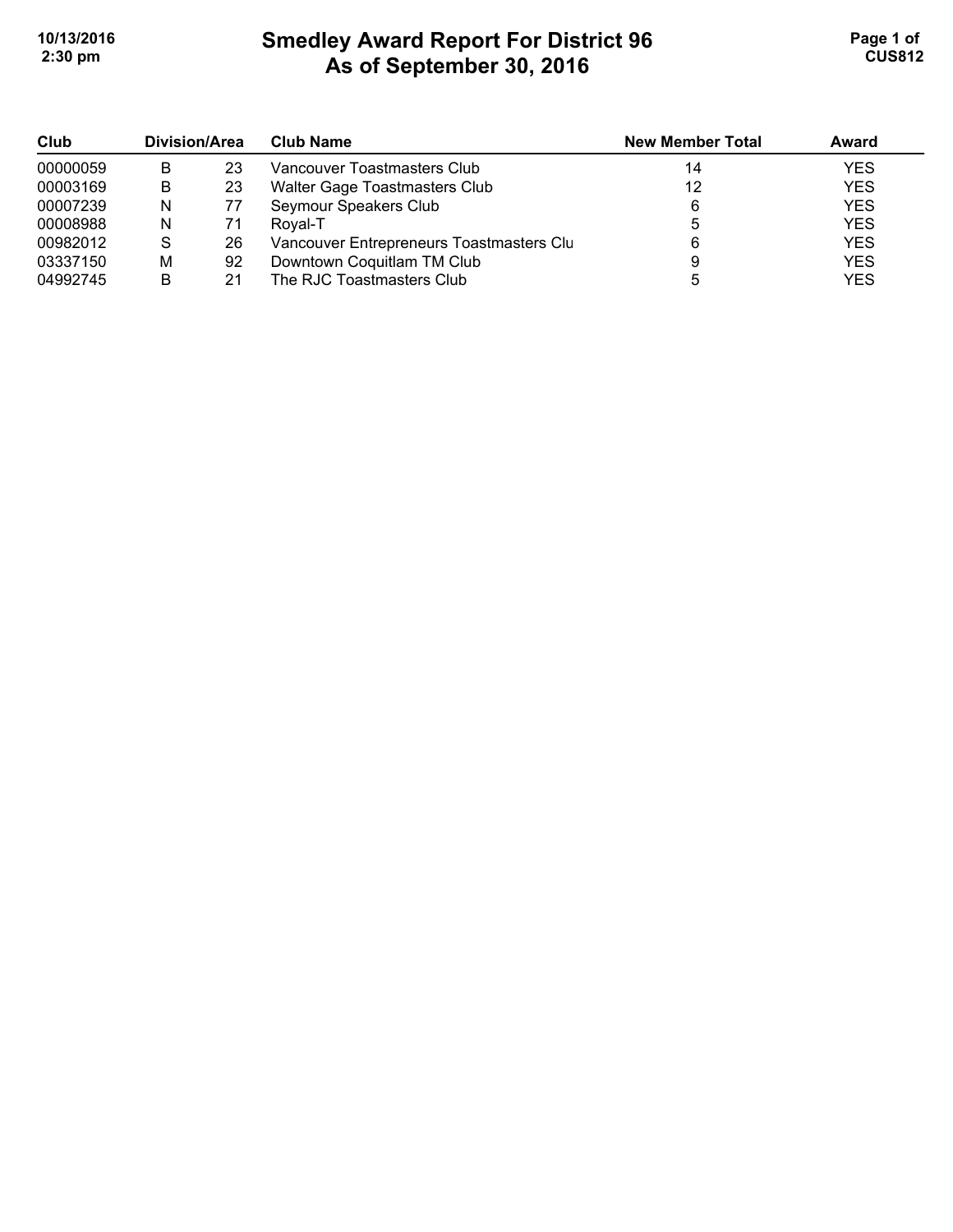## **Smedley Award Report For District 97 As of September 30, 2016 10/13/2016 Page 1 of Smedley Award Report For District 97 Page 1 of 1 2:30 pm CUS812**

| Club     | Division/Area |    | <b>Club Name</b>          | <b>New Member Total</b> | Award      |
|----------|---------------|----|---------------------------|-------------------------|------------|
| 00002010 | B             | 02 | Bangkok Club              | 10                      | <b>YES</b> |
| 00002092 | Α             | 01 | Capitol Toastmasters Club |                         | <b>YES</b> |
| 01513681 |               | 01 | Saigon Toastmasters Club  |                         | <b>YES</b> |
| 02786174 |               | 01 | UEH-ISB Toastmasters      |                         | <b>YES</b> |
| 03816310 |               | 03 | PIM Toastmasters Club     |                         | <b>YES</b> |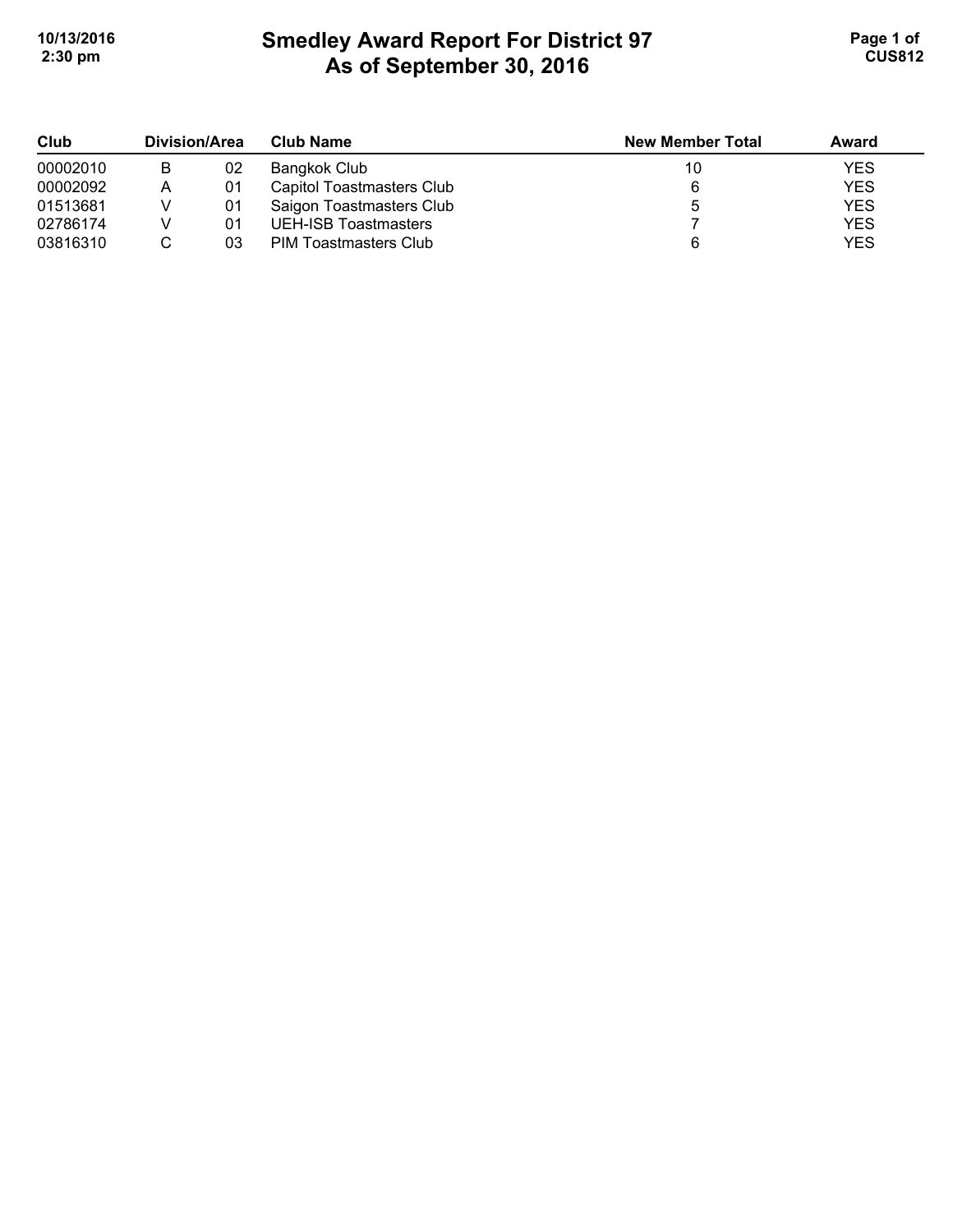## **Smedley Award Report For District 98 As of September 30, 2016**  10/13/2016 **Page 1 of Smedley Award Report For District 98 Page 1 of Page 1 of 2:30 pm CUS812**

| Club     | <b>Division/Area</b> |    | <b>Club Name</b>                            | <b>New Member Total</b> | <b>Award</b> |
|----------|----------------------|----|---------------------------------------------|-------------------------|--------------|
| 00616631 | B                    | 02 | <b>TCS Maitree Toastmasters Club</b>        | 5                       | <b>YES</b>   |
| 00946002 | E                    | 01 | <b>Hyderabad Toastmasters</b>               | 5                       | <b>YES</b>   |
| 00991226 | F                    | 04 | Vision Toastmasters (community Club)        | 5                       | <b>YES</b>   |
| 00993448 | $\sf B$              | 03 | Mumbai Toastmasters                         | 26                      | <b>YES</b>   |
| 01095031 | E                    | 04 | Indian School of Business Toastmasters      | 12                      | <b>YES</b>   |
| 01141787 | $\mathsf{P}$         | 01 | <b>Toastmasters Club of Pune</b>            | 15                      | <b>YES</b>   |
| 01246728 | M                    | 01 | <b>Mulund Toastmasters Club</b>             | 9                       | <b>YES</b>   |
| 01530783 | H                    | 03 | <b>Madhapur Toastmasters</b>                | 5                       | <b>YES</b>   |
| 01534609 | $\mathsf{P}$         | 02 | <b>Toastmasters Club of Pune-West</b>       | 6                       | <b>YES</b>   |
| 01534632 | $\mathsf F$          | 04 | TCS Maitree Synergy Park Toastmasters Cl    | 5                       | <b>YES</b>   |
| 01543586 | D                    | 03 | Toastmasters Club of Pune South East        | 10                      | <b>YES</b>   |
| 02017422 | M                    | 02 | <b>Thane Toastmasters Club</b>              | 14                      | <b>YES</b>   |
| 02097754 | E                    | 02 | Oracle Hyderabad Toastmasters               | 5                       | <b>YES</b>   |
| 02254770 | F                    | 01 | Toastmasters @ Novartis Hyderabad           | 5                       | <b>YES</b>   |
| 02383421 | D                    | 01 | <b>ZS Toastmasters Club</b>                 | 6                       | <b>YES</b>   |
| 02472534 | A                    | 01 | Amdavad Toastmasters Club                   | 9                       | <b>YES</b>   |
| 02541278 | D                    | 02 | <b>Toastmasters Club Of Pune-Central</b>    | $\overline{7}$          | <b>YES</b>   |
| 02571105 | D                    | 04 | Toastmasters Club Of Pune Camp              | 9                       | <b>YES</b>   |
| 02669965 | F                    | 03 | Infosys Toastmasters, Hyderabad Prakriti    | 9                       | <b>YES</b>   |
| 02682603 | $\mathsf C$          | 02 | <b>SIBM Pune Toastmasters Club</b>          | 6                       | <b>YES</b>   |
| 02798803 | A                    | 02 | <b>NITIE Toastmasters Club</b>              | 45                      | <b>YES</b>   |
| 02973814 | D                    | 01 | Toastmasters Club of Pune - North East      | 5                       | <b>YES</b>   |
| 03214306 | G                    | 01 | International Centre GOA (ICG) Toastmaste   | 6                       | <b>YES</b>   |
| 03492833 | E                    | 03 | <b>Waltair Toastmasters Club</b>            | $\overline{7}$          | <b>YES</b>   |
| 03700901 | $\mathsf{P}$         | 01 | <b>Toastmasters Club of BMC Software</b>    | 6                       | <b>YES</b>   |
| 03727961 | 0D                   | 0A | Eloquence Toastmasters Club of IMT Hyder    | 14                      | <b>YES</b>   |
| 03873240 | ${\sf P}$            | 03 | Tech Mahindra Pune Toastmasters             | 5                       | <b>YES</b>   |
| 04167410 | C                    | 03 | <b>TCS Maitree Toastmasters Club Pune</b>   | 5                       | <b>YES</b>   |
| 04361333 | G                    | 02 | Mapusa Toastmasters                         | 5                       | <b>YES</b>   |
| 04421153 | $\mathsf C$          | 02 | <b>Toastmasters Club of Pune North West</b> | 19                      | <b>YES</b>   |
| 05030861 | F                    | 01 | <b>Roots Toastmasters</b>                   | 12                      | <b>YES</b>   |
| 05116082 | M                    | 01 | Capgemini Mumbai Toastmasters Club          | 9                       | <b>YES</b>   |
| 05163301 | $\mathsf{P}$         | 03 | Deccan Toastmasters Club                    | 7                       | <b>YES</b>   |
| 05306488 | A                    | 01 | Vadodara Toastmasters Club                  | 5                       | <b>YES</b>   |
| 05506714 | $\mathsf C$          | 03 | <b>Baner Toastmasters Club</b>              | 6                       | <b>YES</b>   |
| 05749190 | D                    | 04 | iNautix Pune Toastmasters Club              | 5                       | <b>YES</b>   |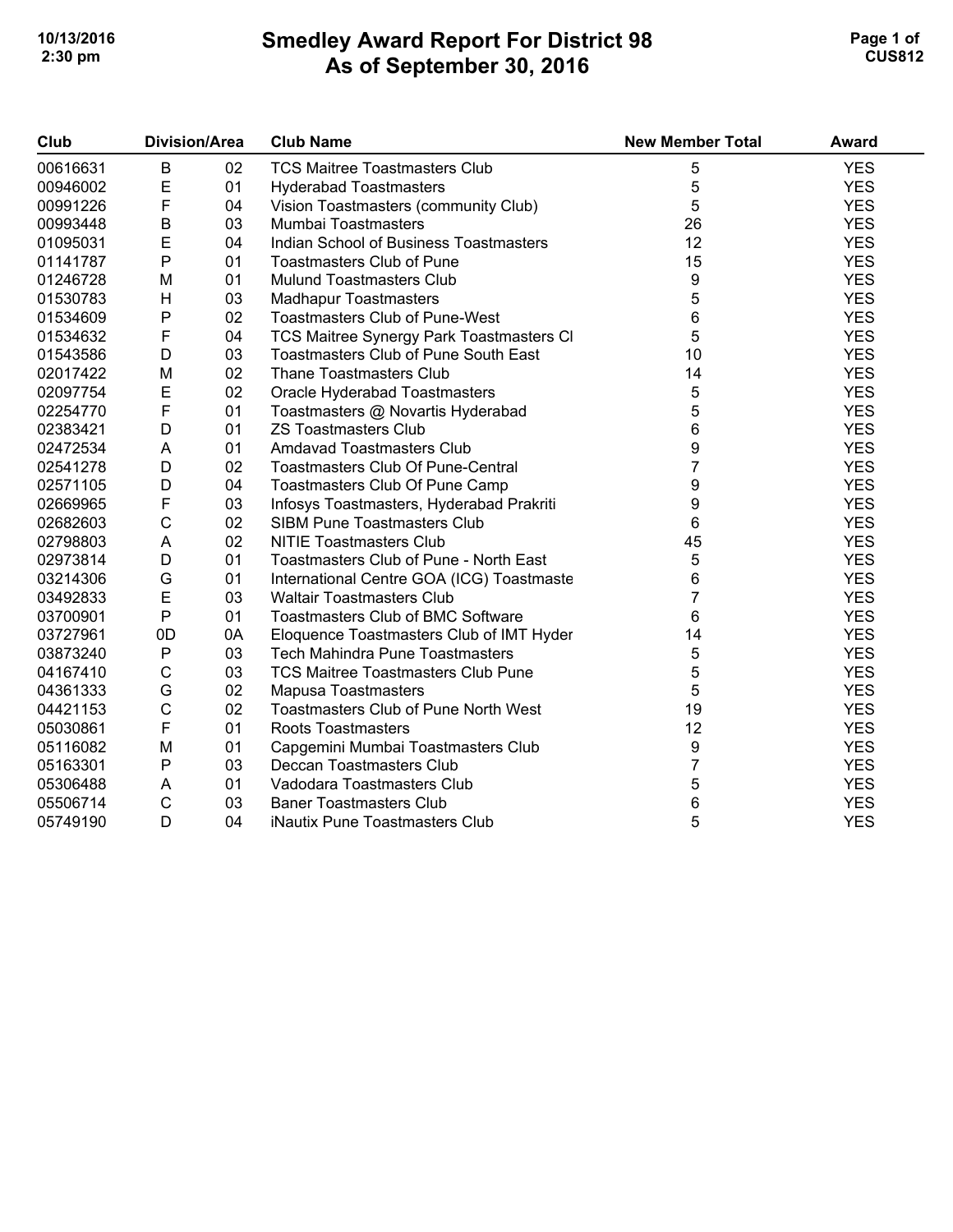# **Smedley Award Report For District 99 As of September 30, 2016**  10/13/2016 **Page 1 of Smedley Award Report For District 99 Page 1 of Page 1 of 2:30 pm CUS812**

| Club     | Division/Area |    | Club Name                      | <b>New Member Total</b> | Award |  |
|----------|---------------|----|--------------------------------|-------------------------|-------|--|
| 00009220 |               | 15 | Wood Buffalo Toastmasters Club |                         | YES   |  |
| 00958725 |               | 44 | Innovative Communicators       |                         | YES   |  |
| 04344679 |               | 01 | NAITurally Speaking            |                         | YES   |  |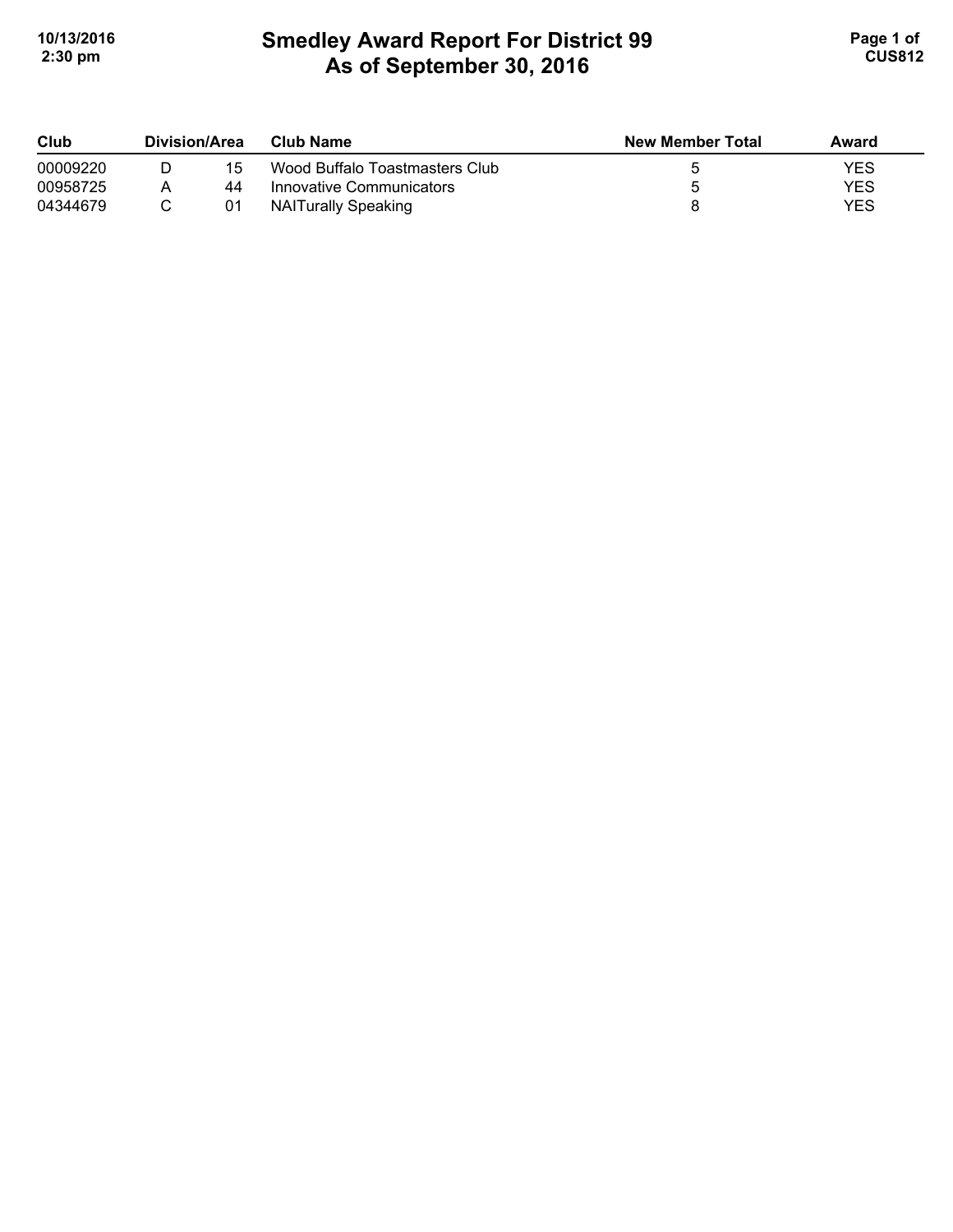# **Smedley Award Report For District F As of September 30, 2016**  10/13/2016 **Page 1 of Smedley Award Report For District F Page 1 of Page 1 of 2:30 pm CUS812**

| Club<br>00002495<br>00007097 | Division/Area |    | <b>Club Name</b>                       | <b>New Member Total</b> | Award      |
|------------------------------|---------------|----|----------------------------------------|-------------------------|------------|
|                              | D             | 05 | Knotts Speak Easy Toastmasters Club    |                         | <b>YES</b> |
|                              |               | 05 | Irvine Toastmasters Club               |                         | <b>YES</b> |
| 00007493                     | A             | 04 | BergenMeisters Toastmasters Club       |                         | <b>YES</b> |
| 00009317                     |               | 04 | Spectrum Speakers Club                 |                         | <b>YES</b> |
| 00009332                     | A             | 05 | <b>Crystal Clear Toastmasters Club</b> |                         | <b>YES</b> |
| 03672902                     |               | 01 | <b>Irvine Project Masters</b>          |                         | <b>YES</b> |
| 03676736                     |               | 02 | Toast First                            |                         | <b>YES</b> |
| 05460166                     | С             | 03 | Seal Beach Boeing Toastmasters Club    |                         | <b>YES</b> |
| 05526329                     |               | 04 | KPMG OC                                |                         | <b>YES</b> |